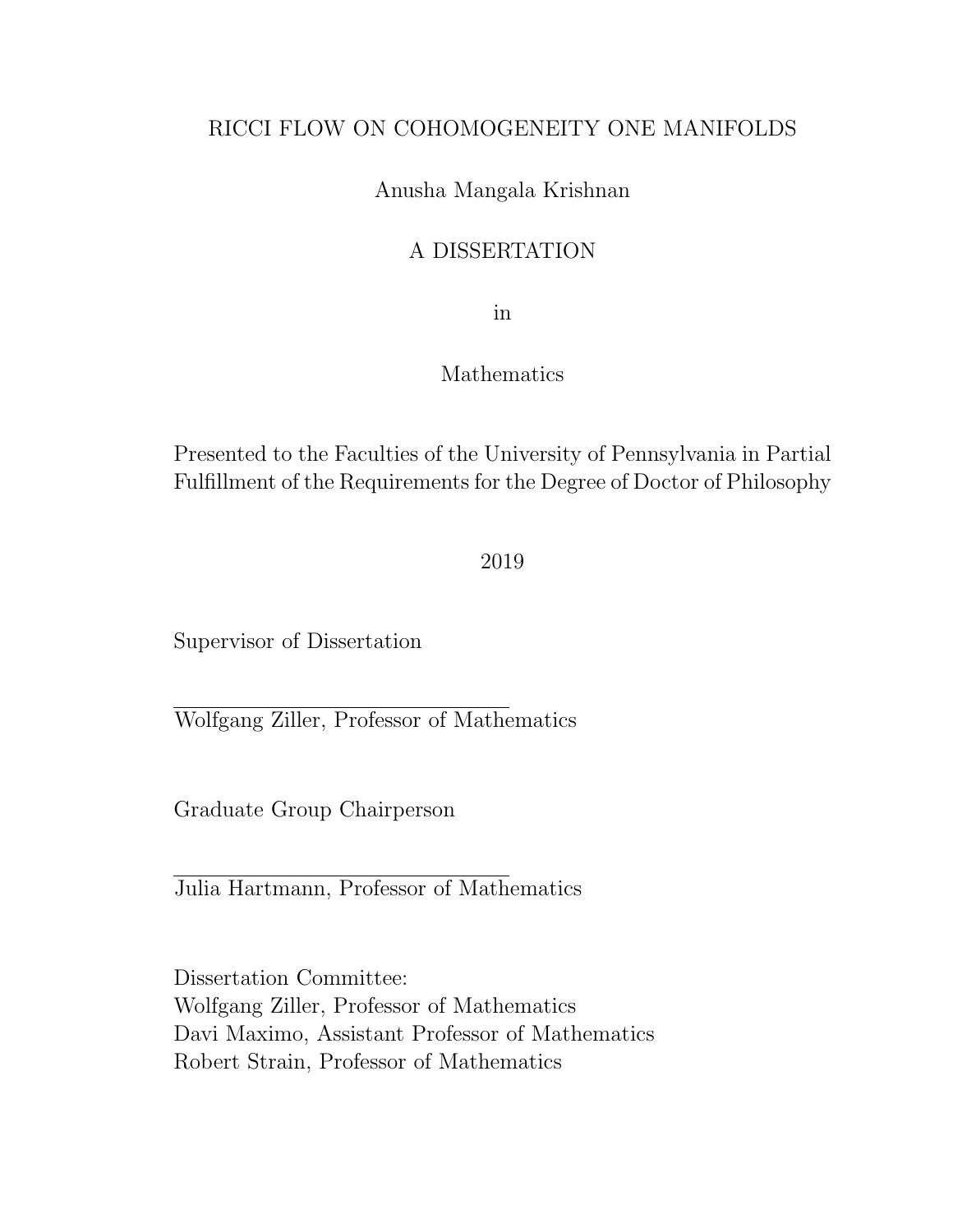# Acknowledgments

I am grateful to my advisor Wolfgang Ziller for sharing his knowledge of and enthusiasm for the subject and his constant support, encouragement and guidance through the course of the PhD.

I thank Renato Bettiol who is my co-author in the first part of this project. The question that I address in the second part of this thesis also arose out of discussions during that first project. I am grateful to Luigi Verdiani for many helpful discussions about cohomogeneity one manifolds. I would like to thank Davi Maximo and Robert Strain for serving on my thesis defense committee and Christopher Croke and Herman Gluck for being on my thesis advisory committee. I am grateful to Christopher Croke, Dennis DeTurck, Herman Gluck, Davi Maximo, Julius Shaneson and Brian Weber from whom I learned so many different facets of Geometry and Topology through exciting courses as well as discussions outside the classroom.

I am grateful to my parents for their faith in me and for encouraging me to take on challenges.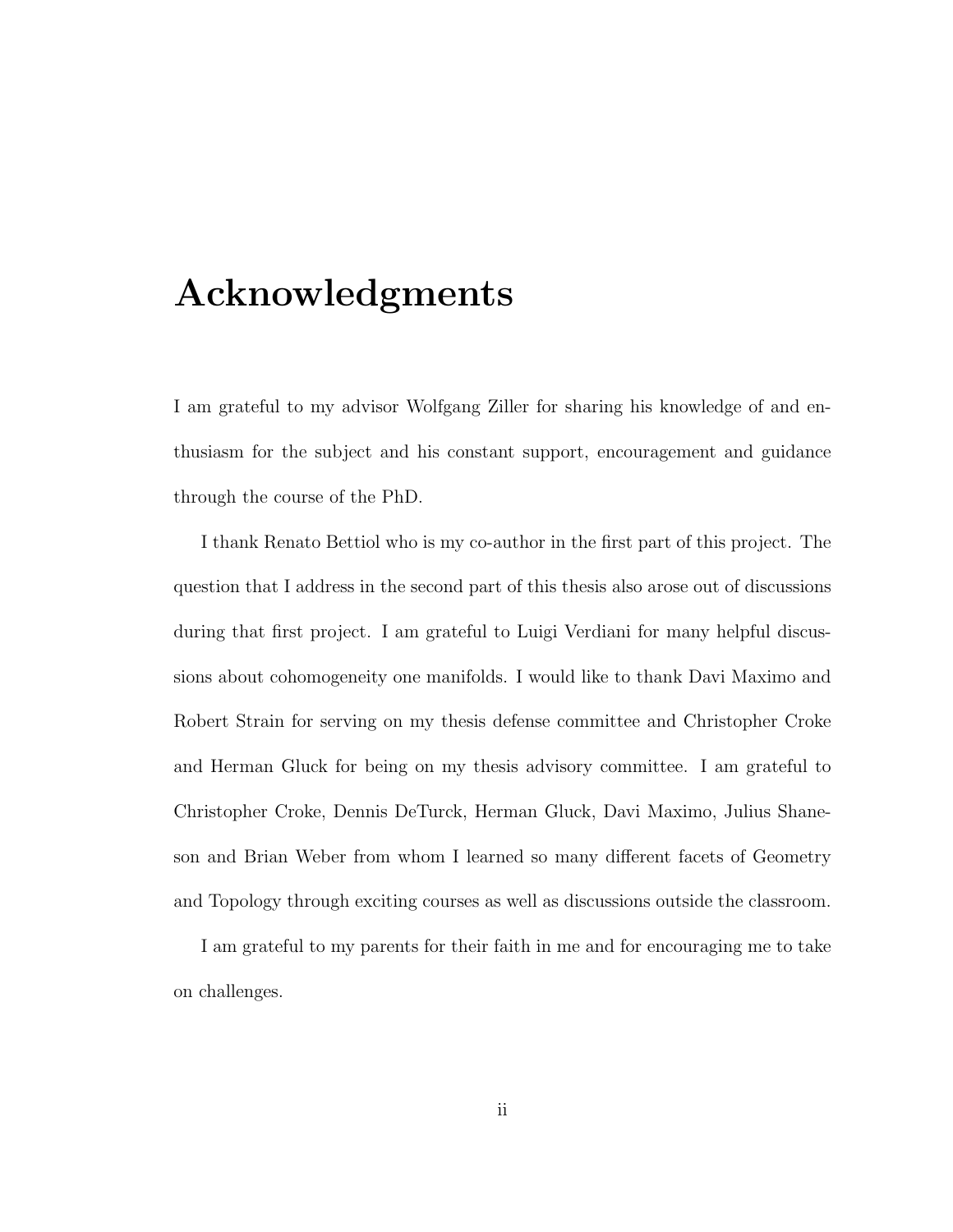### ABSTRACT

### RICCI FLOW ON COHOMOGENEITY ONE MANIFOLDS

Anusha Mangala Krishnan

### Wolfgang Ziller

In the first part of this thesis, in joint work with Renato Bettiol, we show that the geometric property of nonnegative sectional curvature is not preserved under the Ricci flow on closed manifolds of dimension greater than or equal to 4. This is in contrast to the situation for 3 dimensional manifolds. The main strategy is to study the Ricci flow equation on certain 4 dimensional manifolds that admit an isometric group action of cohomogeneity one.

Along the way we need to show that a certain canonical form for an invariant metric on a cohomogeneity one manifold, is preserved under the Ricci flow. In the particular situation of the above mentioned result, we prove the preservation of that canonical form using an ad hoc method. It is an interesting question whether this canonical form for a cohomogeneity one metric is preserved in general. In the second part of the thesis we present a strategy to tackle this problem, explain its geometric consequences, and also explain the challenges in carrying out the strategy, along with some partial results.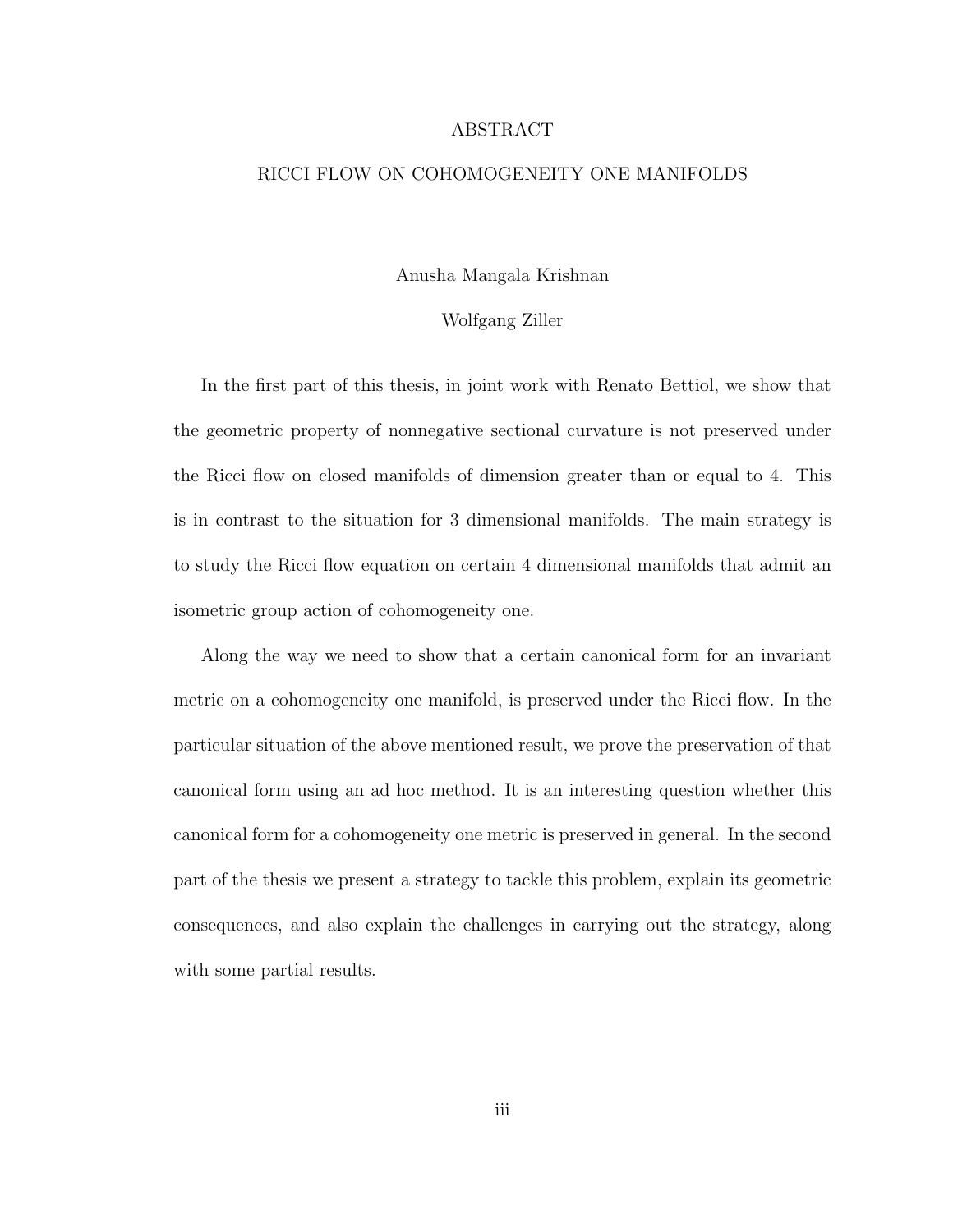# <span id="page-3-0"></span>**Contents**

|                | List of Tables              |                                                                                                     |                |  |
|----------------|-----------------------------|-----------------------------------------------------------------------------------------------------|----------------|--|
| $\mathbf{1}$   | Introduction                |                                                                                                     |                |  |
|                | 1.1                         | Ricci flow and nonnegative curvature $\hfill\ldots\ldots\ldots\ldots\ldots\ldots\ldots\ldots\ldots$ | $\overline{2}$ |  |
|                | 1.2                         |                                                                                                     | $\overline{4}$ |  |
|                | 1.3                         |                                                                                                     | 6              |  |
| $\overline{2}$ | Cohomogeneity one manifolds |                                                                                                     |                |  |
|                | 2.1                         |                                                                                                     | 12             |  |
|                | 2.2                         |                                                                                                     | 14             |  |
|                | 2.3                         |                                                                                                     | 17             |  |
| 3              |                             | <b>Smoothness conditions</b>                                                                        | 22             |  |
|                | 3.1                         |                                                                                                     | 22             |  |
|                |                             |                                                                                                     | 25             |  |
|                |                             | 4 The Ricci flow equation for a cohomogeneity one metric                                            | 32             |  |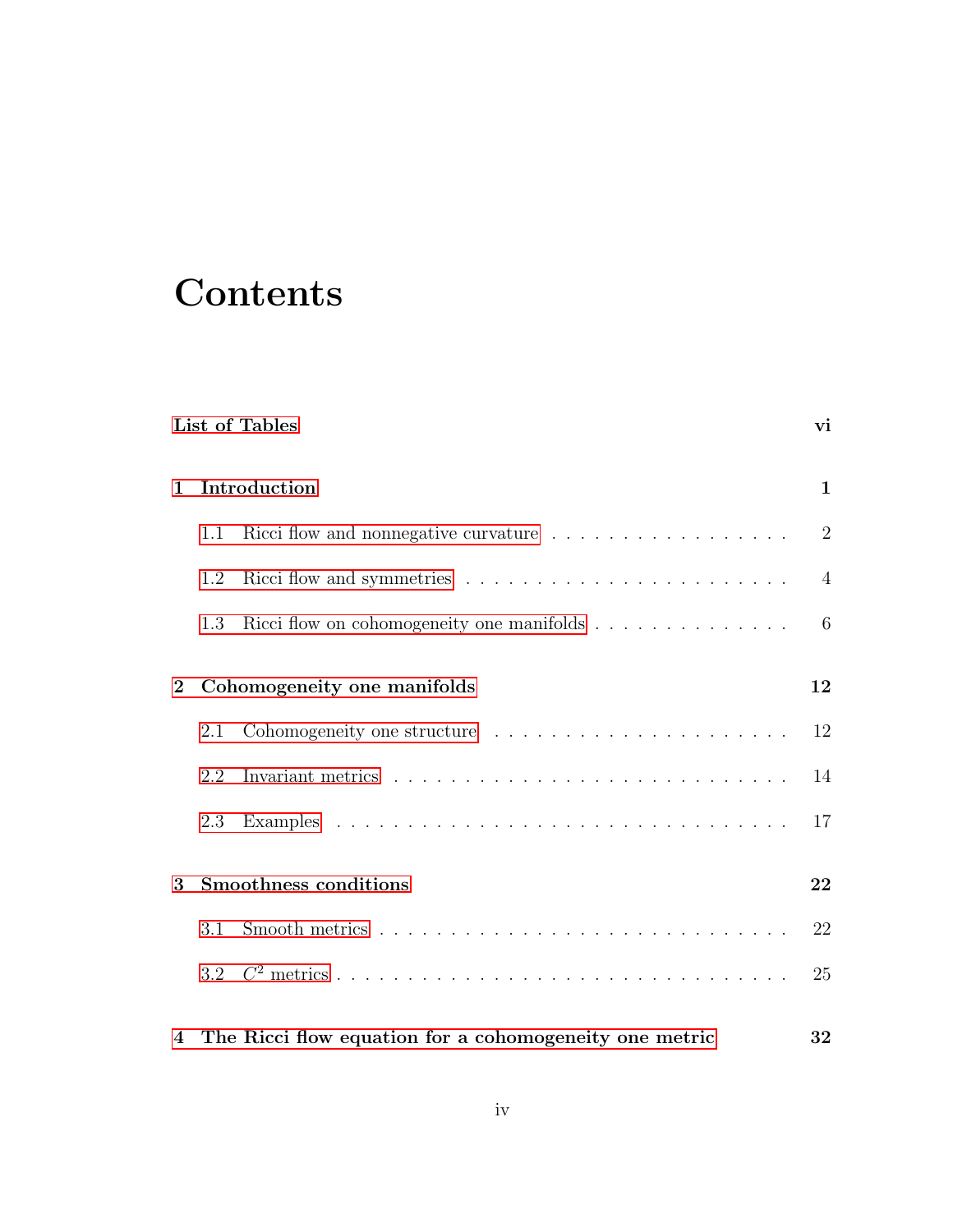|                                       | 5 Proof of Theorem A |                                                                            |    |  |
|---------------------------------------|----------------------|----------------------------------------------------------------------------|----|--|
|                                       | 5.1                  |                                                                            | 37 |  |
|                                       | 5.2                  | Evolution under Ricci flow                                                 | 46 |  |
| A strategy to prove Conjecture C<br>6 |                      |                                                                            |    |  |
|                                       | 6.1                  | Recovery of boundary conditions from a subset $\dots \dots \dots \dots$ 54 |    |  |
|                                       | 6.2                  | The Ricci-DeTurck flow for a cohomogeneity one manifold $\dots$ . $60$     |    |  |
|                                       | 6.3                  |                                                                            | 70 |  |
|                                       |                      |                                                                            |    |  |
|                                       | <b>Bibliography</b>  |                                                                            |    |  |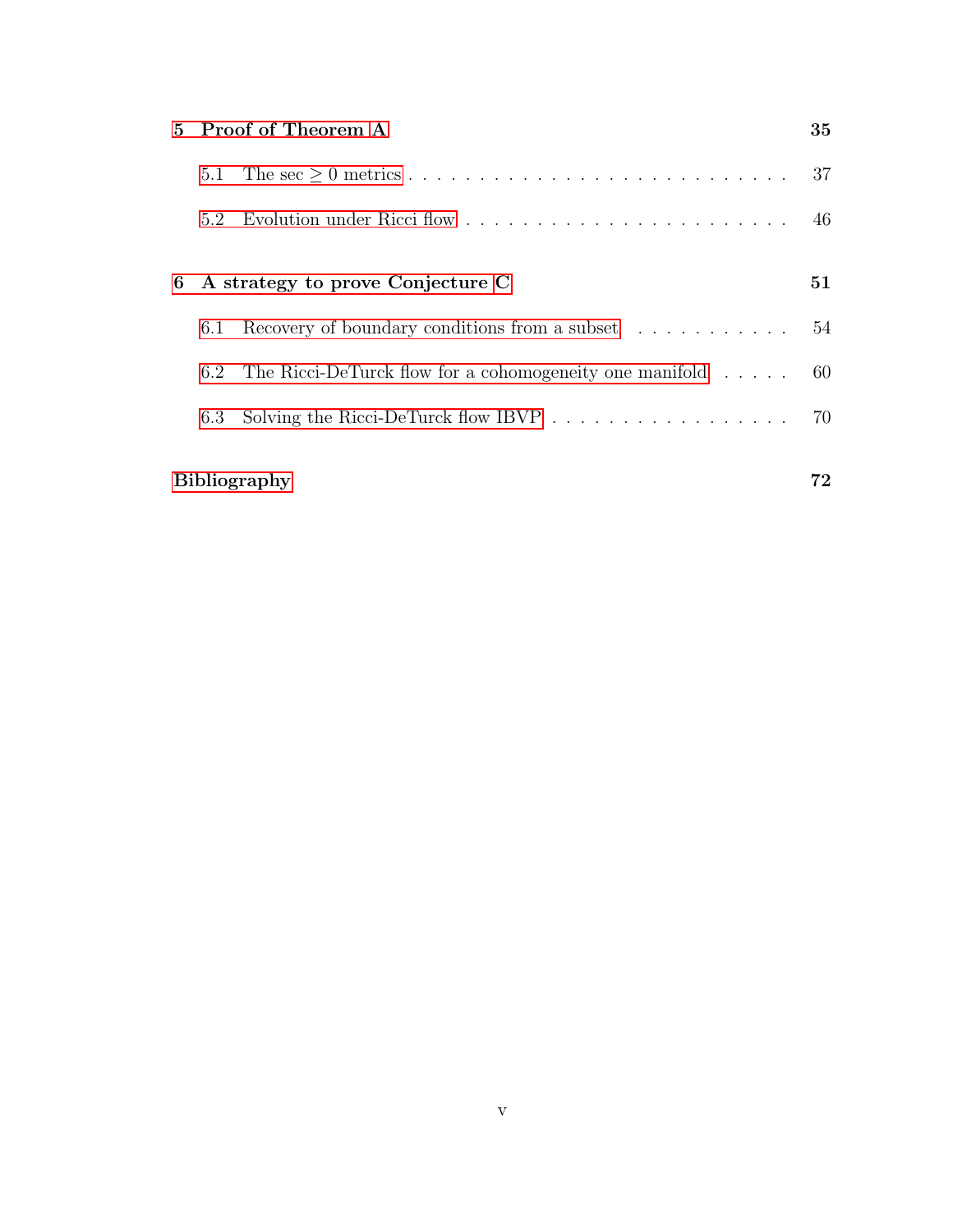# List of Tables

- [3.1 Necessary and sufficient conditions for metric on](#page-36-0)  $\ell_i$  to be  $C^2$  .... 31
- [5.1 Group diagrams for 1-connected cohomogeneity one 4-manifolds](#page-41-0) . . 36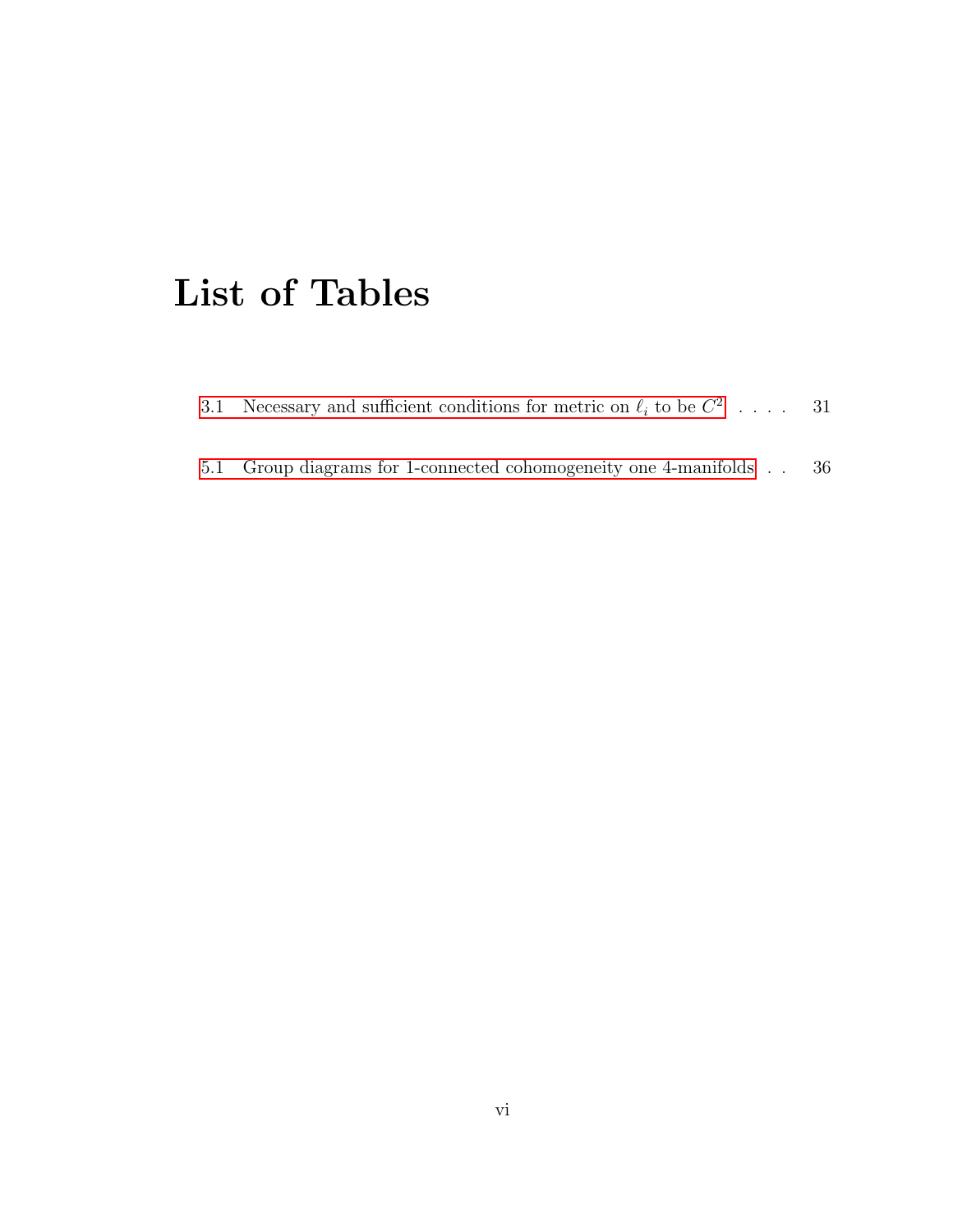# <span id="page-6-0"></span>Chapter 1

# Introduction

The Ricci flow is the geometric PDE

$$
\frac{\text{dg}}{\text{d}t} = -2 \operatorname{Ric}_{g}
$$
\n
$$
g(0) = g_0 \tag{1.0.1}
$$

for evolving a metric g on a Riemannian manifold  $M$  with time. Here  $\mathrm{Ric}_{\mathrm{g}}$  denotes the Ricci tensor associated to the metric g. This is a symmetric 2-tensor on the manifold that carries information about the curvature of g.

Heuristically the Ricci flow is like a heat equation for the metric. Thus, similar to the heat equation and temperature, the Ricci flow is expected to have regularizing properties for the metric. The underlying thread in using the Ricci flow to solve problems in geometry and topology, is to evolve the given metric on the manifold, to a nice metric (e.g. one of constant curvature) using the Ricci flow. Then other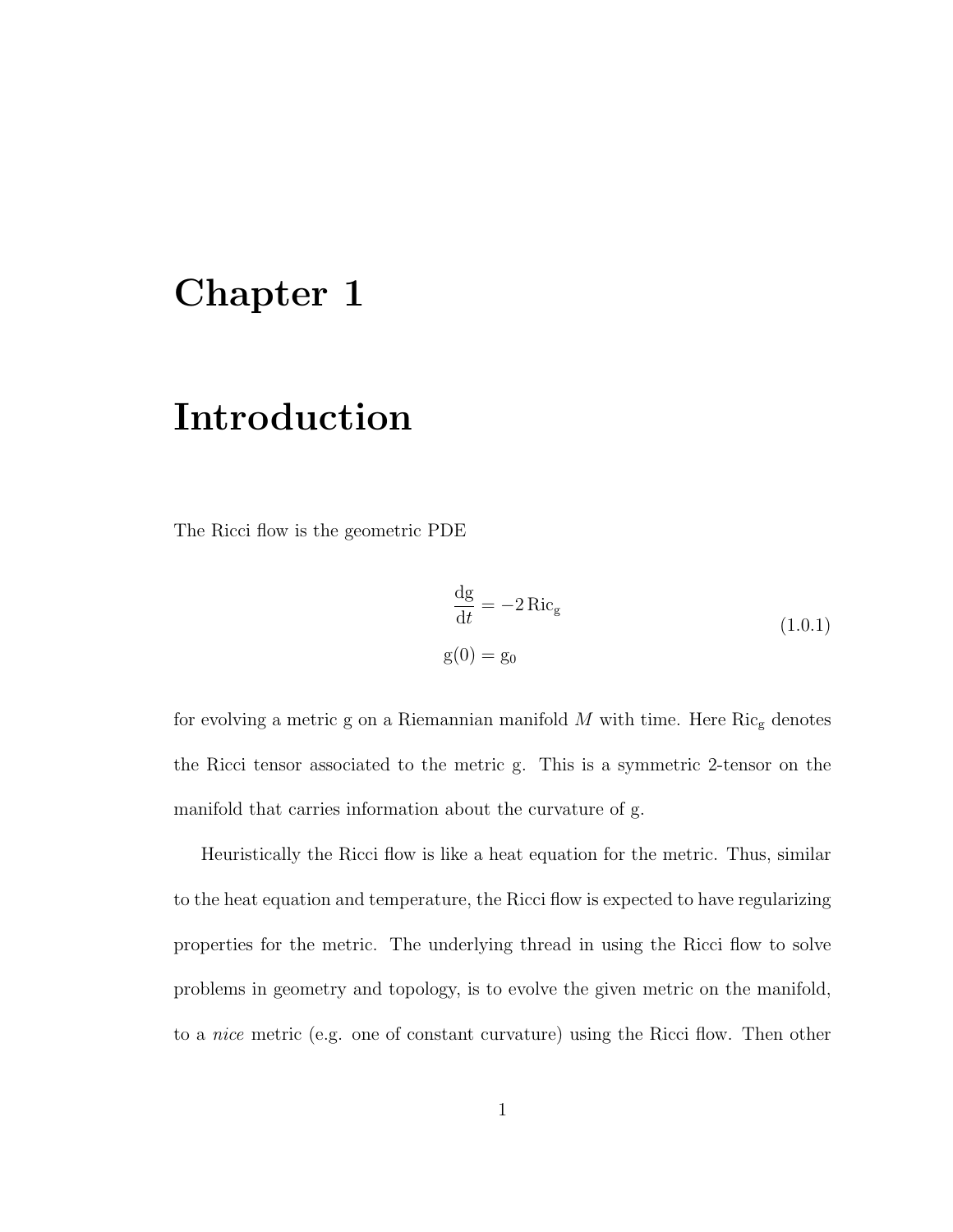theorems from geometry allow one to draw topological conclusions.

In reality the Ricci flow is a *nonlinear* and *degenerate parabolic* PDE, which makes its analysis very complicated. Nevertheless, ever since it was first introduced by Hamilton in 1982, the Ricci flow has been used to prove a number of remarkable theorems in geometry and topology. Notably, Hamilton's [\[19\]](#page-79-0) theorem that 3-manifolds with positive Ricci curvature are diffeomorphic to spherical spaceforms; Perelman's [\[32\]](#page-81-0) resolution of geometrization and the Poincare conjecture; Böhm-Wilking's [\[8\]](#page-78-0) theorem that manifolds with positive curvature operator are diffeomorphic to spherical space forms; and the differentiable sphere theorem of Brendle-Schoen [\[9\]](#page-78-1).

## <span id="page-7-0"></span>1.1 Ricci flow and nonnegative curvature

In applications of the Ricci flow to solve problems in geometry and topology, it is important to understand how geometric properties, in particular the curvature, behave under the flow. In particular, it is useful and important to know whether various positive or nonnegative curvature conditions are preserved under the flow. For example, Hamilton's theorem [\[19\]](#page-79-0) made use of the facts proved by him in the same paper, using a tensor maximum principle, that the conditions of nonnegative sectional curvature (sec  $\geq 0$ ) and nonnegative Ricci curvature (Ric  $\geq 0$ ) are preserved on closed 3-dimensional manifolds under the Ricci flow. Maximum principle arguments also yield that the conditions of nonnegative curvature operator ( $\mathcal{R} \geq 0$ )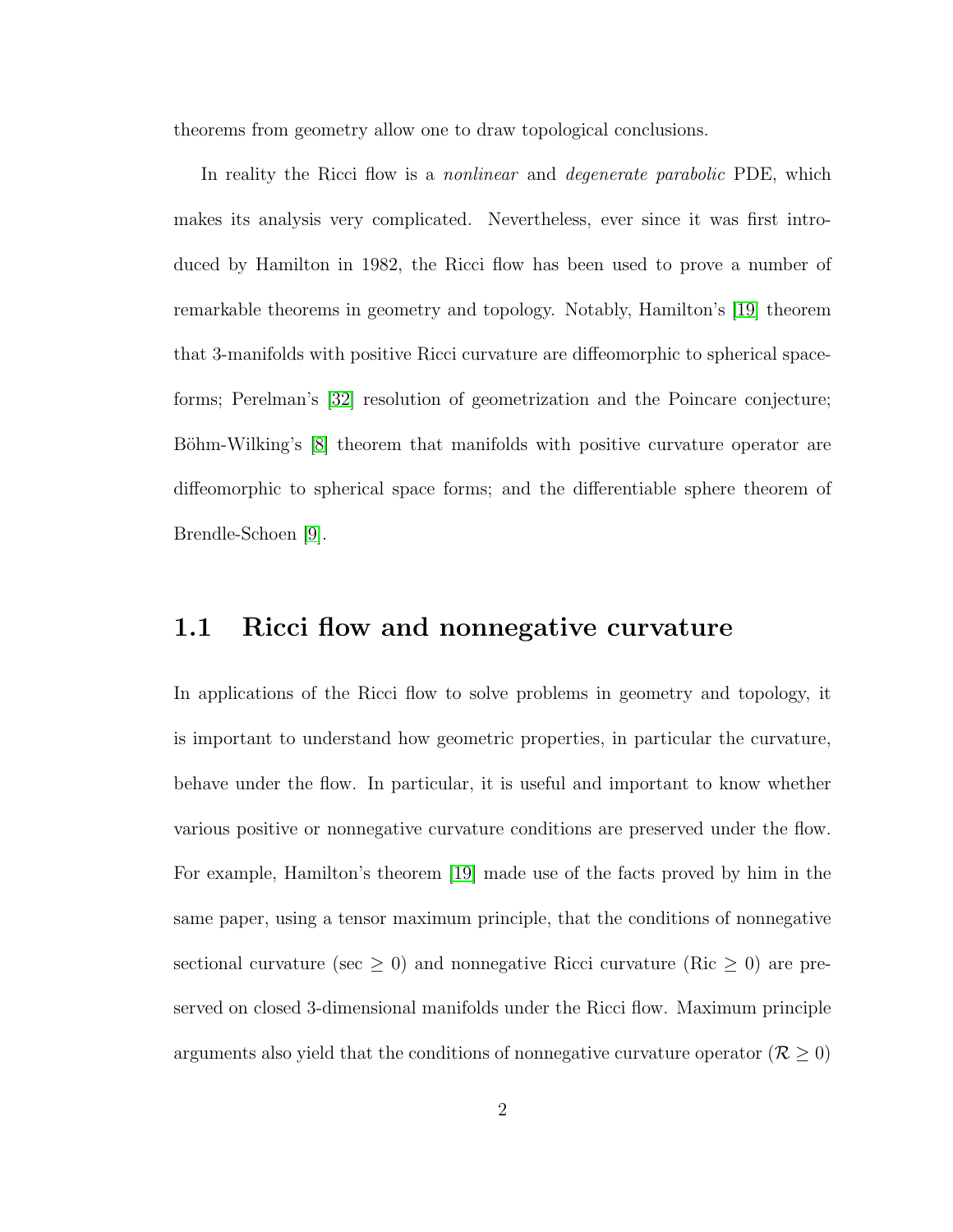and of nonnegative scalar curvature (scal  $\geq$  0) are preserved on closed manifolds under the Ricci flow in all dimensions.

On the other hand, when one considers the conditions sec  $\geq 0$  and Ric  $\geq 0$  on manifolds of dimension 4 and greater, the situation is different. Böhm and Wilking [\[7\]](#page-78-2) provided examples of homogeneous metrics with sec  $> 0$  on the manifolds  $M^{12} =$  $\mathsf{Sp}(3)/\mathsf{Sp}(1)^3$  and  $M^6 = \mathsf{SU}(3)/T^2$  that under the Ricci flow, evolve to metrics with mixed Ricci curvature and mixed sectional curvature respectively. In [\[29\]](#page-80-0), Ni demonstrated examples of complete noncompact manifolds of all dimensions  $n \geq 4$ with the property of  $\sec \geq 0$  which are evolved by the Ricci flow to metrics of mixed sectional curvature. Maximo [\[27,](#page-80-1) [28\]](#page-80-2) showed that the manifold  $M^4 = \mathbb{C}P^2 \# \overline{\mathbb{C}P^2}$ admits Kähler metrics with Ric  $\geq 0$  or Ric  $> 0$  (but without sec  $\geq 0$ ) that under the Ricci flow evolve to metrics with mixed Ricci curvature. However until recently the status of sec  $\geq 0$  on closed manifolds of dimension 4 and 5 was unknown.

In joint work with Bettiol [\[4\]](#page-77-1) we answer this question by exhibiting the first examples of closed 4-manifolds where the property of nonnegative sectional curvature fails to be preserved under the Ricci flow.

<span id="page-8-0"></span>THEOREM A. [Bettiol–Krishnan] There exist metrics with sec  $\geq 0$  on  $S^4$ ,  $\mathbb{C}P^2$ ,  $S^2 \times S^2$ , and  $\mathbb{C}P^2 \# \overline{\mathbb{C}P^2}$  that immediately lose the property of sec  $\geq 0$  when evolved by the Ricci flow.

By taking products of the above manifolds with round (i.e. constant curvature) spheres, one concludes: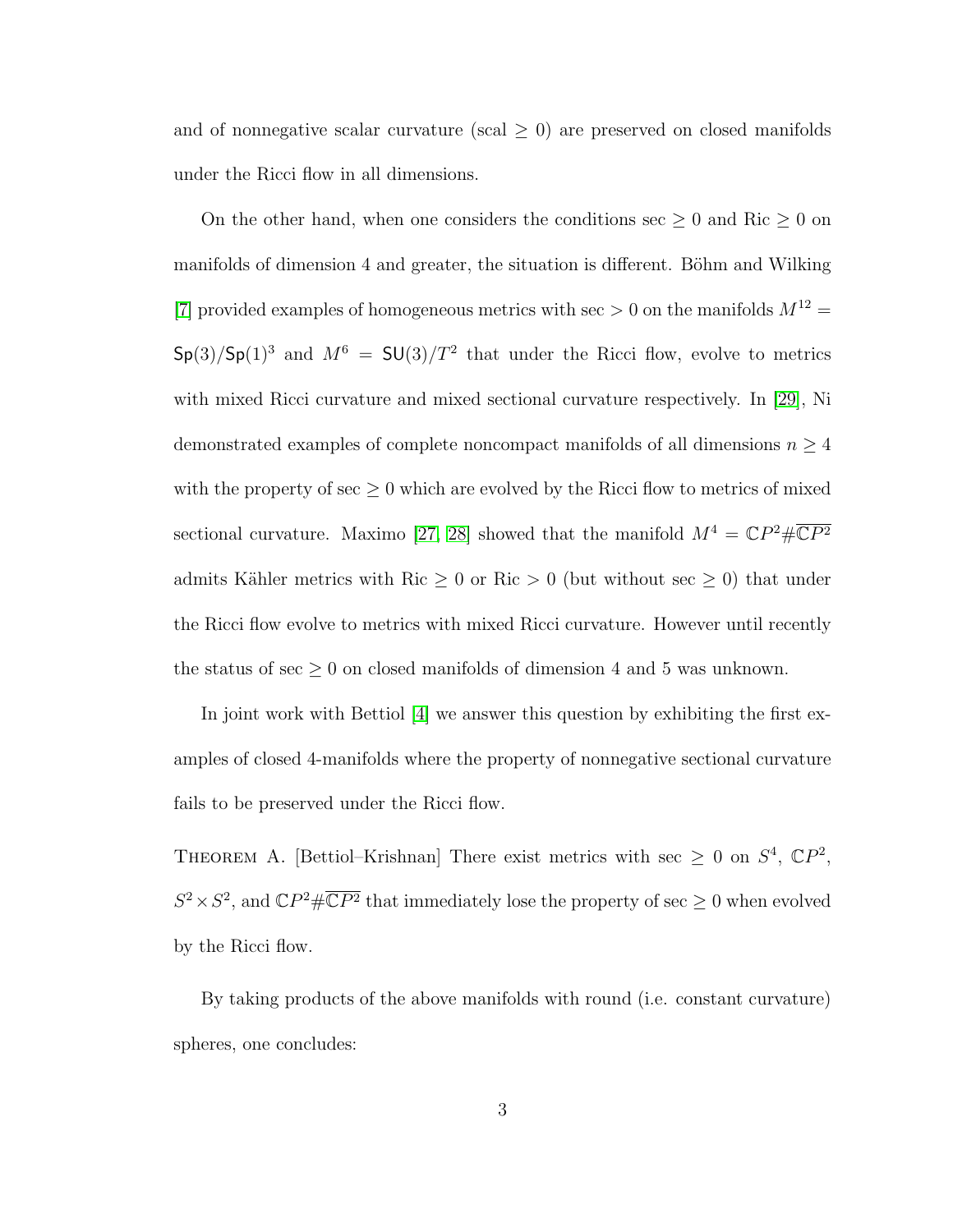COROLLARY B. The Ricci flow does not preserve sec  $\geq 0$  on closed manifolds of any dimension  $\geq 4$ .

The proof of this theorem involves studying the Ricci flow on manifolds of cohomogeneity one, which are Riemannian manifolds with a large isometry group in a specific sense which we will describe below.

## <span id="page-9-0"></span>1.2 Ricci flow and symmetries

An important feature of the Ricci flow (arising from the diffeomorphism invariance of the Ricci tensor) is the fact that isometries are preserved along the flow. In fact, by work of Kotschwar [\[23\]](#page-80-3), no new isometries are produced along the flow, so the isometry group of the evolving metric remains unchanged. A metric with a large isometry group can be described using a smaller number of variables, which can considerably simplify the analysis. The catch is that one would like to have a timeindependent coordinate frame to study the evolving metric. As we will see, such a frame is not always available. However in certain situations, as in the metrics considered in Theorem [A,](#page-8-0) such a frame does exist, and in those situations one can effectively use the presence of symmetries to prove results that shed light on the Ricci flow.

For example, if the initial metric  $g_0$  is homogeneous (i.e. the isometry group G acts transitively,  $M/\mathsf{G} = \{p\}$  then the evolving metrics will be homogeneous as well. Thus in the homogeneous case, each metric  $g(t)$  is completely determined by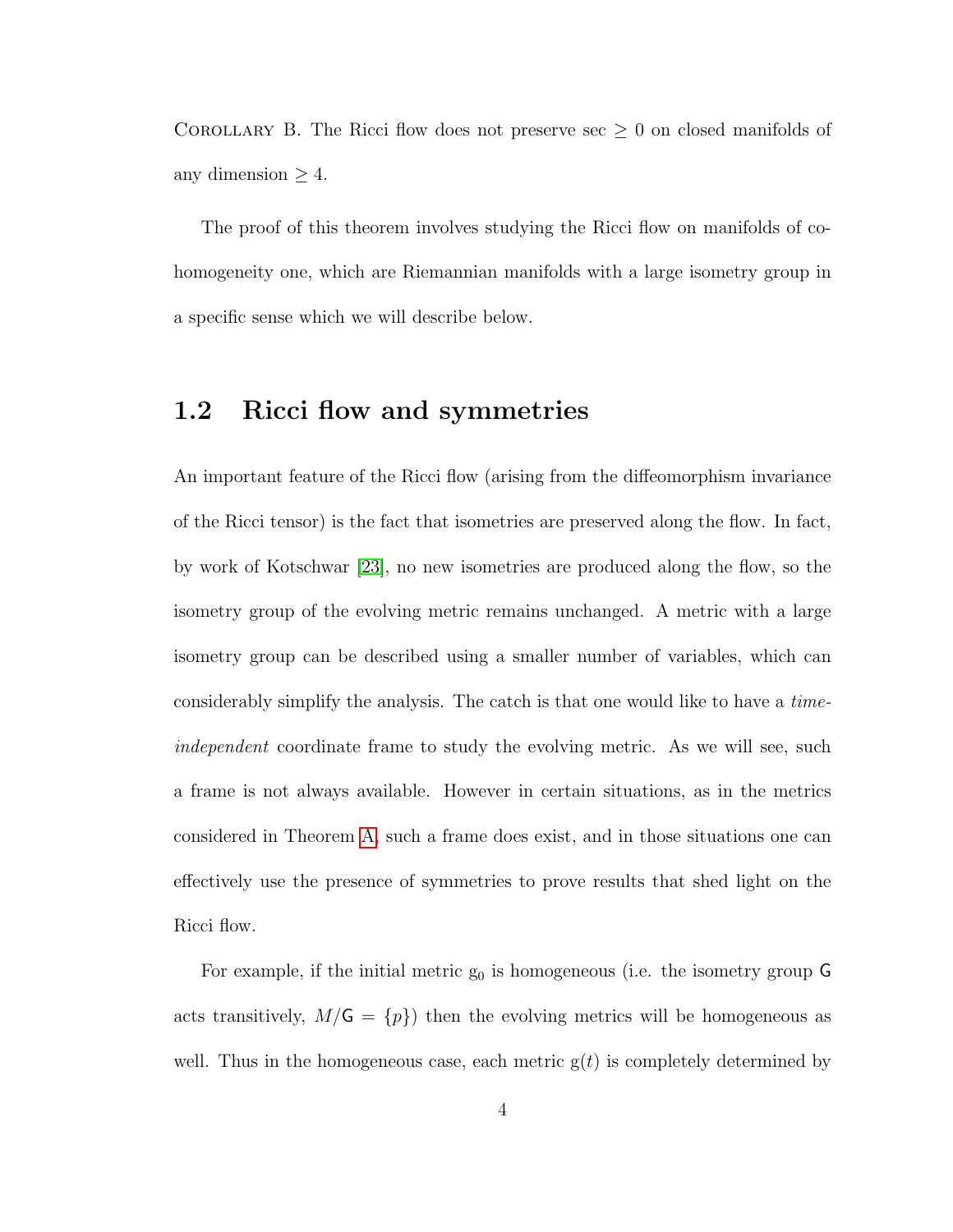the inner product on *one* tangent space  $T_pM$ . This removes the spatial dependence and the Ricci flow equation reduces to an ODE in the time variable, which is much more tractable to study. Homogeneous Ricci flows have been studied extensively by several authors including Lauret, Böhm and Lafuente, see  $[25, 6]$  $[25, 6]$  among others. It is important to note that the reduction of the Ricci flow PDE to an ODE in the homogeneous setting relies on standard existence and uniqueness theory for ODEs given an initial condition.

In terms of weakening the isometry assumption, the natural next step is to consider the Ricci flow on cohomogeneity one manifolds. A cohomogeneity one manifold consists of a Riemannian manifold  $(M, g)$  along with an isometric action by a Lie group G, such that the principal (generic) orbits are codimension one hypersurfaces in M. This is equivalent to the orbit space  $M/G$  being 1-dimensional. By symmetry, any invariant metric on a cohomogeneity one manifold can be described using one variable. Cohomogeneity one manifolds have been widely studied in other contexts and have been an important source of examples of interesting geometric structures, such as Einstein metrics [\[5\]](#page-77-3), Ricci solitons [\[10\]](#page-78-3), metrics of positive and nonnegative sectional curvature, and more recently, metrics of special holonomy [\[12\]](#page-78-4).

The simplest examples of cohomogeneity one metrics are rotationally symmetric metrics. Angenent-Knopf [\[1\]](#page-77-4) and Angenent-Isenberg-Knopf [\[2\]](#page-77-5) studied the Ricci flow evolution of certain rotationally symmetric metrics on spheres and provided the first explicit descriptions of Type I and II singularity formation under the Ricci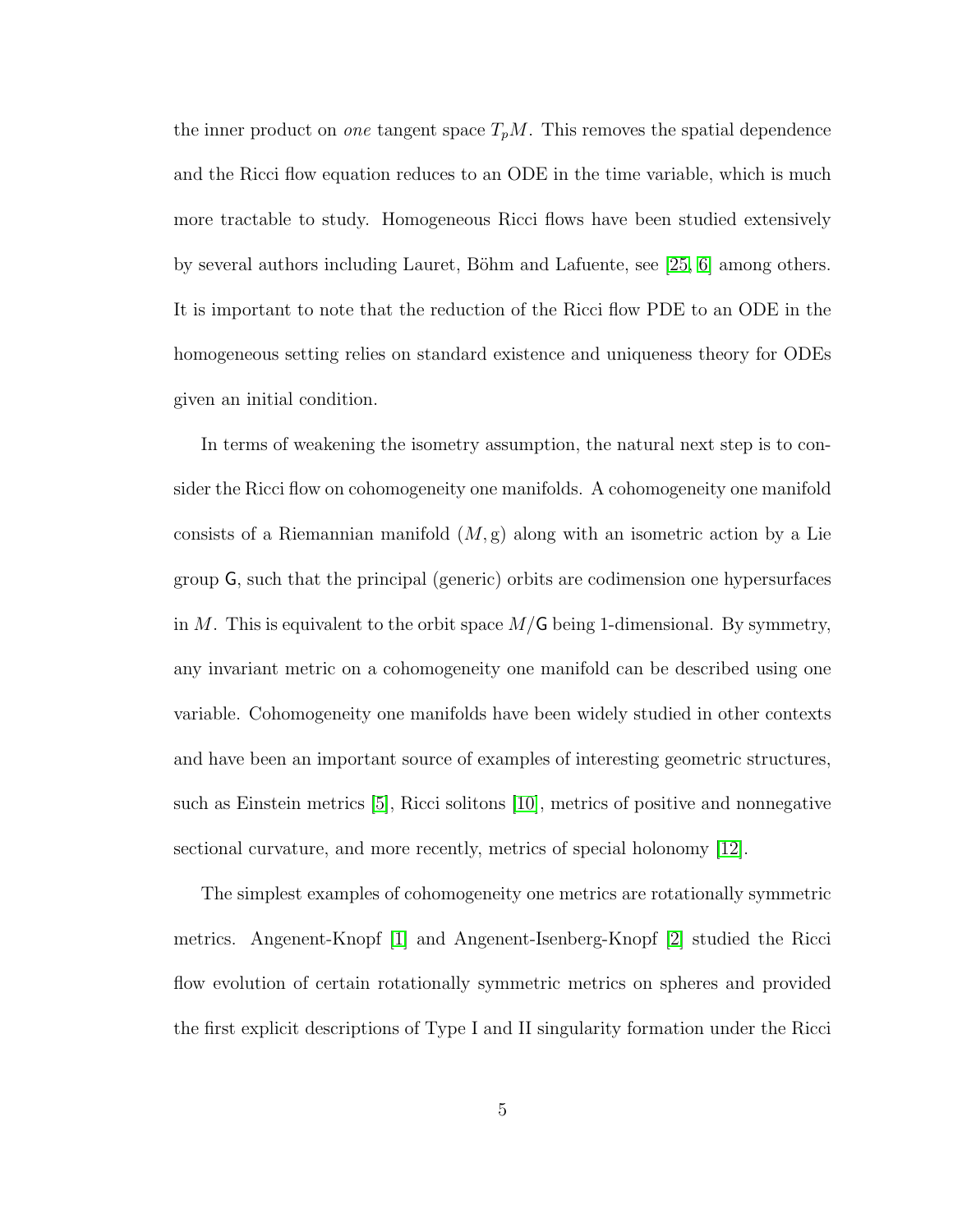flow. In [\[21\]](#page-79-1) and [\[22\]](#page-79-2), Isenberg-Knopf-Sesum implicitly use a cohomogeneity one structure to provide evidence for conjectured stable/ attracting behaviour under the Ricci flow of rotationally symmetric metrics and Kähler metrics respectively. All of these papers contribute towards understanding singularity formation under the Ricci flow in higher dimensions  $(n > 3)$  where the absence of Hamilton-Ivey type pinching estimates makes a classification of singularity models a distant goal.

# <span id="page-11-0"></span>1.3 Ricci flow on cohomogeneity one manifolds

As indicated by the various results above, the systematic study of the cohomogeneity one Ricci flow is of natural interest and has several potential applications.

A useful step in gainfully studying the Ricci flow on cohomogeneity one manifolds is considering a special form known as a *diagonal metric*, and showing that this form of the metric is preserved under the flow. A diagonal metric is one that has the following multiply warped product structure along a curve  $\gamma(r)$  that is orthogonal to all orbits:

$$
g(r) = h(r)^{2} dr^{2} + \sum_{i=1}^{m} f_{i}(r)^{2} \omega_{i}^{2}
$$
 (1.3.1)

where r is a coordinate parameterizing the orbit space, and  $\omega_i$  are G-invariant 1forms on a fixed homogeneous space G/H which is the underlying manifold that each principal orbit is diffeomorphic to. The above formula describes the metric along a curve in  $M$ , and extends to all of  $M$  using the action of  $\mathsf{G}$ .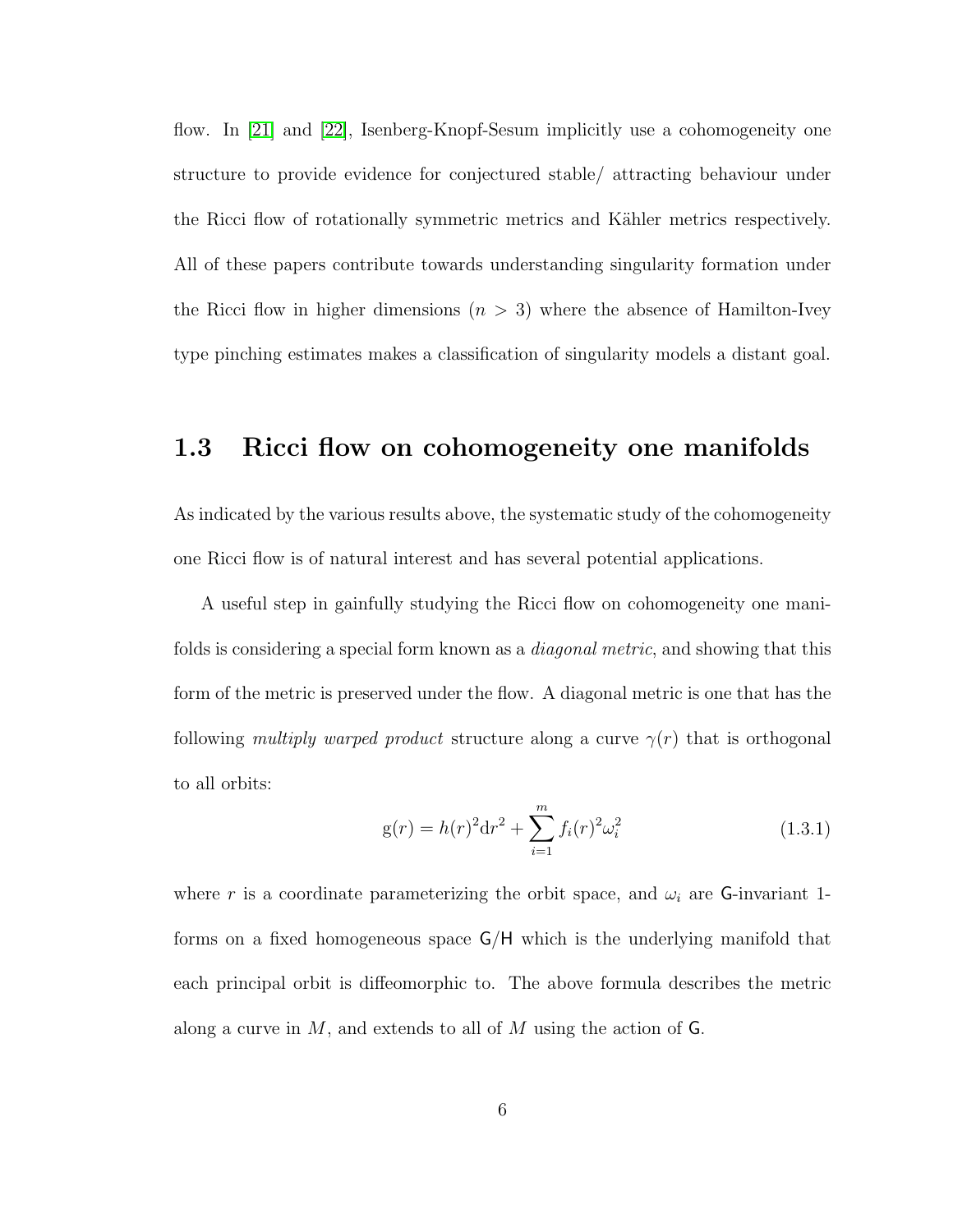It is a subtle and important point that this form of the metric is not forced upon you merely by the assumption of G-invariance. In fact all of the above cited works studying Ricci flow in the cohomogeneity one setting either explicitly or implicitly assume a larger isometry group of the initial metrics, which forces any invariant metric to be diagonal.

Now, consider the Ricci flow on a manifold where the initial metric is a diagonal metric as above. We would like to show that at time t the evolving metric  $g(t)$  has the form

$$
g(r,t) = h(r,t)^{2}dr^{2} + \sum_{i=1}^{m} f_{i}(r,t)^{2}\omega_{i}^{2}
$$
\n(1.3.2)

That is, we want to be able to study the evolving metric in a *time-independent* frame field. In settings where the initial metric has an isometry group large enough to force any invariant metric to be diagonal, the diagonal form of the metric will be preserved under the flow. (This is what we use in the proof of Theorem [A.](#page-8-0)) On the other hand, this assumption of extra isometries significantly restricts the class of metrics that can be studied.

An obvious necessary condition for the diagonal form of the metric to be preserved under the flow is that the Ricci tensor of a diagonal metric also be diagonal. The Ricci tensor at a point on the geodesic  $\gamma$  is the sum of Ric<sub>G/H</sub> and a contribution from the second fundamental form, where G/H is an orbit of the group action with the induced homogeneous metric. Since the second fundamental form contribution of a diagonal metric is diagonal (see e.g. Proposition 1.14 in [\[17\]](#page-79-3)), the Ricci tensor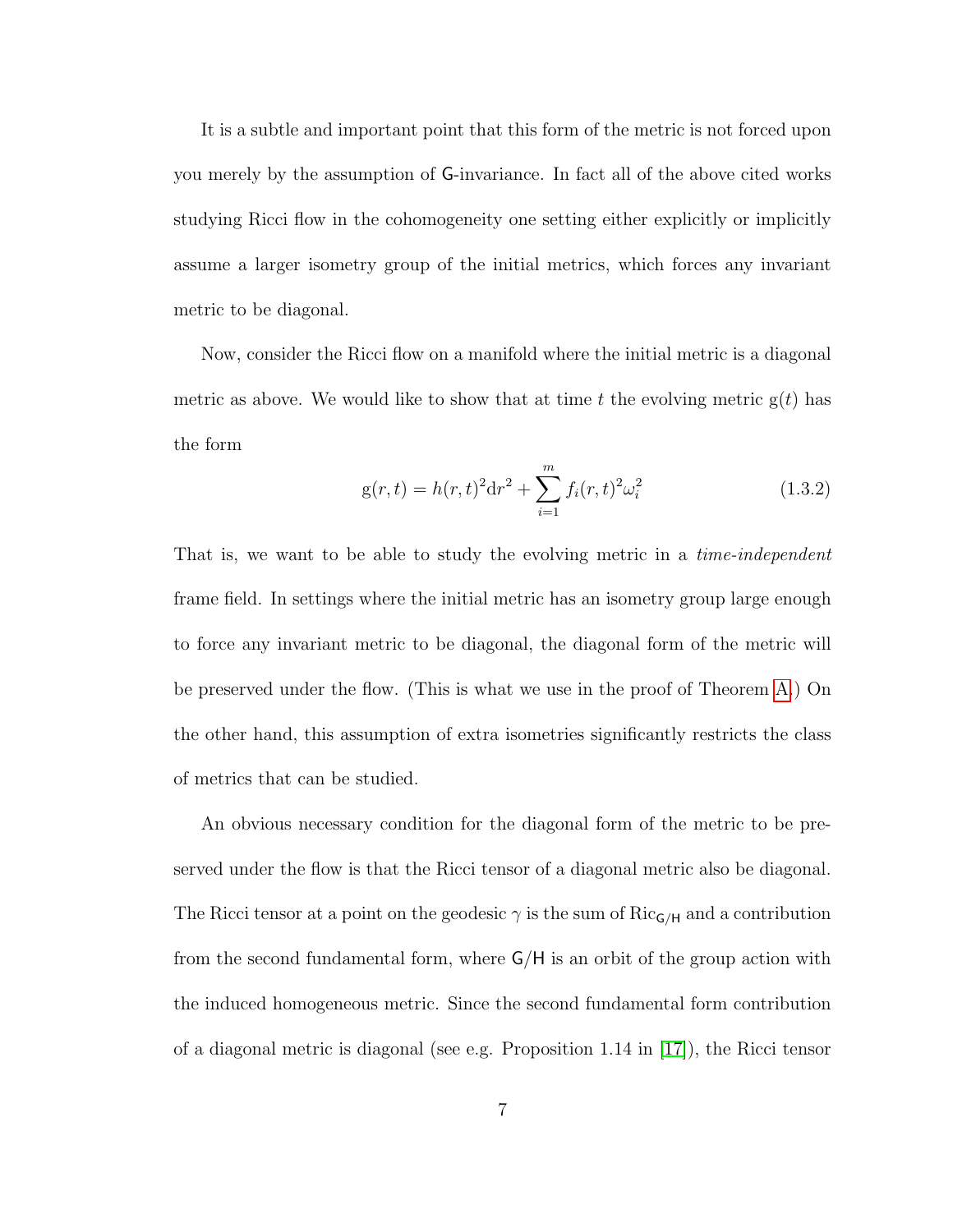of M is diagonal if and only if  $Ric_{\mathsf{G}/\mathsf{H}}$  is diagonal in the induced metric. This is an algebraic condition on G (alternately on its Lie algebra g) and we formally define it as follows:

**Definition 1.3.1.** A basis B for  $\mathfrak g$  is said to be *stably Ricci-diagonal* if Ric(g) is diagonal in the basis  $\mathcal{B} = B \cup \{\frac{\partial}{\partial r}\}\$  whenever the metric g is diagonal in the basis  $\mathcal{B}$ .

(See [2.3.3](#page-24-0) for an example where the basis is *not* stably Ricci diagonal.)

The concept of a stably Ricci-diagonal basis for a Lie algebra is introduced by Payne in [\[31\]](#page-80-5) in order to study the Ricci flow on nilmanifolds. We have used this terminology to include diagonal metrics on cohomogeneity one manifolds.

We will now describe an algebraic condition on the Lie algebra of G that is sufficient to guarantee that  $Ric(g)$  is diagonal in the setting of compact semisimple Lie groups. This condition holds in a wide class of examples, including in the manifolds considered in Theorem [A.](#page-8-0) Before writing the definition, we briefly provide some more information about cohomogeneity one manifolds that will be needed. More details can be found in Chapter [2.](#page-17-0)

We consider cohomogeneity one actions where  $M/G$  is isometric to a closed interval [0, L]. If  $\gamma$  is a minimal geodesic in M that parametrizes this orbit space, then the isotropy group at points  $\gamma(r)$  for  $0 < r < L$  are all the same, and this group is denoted by H, with Lie algebra h. The isotropy groups at points  $γ(0)$  and  $\gamma(L)$  are denoted by K<sub>-</sub> and K<sub>+</sub> respectively, and their Lie algebras are denoted by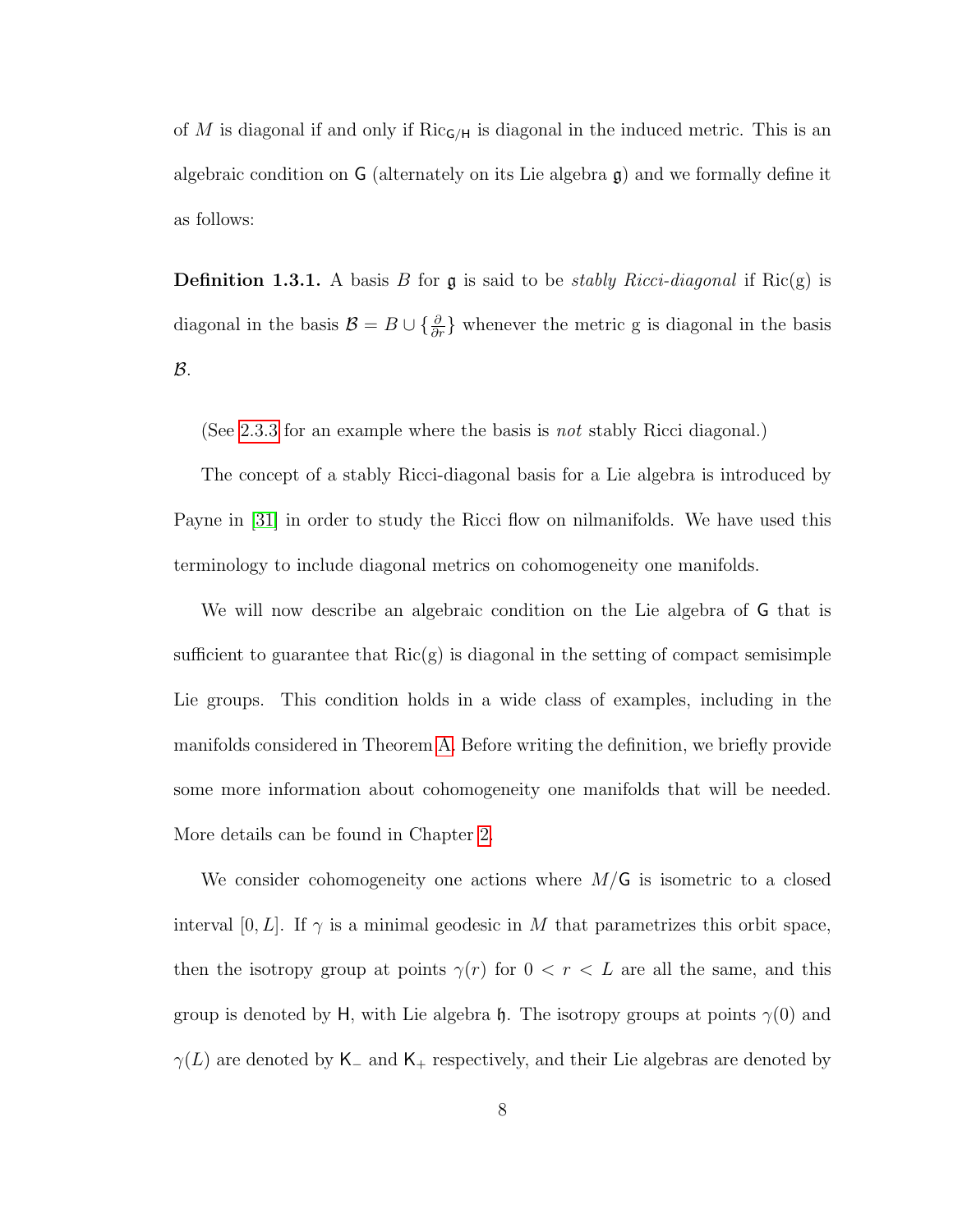$\mathfrak{k}_-$  and  $\mathfrak{k}_+ .$  Clearly  $\mathsf{H} \subset \mathsf{K}_\pm \subset \mathsf{G}$  and hence  $\mathfrak{h} \subset \mathfrak{k}_\pm \subset \mathfrak{g}.$ 

**Definition 1.3.2.** A basis  $B$  for  $\mathfrak{g}$  is said to be *nice* for the cohomogeneity one manifold  $(M, G)$  if

- 1. it respects the inclusions  $\mathfrak{h} \subset \mathfrak{k}_{\pm} \subset \mathfrak{g}$
- 2. the bracket of any two basis elements is a multiple of another basis element: for each i, j,  $[X_i, X_j] = aX_l$  for some a, l.
- 3. if  $[X_i, X_j]$  and  $[X_r, X_s]$  are nonzero multiples of the same basis element  $X_k$ then  $\{i, j\} \cap \{r, s\} = \emptyset$

The following proposition is the reason for making the above definition.

**Proposition 1.3.3.** Assume G, H are compact semisimple Lie groups, then for a homogeneous metric on  $G/H$ , if B is a nice basis then B is stably Ricci diagonal.

The concept of a nice basis for a Lie algebra was introduced by Lauret and Will and in [\[26\]](#page-80-6) they show that the notions of nice basis and stably Ricci diagonal basis are equivalent for nilpotent Lie groups. For compact semisimple Lie groups it is not clear whether the reverse implication is true, i.e. if  $B$  is stably Ricci diagonal, one does not know if  $B$  is necessarily nice. Also note that for ease of studying the metric and Ricci tensor on cohomogeneity one manifolds, we have added the requirement that the basis respects the inclusions  $\mathfrak{h} \subset \mathfrak{k}_{\pm} \subset \mathfrak{g}$ .

Coming back to the question of Ricci flow on cohomogeneity one manifolds, it is not clear that the *stably Ricci diagonal* condition alone is sufficient to guarantee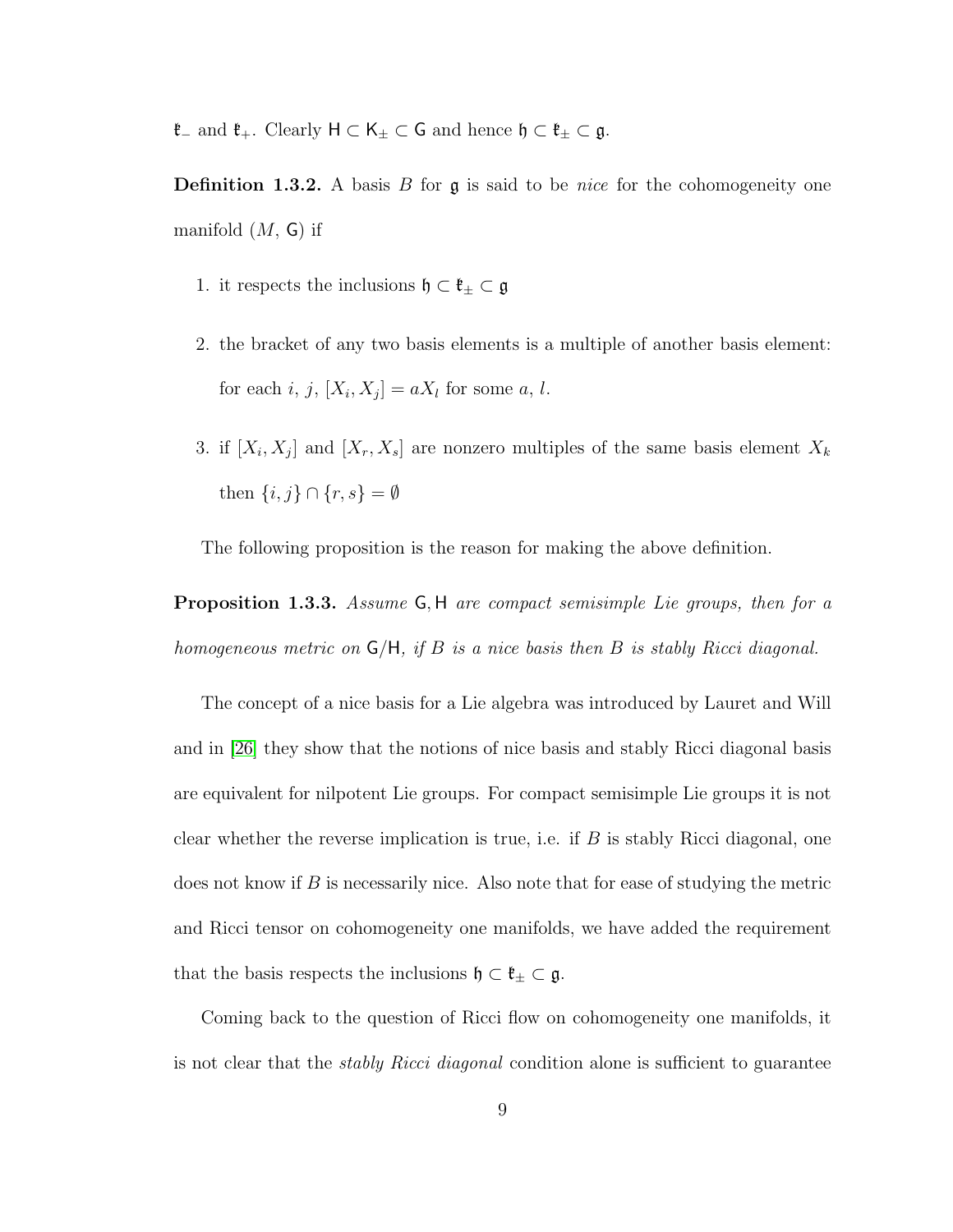that the evolving metric remains diagonal under the Ricci flow. The issue is that off-diagonal terms could be appearing at a slower rate in time.

For example, one necessary property one has to prove is that a curve that is a geodesic orthogonal to the orbits in the initial metric  $g_0$ , stays orthogonal to the orbits in the evolving metric, and thus remains a geodesic up to reparametrization. This is not guaranteed by the fact that G acts by isometries. Another important fact is that the Killing vector fields  $X_i^*$  dual to the one forms  $\omega_i$  are orthogonal only along  $\gamma$  and not at all points of M. Thus the resulting intial value problem is not a priori global in nature. However, we make the following conjecture:

<span id="page-15-0"></span>CONJECTURE C. Let  $(M, G)$  be a cohomogeneity one manifold. Suppose that there exist Killing fields  $\{X_i^*\}_{i=1}^m$  that are action fields on M coming from a nice basis of  $(M, G)$ . Let  $g_0$  be a cohomogeneity one metric on M that is diagonal in the basis  $\mathcal{B} = \{\frac{\partial}{\partial r}, X_1^* \cdots, X_m^*\}$ . If  $g(t)$  is a solution to the Ricci flow with  $g(0) = g_0$  then  $g(t)$  is diagonal in the basis  $\mathcal B$  as well for all t for which the flow exists.

If this conjecture holds one would have the following geometric implications:

- Under the assumptions of Conjecture [C](#page-15-0) above, a geodesic orthogonal to all the orbits remains (up to reparametrization by arc length) a geodesic for as long as the flow exists.
- Under the assumptions of Conjecture [C,](#page-15-0) the Killing vector fields  $X_1^*, \cdots, X_m^*$ remain mutually orthogonal along the geodesic  $γ$ .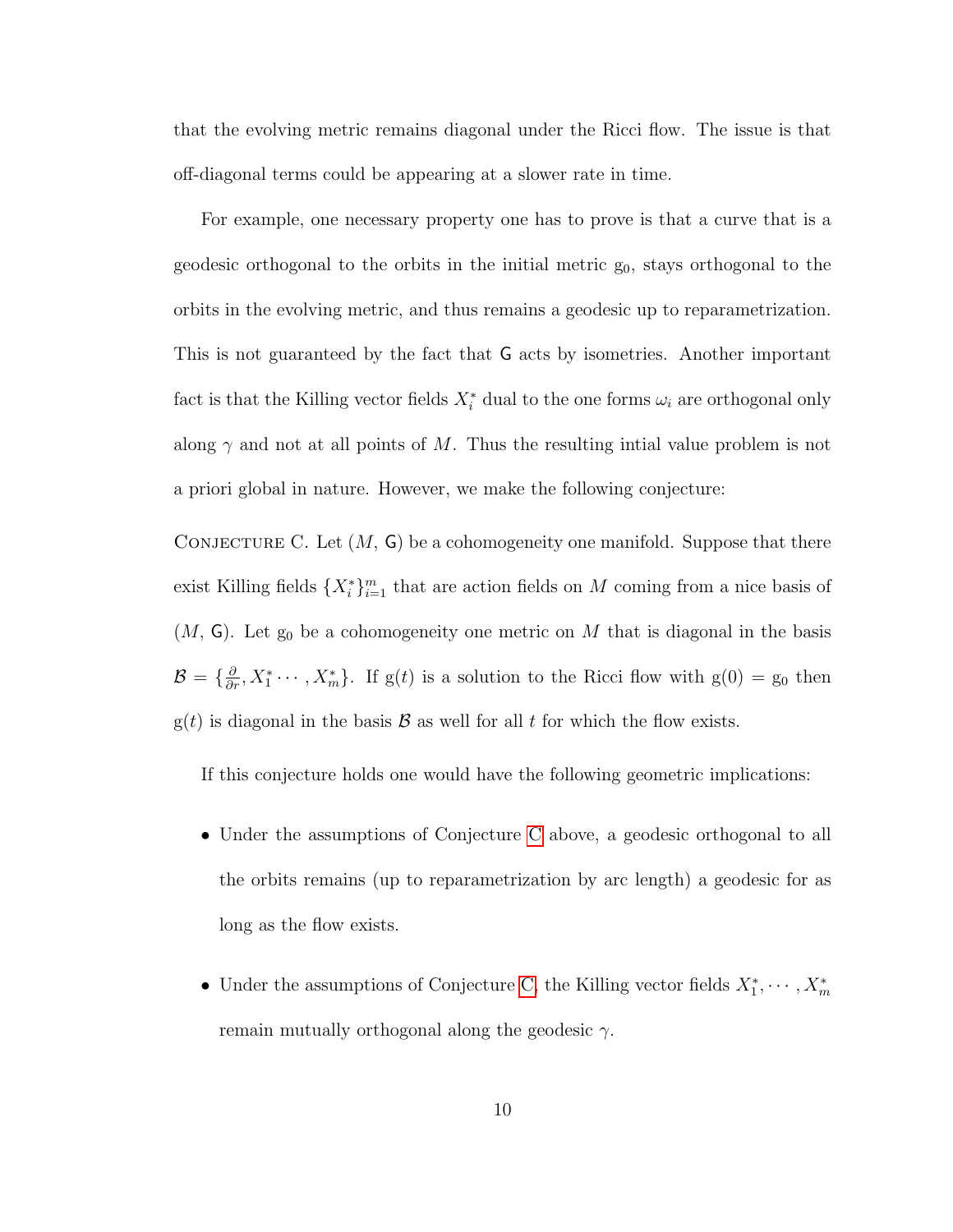In the second part of this thesis we will present a strategy to solve this problem, and also state some partial results in this direction.

It is also an interesting question whether the same is true for all polar actions (where we allow  $dim(M/\mathsf{G}) > 1$ ). That is, if S is a submanifold orthogonal to all orbits, does S remain orthogonal to the orbits when the metric is evolved by the Ricci flow?

This thesis is organized as follows. In Chapter [2,](#page-17-0) we review the basics of co-homogeneity one actions. In Chapter [3](#page-27-0) we describe the *smoothness conditions* for a cohomogeneity one manifold with two singular orbits. In Chapter [4](#page-37-0) we derive the system of PDEs satisfied by a cohomogeneity one metric evolving by the Ricci flow, assuming that the evolving metrics are also diagonal. In Chapter [5](#page-40-0) we prove Theorem [A.](#page-8-0) In Chapter [6](#page-56-0) we will present a strategy for addressing Conjecture [C](#page-15-0) along with some partial results. The contents of Chapter [5](#page-40-0) are based on joint work with Renato G. Bettiol.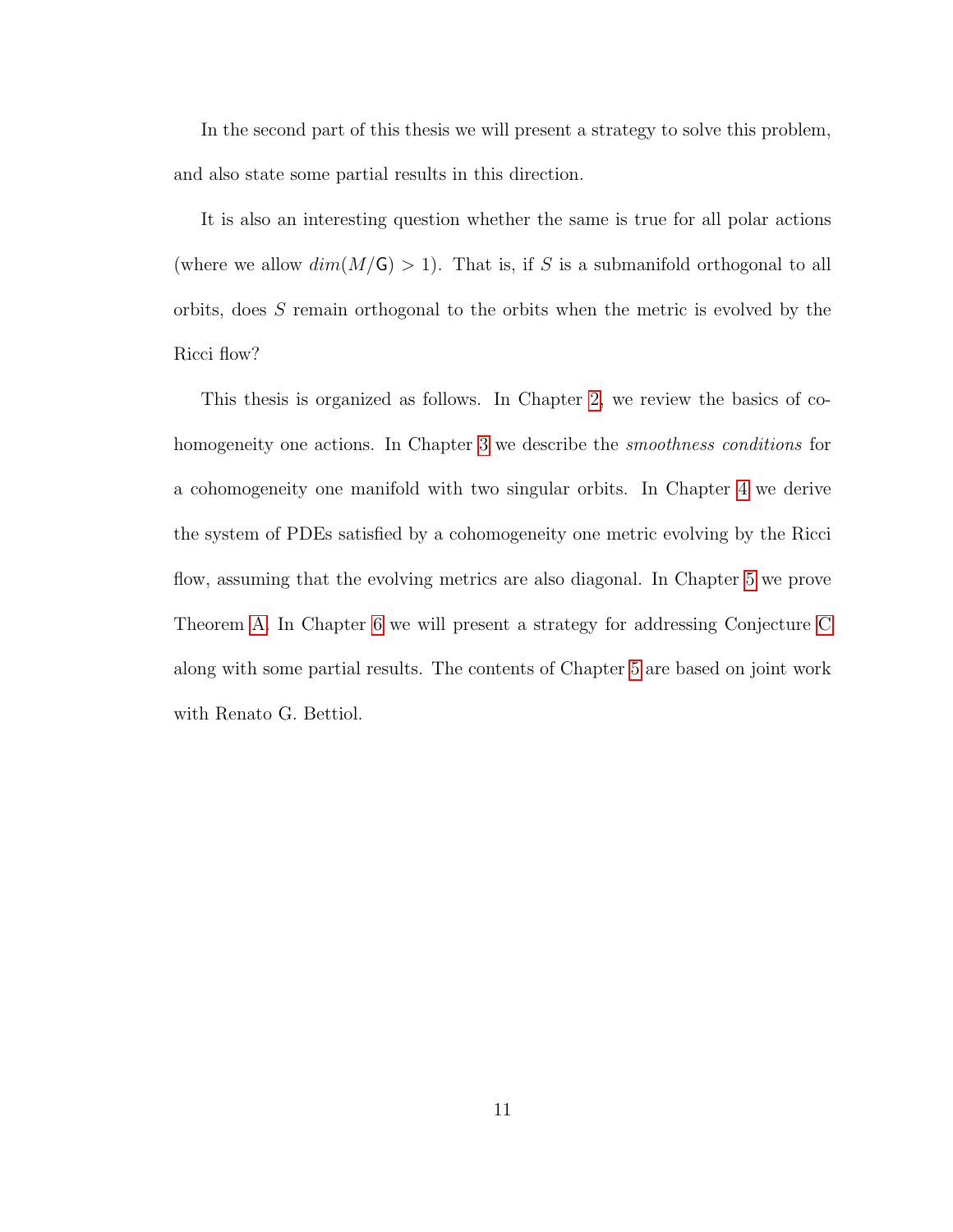# <span id="page-17-0"></span>Chapter 2

# Cohomogeneity one manifolds

In this Chapter, we recall some basic facts about cohomogeneity one group actions and describe the structure of invariant metrics on a cohomogeneity one manifold.

## <span id="page-17-1"></span>2.1 Cohomogeneity one structure

A Lie group G is said to act on a manifold M with cohomogeneity one if the orbit space  $M/G$  is 1-dimensional (equivalently, if the generic orbits of the group action are codimension one hypersurfaces). If M is compact, this implies that  $M/G$  is isometric to either an interval  $[0, L]$  or a circle  $S<sup>1</sup>$ . The former is guaranteed when the manifold is simply connected. We will assume from now on that  $M/\mathsf{G} = [0, L]$ .

Let  $\pi$  be the quotient map  $M \to M/G$ . For each  $r \in [0, L]$ , the set  $\pi^{-1}(r)$ is a G-orbit inside M. The preimages of values  $0 < r < L$  are codimension one hypersurfaces in M, and are called *principal orbits*. The sets  $B_ - = \pi^{-1}(0)$  and  $B_ + =$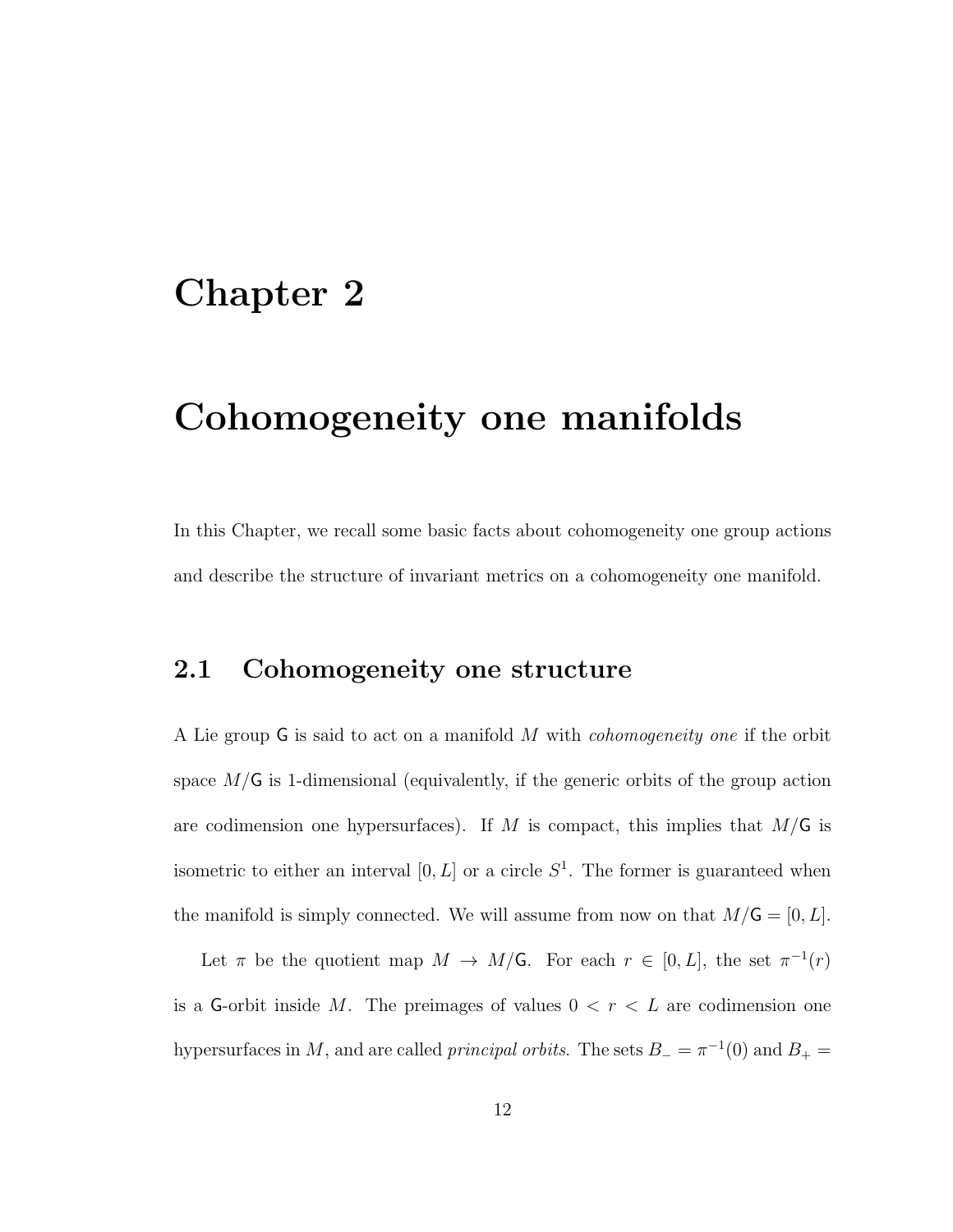$\pi^{-1}(L)$  are the nonprincipal orbits, which are called *exceptional* if their codimension is one, and *singular* if their codimension is  $\geq 2$ . If M is simply connected then nonprincipal orbits are always singular.

Choose a point  $x_-\in B_-\text{ and let } \gamma : [0, L] \to M$  be a minimal geodesic from B<sub>−</sub> to B<sub>+</sub>, such that  $\gamma(0) = x_$ −. Then  $\gamma$  is a horizontal lift of [0, L] to M, and meets all orbits orthogonally. Let  $x_+ = \gamma(L)$ . Let  $\mathsf{K}_{\pm}$  be the isotropy groups at  $x_{\pm}$ . The isotropy group at  $\gamma(r)$  is the same group H for each  $0 < r < L$ , is called the *principal isotropy group* and is a subgroup of  $K_{\pm}$ . Thus M decomposes as a union of homogeneous spaces,  $B_{\pm} = G/K_{\pm}$  at the ends of the interval and  $G \cdot \gamma(r) = G/H$ for each  $0 < r < L$ .

By the Slice Theorem, the tubular neighborhoods  $D(B_{-}) = \pi^{-1}([0, \frac{L}{2}])$  $\frac{L}{2}]$ ) and  $D(B_+) = \pi^{-1}([\frac{L}{2}, L])$  are disk bundles over the nonprincipal orbits  $B_-$  and  $B_+$ . If  $D^{l_{\pm}+1}$  are disks of radius  $\frac{L}{2}$  normal to  $B_{\pm}$  inside  $T_{x_{\pm}}M$ , then  $\mathsf{K}_{\pm}$  acts transitively on  $S^{l_{\pm}} = \partial D^{l_{\pm}+1}$ . This implies that  $S^{l_{\pm}} = \mathsf{K}_{\pm}/\mathsf{H}$ . (Thus this requirement of the quotients being diffeomorphic to spheres, puts a constraint on what combination of isotropy groups can occur.) We also have

$$
D(B_{\pm}) = \mathsf{G} \times_{\mathsf{K}_{\pm}} D^{l_{\pm}+1}.
$$

The manifold  $M$  is the union of these two disk bundles glued along their common boundary  $\mathsf{G}/\mathsf{H} = \pi^{-1}(\frac{L}{2})$  $\frac{L}{2}$ ). The identification of  $\mathsf{G}/\mathsf{H}$  with  $\partial D(B_{\pm})$  is via the maps  $g \cdot \mathsf{H} \mapsto [g, \gamma'(0)]$  and  $g \cdot \mathsf{H} \mapsto [g, -\gamma'(L)]$  respectively. The data  $\mathsf{H} \subset \mathsf{K}_{\pm} \subset \mathsf{G}$  is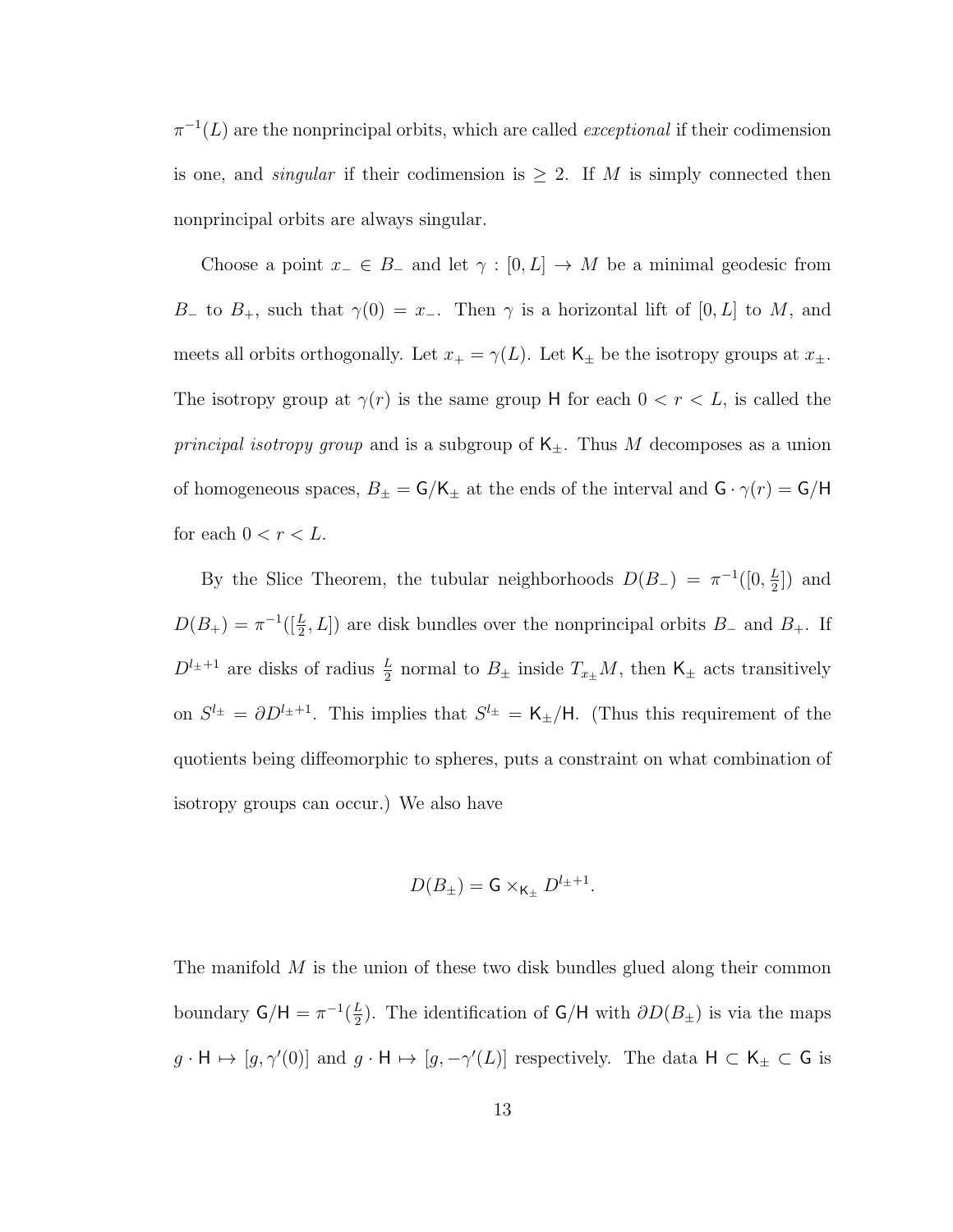called a *group diagram* for the cohomogeneity one action.

Conversely, if we are given groups  $\mathsf{H} \subset \mathsf{K}_\pm \subset \mathsf{G}$  where  $\mathsf{G}$  is a compact Lie group and  $\mathsf{K}_{\pm}/\mathsf{H} = S^{l_{\pm}}$  are spheres then we can construct a cohomogeneity one manifold as the union of disk bundles as above.

# <span id="page-19-0"></span>2.2 Invariant metrics

The minimal geodesic  $\gamma(r)$  for  $r \in [0, L]$  parametrizes the orbit space and any invariant metric is determined by specifying it along  $\gamma$  and then extending it to all of M by the G-action. A cohomogeneity one metric on the principal part of M has the following form along  $\gamma$ :

$$
g(r) = dr2 + gr, r \in (0, L)
$$
 (2.2.1)

where  $g_r$  is a one parameter family of homogeneous metrics on a fixed homogeneous space G/H. This metric extends across the singular orbits to yield a smooth metric on all of  $M$  if and only if the metric and its derivatives satisfy certain conditions at the endpoints  $r = 0$  and  $r = L$ . These conditions, which are referred to as smoothness conditions, will be explained in more detail in Chapter [3.](#page-27-0)

We will now explain more carefully the description of our metrics. Let  $H \subset$ K ⊂ G be the group diagram at a particular singular orbit, and let  $\mathfrak{h} \subset \mathfrak{k} \subset \mathfrak{g}$  be the corresponding Lie algebras. Let Q be a biinvariant metric on  $\mathfrak g$  and  $\mathfrak m = \mathfrak k^{\perp}$ ,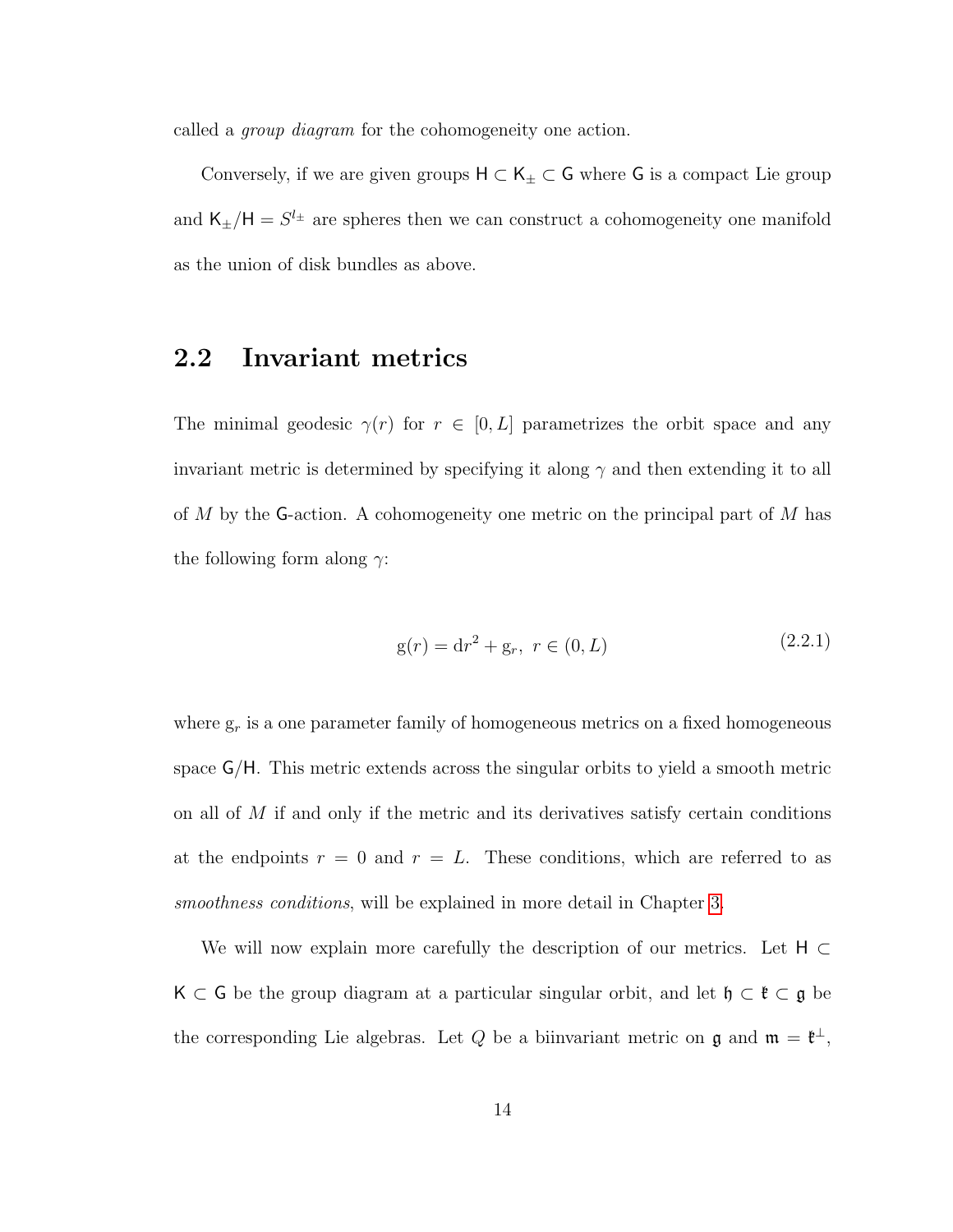$\mathfrak{p} = \mathfrak{h}^{\perp} \cap \mathfrak{k}$  with respect to this metric. Thus  $\mathfrak{g} = \mathfrak{h} \oplus \mathfrak{p} \oplus \mathfrak{m}$ .

Let  $\{X_i\}_{i=1}^m$  be a Q-orthogonal basis for  $\mathfrak{h}^{\perp}$  that respects the decomposition  $\mathfrak{h}^{\perp} = \mathfrak{p} \oplus \mathfrak{m}$ . That is, there exists an index l such that

$$
\mathfrak{p} = \text{span}\{X_1 \cdots, X_l\}
$$

$$
\mathfrak{m} = \text{span}\{X_{l+1}, \cdots, X_m\}
$$

Assume also that the basis elements in  $\mathfrak{m}$  are Q-orthonormal. The vector space  $\mathfrak{h}^{\perp}$  can be identified with the tangent space to  $\mathsf{G}/\mathsf{H}$  at  $[\mathsf{H}]$  in the following way. Let  ${X_i^*(r)}_{i=1}^m$  be Killing vector fields along the curve  $\gamma$ , defined by

$$
X_i^*(r) = \frac{\mathrm{d}}{\mathrm{d}s} \exp(s X_i) \cdot \gamma(r) \big|_{s=0}
$$

Then  $\{X_i^*(r)\}_{i=1}^m$  is a basis for  $T_{[H]}G/H$  at  $\gamma(r) = [H]$ . Also, for  $i = 1, \dots, k$ , let  $\omega_i$ be the 1-form dual to the vector field  $X_i^*$ . We further assume that the vectors  $X_i$ can be chosen such that they also respect the decomposition  $\mathfrak{h}^{\perp} = \mathfrak{m}' \oplus \mathfrak{p}'$  at the other singular orbit.

Now, we restrict our attention to so-called diagonal metrics, that is, metrics which on the principal part of M are of the form

<span id="page-20-0"></span>
$$
g(r) = h(r)^{2} dr^{2} + \sum_{i=1}^{m} f_{i}(r)^{2} \omega_{i}^{2}, \ r \in (0, L)
$$
 (2.2.2)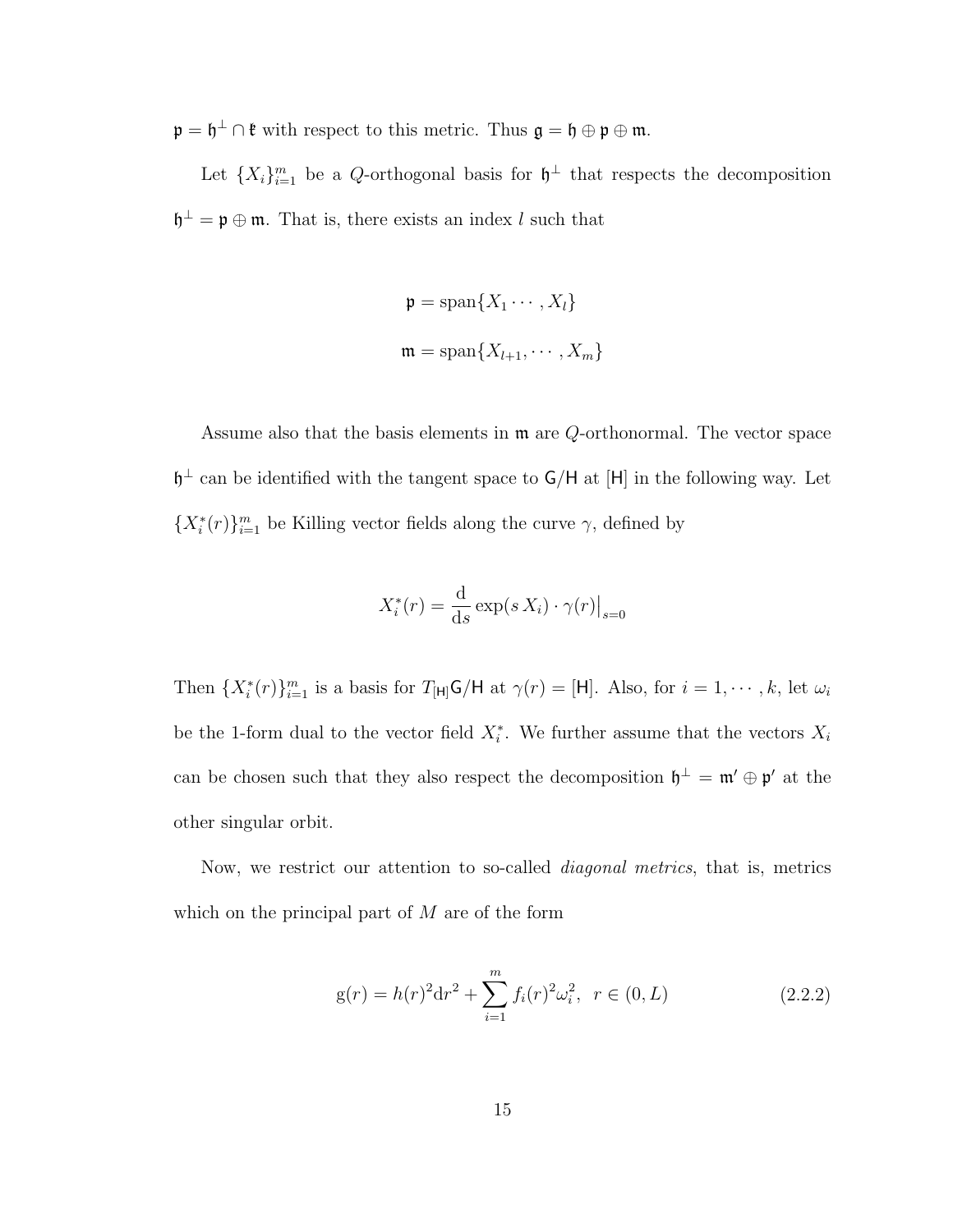where  $\omega_i$  is a 1-form on  $\mathsf{G}/\mathsf{H}$  dual to  $X_i^*$ . Thus  $f_i(r)$  denotes the length of the Killing field  $X_i^*(r)$  at the point  $\gamma(r) \in M$ . Also here  $h(r)$  is the length of the vector  $\frac{\partial}{\partial r} = \gamma'(r)$ , and needs to be included when the parametrization of  $\gamma$  is not by arclength.

The expression [2.2.2](#page-20-0) defines an invariant metric on the principal part of  $M$ , and extends to a smooth metric on all of M if and only if the functions  $f_i(r)$  satisfy smoothness conditions at the endpoints  $r = 0$  and  $r = L$ . The reader may refer to Chapter [3](#page-27-0) and also the reference [\[37\]](#page-81-1) for more details about smoothness conditions and how to compute them.

Remark 2.2.1. The metric is not necessarily diagonal at points not on the geodesic  $\gamma$ . The value of  $g(X_i^*, X_j^*)$  at an arbitrary point of M is determined by its value along  $\gamma$ , with the help of the group action. In particular for any  $g \in \mathsf{G}$ , the inner product at the point  $gH \in G/H$  can be determined from that at the point  $H \in G/H$ in the following way:

$$
g(X_i^*, X_j^*)|_{g\mathsf{H}} = g(Ad_{g^{-1}}X_i^*, Ad_{g^{-1}}X_j^*)|_{\mathsf{H}}
$$

Since the metric on the homogeneous space G/H is left-invariant but not necessarily biinvariant, the map  $Ad_g: T_{[H]}G/H \to T_{[H]}G/H$  need not be an isometry. Thus the Killing vector fields  $X_i^*$  and  $X_j^*$  for  $i \neq j$  will in general not be orthogonal at points not on  $\gamma$ .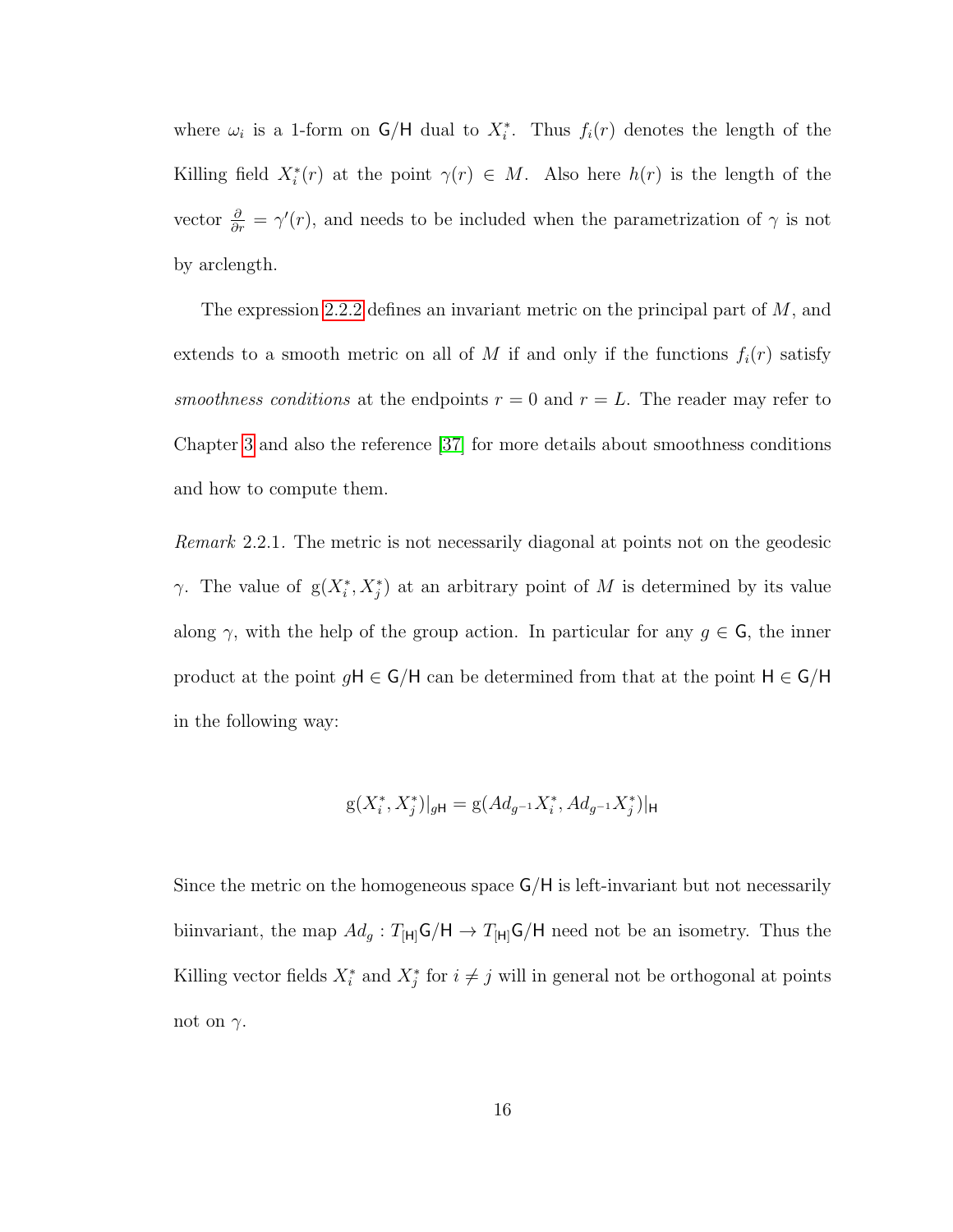We also recall some notation used while making computations for a diagonal cohomogeneity one metric. Let  $P_r : \mathfrak{h}^\perp \to \mathfrak{h}^\perp$  be defined by  $g(X,Y)|_{\gamma(r)} =$  $Q(P_rX,Y)$ . Then  $P = \text{diag}(f_1^2, \dots, f_m^2)$ , and the shape operator  $S_r$  is given by  $S = -\text{diag}(f_1/f_1, \dots, f_m/f_m)$ . These will be used in certain computations in Chapter [6.](#page-56-0) For more details see [\[17\]](#page-79-3).

## <span id="page-22-0"></span>2.3 Examples

In this section we will provide some examples of cohomogeneity one manifolds and group diagrams emphasizing the concepts of nice basis and stably Ricci-diagonal that were defined in the introduction. Certain 4-dimensional cohomogeneity one manifolds will be described in detail in Chapter [5,](#page-40-0) where they will be used in the proof of Theorem [A.](#page-8-0) For more examples the reader may refer to [\[20\]](#page-79-4), [\[18\]](#page-79-5), [\[39\]](#page-81-2).

#### $2.3.1$  $^2$  action on  $S^3$

Consider  $S^3$  as the unit sphere in  $\mathbb{C}^2$ ,  $S^3 = \{(z_1, z_2) \in \mathbb{C}^2 : |z_1|^2 + |z_2|^2 = 1\}$ . The torus  $T^2 = \{ (e^{i\theta}, e^{i\psi}) : \theta, \psi \in [0, 2\pi) \}$  acts on  $S^3$  by multiplication in each complex factor. The two singular orbits have codimension two in  $S<sup>3</sup>$ , in fact they are the unit circles in each factor of C. This action has the following group diagram:  $H \subset K_{\pm} \subset G: \{(1,1)\} \subset \{(e^{i\theta},1)\}, \{(1,e^{i\psi})\} \subset T^2$ . We select the natural basis  $X_1 = (I, 0), X_2 = (0, I)$  where I spans the Lie algebra of  $S^1$ . The group  $T^2$  is abelian and all Lie brackets are zero, so this is trivially a nice basis.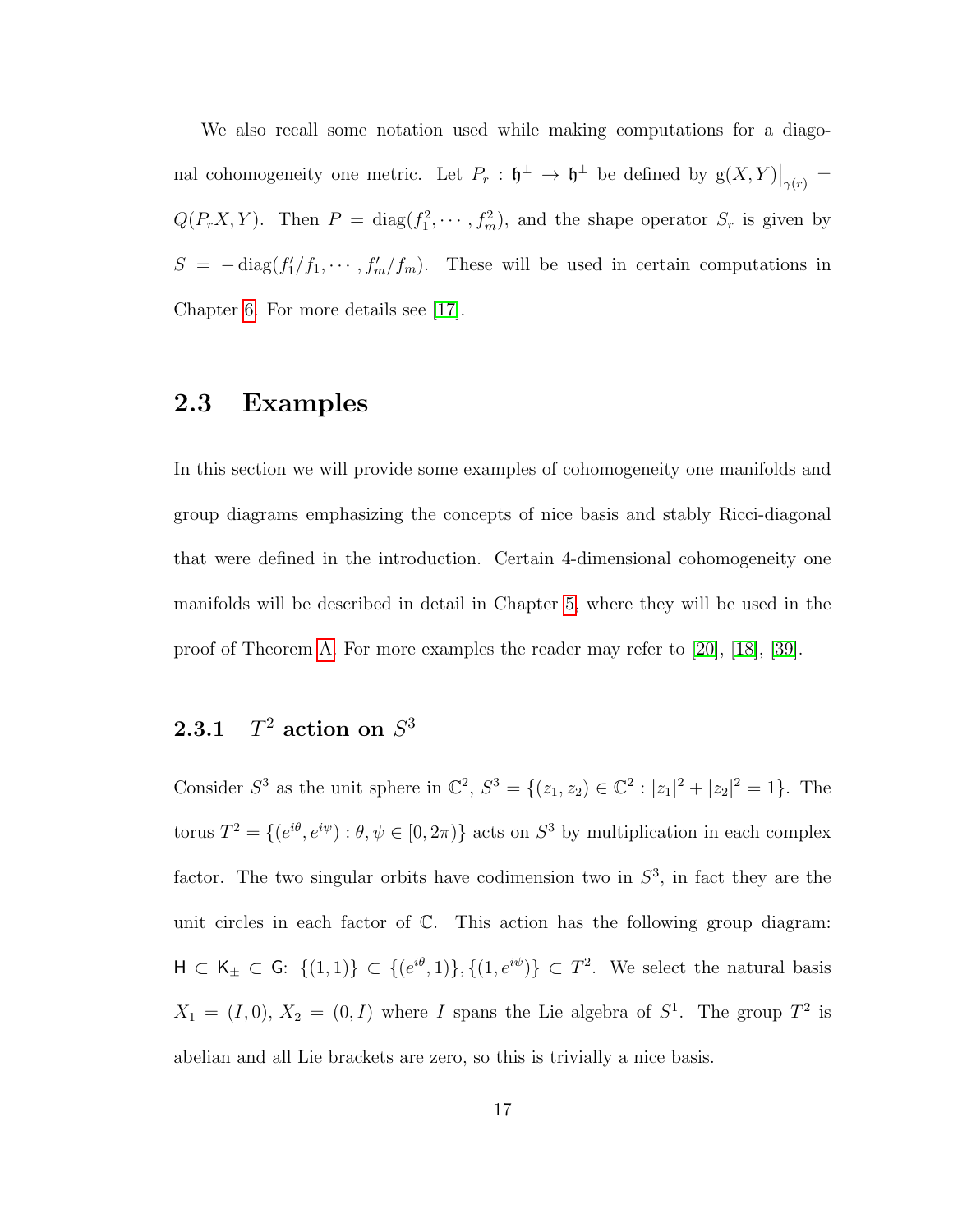### 2.3.2 A group diagram with a nice basis

The standard basis of  $\mathfrak{so}(n)$  is  $\{E_{ij} : 1 \leq i < j \leq n\}$  where  $E_{ij}$  is the skewsymmetric matrix with a +1 in the  $(i, j)$  entry, a -1 in the  $(j, i)$  entry, and zeros elsewhere. It satisfies

$$
[E_{ij}, E_{jk}] = E_{ik} \text{ if } i \neq k
$$
  

$$
[E_{ij}, E_{kl}] = 0 \text{ if } \{i, j\} \cap \{k, l\} = \emptyset
$$

so it is a nice basis for the Lie algebra  $\mathfrak{so}(n)$ . As a result, if we build up a cohomogeneity one manifold M from its group diagram, where we choose the groups to be  $G = SO(n)$  and  $K = SO(l) \times SO(1)$ ,  $K_+ = SO(l) \times SO(1)$ ,  $H = SO(l)$  with standard embeddings into  $SO(n)$ , then  $(M, SO(n))$  will naturally have a nice basis. Here the SO(1) factors in K<sub>±</sub> can be any circle in SO( $n - l$ ) whose Lie algebra is spanned by one of the standard basis vectors (it need not be the same circle in  $K_-\$  and in  $K_+$ ). Note that  $\mathsf{K}_{\pm}/\mathsf{H}$  so defined are each a sphere  $(S^1$  in this case, so the singular orbits have codimension two), so this group diagram does indeed yield a cohomogeneity one manifold.

Note that we can generalize this construction to other group diagrams that have similar block embeddings and nice bases:  $G = SO(n)$ ,  $K_{\pm} = SO(l+1)$ ,  $H = SO(l)$ .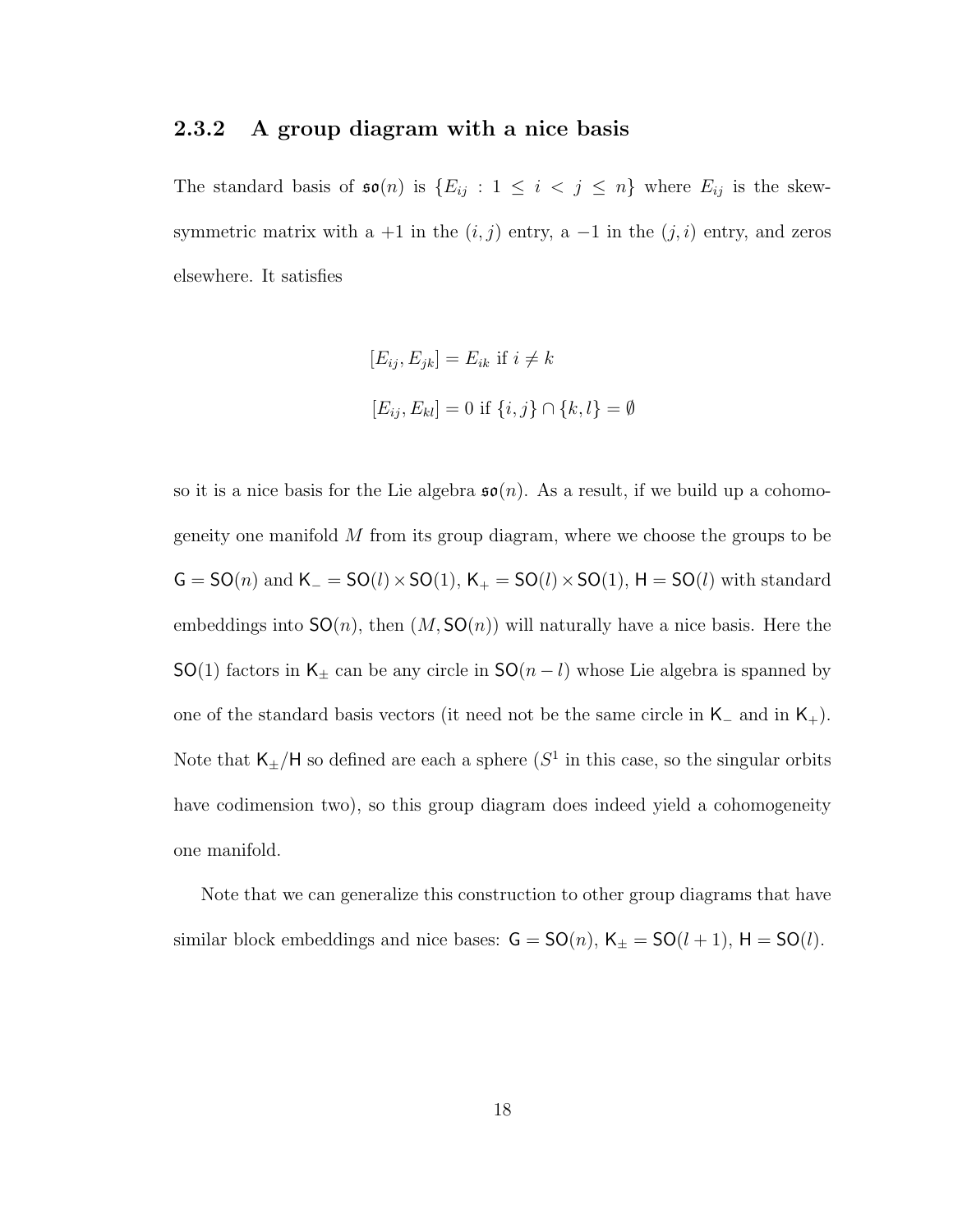## <span id="page-24-0"></span>2.3.3 Kervaire sphere  $S^5$ .

It has a cohomogeneity one action (see [\[14\]](#page-78-5)) with the following group diagram  $\mathsf{H} \subset \mathsf{K}_{\pm} \subset \mathsf{G}$  :

$$
G = SO(2) \times SO(3),
$$
  
\n
$$
K_{-} = SO(2) = (e^{-i\theta}, \text{diag}(R(d\theta), 1)),
$$
  
\n
$$
K_{+} = O(2) = (\det B, \text{diag}(\det B, B)),
$$
  
\n
$$
H = \mathbb{Z}_{2} = \langle -1, \text{diag}(-1, -1, 1) \rangle,
$$

where  $d$  is an odd integer. We select the following basis for  $\mathfrak{g}$ , which respects the inclusions  $\mathfrak{h}\subset\mathfrak{k}_\pm\subset\mathfrak{g}$  and is orthonormal in the natural biinvariant metric on  $\mathsf{G}\colon$ 

$$
X_1 = \frac{1}{d^2 + 1}(-I, dE_{12}), X_2 = \frac{1}{d^2 + 1}(dI, E_{12}), X_3 = (0, E_{13}), X_4 = (0, E_{23})
$$

The order 2 element h in H acts on  $\mathfrak{h}^{\perp}$  by the adjoint action, sending  $X_1$  to  $X_1$ ,  $X_2$  to  $X_2$ ,  $X_3$  to  $-X_3$ , and  $X_4$  to  $-X_4$ . Thus each of the basis elements spans a 1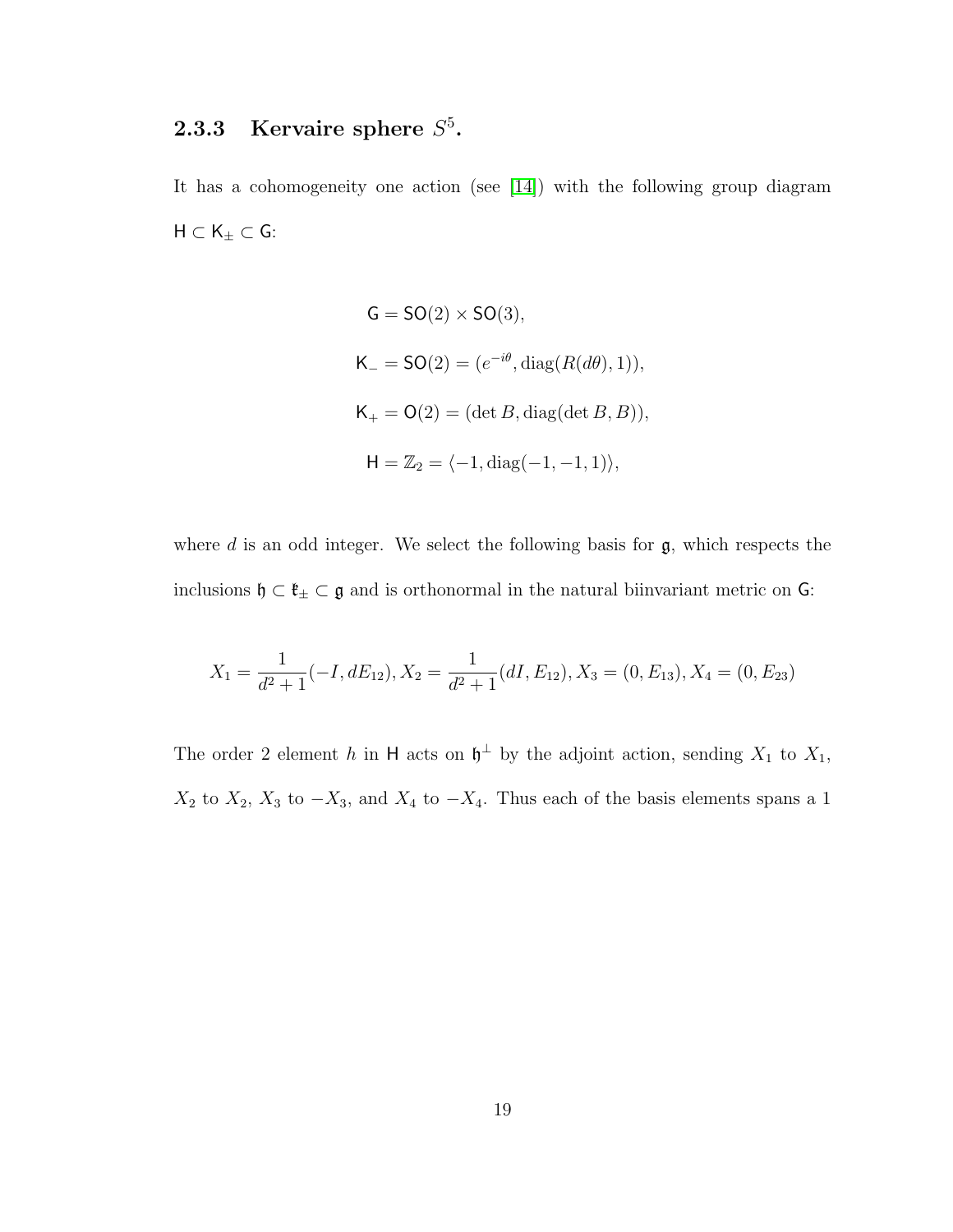dimensional  $Ad_{\mathsf{H}}$  module. Additionally, we record the brackets in  $\mathfrak{g}$ :

$$
[X_1, X_2] = 0,
$$
  
\n
$$
[X_1, X_3] = -\frac{d}{d^2 + 1} X_4
$$
  
\n
$$
[X_1, X_4] = \frac{d}{d^2 + 1} X_3
$$
  
\n
$$
[X_2, X_3] = -\frac{1}{d^2 + 1} X_4
$$
  
\n
$$
[X_2, X_4] = \frac{1}{d^2 + 1} X_3
$$
  
\n
$$
[X_3, X_4] = -\frac{d}{d^2 + 1} X_1 - \frac{1}{d^2 + 1} X_2
$$

Therefore this is not a nice basis. We will now show that this basis is also not stably Ricci diagonal. We refer to Proposition 1.14 in [\[17\]](#page-79-3) for the formulae for Ricci curvature of a diagonal metric on a cohomogeneity one manifold:

$$
Ric(X_1, X_2) = \sum_{r,s} \frac{f_1^2 f_2^2 - 2f_r^4 + 2f_r^2 f_s^2}{4f_r^2 f_s^2} \sum_{e_\alpha \in \mathfrak{n}_r} Q([X_1, e_\alpha]_{\mathfrak{n}_s}, [X_2, e_\alpha]_{\mathfrak{n}_s})
$$

It is easy to see that one can choose the metric in such a way that at some points,  $Ric(X_1, X_2) \neq 0$ . Indeed, we can choose the metric such that at some point in the interior of the geodesic  $\gamma$ , the functions  $f_i$  all have the same value. Notice that the above formula is purely algebraic and does not involve any spatial derivatives (second fundamental form terms). Therefore at such a point, the expression simplifies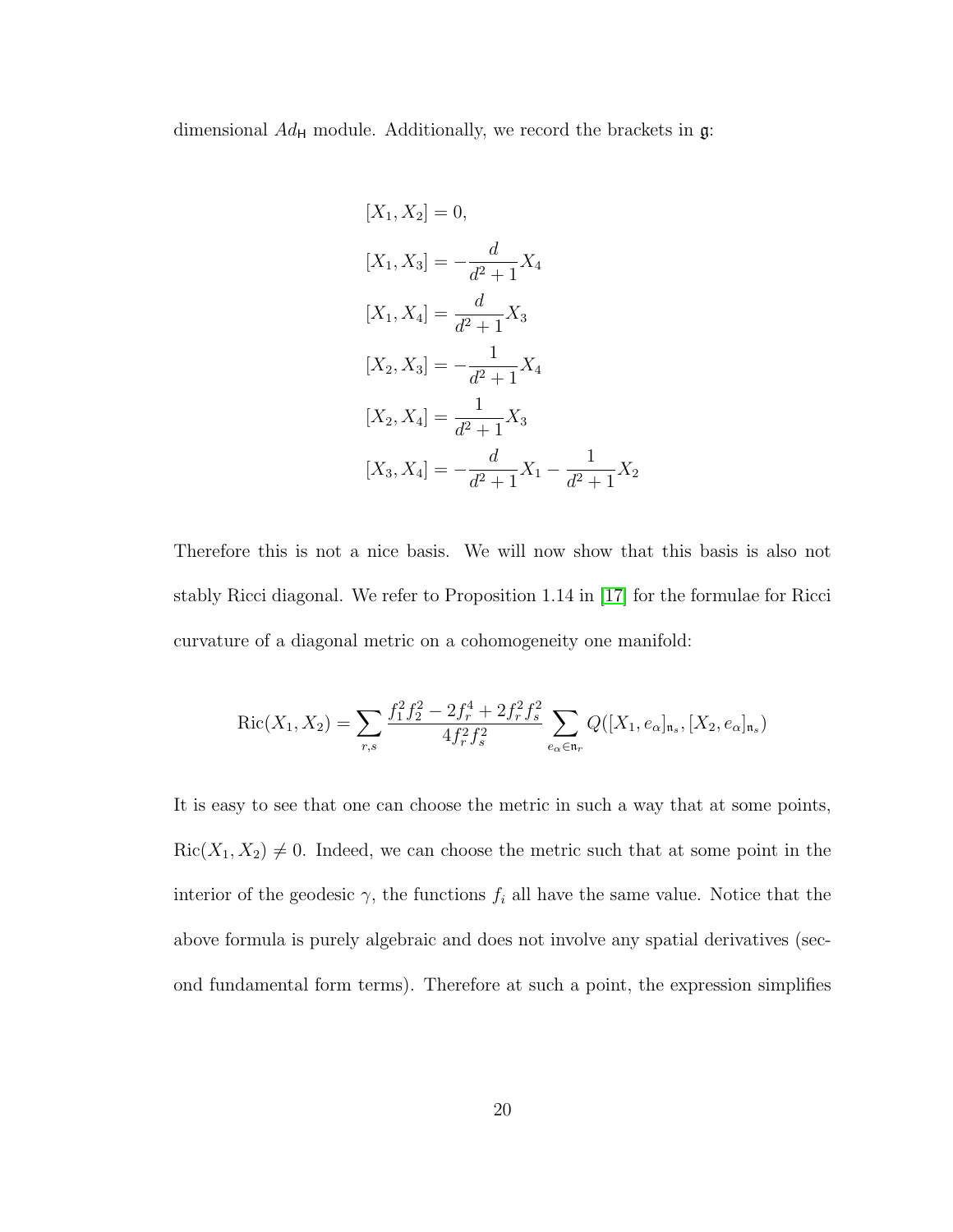$$
Ric(X_1, X_2) = \frac{1}{4} \sum_{r,s} \sum_{e_{\alpha} \in \mathfrak{n}_r} Q([X_1, e_{\alpha}]_{\mathfrak{n}_s}, [X_2, e_{\alpha}]_{\mathfrak{n}_s})
$$
  
= 
$$
\frac{1}{4} (Q([X_1, X_3]_{\mathfrak{n}_4}, [X_2, X_3]_{\mathfrak{n}_4}) + Q([X_1, X_4]_{\mathfrak{n}_3}, [X_2, X_4]_{\mathfrak{n}_3}))
$$
  
= 
$$
\frac{1}{4} \left( \frac{d}{(d^2+1)^2} + \frac{d}{(d^2+1)^2} \right)
$$
  
= 
$$
\frac{1}{2} \frac{d}{(d^2+1)^2} > 0
$$

where we have only written the non-zero terms in the above sum. Thus we see that this basis is not stably Ricci diagonal.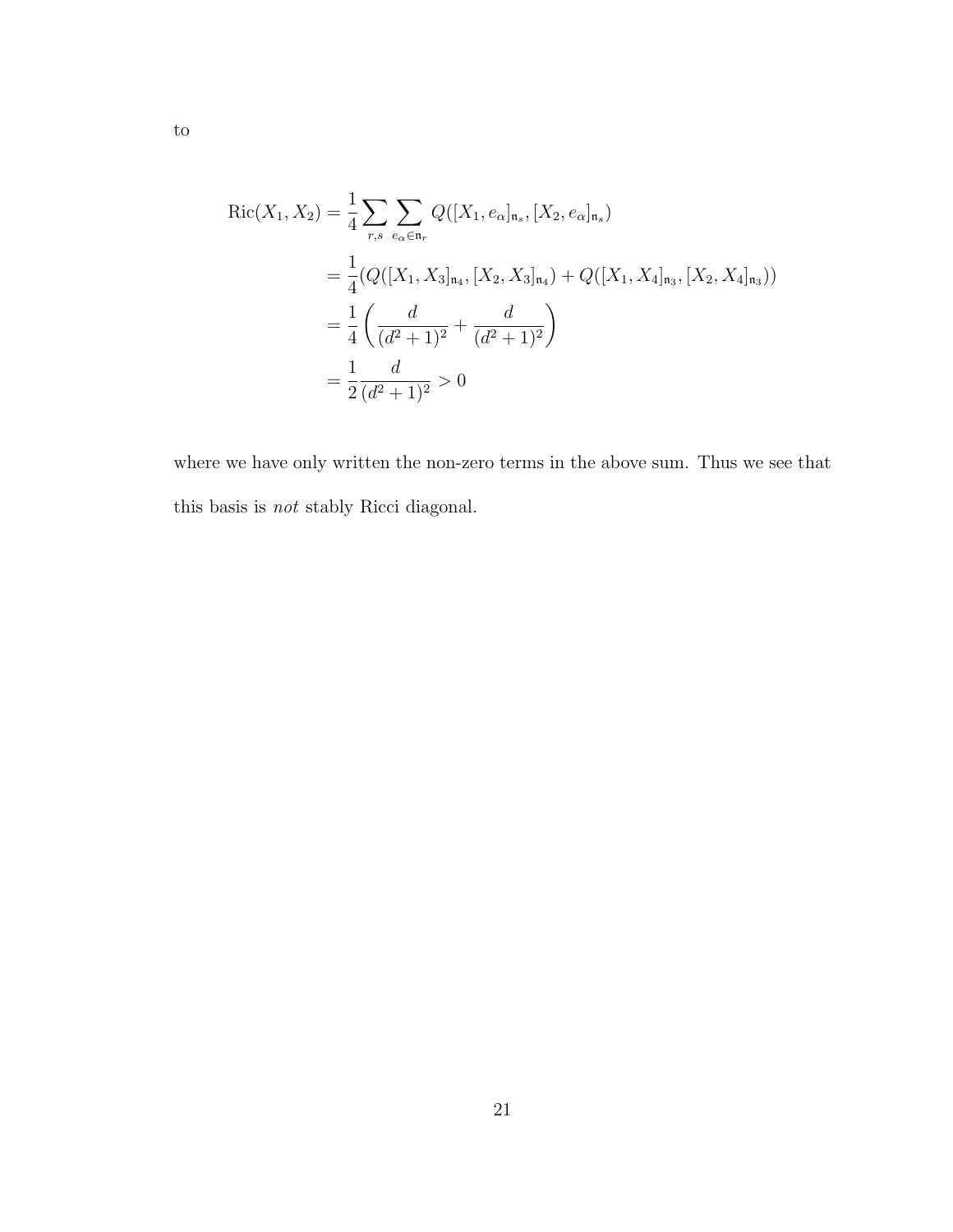# <span id="page-27-0"></span>Chapter 3

# Smoothness conditions

In this Chapter we will describe the differential conditions which guarantee that a metric defined on the principal part of a cohomogeneity one manifold closes up smoothly at the singular orbits. These *smoothness conditions* at a singular orbit give constraints on the Taylor series of the coefficients of the metric along the geodesic  $\gamma(r)$ . They are determined by the group diagram.

We follow the discussion in [\[37\]](#page-81-1). For the most part we restate their results for the case of diagonal metrics. We also extract from their discussion the conditions needed for an invariant metric to be merely  $C<sup>2</sup>$  at a singular orbit.

## <span id="page-27-1"></span>3.1 Smooth metrics

Fix a singular orbit  $H \subset K \subset G$ . For simplicity we will only treat the case where the singular orbit has codimension 2, that is,  $\mathfrak{p}$  is 1-dimensional. We will also make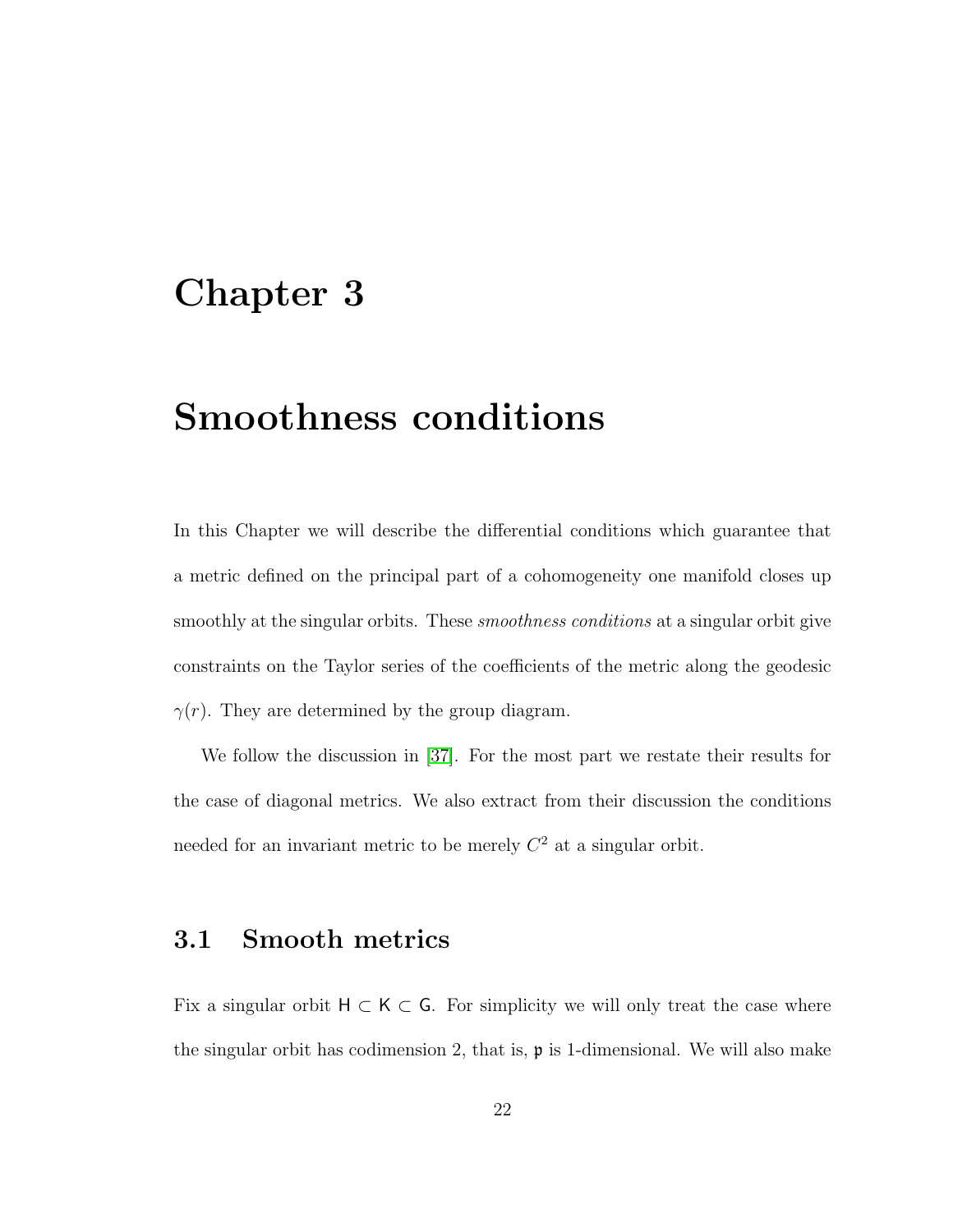the assumption that we are working with a nice basis  $B$  for the cohomogeneity one manifold  $(M, G)$ . By reordering the indices if needed, we can assume that  $\mathfrak{p}$  is spanned by  $X_1$ , so that the function  $f_1$  vanishes at  $r = 0$ . The slice V is a normal disk to the singular orbit  $G/K$  at the point  $\gamma(0)$ . In this case, V is a 2-disk. The metric defined on the principal part of the cohomogeneity one manifold is smooth at a singular point  $(r = 0 \text{ or } r = L)$  if and only if it is smooth when restricted to points in the slice  $V$ .

We will now collect the conditions needed for the restriction  $g|_V$  to be smooth. Let L be the circle which is the identity component of K, and let  $X_1 \in \mathfrak{k}$  be such that  $\exp(2\pi X_1) = e$ , then  $\mathsf{L} = {\exp(s X_1) : s \in [0, 2\pi]}$ . The group L acts on the slice V by rotation, however this action need not be effective. The ineffective kernel of the action is given by  $\mathsf{L} \cap \mathsf{H}$ , which is a finite cyclic group. Let  $\#(\mathsf{L} \cap \mathsf{H}) = a$ . Thus L acts on the slice V as rotation at speed  $a$  for some positive integer  $a$ .

It will be convenient for us to write the smoothness conditions in terms of the arclength parameter s along the curve  $\gamma$ . (Recall that for a diagonal metric,  $\gamma$  is a geodesic up to reparametrization.) We use prime  $(')$  to denote derivative with respect to s. Note that  $\frac{\partial}{\partial s} = \frac{1}{h}$ h  $\frac{\partial}{\partial r}$ .

The metric restricted to the slice  $V$  is smooth if and only if (see [\[15\]](#page-79-6), Lemma 6.2 and also [\[37\]](#page-81-1) Section 3.1)

$$
f_1(s)^2 = g_{\gamma(s)}(X_1^*, X_1^*) = a^2 s^2 + s^4 \phi(s^2)
$$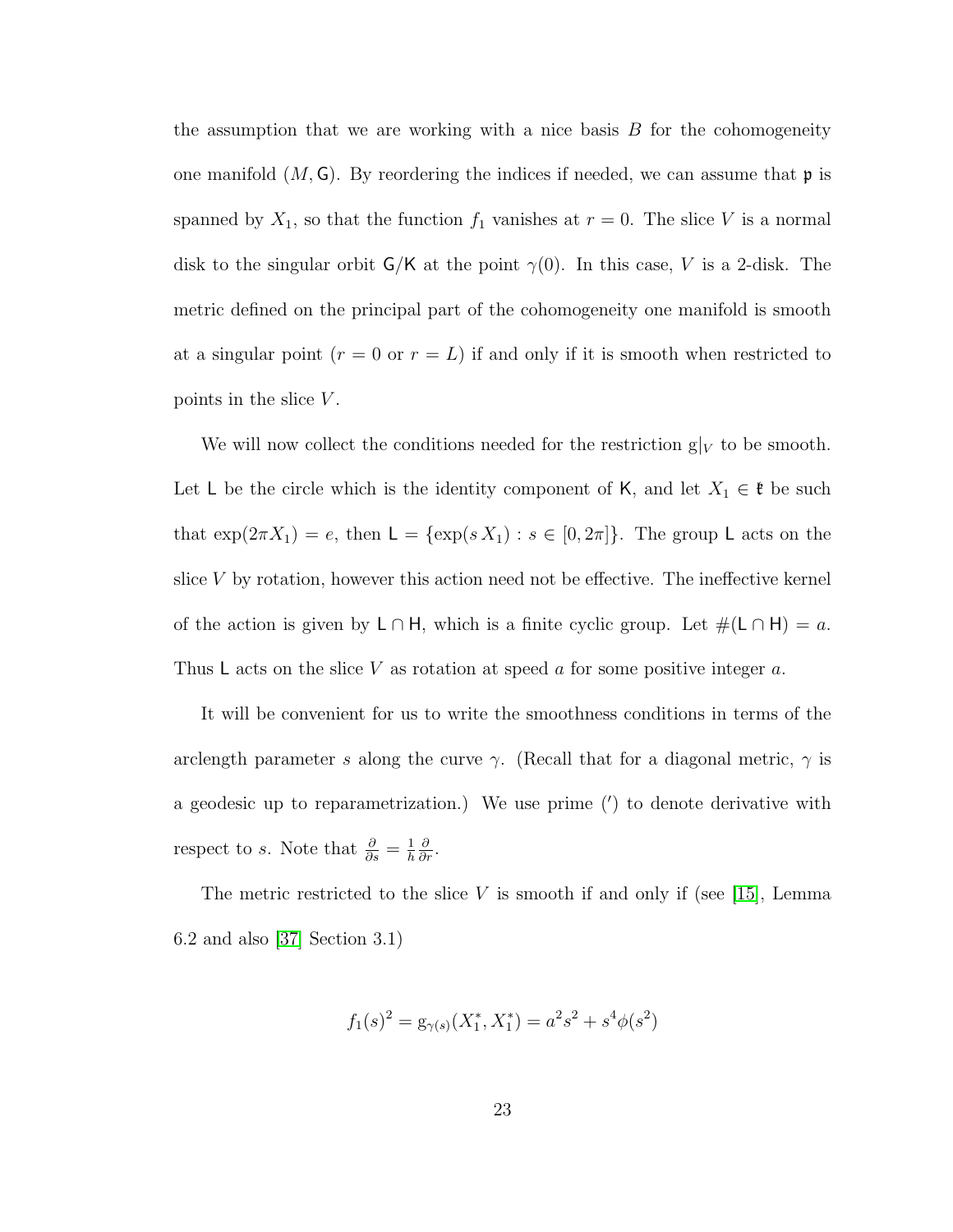Under the isotropy action of the circle L on  $T_{\gamma(0)}$ G/K ∼ m, we see that m splits as a sum of trivial and 2-dimensional modules as follows:

<span id="page-29-0"></span>
$$
\mathfrak{m} = \ell_0 \oplus \ell_1 \oplus \cdots \oplus \ell_s \tag{3.1.1}
$$

with  $\mathsf{L}|_{\ell_0} = \mathrm{Id}$ , and for  $i > 0$ ,  $\mathsf{L}|_{\ell_i} = R(d_i \theta)$ , i.e. a rotation at speed  $d_i$  in the 2-plane  $\ell_i$  for some integers  $d_i$ . In general this decomposition under the L action may be different from the decomposition under the action of H, and may not be compatible with the basis  $\beta$ . However,

**Proposition 3.1.1.** If  $\beta$  is a nice basis then one can choose the decomposition [3.1.1](#page-29-0) such that for each i,  $\ell_i$  is spanned by a basis consisting of elements of  $\mathcal{B}$ .

*Proof.* Let  $X_j \in \mathcal{B}$ . Then by the property of nice basis,  $[X_1, X_j] = \gamma_{1j}^k X_k$  for some index k. If  $\gamma_{1j}^k = 0$  then  $X_j$  spans a trivial module for the action of L on m. In that case  $X_j \in \ell_0$ .

On the other hand if  $\gamma_{1j}^k \neq 0$  then by skew-symmetry of the Lie bracket we have  $\gamma_{1k}^j = -\gamma_{1j}^k \neq 0$ . Since the basis is nice, we have  $[X_1, X_k] = \gamma_{1k}^j X_j \neq 0$ . This proves that span $\{X_j, X_k\}$  is a 2-dimensional module for the action of L on  $\mathfrak{m}$ , thus we let it be one of the  $\ell_i's$ .

In this manner we run through the elements of  $\beta$  and see that each element  $X_j$  must either span a trivial module and thus belong in  $\ell_0$ , or alternately belong to a 2-dimensional module spanned by  $X_j$  and another basis element  $X_k$ . This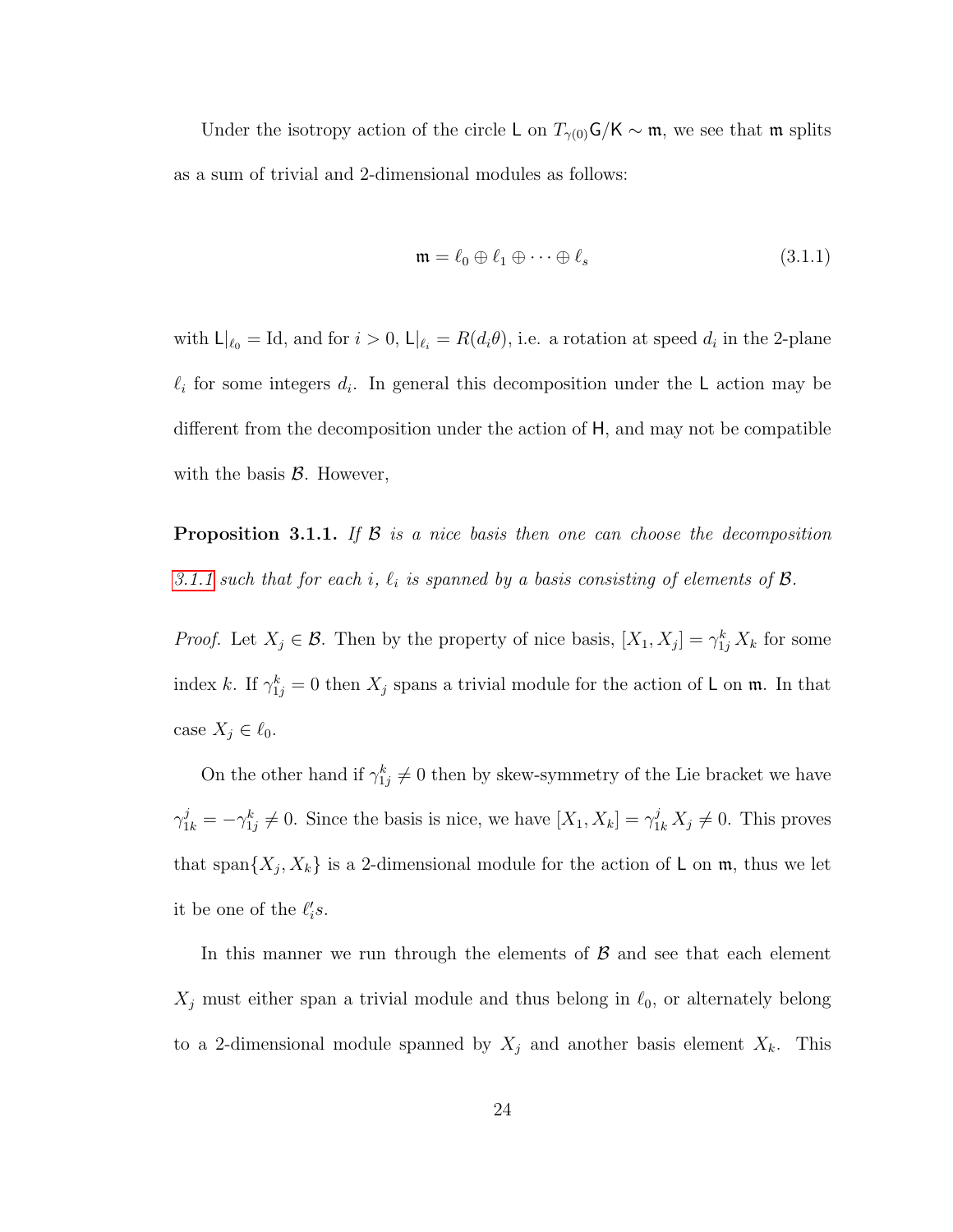completes the proof.

For a diagonal metric, with  $\{X_l\}$  a nice basis, Lemma 3.3 and Lemma 3.5 (a) of [\[37\]](#page-81-1) imply:

**Lemma 3.1.2.** Let  $\ell_i = span\{X_j, X_k\}$  be an irreducible L-module in  $\mathfrak{m}$  on which L acts via a rotation  $R(d_i\theta)$ . Then  $g|_{\ell_i}$  is smooth if and only if there exist smooth functions  $\phi_i$  such that

$$
f_j(s)^2 + f_k(s)^2 = \phi_1(s^2), \ f_j(s)^2 - f_k(s)^2 = s^{\frac{2d_j}{a}} \phi_2(s^2)
$$

**Lemma 3.1.3.** If  $X_i \in \ell_0$ , then  $f_i(s)^2$  is an even function of s.

### <span id="page-30-0"></span>3.2 C  $C^2$  metrics

For studying the Ricci flow,  $C<sup>2</sup>$  regularity of the metric is sufficient. In this section we will use the discussion in [\[37\]](#page-81-1) to derive the conditions needed for an invariant metric to be  $C^2$ . One may suspect that this is equivalent to the assumption that the even functions  $\phi_i$  are  $C^2$ . This is actually not the case, so we derive the conditions directly, using the strategy in [\[37\]](#page-81-1). The following is the main result of this chapter:

**Theorem 3.2.1.** For a diagonal cohomogeneity one metric with codimension two singular orbits, the condition  $g \in C^2$  is characterized at a singular orbit by the following conditions on the components of g: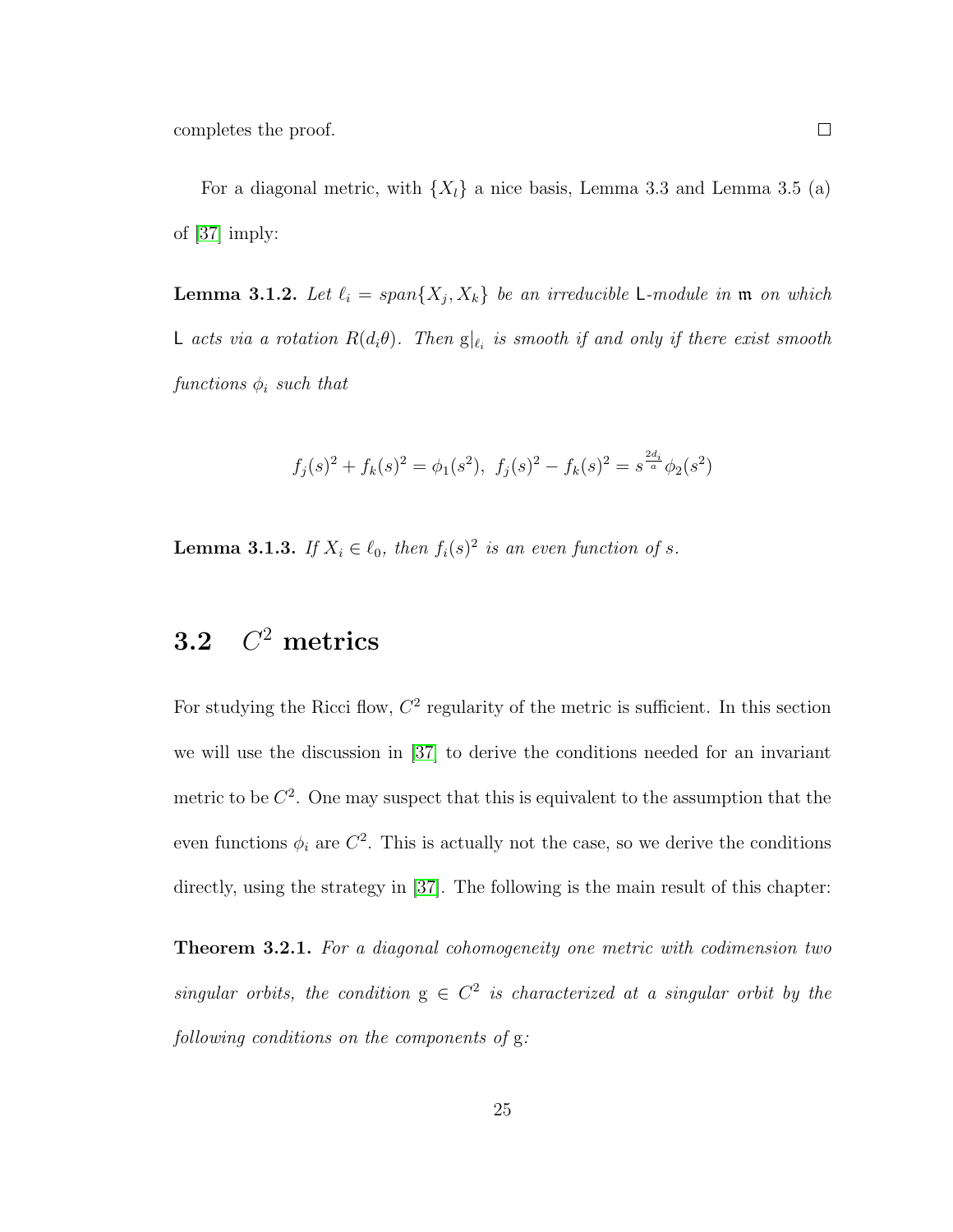- $f_1(0) = 0$ ,  $f_1'(0) = a$ ,  $f_1''(0) = 0$
- $f_i'(0) = 0$  for each  $X_i \in \ell_0$
- Appropriate conditions from Table [3.1](#page-36-0) for each 2-dimensional module  $\ell_i, i > 0$ .

*Proof.* By isometries, it is enough to understand when the metric components are  $C<sup>2</sup>$  as we restrict ourselves to move around within the slice. Since the metric is diagonal, we only need consider inner products within  $\mathfrak{p}$  and within  $\mathfrak{m}$ . The claim of the theorem then follows from Proposition [3.2.2,](#page-31-0) Corollary [3.2.5](#page-36-1) and Table [3.1.](#page-36-0)  $\Box$ 

Now we will prove the results needed to obtain the above theorem. To begin with, we characterize regularity of restriction of metric to the slice  $V$ . This gives constraints on the function  $f_1$  which is the length of the vector in  $\mathfrak{p}$ .

<span id="page-31-0"></span>Proposition 3.2.2. Let  $f(s) := f_1(s)/a$ .

1. 
$$
g|_V \in C^0
$$
 if and only if  $f(0) = 0$  and  $f'(0) = 1$ 

2.  $g|_V \in C^2$  if and only if  $f''(0) = 0$ 

*Proof.* The restriction of the metric to the slice V is given by  $g|_V = ds^2 + f(s)^2 d\theta^2$ . Converting to Cartesian coordinates, we have

$$
g_{xx} = \cos^2 \theta + \frac{f(s)^2}{s^2} \sin^2 \theta = 1 + \left(\frac{f(s)^2}{s^2} - 1\right) \sin^2 \theta
$$
  

$$
g_{yy} = \sin^2 \theta + \frac{f(s)^2}{s^2} \cos^2 \theta = 1 + \left(\frac{f(s)^2}{s^2} - 1\right) \cos^2 \theta
$$
  

$$
g_{xy} = \sin \theta \cos \theta \left(1 - \frac{f(s)^2}{s^2}\right)
$$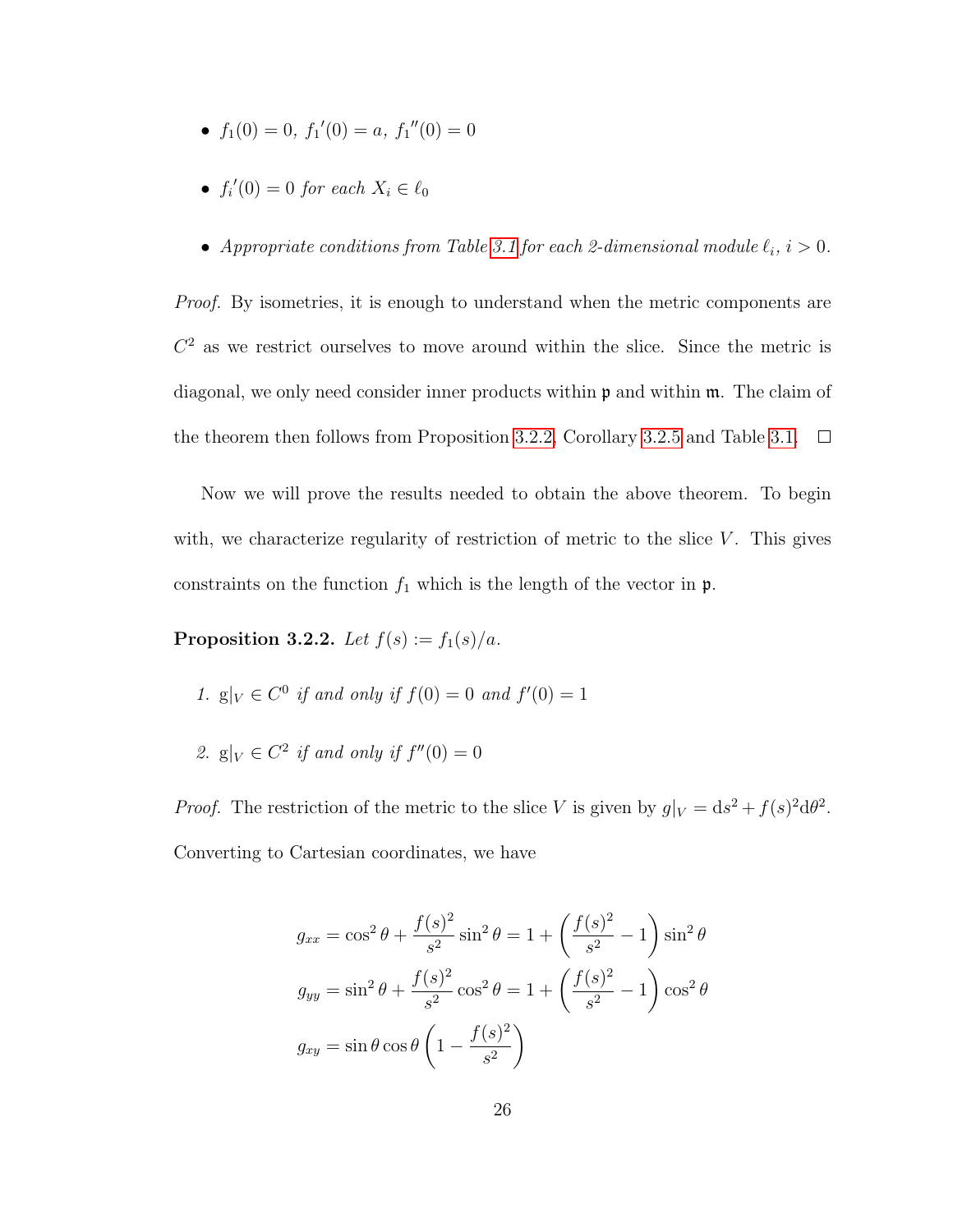If  $g|_V$  is continuous at 0 then by continuity of  $g_{xx}$  at the origin, the limit  $\lim_{s\to 0} \frac{f(s)^2}{s^2}$  $s^2$ must exist, which implies that  $f(0) = 0$ . Since the limit must be independent of  $\theta$ , it is necessary that  $\lim_{s\to 0} \frac{f(s)^2}{s^2}$  $\frac{(s)^2}{s^2} = 1$ , and hence that  $f'(0) = \lim_{s \to 0} \frac{f(s)}{s} = 1$ . From the second expression for  $g_{xx}$  it is easy to see that  $f(0) = 0$  and  $f'(0) = 1$  are also sufficient conditions for  $q_V$  to be continuous.

We have

$$
\frac{\partial^2}{\partial s^2} \left( \frac{f(s)^2}{s^2} - 1 \right) = \frac{2}{s^4} \left[ s^2 f'^2 + s^2 f f'' - 4s f f' + 3f^2 \right]
$$

For g to be twice continuously differentiable at the origin, the above expression must have a finite limit as s approaches 0. Evaluating by L'Hôpital's rule, we see that  $f''(0) = 0$  is a necessary condition. Computing  $\frac{\partial^2}{\partial x^2} g_{xx}$  and noting that  $f''(0) = 0$  implies  $\lim_{s\to 0} \frac{\partial^2 g_{xx}}{\partial x^2}$  $\frac{\partial^2 g_{xx}}{\partial x^2}$  is independent of  $\theta$ , we see that  $f''(0) = 0$  is also a sufficient condition.  $\Box$ 

Next we turn our attention to the metric on m. Following the notation in [\[37\]](#page-81-1), let the restriction of the metric to the 2-dimensional module  $\ell_i = \text{span}\{X_j, X_k\}$  be given by functions  $g_{11} = g(X_j^*, X_j^*)$ ,  $g_{12} = g(X_j^*, X_k^*)$  and  $g_{22} = g(X_k^*, X_k^*)$ . (In our case of a diagonal metric,  $g_{12}(s) = 0$ .) As in the proof of Lemma 3.3 in [\[37\]](#page-81-1), L invariance of the metric implies that the functions  $\omega(z) = (g_{11} - g_{22}) + ig_{12}$  and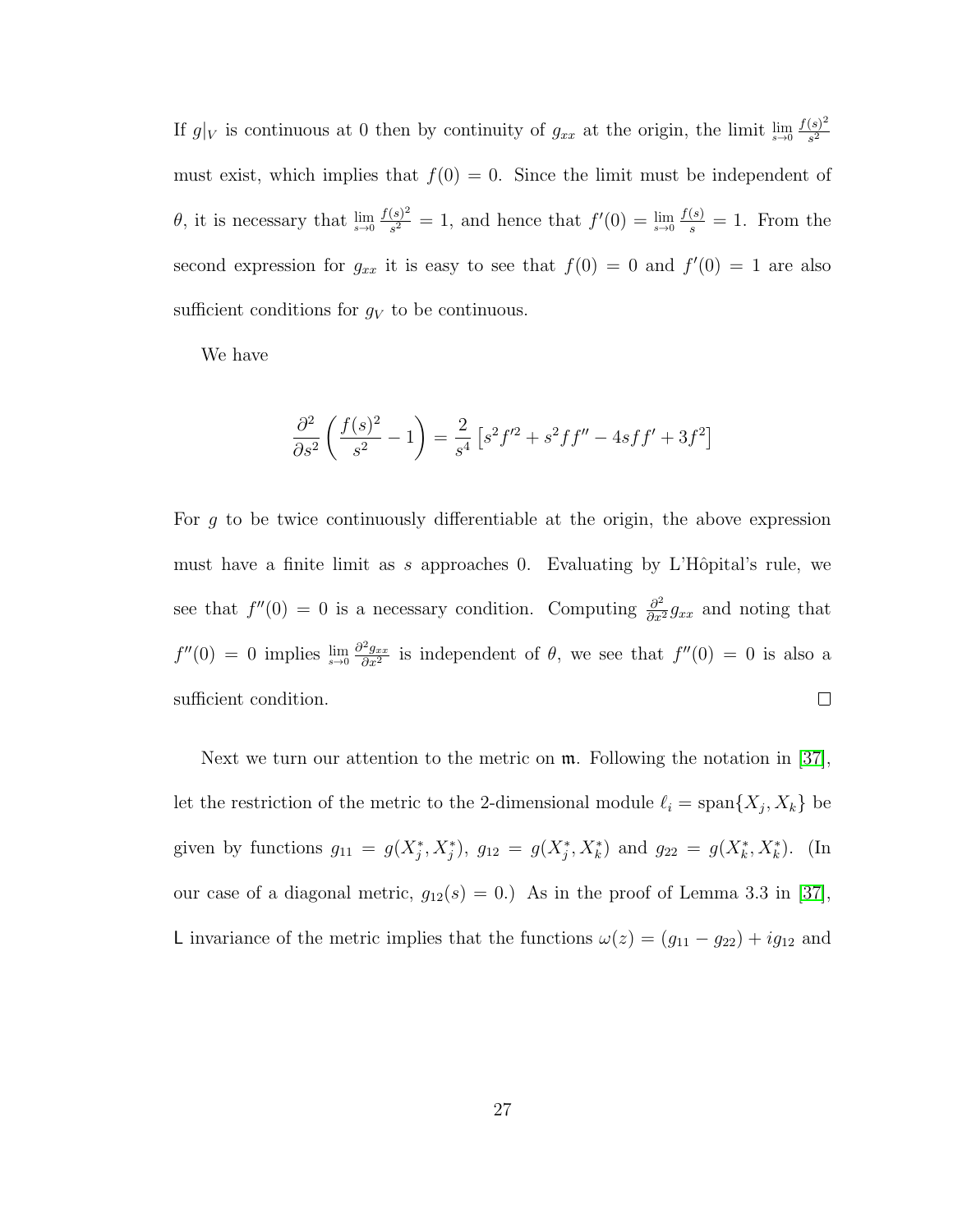$\eta(z) = (g_{11} + g_{22})(z)$  satisfy:

$$
\omega(se^{i\theta})=e^{iq\theta}\omega(s),\ \eta(se^{ia\theta})=\eta(s)
$$

where  $q = \frac{2d_i}{q}$  $\frac{d_i}{a}$  and  $\omega(s)$  denotes the restriction of  $\omega$  to the geodesic  $\gamma(s)$ . In particular,  $(g_{11} + g_{22})$  must be invariant under rotations. Note that the metric on  $\ell_i$  is  $C^k$  if and only if both  $\omega(z)$  and  $\eta(z)$  are  $C^k$ . In the following two propositions we derive the conditions needed for  $\omega(z)$  and  $\eta(z)$  to be  $C^2$  functions on V.

**Lemma 3.2.3.** Regularity of restriction of  $\omega$ .

- 1.  $\omega(z) \in C^0$  if and only if  $\omega(s) \in C^0$  and  $\omega(0) = 0$  when  $q \neq 0$ .
- 2. Suppose  $\omega(z) \in C^0$ . Then  $\omega(z) \in C^1$  if and only if  $\omega(s) \in C^1$  and  $\omega'(0) = 0$ when  $q \neq 1$ .
- 3. Suppose  $\omega(z) \in C^1$ . Then  $\omega(z) \in C^2$  if and only if  $\omega(s) \in C^2$  and  $\omega''(0) = 0$ when  $q \neq 2$ .
- *Proof.* 1. If  $\omega(z) \in C^0$ , then clearly the function  $\omega(s)$  must be a  $C^0$  function of s. Further,  $\lim_{s\to 0} \omega(se^{i\theta}) = \lim_{s\to 0} e^{iq\theta} \omega(s) = e^{iq\theta} \omega(0)$ , but for continuity this limit should be independent of  $\theta$ , hence  $\omega(0) = 0$ . Conversely, if  $\omega(s) \in C^0$  and  $\omega(0) = 0$  then clearly  $\omega(z) \in C^0$ .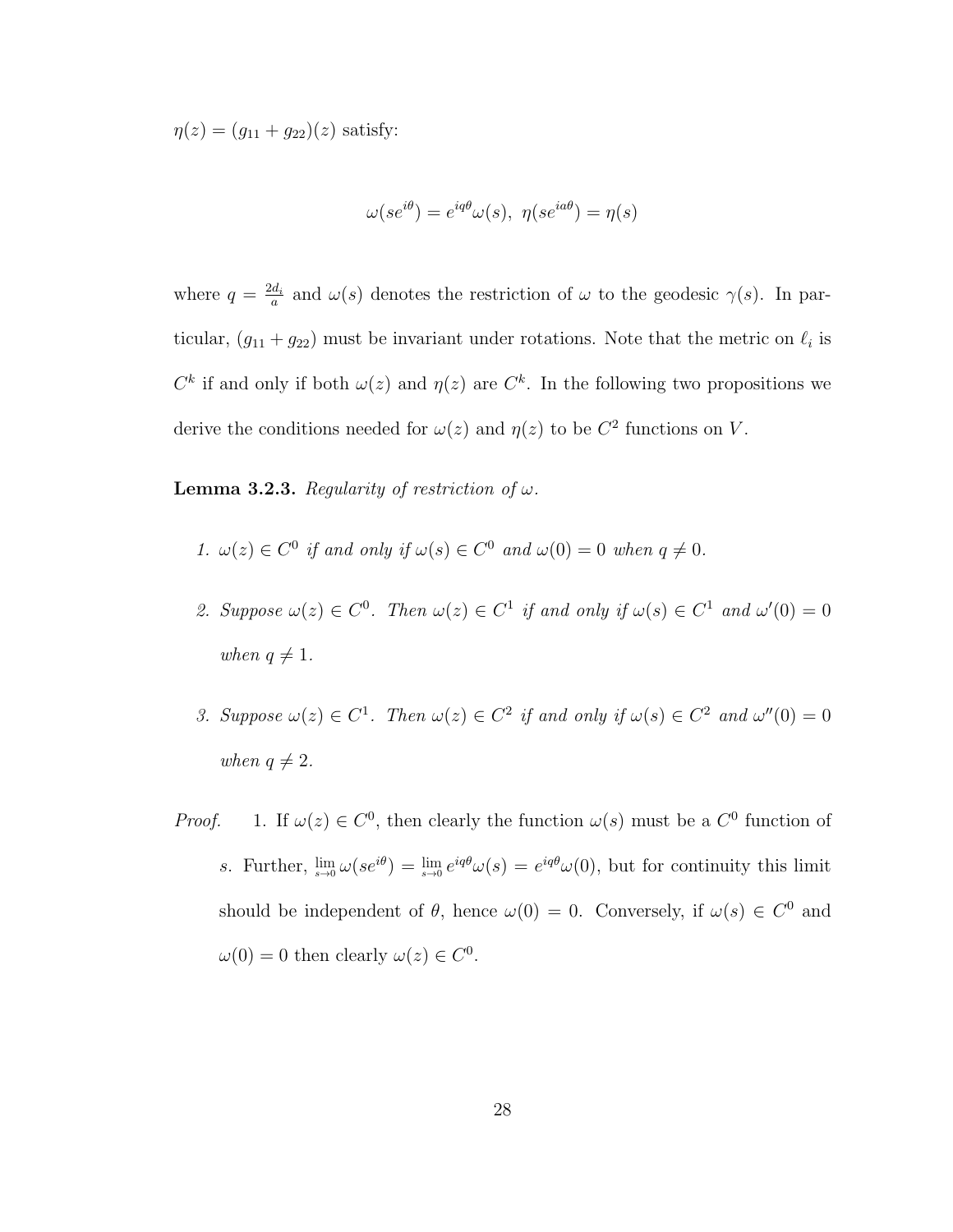2. Next, suppose that  $\omega(z) \in C^1$ . Then  $\omega(s)$  must be a  $C^1$  function of s and

$$
\frac{\partial \omega(z)}{\partial x} = \frac{\partial}{\partial \theta} (e^{iq\theta} \omega(s)) \frac{d\theta}{dx} + \frac{\partial}{\partial r} (e^{iq\theta} \omega(s)) \frac{dr}{dx}
$$
  
\n
$$
= iqe^{iq\theta} \omega(s) \frac{(-sin\theta)}{s} + e^{iq\theta} \omega'(s) \frac{x}{s} = e^{iq\theta} \left( cos\theta \omega'(s) - iq sin\theta \frac{\omega(s)}{s} \right).
$$
  
\n
$$
\implies \lim_{s \to 0} \frac{\partial \omega(z)}{\partial x} = e^{iq\theta} (cos\theta \omega'(0) - iq sin\theta \omega'(0)) = e^{iq\theta} (cos\theta - iq sin\theta) \omega'(0).
$$

If  $q \neq 1$  then the fact that this limit should be independent of  $\theta$  yields that  $\omega'(0) = 0$ . If  $q = 1$  then  $(\cos \theta - iq \sin \theta) = e^{-i\theta}$  so the limit is automatically independent of  $\theta$  and we do not require that  $\omega'(0) = 0$ . (The computation for  $\frac{\partial \omega(z)}{\partial y}$  is similar and does not yield any new conditions.) Conversely,  $\omega(s) \in C^1$ along with  $\omega'(0) = 0$  whenever  $q \neq 1$ , imply that  $\omega(z)$  is differentiable and its derivative is continuous everywhere (including at the origin).

3. Suppose that  $\omega(z) \in C^2$ . Then

$$
\frac{\partial^2}{\partial x^2} \omega(z) = \frac{\partial}{\partial x} \left[ e^{iq\theta} \left( \cos \theta \omega'(s) - iq \sin \theta \frac{\omega(s)}{s} \right) \right]
$$

$$
= e^{iq\theta} \left[ \left( -2iq \cos \theta \sin \theta + \sin^2 \theta \right) \frac{\omega'(s)}{s} + \cos^2 \theta \omega''(s) + \left( -q^2 \sin^2 \theta + 2iq \sin \theta \cos \theta \right) \frac{\omega(s)}{s^2} \right]
$$

Therefore at the origin,

$$
\lim_{s \to 0} \frac{\partial^2 \omega(z)}{\partial x^2} = e^{iq\theta} \left[ \left( \sin^2 \theta + \cos^2 \theta - \frac{q^2 \sin^2 \theta}{2} \right) - iq \cos \theta \sin \theta \right] \omega''(0)
$$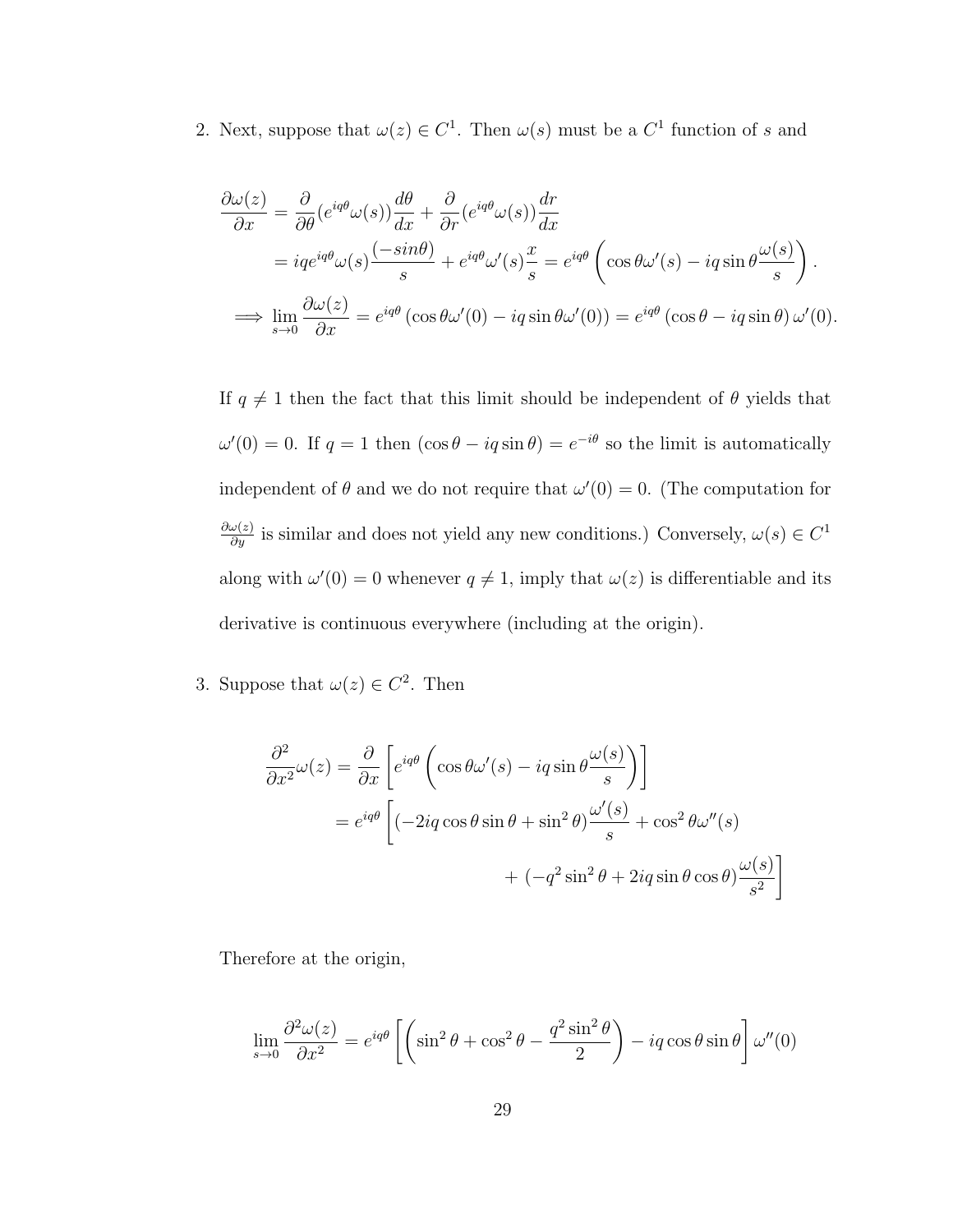If  $q \neq 2$  then  $\theta$ -independence of this limit implies that  $\omega''(0) = 0$ . If  $q = 2$ then we have that

$$
\lim_{s \to 0} \frac{\partial^2 \omega(z)}{\partial x^2} = e^{i2\theta} \left[ \left( \sin^2 \theta + \cos^2 \theta - 2 \sin^2 \theta \right) - i2 \cos \theta \sin \theta \right] \omega''(0)
$$

$$
= e^{i2\theta} \left[ \cos 2\theta - i \sin 2\theta \right] \omega''(0) = \omega''(0)
$$

So when  $q = 2$ , there is no condition on  $\omega''(0)$ . And conversely,  $\omega(s) \in C^2$ along with  $\omega''(0) = 0$  when  $q \neq 2$ , is enough to guarantee  $\omega(z) \in C^2$ .

 $\Box$ 

**Lemma 3.2.4.** Let  $F(x, y)$  be a rotationally symmetric function. Then  $F \in C^2$  if and only if  $F(s) \in C^2$  as a function of one variable and  $F'(0) = 0$ .

*Proof.* First, suppose that  $F(x, y)$  is a  $C<sup>1</sup>$  function. Then evidently we must have  $F(s) \in C<sup>1</sup>$  as a function of one variable. In addition, L-invariance implies that  $F(s) = F(-s)$ , so we can write

$$
F'(0) = \lim_{s \to 0} \frac{F(s) - F(0)}{s} = \lim_{s \to 0} \frac{F(-s) - F(0)}{s} = -\lim_{s \to 0} \frac{F(-s) - F(0)}{-s} = -F'(0)
$$

So  $F'(0) = 0$ . If  $F(x, y)$  is in fact a  $C^2$  function of  $(x, y)$  then clearly  $F(s)$  when considered as a function of one variable, must be a  $C<sup>2</sup>$  function as well.

For the converse, suppose that  $F(s) \in C^2$  and that  $F'(0) = 0$ . First notice that for  $s \neq 0$ , the coordinates  $(s, \theta)$  are smoothly equivalent to  $(x, y)$  so it is clear that  $F(x, y) \in C^2(V \setminus 0)$  and  $\frac{\partial F}{\partial x}$  and  $\frac{\partial F}{\partial y}$  exist at each point in  $V \setminus 0$ . At  $s = 0$  we make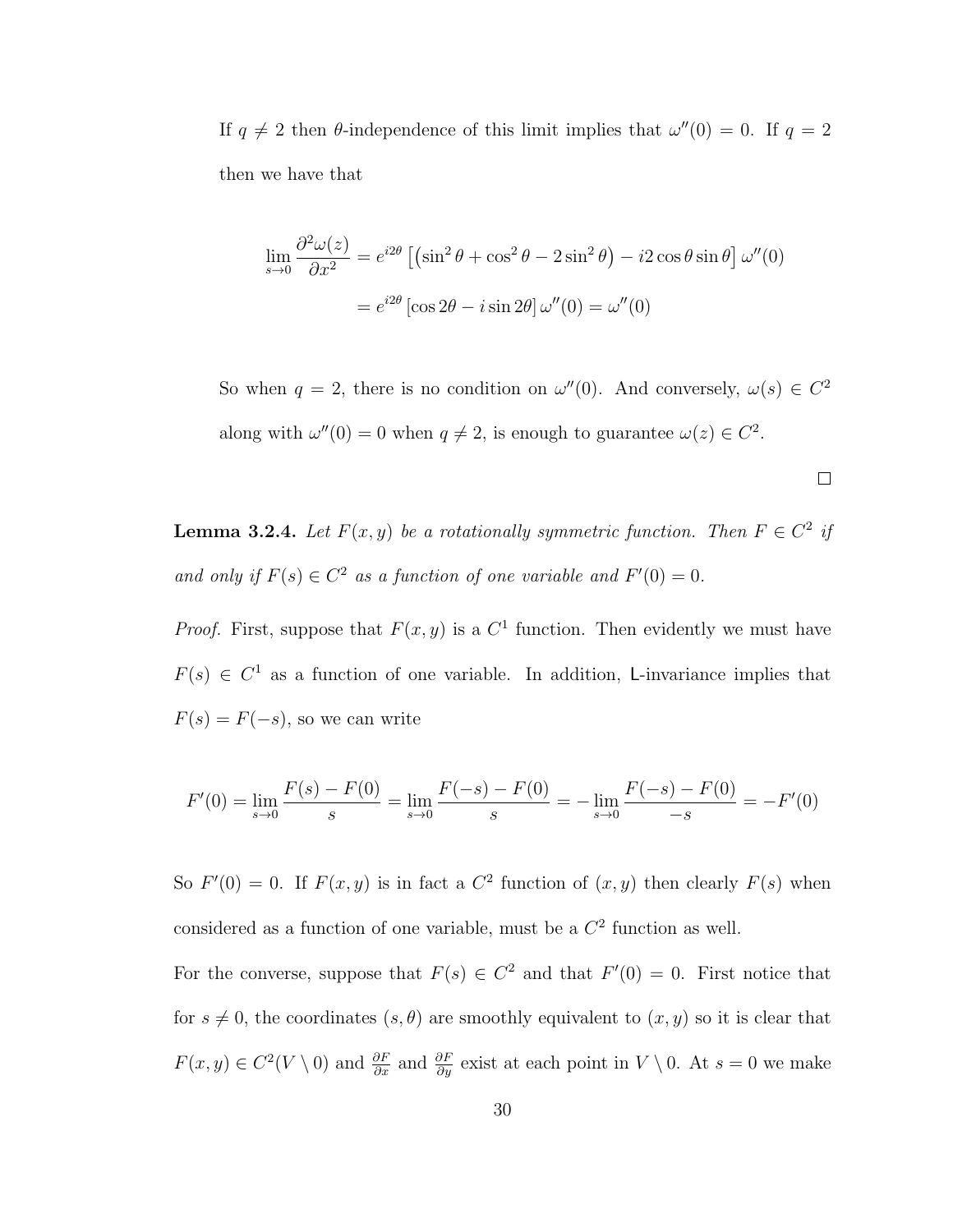the following computation (and the analogous one for  $y$ ) to show that the partial derivatives exist at the origin as well (in fact they are equal to 0)

$$
\lim_{h \to 0} \frac{F(0+h,0) - F(0,0)}{h} = \lim_{h \to 0} \frac{F(h) - F(0)}{h} = F'(0) = 0
$$

Then, using the chain rule at points  $(x, y) \neq (0, 0)$ , it is easy to see that  $\frac{\partial F}{\partial y}$  $F'(s) \cos \theta$  and  $\frac{\partial F}{\partial x} = F'(s) \sin \theta$ . Since  $F'(0) = 0$ , we see that the limits of  $\frac{\partial F}{\partial x}$  and  $\frac{\partial F}{\partial y}$  as  $s \to 0$  are each 0, and in particular are independent of  $\theta$ , thus proving that  $F(x, y) \in C<sup>1</sup>$ . In a similar fashion we can use  $F(s) \in C<sup>2</sup>$  to show the continuity of  $\Box$ second partial derivatives of  $F$  at  $(0,0)$ .

**Corollary 3.2.5.** If  $X_i \in \ell_0$  (i.e. the trivial module under the L-action on  $\mathfrak{m}$ ) then the metric in the direction of  $X_i$  is in  $C^2$  if and only if  $f_i'(0) = 0$ .

<span id="page-36-0"></span>**Corollary 3.2.6.** The function  $\eta(z)$  is in  $C^2$  if and only if  $\eta(s) \in C^2$  and  $\eta'(0) = 0$ .

The content of Lemma [3.2.3](#page-33-0) and Corollary [3.2.6](#page-36-0) can be summarized in the following table. Recall that  $q = \frac{2d_i}{q}$  $\frac{d_i}{a}$ , where a is the speed at which L rotates the slice V, and  $d_i$  is the speed at which L rotates the 2-dimensional module  $\ell_i$ .

|             | $C^0$                 | $C^{1}$                                                    | $C^2$                     |
|-------------|-----------------------|------------------------------------------------------------|---------------------------|
| $q=1$       | $f_j(0) - f_k(0) = 0$ | $f'_{i}(0) + f'_{k}(0) = 0$                                | $f''_i(0) - f''_k(0) = 0$ |
| $q=2$       | $f_j(0) - f_k(0) = 0$ | $f'_{i}(0) + f'_{k}(0) = 0$<br>$f'_i(0) - f'_k(0) = 0$     |                           |
| $q\neq 1,2$ | $f_j(0) - f_k(0) = 0$ | $f'_{i}(0) + f'_{k}(0) = 0$<br>$f'_{i}(0) - f'_{k}(0) = 0$ | $f''_i(0) - f''_k(0) = 0$ |

Table 3.1: Necessary and sufficient conditions for metric on  $\ell_i$  to be  $C^2$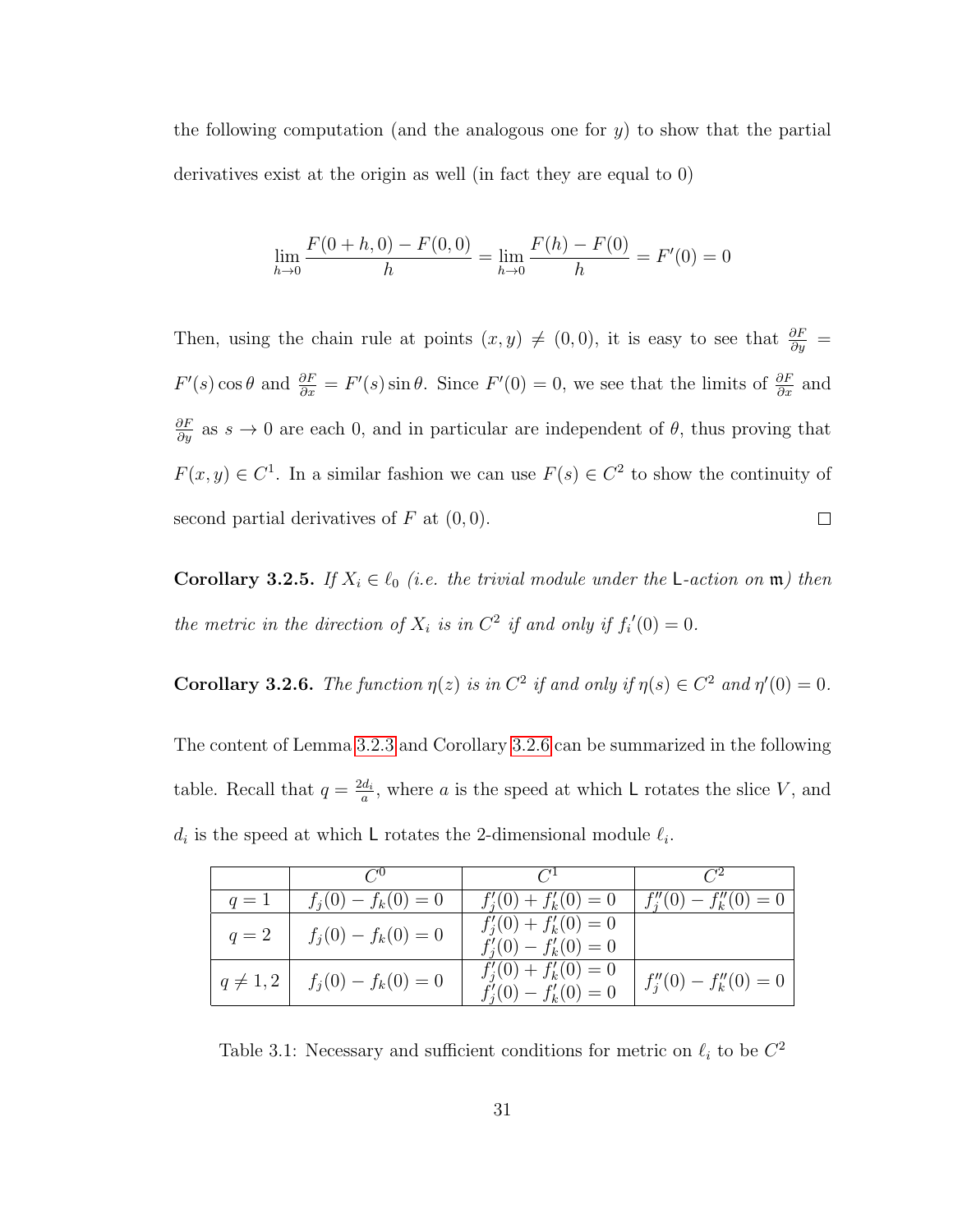## Chapter 4

# The Ricci flow equation for a cohomogeneity one metric

In this Chapter we will derive the coupled system of PDEs that are satisfied by a diagonal cohomogeneity one metric evolving by the Ricci flow. Consider a diagonal cohomogeneity one metric g

$$
g(r) = h(r)^{2} dr^{2} + \sum_{i=1}^{m} f_{i}(r)^{2} \omega_{i}^{2}
$$

We use  $K(\cdot, \cdot)$  to denote the Killing form of  $\mathfrak{g}$ . The structure constants  $\gamma_{ij}^k$  for  $\mathfrak{g}$  in terms of a Q-orthonormal basis  $\{X_i\}$  for  $\mathfrak{g}$ , are defined via:

$$
[X_i, X_j] = \sum_k \gamma_{ij}^k X_k
$$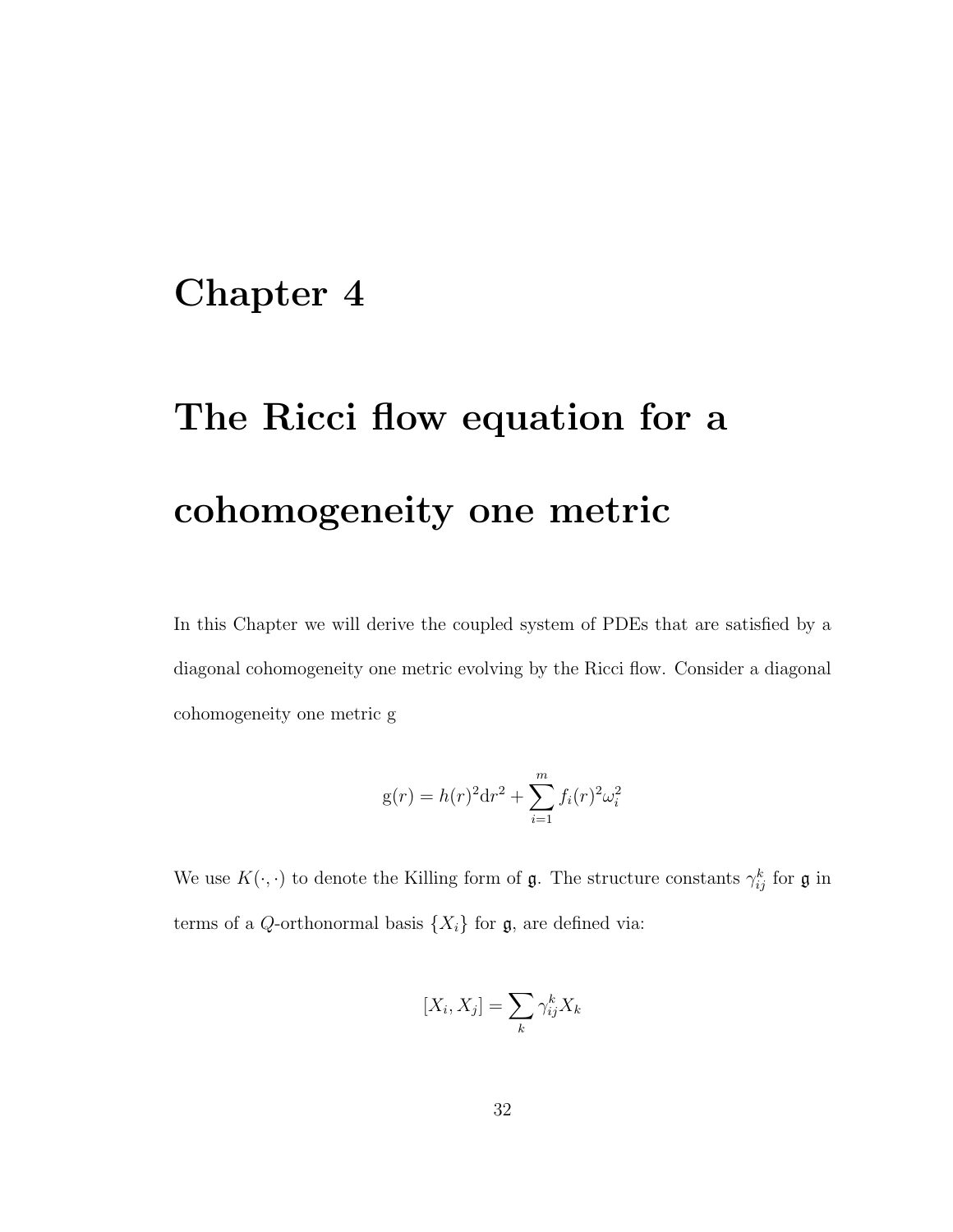<span id="page-38-0"></span>Proposition 4.0.1. The Ricci tensor of the metric g satisfies

$$
\text{Ric}\left(\frac{\partial}{\partial r}, \frac{\partial}{\partial r}\right) = -\sum_{j=1}^{m} \left( \frac{f_{j_{rr}}}{f_j} - \frac{f_{j_r} h_r}{h f_j} \right)
$$
\n
$$
\text{Ric}(X_i^*, X_i^*) = -\frac{b_i}{2} + \sum_{j,k=1}^{m} \frac{f_i^4 - 2f_k^4}{4f_j^2 f_k^2} (\gamma_{jk}^i)^2
$$
\n
$$
+ \left\{ -\frac{f_{ir}}{h f_i} \sum_{j=1}^{m} \frac{f_{j_r}}{h f_j} + \frac{f_{i_r}^2}{h^2 f_i^2} - \frac{f_{irr}}{h^2 f_i} + \frac{f_{ir} h_r}{h^3 f_i} \right\} f_i^2
$$

where  $b_i = K(X_i, X_i)$ ,  $r \in (0, L)$  and  $i = 1, \dots m$ .

*Proof.* The unit tangent vector along the curve  $\gamma$  is given by  $T = \frac{1}{h}$ h  $\frac{\partial}{\partial r}$ . Therefore by Proposition 1.14 and Remark 1.16 in [\[17\]](#page-79-0), the Ricci tensor of a cohomogeneity one manifold  $(M, g)$  is given by:

$$
\operatorname{Ric}\left(\frac{1}{h}\frac{\partial}{\partial r}, \frac{1}{h}\frac{\partial}{\partial r}\right) = -\sum_{j} \frac{f''_j}{f_j}
$$
\n
$$
\operatorname{Ric}(X_i^*, X_i^*) = -\frac{b_i}{2} + \sum_{j,k} \frac{f_i^4 - 2f_k^4}{4f_j^2 f_k^2} (\gamma_{jk}^i)^2
$$
\n
$$
+ \left\{-\frac{f'_i}{f_i} \sum_j \frac{f'_j}{f_j} + \frac{f'^2_i}{f_i^2} - \frac{f''_i}{f_i}\right\} f_i^2 \|X_i\|_{Q}^2
$$

As in previous chapters, we use ' to refer to derivative with respect to the arclength parameter s along the geodesic  $\gamma$ , defined by  $ds = h(r)dr$ . Then accounting for the reparametrization of  $\gamma$  by arclength, we substitute  $\frac{1}{h}$  $\frac{\partial}{\partial r}$  in place of ' in the above formulae. This completes the proof.  $\Box$ 

We are now ready to write the Ricci flow equations for a diagonal cohomogeneity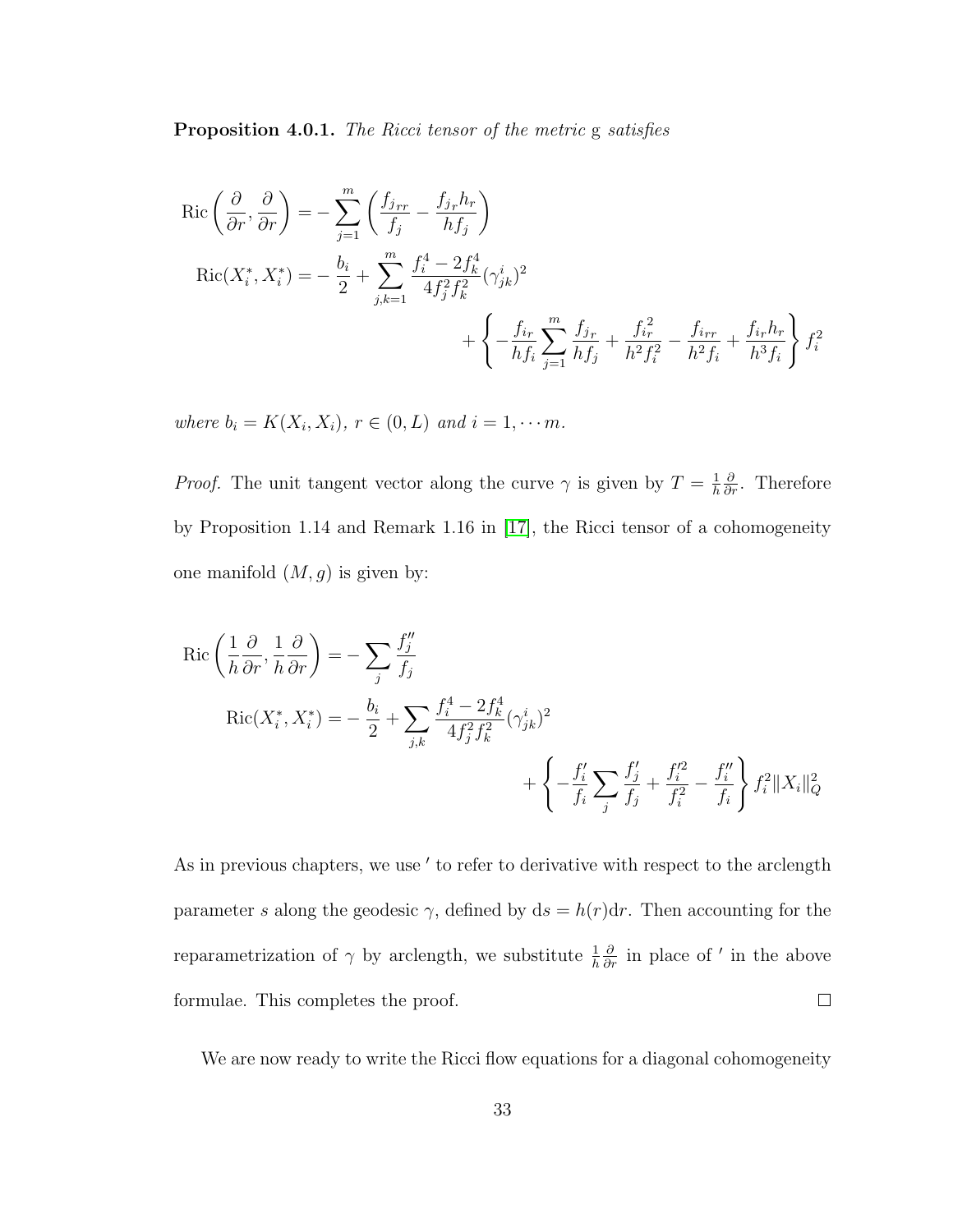one metric. That is, assuming that the flow is through diagonal metrics, we write down the coupled PDEs that need to be satisfied by the components of the metric.

<span id="page-39-0"></span>**Proposition 4.0.2.** Let  $g(t)$  be a time-dependent diagonal metric evolving by the Ricci flow. Then the functions  $h, f_1, \cdots, f_m$  satisfy the following system of PDEs:

<span id="page-39-1"></span>
$$
h_{t} = \sum_{j=1}^{m} \left( \frac{f_{jrr}}{hf_{j}} - \frac{f_{j_r}h_r}{h^2f_{j}} \right)
$$
  
\n
$$
f_{it} = \frac{f_{irr}}{h^2} - \frac{f_{ir}h_r}{h^3} + \frac{f_{ir}}{h} \sum_{j=1}^{m} \frac{f_{j_r}}{hf_{j}} - \frac{f_{i_r}^2}{h^2f_{i}} - \sum_{j,k=1}^{m} \frac{f_{i}^4 - 2f_{k}^4}{4f_{i}f_{j}^2f_{k}^2} \gamma_{jk}^{i^2} + \frac{b_{i}}{2f_{i}}
$$
  
\n
$$
t \in (0, T), r \in (0, L), i = 1, \dots m
$$
\n(4.0.1)

Proof. A time-dependent diagonal metric g and diagonal Ricci tensor can be written as:

$$
g(r,t) = h(r,t)^2 dr^2 + \sum_{i=1}^{m} f_i(r,t)^2 \omega_i^2
$$
  
 
$$
Ric_g(r,t) = Ric\left(\frac{\partial}{\partial r}, \frac{\partial}{\partial r}\right) dr^2 + \sum_{i=1}^{m} Ric(X_i^*, X_i^*) \omega_i^2
$$

Differentiating the metric term by term with respect to  $t$  yields

$$
\frac{\mathrm{d}g}{\mathrm{d}t} = 2hh_t \,\mathrm{d}r^2 + \sum_{i=1}^m 2f_i f_{it} \,\omega_i^2
$$

Substituting these in the Ricci flow equation and comparing coefficients, along with Proposition [4.0.1,](#page-38-0) then yields the result.  $\Box$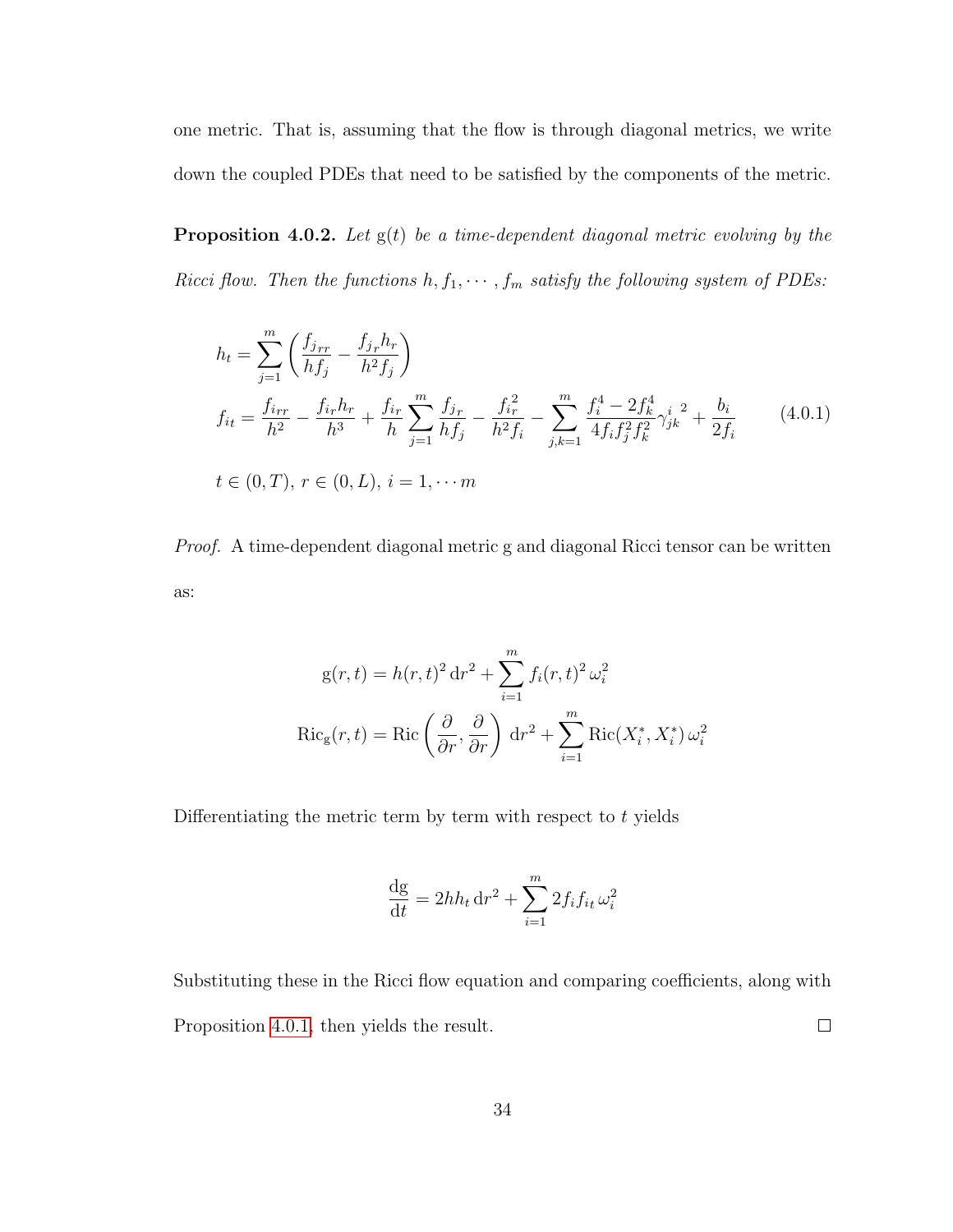## Chapter 5

## Proof of Theorem [A](#page-8-0)

In this Chapter we will prove Theorem [A](#page-8-0) which was stated in the Introduction:

THEOREM (Bettiol–Krishnan [\[4\]](#page-77-0)). There exist metrics with sec  $\geq 0$  on  $S^4$ ,  $\mathbb{C}P^2$ ,  $S^2 \times S^2$ , and  $\mathbb{C}P^2 \# \overline{\mathbb{C}P^2}$  that immediately lose the property of sec  $\geq 0$  when evolved by the Ricci flow.

The proof proceeds via studying the Ricci flow evolution of invariant cohomogeneity one metrics on these 4-manifolds. In fact these four are the only closed simply-connected 4-manifolds that admit cohomogeneity one structures, see [\[30\]](#page-80-0). We now list the group diagrams, corresponding to the cohomogeneity one actions that we use in order to describe invariant metrics on these manifolds. The table below does not list *all* cohomogeneity one actions existing on these manifolds, but only the ones that will be considered in the proof of Theorem [A.](#page-8-0) As we will see, the group diagrams listed below share some common features, which will allow us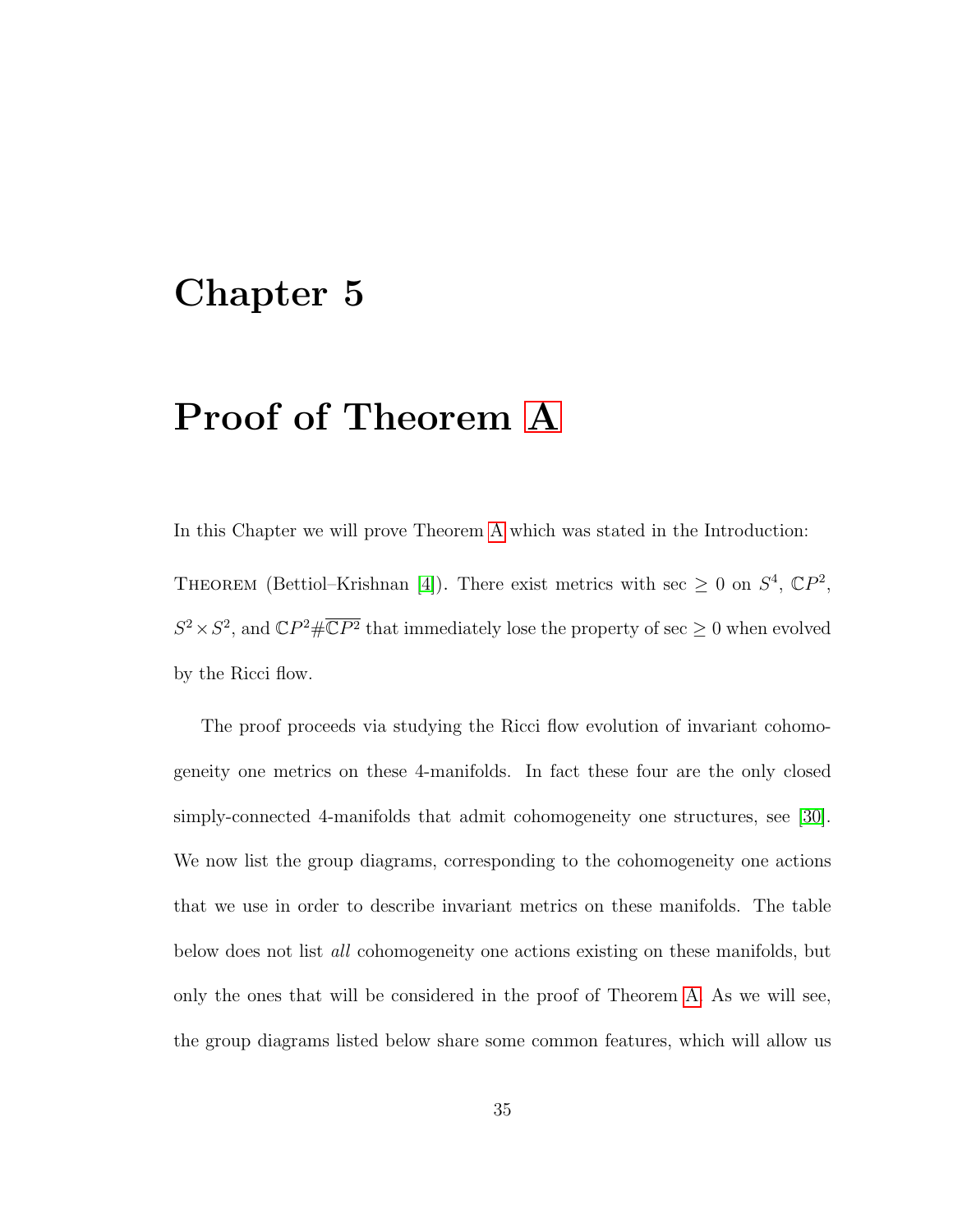| M                                | $H \subset \{K_-, K_+\} \subset G$                                                                                                                      |  |  |
|----------------------------------|---------------------------------------------------------------------------------------------------------------------------------------------------------|--|--|
| $\mathcal{S}^4$                  | $S(O(1)O(1)O(1)) \subset \{S(O(2)O(1)), S(O(1)O(2))\} \subset SO(3)$                                                                                    |  |  |
| $\mathbb{C}P^2$                  | $\mathbb{Z}_2 = \langle \text{diag}(-1,-1,1) \rangle \subset \{ \mathsf{S}(\mathsf{O}(1)\mathsf{O}(2)), \mathsf{SO}(2)_{1,2} \} \subset \mathsf{SO}(3)$ |  |  |
| $S^2 \times S^2$                 | $\mathbb{Z}_n = \langle e^{2\pi i/n} \rangle \subset \{\{e^{i\theta}\}, \{e^{i\theta}\}\}\subset \mathsf{Sp}(1), \quad n \text{ even}$                  |  |  |
| $\mathbb{C}P^2 \# \mathbb{C}P^2$ | $\mathbb{Z}_n = \langle e^{2\pi i/n} \rangle \subset \{ \{e^{i\theta}\}, \{e^{i\theta}\} \} \subset \mathsf{Sp}(1),$<br>$n$ odd                         |  |  |

to treat all four of the manifolds simultaneously while proving the theorem.

Table 5.1: Group diagrams for 1-connected cohomogeneity one 4-manifolds

In the above table,  $SO(2)_{1,2}$  is the upper block diagonal embedding of  $SO(2)$  in  $SO(3)$ ;  $S(O(1)O(2))$  is the collection of elements in  $O(1) \times O(2) \subset O(3)$  which have determinant 1;  $S(O(1)O(1)O(1))$  is the finite group consisting of diagonal matrices in  $SO(3)$ ; and  $Sp(1) \cong S^3 \subset \mathbb{H}$  is identified with the group of unit quaternions. More information can be found in the references [\[18\]](#page-79-1), [\[20\]](#page-79-2).

In each case, G is either  $SO(3)$  or  $Sp(1)$ , so in each case the Lie algebra g is isomorphic to the three-dimensional Lie algebra  $\mathfrak{su}(2).$  The isotropy groups  $\mathsf{K}_\pm$  at the singular orbits are unions of finitely many circles  $S<sup>1</sup>$ , and the principal isotropy group H is always a finite group, so its Lie algebra h is trivial. In particular, on the regular part  $M \setminus B_{\pm}$ , there are 3 linearly independent Killing vector fields  $X_1^*, X_2^*,$ and  $X_3^*$ , which are action fields corresponding to a basis of  $\mathfrak{g}$ .

More precisely,  $X_i^*(p) = \frac{d}{ds} \exp(s v_i) \cdot p \big|_{s=0}$ , where  $\{v_i\}$  is the basis  $\{I, J, K\}$  in the case of  $\mathsf{Sp}(1)$ , and  $\{E_{23}, E_{31}, E_{12}\}$  in the case of  $\mathsf{SO}(3)$ , where  $E_{jk}$  is the skewsymmetric matrix with a +1 in the  $(j, k)$  entry, a -1 in the  $(k, j)$  entry, and zeros elsewhere.

Thus, along a minimal gedesic  $\gamma$  between the singular orbits, a diagonal metric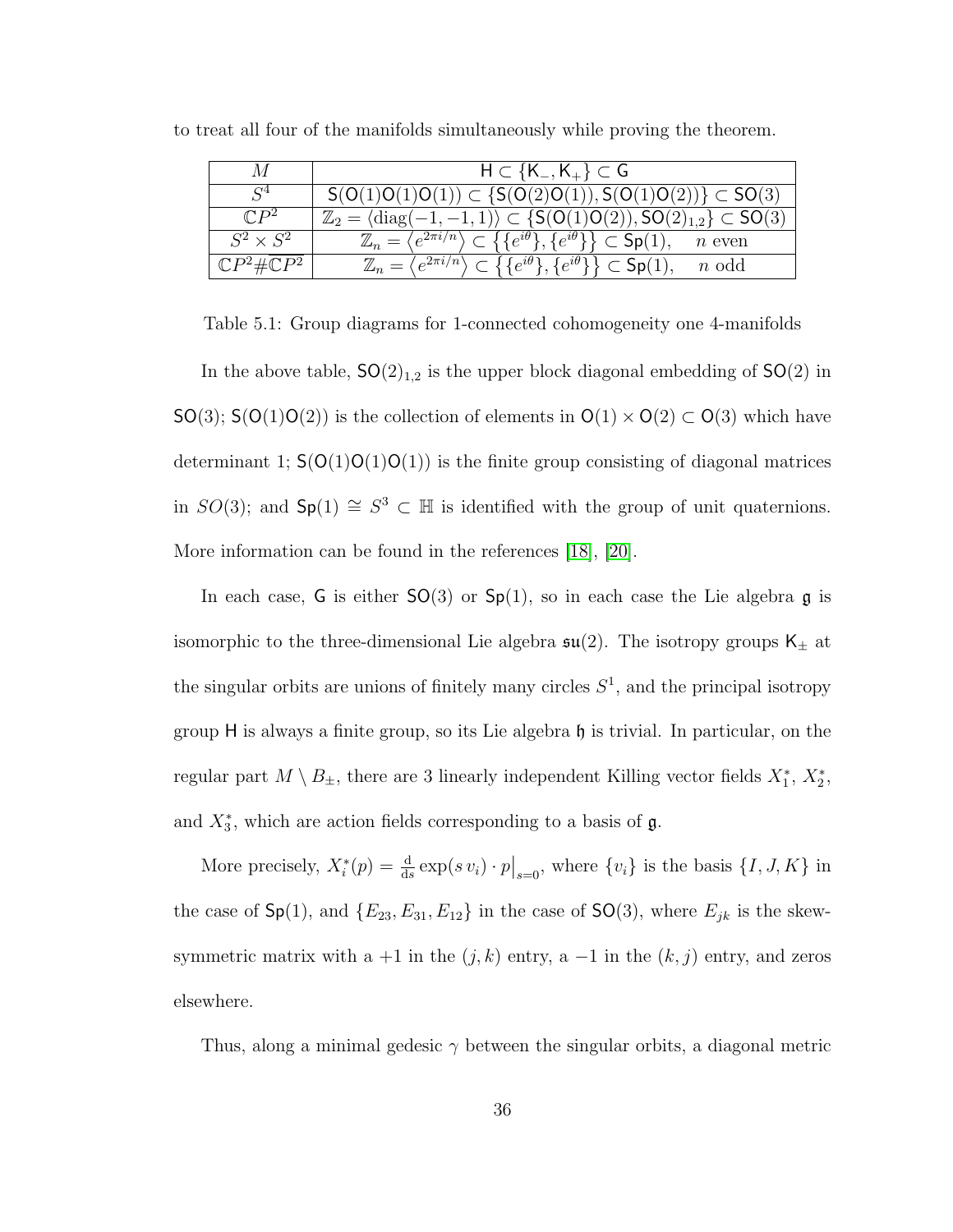can be written as

<span id="page-42-0"></span>
$$
g = dr2 + f1(r)2 \omega12 + f2(r)2 \omega22 + f3(r)2 \omega32, \qquad 0 < r < L,
$$
 (5.0.1)

### **5.1** The  $\sec \geq 0$  metrics

Geometrically, the 4-manifold  $M$  in each case above, is foliated by a 1-parameter family of 3-manifolds that are finite quotients of  $S<sup>3</sup>$ , collapsing at the endpoints of the interval to 2-dimensional (hence codimension two) singular orbits  $B_{\pm} = \mathsf{G}/\mathsf{K}_{\pm}$ . (This means that at each of the endpoints  $r = 0$  and  $r = L$  only one of the functions  $f_1$ ,  $f_2$ , and  $f_3$ , vanishes.) For cohomogeneity one manifolds whose singular orbits have codimension two, one has the following theorem.

**Theorem 5.1.1** (Grove–Ziller, [\[16\]](#page-79-3)). Any cohomogeneity one manifold with codimension two singular orbits admits a nonnegatively curved invariant metric.

By this theorem, each of the 4-manifolds  $S^4$ ,  $\mathbb{C}P^2$ ,  $S^2 \times S^2$ , and  $\mathbb{C}P^2 \# \overline{\mathbb{C}P^2}$  admit metrics  $g_{GZ}$  with sec  $\geq 0$ , and which are invariant with respect to the actions whose group diagrams are listed above. These are the non-negatively curved metrics used to prove Theorem [A.](#page-8-0)

We will now discuss some details about these metrics. Some features common to all of them (originating from the gluing in the Grove-Ziller construction), are that they are diagonal metrics which have flat planes at all points, including planes along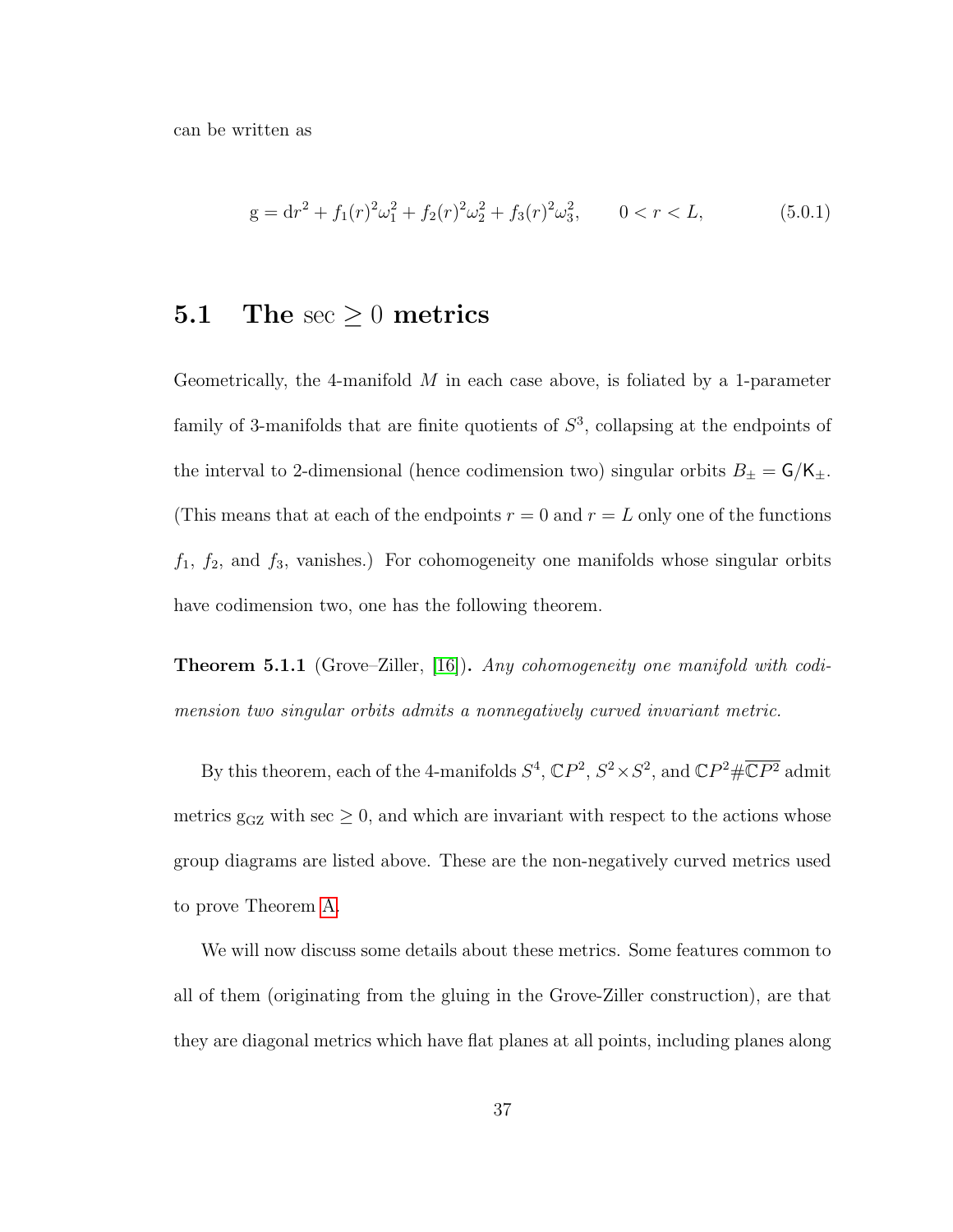$\gamma(r)$  that contain the tangent direction  $\gamma'(r)$ . Moreover, the two functions among  $f_1$ ,  $f_2$ , and  $f_3$  that do not vanish at the particular endpoint corresponding to a singular orbit  $B_-\,$  or  $B_+$ , are equal and constant in a neighborhood of that endpoint. The remaining function vanishes at that endpoint with nonvanishing first derivative. (This last fact is true for any invariant metric, not just  $g_{GZ}$ , and can be seen from the discussion on smoothness conditions in Chapter [3,](#page-27-0) for example, see Theorem [3.2.1.](#page-30-0)) We will prove that in each case there are sufficiently many isometries to ensure that the metric remains diagonal along the Ricci flow. These features are key in the proof of Theorem [A.](#page-8-0)

We will now describe the group actions (and in some cases the additional discrete isometries present) in the case of each of the above 4-manifolds.

#### <span id="page-43-0"></span> $5.1.1$  $S^4$

The  $SO(3)$ -action on  $S<sup>4</sup>$  can be described as the restriction to the unit sphere of the action by conjugation on the space  $V \cong \mathbb{R}^5$  of symmetric traceless 3 × 3 real matrices. The singular orbits  $B_{\pm}$  are Veronese embeddings of  $\mathbb{R}P^2$  formed by matrices with 2 equal eigenvalues of the same sign; while principal orbits are diffeomorphic to the real flag manifold  $W^3 = S^3/(\mathbb{Z}_2 \oplus \mathbb{Z}_2)$  and formed by generic matrices in  $V$ . In the round metric, the following curve is a horizontal geodesic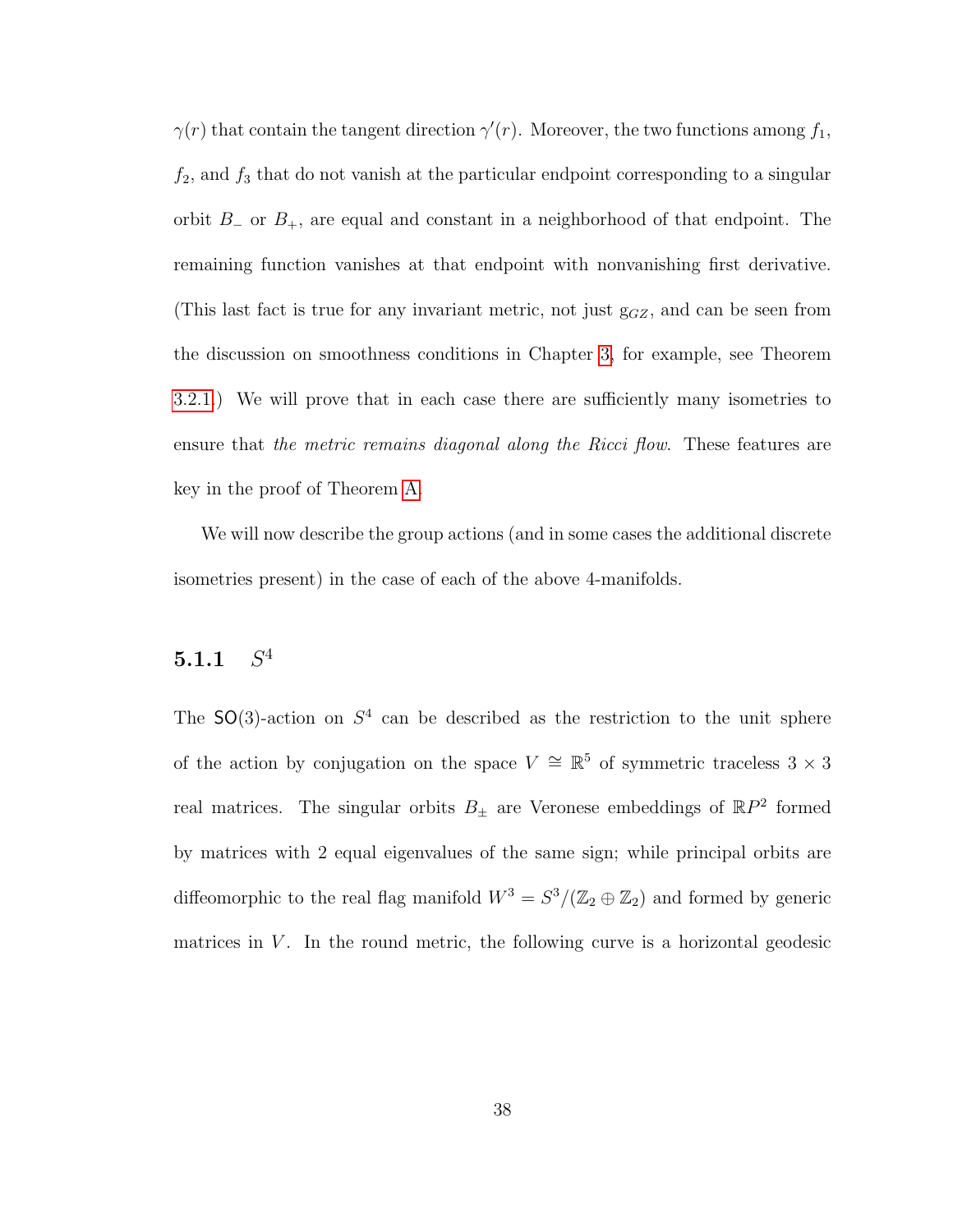joining  $x_-\equiv \frac{1}{\sqrt{2}}$  $\frac{1}{6}$  diag(1, 1, -2)  $\in$  B<sub>-</sub> to  $x_+ = \frac{1}{\sqrt{2}}$  $\frac{1}{6}$  diag(2, -1, -1)  $\in B_+.$ 

$$
\gamma(r) = \text{diag}\left(\frac{\cos r}{\sqrt{6}} + \frac{\sin r}{\sqrt{2}}, \frac{\cos r}{\sqrt{6}} - \frac{\sin r}{\sqrt{2}}, -\frac{2\cos r}{\sqrt{6}}\right) \in V, \qquad 0 < r < \frac{\pi}{3}.
$$

In general, if we are considering a different metric on  $S<sup>4</sup>$ ,  $\gamma$  is merely a curve that is transverse to the orbits, and which parametrizes the orbit space. In this description, the round metric on  $S<sup>4</sup>$  takes the form  $(5.0.1)$  where

$$
f_1(r) = 2\sin r
$$
,  $f_2(r) = \sqrt{3}\cos r + \sin r$ ,  $f_3(r) = \sqrt{3}\cos r - \sin r$ . (5.1.1)

**Proposition 5.1.2.** Any SO(3)-invariant metric g on  $S<sup>4</sup>$  is of the form [5.0.1.](#page-42-0)

*Proof.* Given any  $SO(3)$ -invariant metric g on  $S<sup>4</sup>$ , there are isometries given by the elements  $h_i \in \mathsf{H}$ ,

$$
h_1 = \text{diag}(1, -1, -1),
$$
  
\n
$$
h_2 = \text{diag}(-1, 1, -1),
$$
  
\n
$$
h_3 = \text{diag}(-1, -1, 1),
$$

that fix each point  $\gamma(r)$  and  $dh_i(\gamma(r))$ :  $T_{\gamma(r)}S^4 \to T_{\gamma(r)}S^4$  act as

<span id="page-44-0"></span>
$$
dh_1(\gamma(r)) = diag(1, 1, -1, -1),
$$
  
\n
$$
dh_2(\gamma(r)) = diag(1, -1, 1, -1),
$$
\n
$$
dh_3(\gamma(r)) = diag(1, -1, -1, 1),
$$
\n(5.1.2)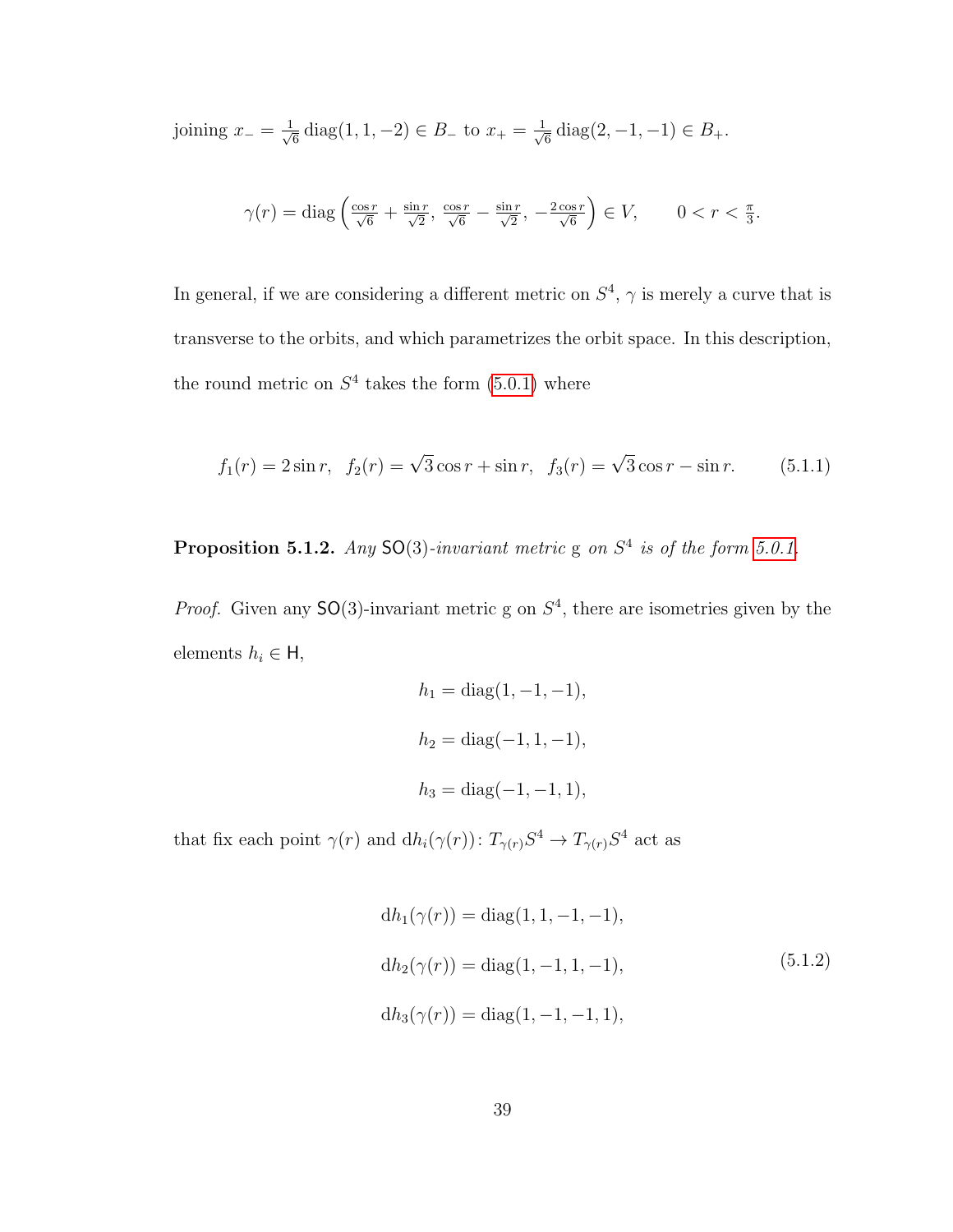with respect to the frame  $\{\frac{\partial}{\partial r}, X_1^*, X_2^*, X_3^*\}$  at  $\gamma(r)$ . Thus under the isotropy action of H,  $T_{\gamma(r)}S^4$  splits as the direct sum of 4 inequivalent 1-dimensional representations spanned by the  $X_i^*$  and  $\frac{\partial}{\partial r}$ . Since the metric g at  $\gamma(r)$  must be an Ad(H)invariant tensor on  $T_{\gamma(r)}M$ , hence g must be diagonal (i.e. of the form [5.0.1\)](#page-42-0), i.e.,  $\{\frac{\partial}{\partial r}, X_1^*, X_2^*, X_3^*\}$  is a g-orthogonal frame along  $\gamma(r)$ .  $\Box$ 

Remark 5.1.3. The fact that for any invariant metric  $\{\frac{\partial}{\partial r}, X_1^*, X_2^*, X_3^*\}$  is a gorthogonal frame along  $\gamma(r)$  can also be seen by a simple calculation. Indeed, for  $i \neq j$ ,

<span id="page-45-0"></span>
$$
g(X_i^*, X_j^*) = g\big(dh_i(X_i^*), dh_i(X_j^*)\big) = -g(X_i^*, X_j^*)
$$
  
\n
$$
g\big(\frac{\partial}{\partial r}, X_j^*\big) = g\big(dh_i\big(\frac{\partial}{\partial r}\big), dh_i\big(X_j^*\big)\big) = -g\big(\frac{\partial}{\partial r}, X_j^*\big),
$$
\n(5.1.3)

which implies  $g(X_i^*, X_j^*) = 0$  and  $g\left(\frac{\partial}{\partial r}, X_j^*\right) = 0$ .

#### <span id="page-45-1"></span> $5.1.2$  $\mathbb{C}P^2$

The SO(3)-action on  $\mathbb{C}P^2$  is obtained as the subaction of the transitive SU(3)-action. The singular orbit  $B_-\$  is the totally real  $\mathbb{R}P^2 \subset \mathbb{C}P^2$ , and  $B_+\cong S^2$  is the quadric  $\{[z_0 : z_1 : z_2] \in \mathbb{C}P^2 : \sum_j z_j^2 = 0\}$ . In the Fubini-Study metric, the following curve is a horizontal geodesic joining  $x_-= [1:0:0] \in B_+$  to  $x_+=\left[\frac{1}{\sqrt{2}}\right]$  $\overline{\overline{2}}$  :  $\frac{i}{\sqrt{}}$  $\frac{1}{2} : 0 \Big] \in B_{+}.$ 

$$
\gamma(r) = [\cos r : i \sin r : 0], \qquad 0 < r < \frac{\pi}{4}.
$$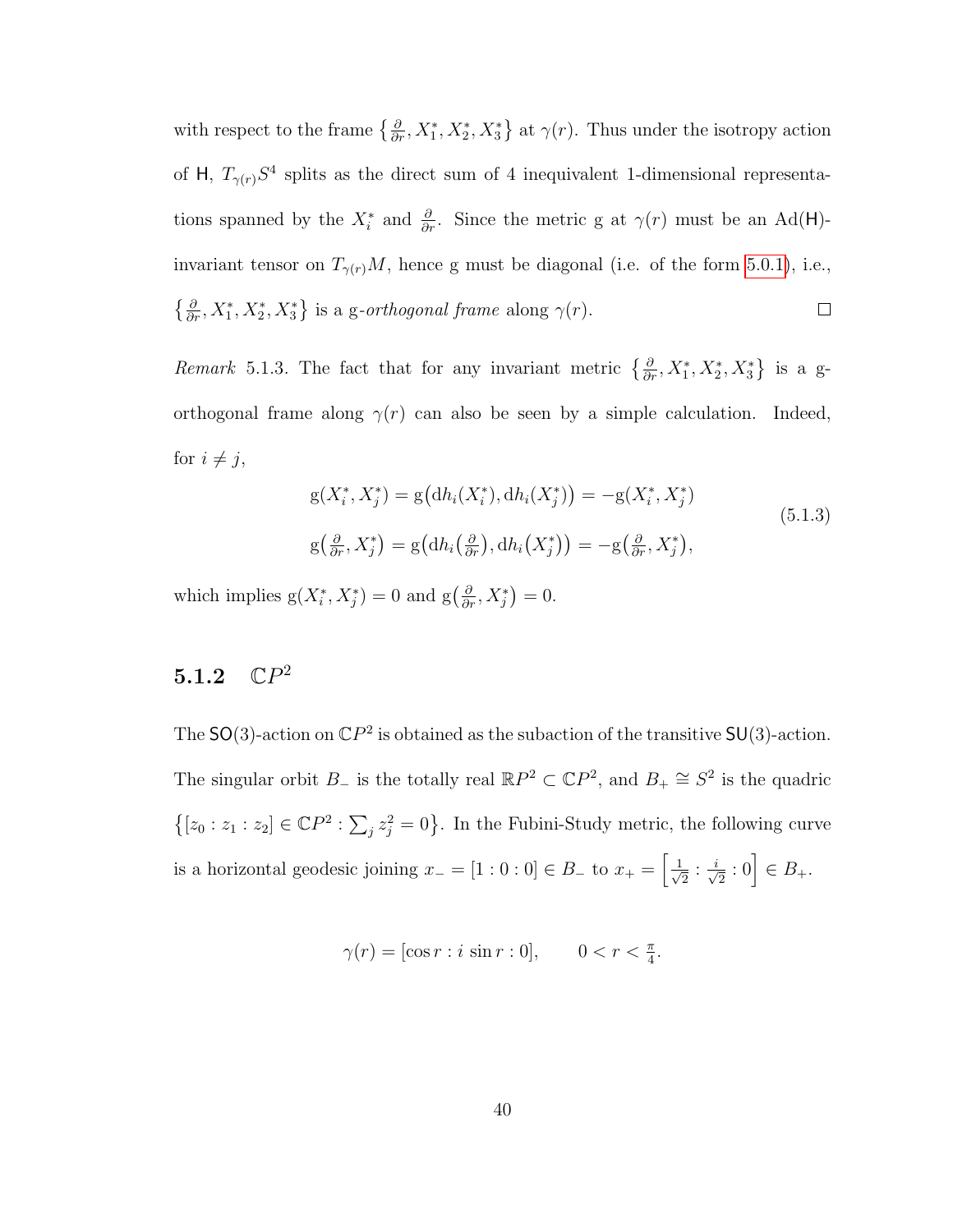In this description, the Fubini-Study metric on  $\mathbb{C}P^2$  takes the form [\(5.0.1\)](#page-42-0) where

$$
f_1(r) = \sin r, \ \ f_2(r) = \cos 2r, \ \ f_3(r) = \cos r. \tag{5.1.4}
$$

Now we will describe an additional diffeomorphism of  $\mathbb{C}P^2$ , not coming from  $SO(3)$ . Consider the complex conjugation map

<span id="page-46-1"></span>
$$
c \colon \mathbb{C}P^2 \to \mathbb{C}P^2, \qquad c([z_0:z_1:z_2]) = [\overline{z_0} : \overline{z_1} : \overline{z_2}], \tag{5.1.5}
$$

which clearly commutes with the  $SO(3)$ -action and is an involution with fixed point set B<sub>-</sub>. Define  $\phi = g \circ c$ , where  $g = diag(1, -1, -1) \in SO(3)$ . It is easy to show that

<span id="page-46-0"></span>**Proposition 5.1.4.** The map  $\phi$  is a diffeomorphism that fixes the above curve  $\gamma(r)$  pointwise. Its linearization at any such point  $\gamma(r)$  is the linear transformation on  $T_{\gamma(r)} \mathbb{C} P^2$  with matrix  $\phi_* = \text{diag}(1, 1, -1, -1)$  with respect to the frame  $\left\{\frac{\partial}{\partial r}, X_1^*, X_2^*, X_3^*\right\}.$ 

*Proof.* The map  $\phi$  is a composition of diffeomorphisms, hence a diffeomorphism itself. Also observe that  $\phi$  fixes  $\gamma$  pointwise:

$$
\phi(\gamma(r)) = g \circ c([\cos r : i \sin r : 0]) = \text{diag}(1, -1, -1)([\cos r : -i \sin r : 0])
$$

$$
= [\cos r : i \sin r : 0] = \gamma(r)
$$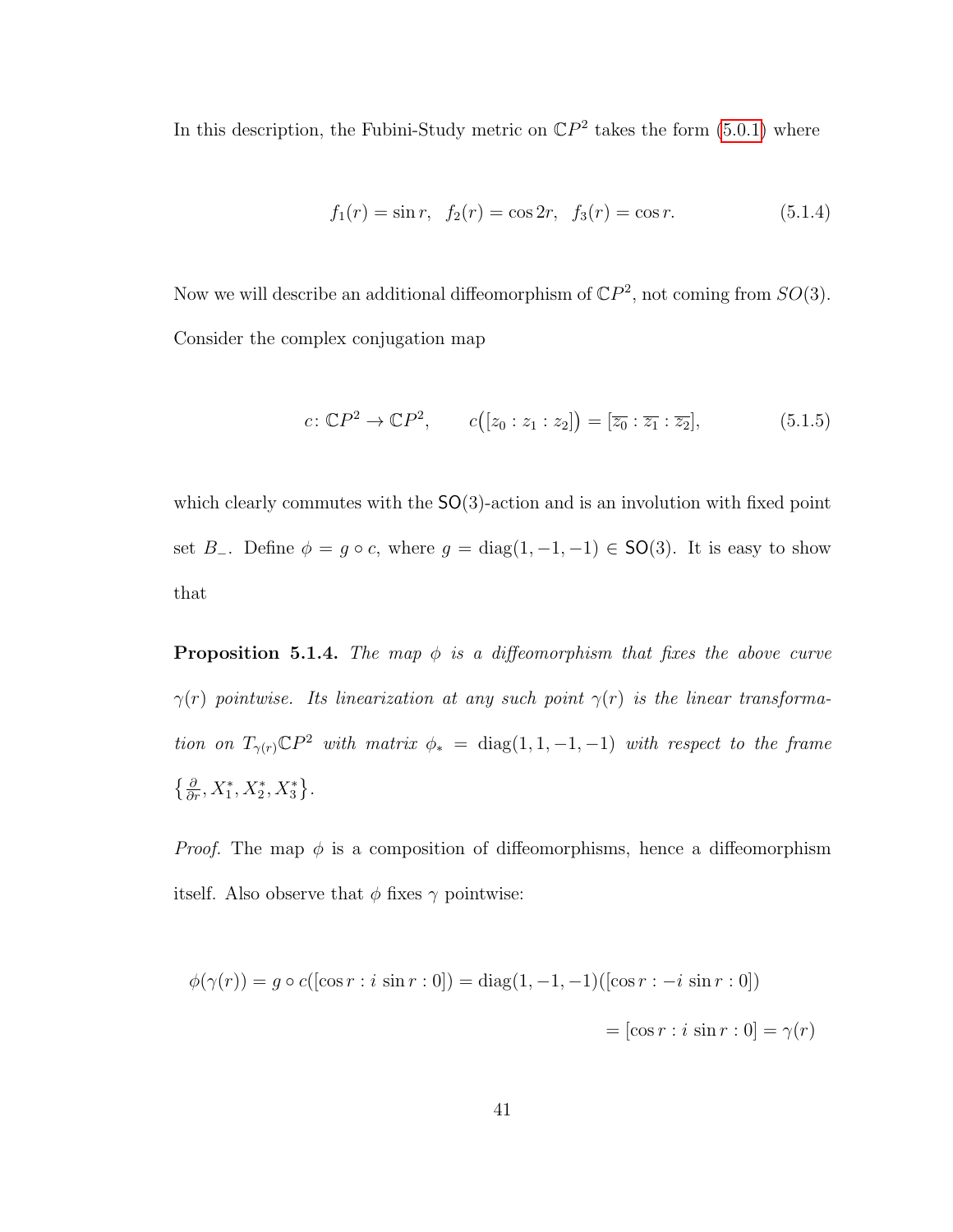Since  $\phi$  fixes  $\gamma$  pointwise, clearly  $\phi_*\left(\frac{\partial}{\partial r}\right) = \frac{\partial}{\partial r}$ . Also note that

$$
X_1^* = \frac{d}{ds}\Big|_{s=0} (\exp(s E_{23}) \cdot [\cos r : i \sin r : 0]
$$
  
= 
$$
\frac{d}{ds}\Big|_{s=0} [\cos r : i \sin r \cos s : -i \sin r \sin s])
$$
  
= 
$$
[0 : 0 : -\sin r]
$$

where the last expression should be understood to mean the projection to  $\mathbb{C}P^2$  of a tangent vector to  $S^5 \subset \mathbb{C}^3$ . On the other hand,

$$
\phi_* X_1^* = \frac{d}{ds} \Big|_{s=0} (\text{diag}(1, -1, -1) \cdot c \cdot \exp(s E_{23}) \cdot [\cos r : i \sin r : 0])
$$
  
\n
$$
= \frac{d}{ds} \Big|_{s=0} (\text{diag}(1, -1, -1) \cdot c \cdot [\cos r : i \sin r \cos s : -i \sin r \sin s])
$$
  
\n
$$
= \frac{d}{ds} \Big|_{s=0} (\text{diag}(1, -1, -1) \cdot [\cos r : -i \sin r \cos s : i \sin r \sin s])
$$
  
\n
$$
= \frac{d}{ds} \Big|_{s=0} [\cos r : i \sin r \cos s : -i \sin r \sin s]
$$
  
\n
$$
= [0 : 0 : - \sin r]
$$
  
\n
$$
= X_1^*
$$

We also have

$$
X_3^* = \frac{d}{ds}\Big|_{s=0} (\exp(s E_{12}) \cdot [\cos r : i \sin r : 0])
$$
  
= 
$$
\frac{d}{ds}\Big|_{s=0} [\cos s \cos r + i \sin s \sin r : - \sin s \cos r + i \cos s \sin r : 0]
$$
  
= 
$$
[i \sin r : -\cos r : 0]
$$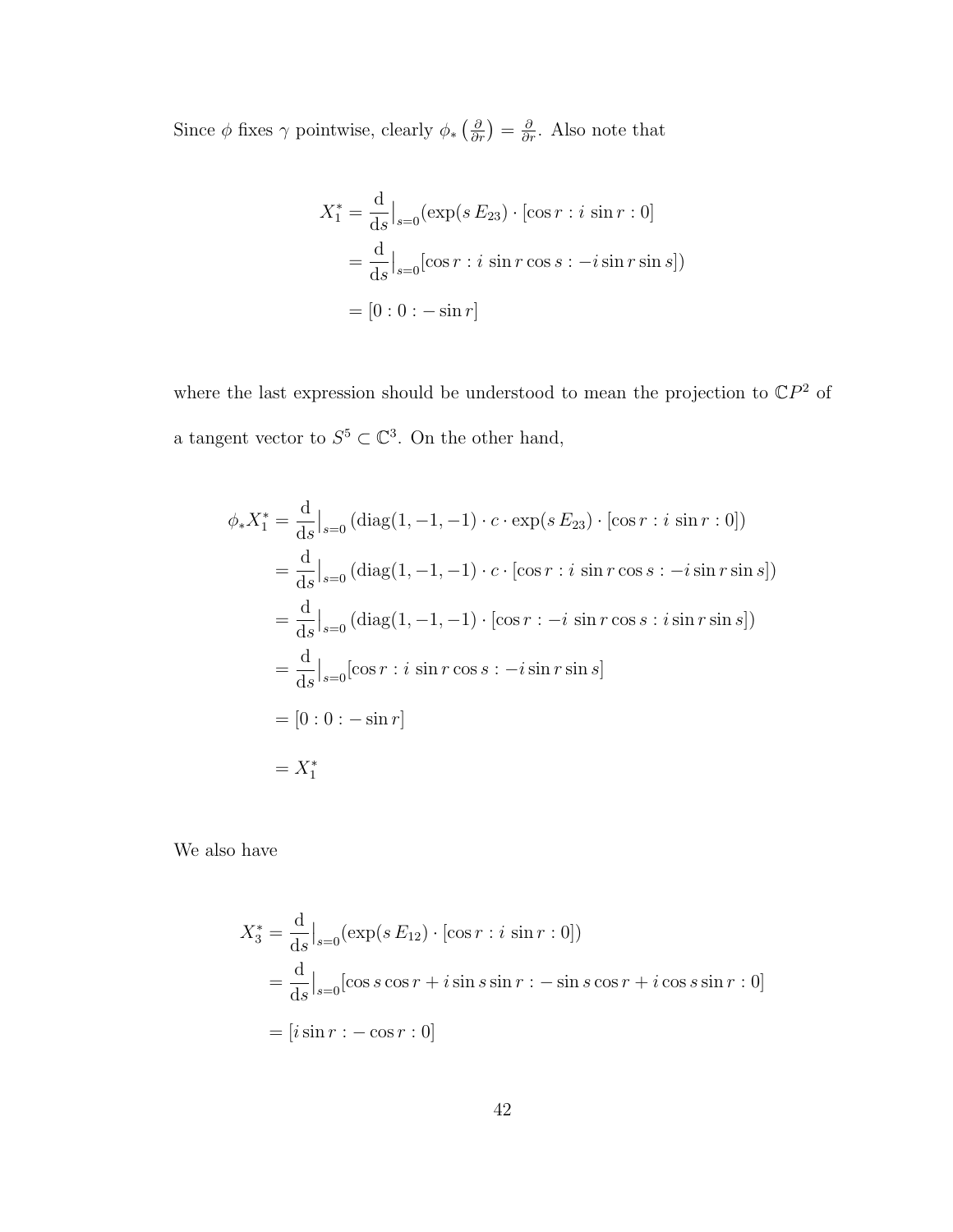which implies that

$$
\phi_* X_3^* = \frac{d}{ds} \Big|_{s=0} (\text{diag}(1, -1, -1) \cdot c \cdot \exp(s E_{12}) \cdot [\cos r : i \sin r : 0])
$$
  
=  $\frac{d}{ds} \Big|_{s=0} (\text{diag}(1, -1, -1) \cdot [\cos s \cos r - i \sin s \sin r : - \sin s \cos r - i \cos s \sin r : 0])$   
=  $\frac{d}{ds} \Big|_{s=0} [\cos s \cos r - i \sin s \sin r : \sin s \cos r + i \cos s \sin r : 0]$   
=  $[-i \sin r : \cos r : 0]$   
=  $-X_3^*$ 

A similar computation shows that  $\phi_* X_2^* = -X_2^*$ , thus completing the proof.  $\Box$ 

**Corollary 5.1.5.** For any metric of the form [5.0.1,](#page-42-0)  $\phi$  is an isometry of the metric that fixes  $\gamma$  pointwise.

*Proof.* Given any  $p \in \mathbb{C}P^2$ , there exists  $g_p \in SO(3)$  such that  $g_p \cdot p$  lies in  $\gamma$ , and hence one may write  $c(p) = (gg_p)^{-1}gg_p \cdot c(p) = (gg_p)^{-1}g \cdot c(g_p \cdot p)$  as a composition of diffeomorphisms whose linearization is isometric. It thus follows that  $c$ , and hence  $\phi = g \circ c$ , are isometries of  $(\mathbb{C}P^2, \text{g}_{\text{GZ}})$ .  $\Box$ 

In particular,  $\phi$  is an isometry of  $(\mathbb{C}P^2, \text{g}_{GZ})$  that fixes  $\gamma$  pointwise.

**Proposition 5.1.6.** Any metric  $g$  on  $\mathbb{C}P^2$  that is invariant under both  $SO(3)$  and  $\phi$  is of the form [5.0.1](#page-42-0) along  $\gamma$ .

*Proof.* We claim that if g is any  $SO(3)$ -invariant Riemannian metric on  $\mathbb{C}P^2$  such that  $\phi$  is an isometry, then  $\{\frac{\partial}{\partial r}, X_1^*, X_2^*, X_3^*\}$  is g-orthogonal and hence g must also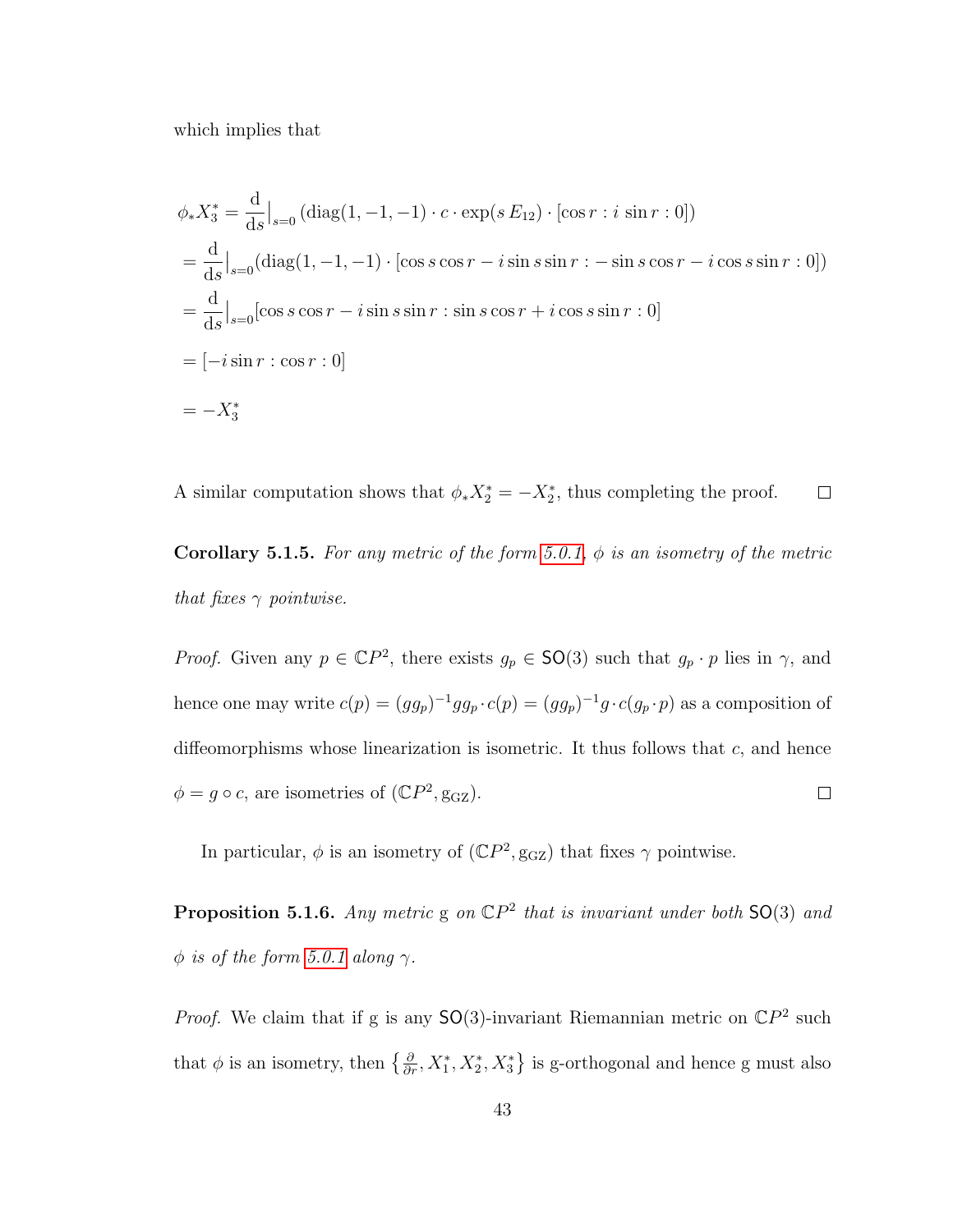be of the form [\(5.0.1\)](#page-42-0). Indeed, using  $\phi$  in conjunction with diag(-1, -1, 1) ∈ H, one can produce sufficiently many isometries of  $(\mathbb{C}P^2, g)$  that fix each point  $\gamma(r)$ and act on  $T_{\gamma(r)}\mathbb{C}P^2$  just as [\(5.1.2\)](#page-44-0), so that an argument analogous to [\(5.1.3\)](#page-45-0) may  $\Box$ be carried out.

#### <span id="page-49-0"></span> $5.1.3$  $^2 \times S^2$  and  $\mathbb{C}P^2 \# \overline{\mathbb{C}P^2}$

The Sp(1)-actions on  $S^2 \times S^2$  and  $\mathbb{C}P^2 \# \overline{\mathbb{C}P^2}$  are induced by quaternionic leftmultiplication on the first factor of  $S^3 \times S^2 \subset \mathbb{H} \oplus \mathbb{C} \oplus \mathbb{R}$  after taking the quotient by the diagonal circle action  $e^{i\theta} \cdot (q, z, x) = (q e^{i\theta}, z e^{in\theta}, x)$ . The orbit space  $M_n =$  $(S^3 \times S^2)/S^1$  of this circle action is diffeomorphic to  $S^2 \times S^2$  if n is even, and to  $\mathbb{C}P^2 \# \overline{\mathbb{C}P^2}$  if *n* is odd. The singular orbits  $B_{\pm}$  are both diffeomorphic to  $S^2$ , and lift to  $S^3 \times {\pm N} \subset S^3 \times S^2$  where  $N = \left(0, \frac{1}{2}\right)$  $(\frac{1}{2}) \in S^2 \left(\frac{1}{2}\right)$  $(\frac{1}{2}) \subset \mathbb{C} \oplus \mathbb{R}$  is the North Pole, while principal orbits are diffeomorphic to the Lens space  $S^3/\mathbb{Z}_n$ . The following curve  $\gamma$  joining  $x_- = \left[1, 0, -\frac{1}{2}\right]$  $\frac{1}{2}$  to  $x_+ = [1, 0, \frac{1}{2}]$  $\frac{1}{2}$  is transverse to all orbits and parametrizes the orbit space.

$$
\gamma(r) = \left[1, \frac{1}{2}\sin 2r, -\frac{1}{2}\cos 2r\right] \in M_n, \qquad 0 < r < \frac{\pi}{2},
$$

where brackets indicate the coordinates induced by  $\mathbb{H}\oplus\mathbb{C}\oplus\mathbb{R}$  in the quotient space. Similar to the previous examples, in this description, the metric  $g_{GZ}$  on  $M_n$  is of the diagonal form  $(5.0.1)$  with  $f_1$ ,  $f_2$ , and  $f_3$  satisfying analogous properties.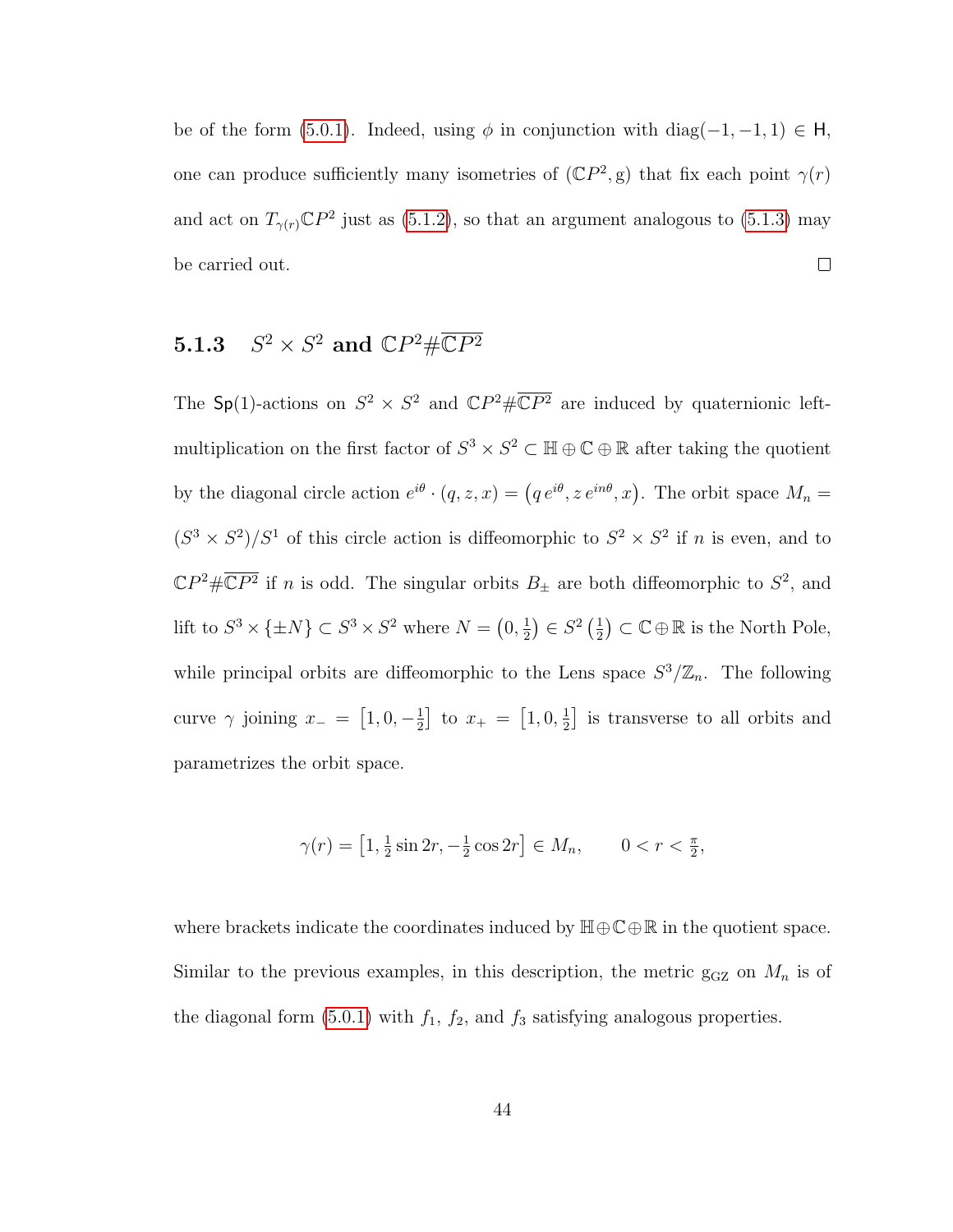Consider the involutions given by conjugation by  $j, k \in \mathsf{Sp}(1)$ ,

<span id="page-50-0"></span>
$$
\phi_j, \phi_k \colon M_n \to M_n, \quad \phi_j([q, z, x]) = [-j q j, z, x], \quad \phi_k([q, z, x]) = [-k q k, z, x].
$$
\n(5.1.6)

Since  $\mathsf{K}_{-} = \mathsf{K}_{+} = \{e^{i\theta}\}\text{, therefore } j, k \in N(\mathsf{K}_{+})\text{, so we see that the above maps are }$ well-defined diffeomorphisms that leave invariant the  $Sp(1)$ -orbits and act on them via conjugation, that is, the restrictions of  $\phi_j$  and  $\phi_k$  to  $G(\gamma(r)) \cong G/H = Sp(1)/\mathbb{Z}_n$ are given by  $\phi_j(gH) = -jgjH$  and  $\phi_k(gH) = -kgkH$ ; recall that  $j, k \in N(H)$ .

**Proposition 5.1.7.** The maps  $\phi_j$  and  $\phi_k$  fix the geodesic  $\gamma(r)$  pointwise and their linearizations at any such point are the linear transformations on  $T_{\gamma(r)}M_n$  with matrices  $(\phi_j)_* = \text{diag}(1, -1, 1, -1)$  and  $(\phi_k)_* = \text{diag}(1, -1, -1, 1)$  with respect to the frame  $\{\frac{\partial}{\partial r}, X_1^*, X_2^*, X_3^*\}.$ 

Proof. Similar to the proof of Proposition [5.1.4.](#page-46-0)

**Corollary 5.1.8.** For any metric of the form [5.0.1,](#page-42-0) each of  $\phi_j$  and  $\phi_k$  is an isometry of the metric that fixes  $\gamma$  pointwise.

 $\Box$ 

*Proof.* Given any  $p \in M_n$ , there exist  $g_p, g' \in \mathsf{Sp}(1)$  such that  $g_p \cdot p$  lies in  $\gamma$  and  $\phi_j(g_p \cdot p) = (g')^{-1} \phi_j(p)$ , so one may write  $\phi_j(p) = g' \cdot \phi_j(g_p \cdot p)$  as a composition of  $\Box$ diffeomorphisms whose linearizations are isometric, and analogously for  $\phi_k$ .

It thus follows that  $\phi_j$  and  $\phi_k$  are isometries of  $(M_n, \text{g}_{\text{GZ}})$ .

**Proposition 5.1.9.** Any metric g on  $M_n$  that is invariant under  $\text{Sp}(1)$  and  $\phi_j$  and  $\phi_k$  is of the form [5.0.1](#page-42-0) along  $\gamma$ .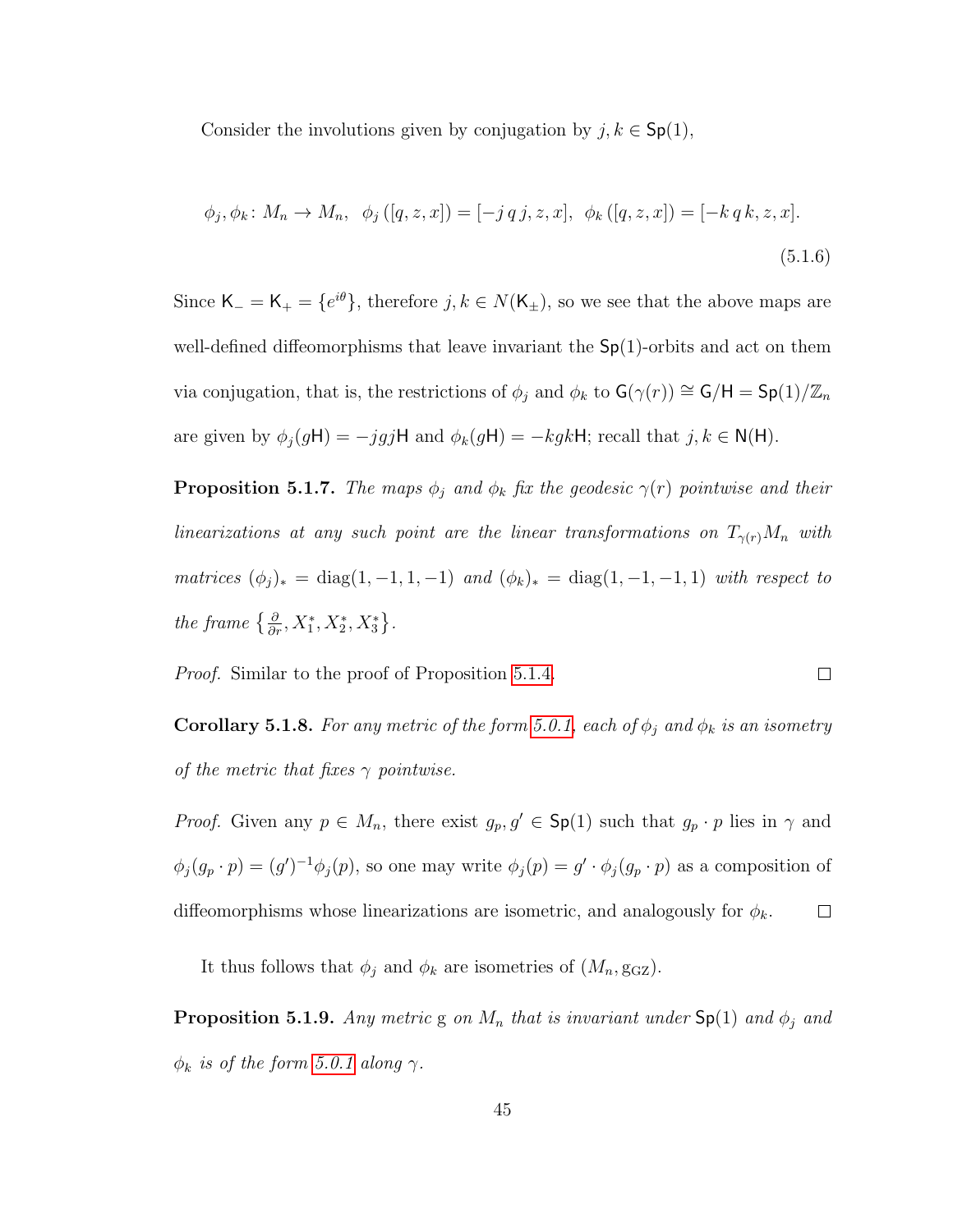*Proof.* Using  $\phi_j$  and  $\phi_k$ , one can produce sufficiently many isometries of  $(M_n, g)$  so that an argument analogous to [\(5.1.3\)](#page-45-0) may be carried out.  $\Box$ 

Remark 5.1.10. When we make reference to the Grove-Ziller metric on  $S^2 \times S^2$ or  $\mathbb{C}P^2 \# \overline{\mathbb{C}P^2}$ , we mean a Grove-Ziller metric g<sub>GZ</sub> on any of the (infinitely many) cohomogeneity manifolds  $M_n$  where n has the appropriate parity.

### 5.2 Evolution under Ricci flow

In this section, we analyze the Ricci flow evolution of the cohomogeneity one 4 manifolds with sec  $\geq 0$  discussed above, showing that they remain diagonal under the flow (Proposition [5.2.1\)](#page-51-0), and proving Theorem [A.](#page-8-0)

#### 5.2.1 Flow behavior

As mentioned in the introduction, the isometry group of  $(M, g_t)$  remains constant. In particular, cohomogeneity one metrics evolve via Ricci flow through other metrics invariant under the same cohomogeneity one action. Nevertheless, the horizontal geodesic  $\gamma$  joining the singular orbits, and hence the description [\(2.2.1\)](#page-19-0) of the cohomogeneity one metric, may in general change with time. We now show that this is not the case for the Grove-Ziller metrics in the 4-dimensional examples discussed above, using their additional isometries.

<span id="page-51-0"></span>**Proposition 5.2.1.** The Ricci flow evolution  $g(t)$  of the metric  $g_{GZ} = g(0)$  on each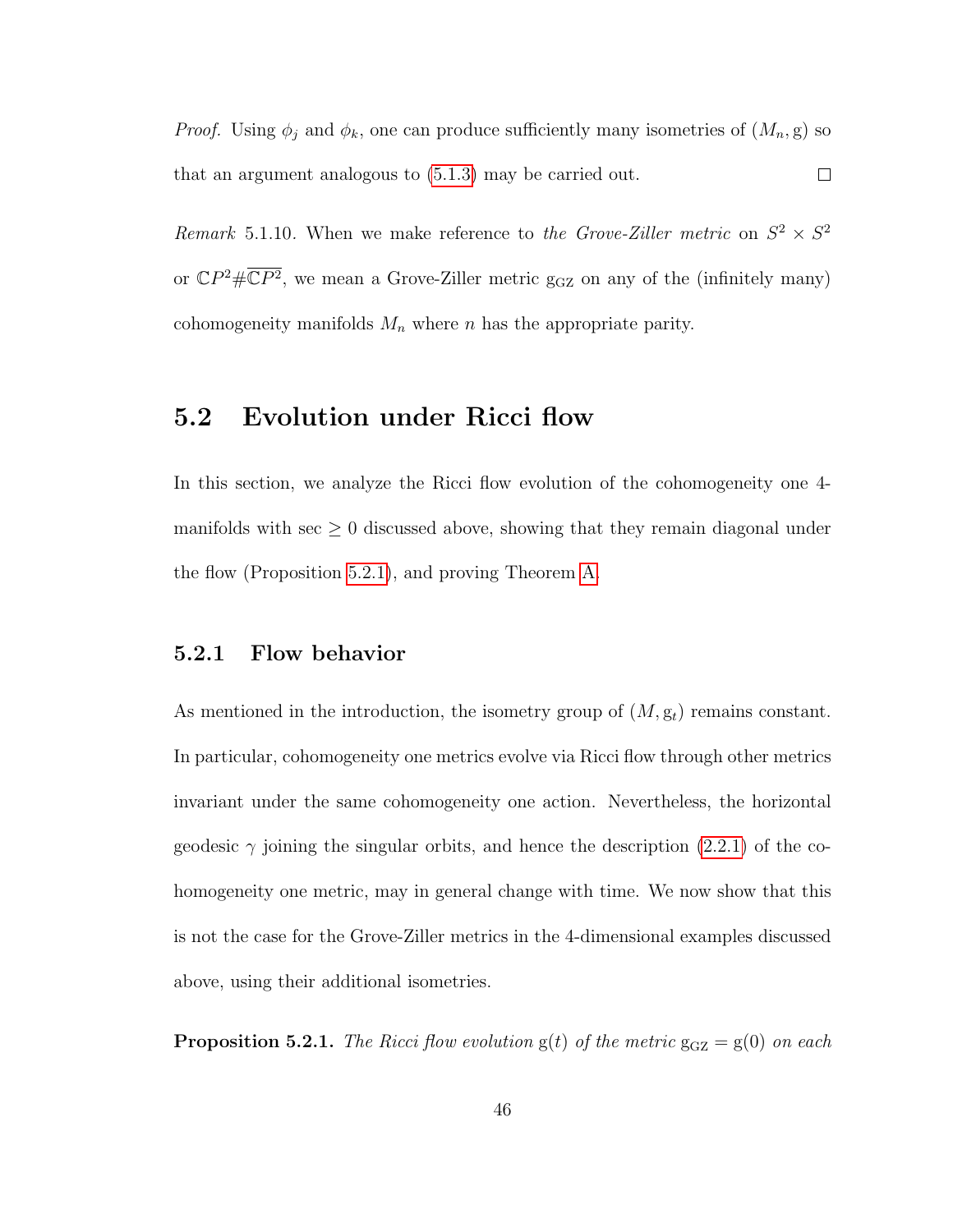of  $S^4$ ,  $\mathbb{C}P^2$ ,  $S^2 \times S^2$ , and  $\mathbb{C}P^2 \# \overline{\mathbb{C}P^2}$ , is through other diagonal metrics

<span id="page-52-0"></span>
$$
g(t) = h(r,t)^{2}dr^{2} + f_{1}(r,t)^{2}\omega_{1}^{2} + f_{2}(r,t)^{2}\omega_{2}^{2} + f_{3}(r,t)^{2}\omega_{3}^{2}, \quad 0 < r < L, \quad (5.2.1)
$$

along the g<sub>GZ</sub>-geodesic  $\gamma(r)$ , where h,  $f_1$ ,  $f_2$ , and  $f_3$ , are smooth functions of r and t.

*Proof.* The metric g<sub>GZ</sub> is a diagonal metric of the form [\(5.0.1\)](#page-42-0), and  $\gamma(r)$  is a g<sub>GZ</sub>geodesic parametrized by arclength. Since isometries are preserved, the Ricci flow evolution of  $g_{GZ}$  is through metrics  $g(t)$  which are invariant under the G-action as well as under [\(5.1.5\)](#page-46-1) on  $\mathbb{C}P^2$  and [\(5.1.6\)](#page-50-0) on  $S^2 \times S^2$  and  $\mathbb{C}P^2 \# \overline{\mathbb{C}P^2}$ , since these are isometries of the initial metric  $g_{GZ}$ . As discussed in Subsections [5.1.1,](#page-43-0) [5.1.2,](#page-45-1) and [5.1.3,](#page-49-0) by means of these isometries, the frame  $\{\frac{\partial}{\partial r}, X_1^*, X_2^*, X_3^*\}$  along  $\gamma(r)$  must be  $g(t)$ -orthogonal. In particular,  $g(t)$  are diagonal cohomogeneity one metrics of the form [\(5.2.1\)](#page-52-0) along  $\gamma(r)$ , which is g(t)-orthogonal to the G-orbits and hence a horizontal  $g(t)$ -geodesic (up to reparametrization).  $\Box$ 

*Remark* 5.2.2. The Grove-Ziller metric  $g_{GZ}$  is smooth but not real-analytic, as there are points where all derivatives of  $f_1$ ,  $f_2$ , and  $f_3$  vanish, but these functions are not globally constant. However, the metrics  $g(t)$ ,  $t > 0$ , are real-analytic by Bando [\[3\]](#page-77-1). Moreover, since real-analyticity is preserved under Ricci flow, there does not exist a solution to the *backwards Ricci flow* with  $g_{GZ}$  as terminal condition.

<span id="page-52-1"></span>**Proposition 5.2.3.** Let  $(M, g)$  be a 4-manifold with a cohomogeneity one action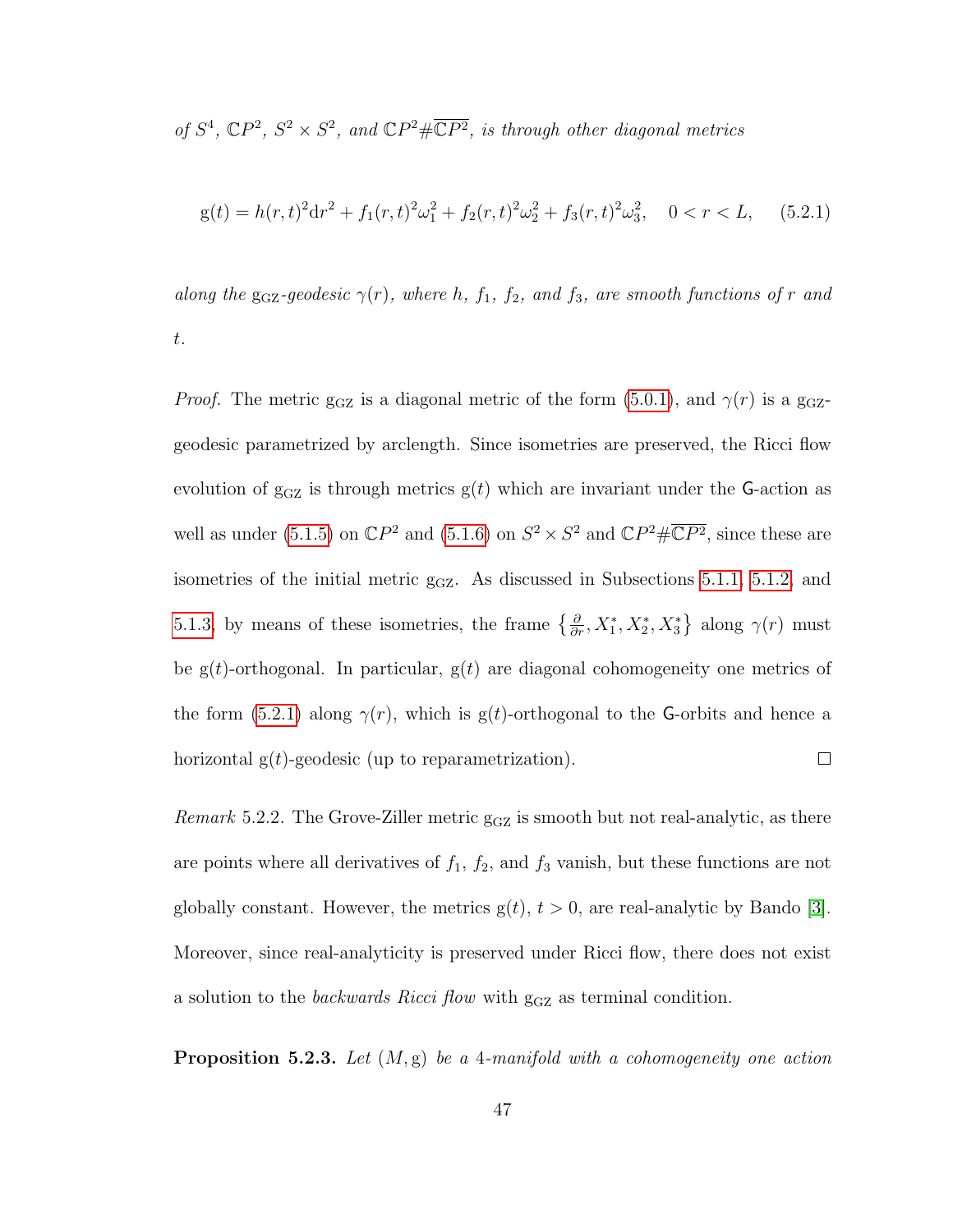of a Lie group  $G$  whose Lie algebra is isomorphic to  $\mathfrak{su}(2)$ . Assume that g is a diagonal metric of the form  $(5.0.1)$  and that its Ricci flow evolution  $g(t)$  is through other diagonal metrics, as in [\(5.2.1\)](#page-52-0). Then the functions  $h(r, t)$ ,  $f_1(r, t)$ ,  $f_2(r, t)$ , and  $f_3(r, t)$  satisfy the degenerate parabolic system of partial differential equations

<span id="page-53-0"></span>
$$
h_{t} = -\left(\frac{f_{1r}}{f_{1}} + \frac{f_{2r}}{f_{2}} + \frac{f_{3r}}{f_{3}}\right) \frac{h_{r}}{h^{2}} + \left(\frac{f_{1rr}}{f_{1}} + \frac{f_{2rr}}{f_{2}} + \frac{f_{3rr}}{f_{3}}\right) \frac{1}{h}
$$
  
\n
$$
f_{1t} = \frac{1}{h^{2}} f_{1rr} + \frac{1}{h f_{2} f_{3}} \left(\frac{f_{2} f_{3}}{h}\right)_{r} f_{1r} - \frac{2}{f_{2}^{2} f_{3}^{2}} f_{1}^{3} + \frac{2(f_{2}^{2} - f_{3}^{2})^{2}}{f_{2}^{2} f_{3}^{2}} \frac{1}{f_{1}}
$$
  
\n
$$
f_{2t} = \frac{1}{h^{2}} f_{2rr} + \frac{1}{h f_{1} f_{3}} \left(\frac{f_{1} f_{3}}{h}\right)_{r} f_{2r} - \frac{2}{f_{1}^{2} f_{3}^{2}} f_{2}^{3} + \frac{2(f_{1}^{2} - f_{3}^{2})^{2}}{f_{1}^{2} f_{3}^{2}} \frac{1}{f_{2}}
$$
  
\n
$$
f_{3t} = \frac{1}{h^{2}} f_{3rr} + \frac{1}{h f_{1} f_{2}} \left(\frac{f_{1} f_{2}}{h}\right)_{r} f_{3r} - \frac{2}{f_{1}^{2} f_{2}^{2}} f_{3}^{3} + \frac{2(f_{1}^{2} - f_{2}^{2})^{2}}{f_{1}^{2} f_{2}^{2}} \frac{1}{f_{3}}
$$
  
\n(5.2.2)

where subscripts denote derivative with respect to that variable.

Proof. Follows directly from Proposition [4.0.2,](#page-39-0) using the structure constants of  $\mathfrak{su}(2)$ .  $\Box$ 

### 5.2.2 Curvature evolution

We are now ready to analyze the evolution of sectional curvatures of  $g_{GZ}$  under Ricci flow, proving Theorem [A.](#page-8-0)

Proof of Theorem [A.](#page-8-0) Let M be any of the cohomogeneity one 4-manifolds discussed above, and equip it with the Grove-Ziller metric  $g_{GZ}$ . By Propositions [5.2.1](#page-51-0) and [5.2.3,](#page-52-1) the Ricci flow evolution of  $g(0) = g_{GZ}$  is through other diagonal metrics of the form  $(5.2.1)$ , satisfying  $(5.2.2)$ .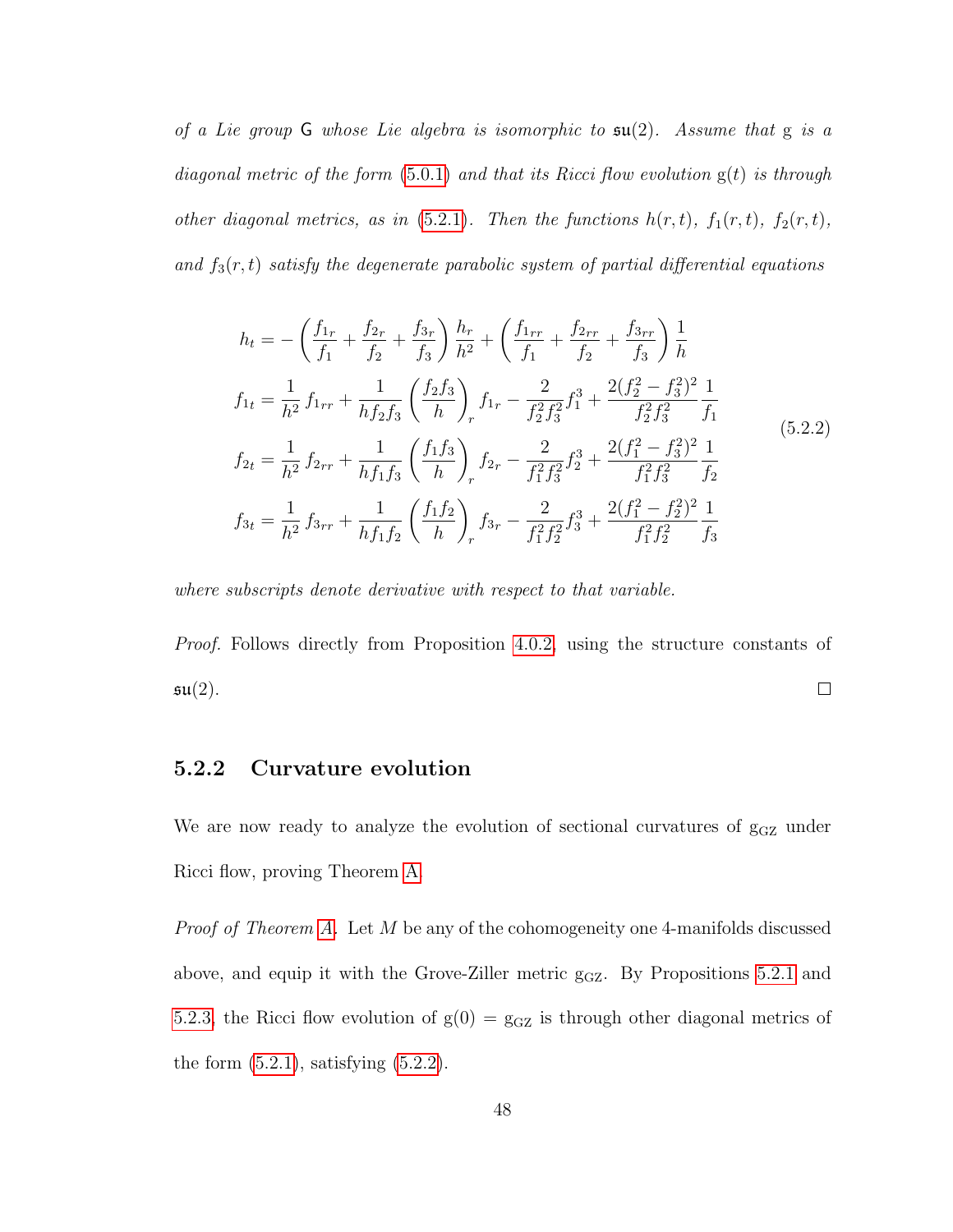The initial metric  $g(0)$  is such that, near each singular orbit  $B_{\pm}$ , the two functions among  $f_1$ ,  $f_2$ , and  $f_3$  corresponding to the two noncollapsing directions among  $X_1^*, X_2^*,$  and  $X_3^*$  are equal and constant. Up to relabelling, assume these are  $X_2^*$ and  $X_3^*$  near  $B_-,$  so that

<span id="page-54-0"></span>
$$
f_2(r,0) = f_3(r,0) = const. > 0, \text{ for all } 0 < r < \varepsilon,
$$
 (5.2.3)

while  $f_1(0, t) = 0$  for all  $t \geq 0$ . Fix  $0 < r_0 < \varepsilon$  and let  $\sigma \subset T_{\gamma(r_0)}M$  be the tangent plane spanned by  $\frac{\partial}{\partial r}$  and  $X_3^*$ . The sectional curvature of  $\sigma$  is given by

$$
\sec_{g(t)}(\sigma) = -\frac{f_3''}{f_3} = -\frac{1}{f_3h} \left(\frac{f_{3r}}{h}\right)_r = \frac{f_{3r}h_r}{f_3h^3} - \frac{f_{3rr}}{f_3h^2}
$$

computed at  $r = r_0$ . As a consequence of [\(5.2.3\)](#page-54-0), this plane  $\sigma$  is flat (i.e.  $\sec_{g(t)}(\sigma) =$ 0) at time  $t = 0$ . Moreover, as  $h(r, 0) \equiv 1$ , we have that

<span id="page-54-1"></span>
$$
\frac{\mathrm{d}}{\mathrm{d}t} \sec_{g(t)}(\sigma) \Big|_{t=0} = -\frac{f_{3rt}}{f_3} \Big|_{r=r_0, t=0}.
$$
\n(5.2.4)

The right hand side of the equation for  $f_3$  in [\(5.2.2\)](#page-53-0) simplifies due to [\(5.2.3\)](#page-54-0), yielding

$$
f_{3t}|_{t=0} = \frac{2(f_2^2 - f_1^2)^2 - 2f_3^4}{f_3 f_2^2 f_1^2}, \qquad 0 < r < \varepsilon.
$$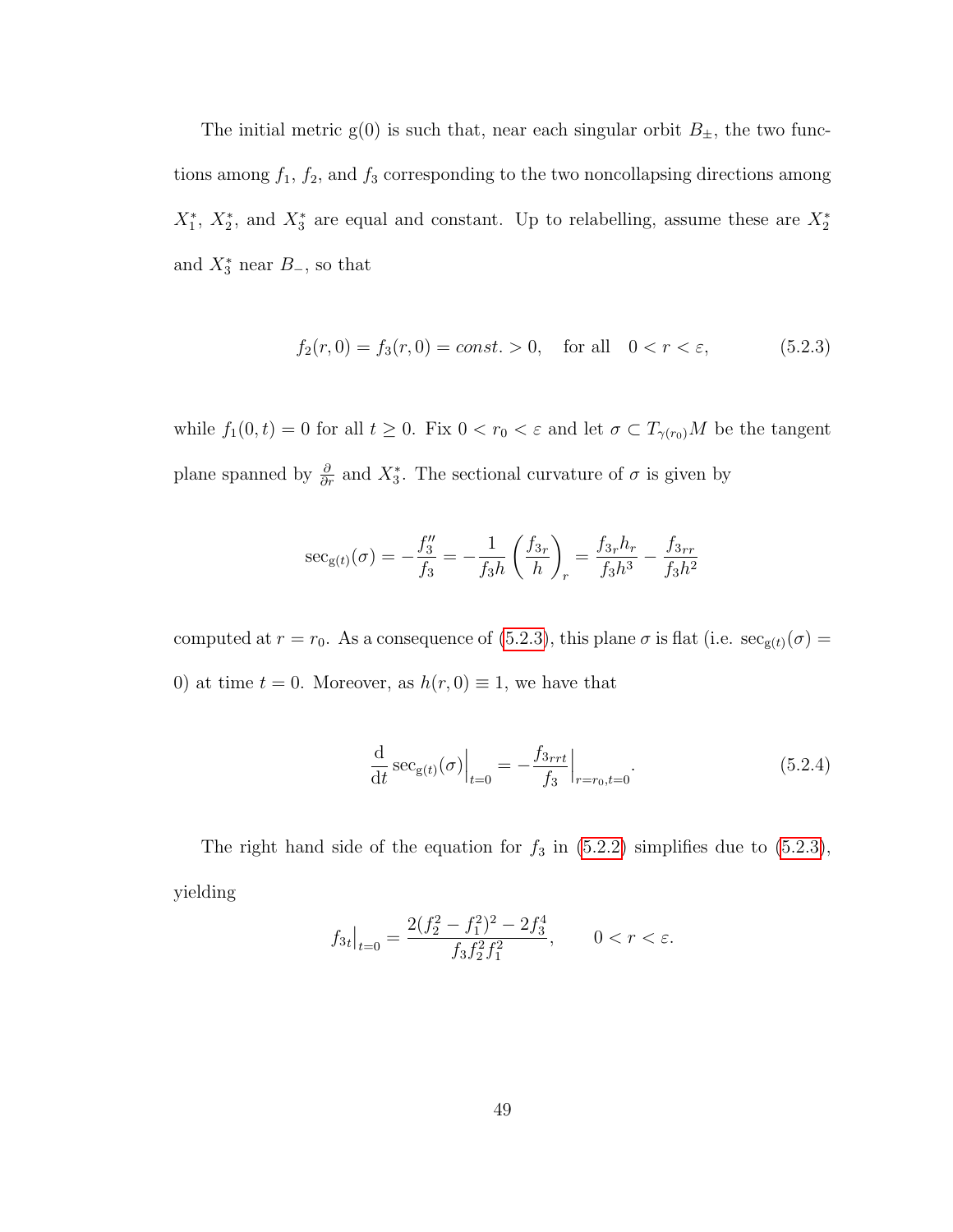Differentiating the above expression in  $r$  twice and using  $(5.2.3)$  once more, we have

$$
f_{3rrt}|_{r=r_0,t=0} = \frac{4(f_{1r}^2 + f_{1rr}f_1)}{f_3^3}|_{r=r_0,t=0}
$$

.

By the smoothness conditions for a cohomogeneity one metric (in particular, see [3.2.1\)](#page-30-0),  $f_{1r} = ah$  for some positive integer a at  $r = 0$  and  $f_1$  must be an odd function of r; in particular,  $f_{1rr}(0, t) = 0$ . Also since  $h(r, 0) \equiv 1$ , for small enough times  $t > 0$ ,  $h(r, t) > 0$ , bounded away from 0. Therefore, up to choosing an even smaller  $0 < r_0 < \varepsilon$ , we have  $f_{1r}^2$  $f_r^2(r_0, 0) > 0$ , while both  $f_1(r_0, 0)$  and  $f_{1rr}(r_0, 0)$  are arbitrarily close to 0. It hence follows that [\(5.2.4\)](#page-54-1) is strictly negative, so  $\sec_{g(t)}(\sigma) < 0$  for all  $t > 0$  sufficiently small, concluding the proof.  $\Box$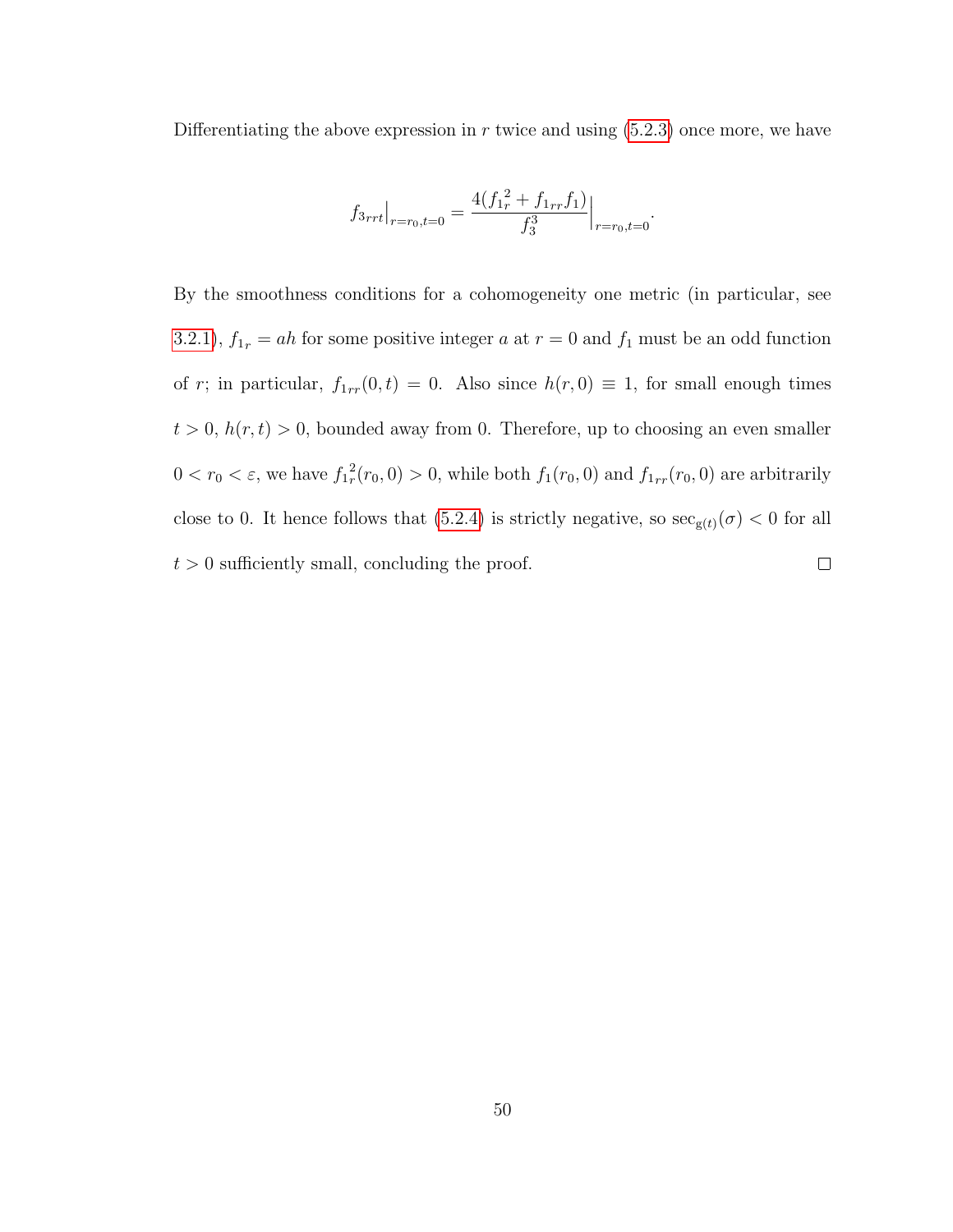## Chapter 6

## A strategy to prove Conjecture [C](#page-15-0)

In the proof of Theorem [A](#page-8-0) it was crucial to ascertain that the evolving metric does indeed remain diagonal in the same basis as the initial metric. It was possible to prove it in that situation with the help of additional symmetries, which may not be available in general. In this Chapter we present a strategy to prove Conjecture [C](#page-15-0) (which addresses the question of whether a diagonal metric remains diagonal under the Ricci flow) along with partial results in support of the conjecture and strategy.

Let  $g_0$  be an invariant metric on the cohomogeneity one manifold  $(M, G)$ , that is diagonal in the basis  $\mathcal{B} = \{\frac{\partial}{\partial r}, X_1^*, \cdots, X_m^*\}$  along a minimal geodesic  $\gamma(r)$ . Let  $h^0(r)$ ,  $f_1^0(r)$ ,  $\cdots$ ,  $f_m^0(r)$  be the components of  $g_0$  in the basis  $\mathcal{B}$ . Assume that the basis  $\beta$  is stably Ricci diagonal.

Proposition 6.0.1. The following two statements are equivalent:

1. There exists a solution  $h(r, t), f_1(r, t), \cdots, f_m(r, t)$  to the coupled degenerate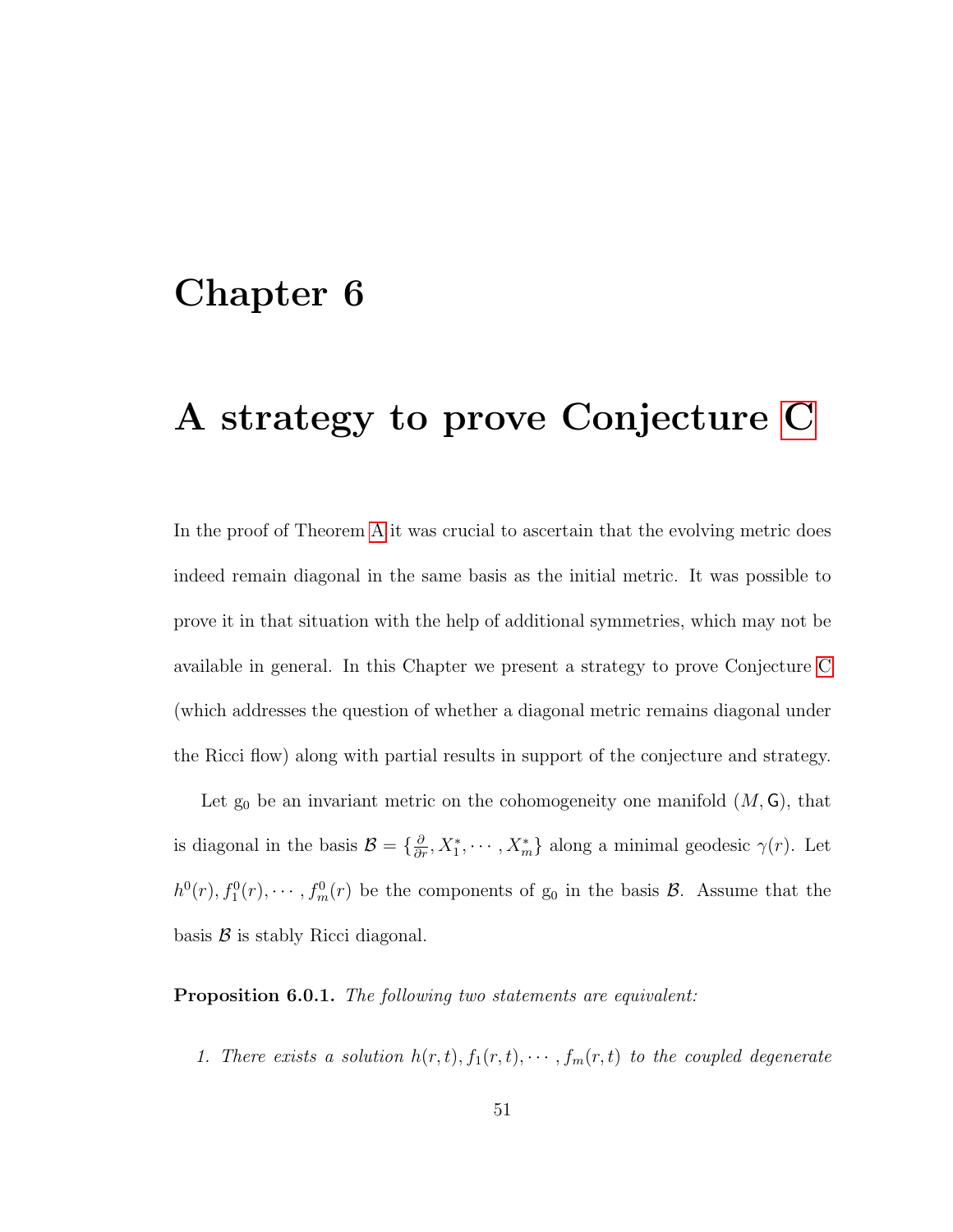parabolic PDE system [4.0.1](#page-39-1) subject to the boundary conditions at  $r = 0$  and  $r = L$  that are determined by Theorem [3.2.1](#page-30-0) and initial condition  $h(r, 0) =$  $h^{0}(r)$  and  $f_{i}(r, 0) = f_{i}^{0}(r)$  for  $i = 1, \cdots, m$ .

2. There is a  $C^2$  metric  $g(t)$  that evolves by the Ricci flow equation [1.0.1](#page-6-0) and is diagonal in the basis  $\mathcal{B}$  for each  $t$ .

*Proof.* Assume Statement 1 holds, that is, there exists a  $T > 0$  and functions  $h, f_1, \dots, f_m : (0, L) \times [0, T) \to \mathbb{R}$  that satisfy the PDE system [4.0.1](#page-39-1) as well as the boundary conditions determined by Theorem [3.2.1.](#page-30-0) Define a diagonal metric  $g(t)$ on  $M \setminus B_{\pm}$  via the formula

<span id="page-57-0"></span>
$$
g(r,t) = h(r,t)^{2}dr^{2} + \sum_{i=1}^{m} f_{i}(r,t)^{2}\omega_{i}^{2}, \ r \in (0,L)
$$
\n(6.0.1)

Since  $h(r, t)$ ,  $f_i(r, t)$  satisfy the correct boundary conditions at  $r = 0$  and  $r = L$ , hence  $g(t)$  extends to a  $C^2$  metric on M. Therefore  $g(t)$  is a  $C^2$  metric on M that satisfies the Ricci flow equation. By uniqueness of solutions to the Ricci flow,  $g(t)$ must be the solution to the Ricci flow, that is, Statement 2 holds.

Conversely, suppose that Statement 2 holds. Since g is  $C^2$ , hence it must satisfy the conditions determined by Theorem [3.2.1.](#page-30-0) Additionally, by Proposition [4.0.2,](#page-39-0) the components of g will satisfy the PDE system [4.0.1.](#page-39-1) Therefore Statement 1 holds.  $\Box$ 

Thus the question of whether a diagonal metric flows through diagonal met-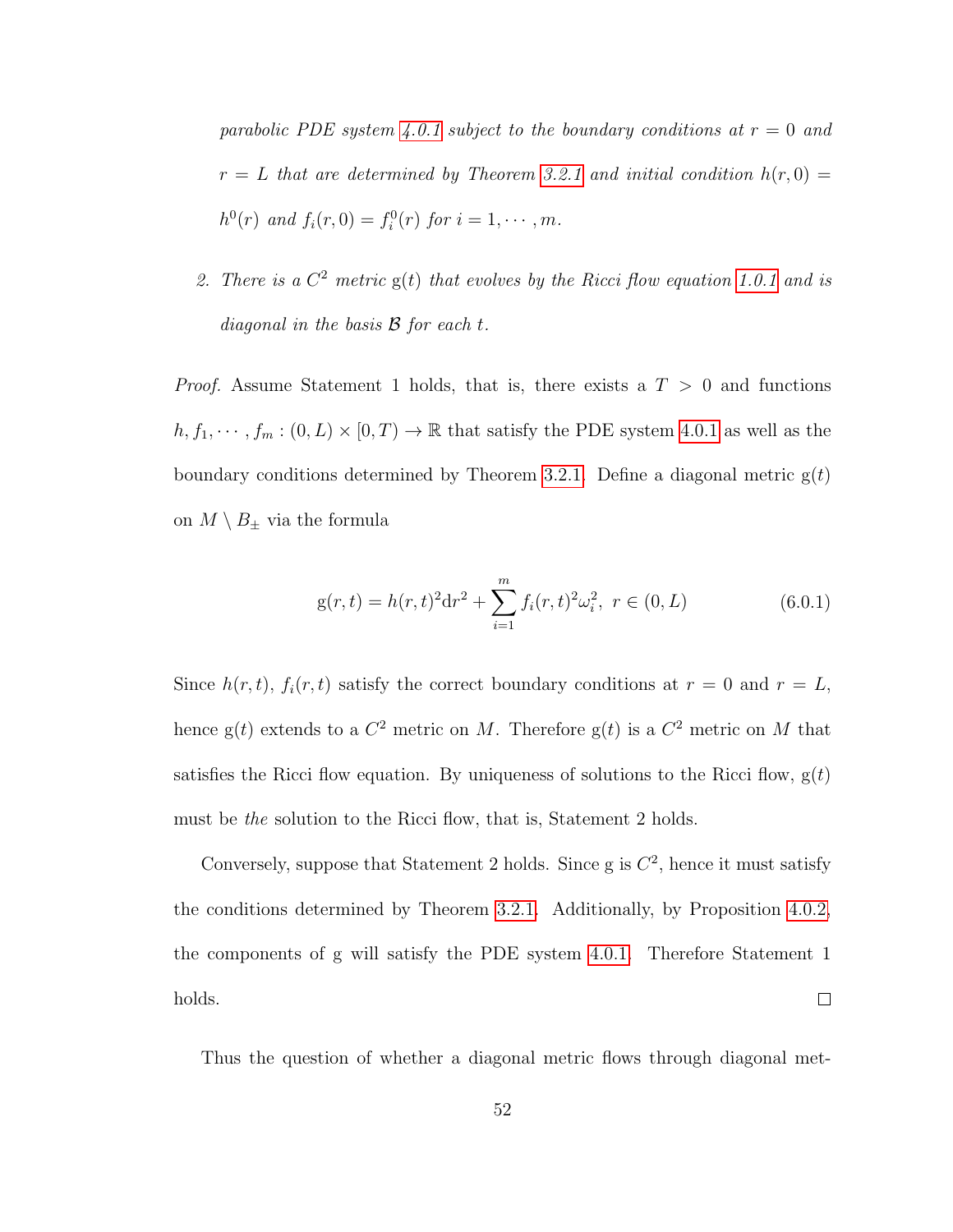rics (assuming the necessary condition that the basis is stably Ricci diagonal) is rephrased as a question of existence of solutions to an initial boundary value problem (IBVP) for a coupled PDE system. However, the boundary conditions specified by Theorem [3.2.1](#page-30-0) are more than the number of functions appearing in the coupled PDEs. In other words, the IBVP is overdetermined. Additionally, the PDE system is only *degenerate* parabolic (notice that the equation  $h_t = \cdots$  contains no  $h_{rr}$ term).

A possible strategy to overcome these difficulties is the following. Instead of looking for existence of solutions to the Ricci flow PDE system [4.0.1,](#page-39-1) study a related strictly parabolic PDE system, coming from the *Ricci-DeTurck flow* (see Section [6.2](#page-65-0)) below). Prove existence of solutions to this strictly parabolic PDE system subject to a *restricted set of boundary conditions* that makes the problem well-posed. Use this solution to the Ricci-DeTurck PDE system to obtain solutions to the Ricci flow PDE system under a restricted set of boundary conditions. Finally, prove that the remaining boundary conditions for a  $C<sup>2</sup>$  metric can be recovered with the help of the PDE. In the remainder of this chapter we will assume that we are in the setting of codimension two singular orbits and a nice basis  $\mathcal{B}$ .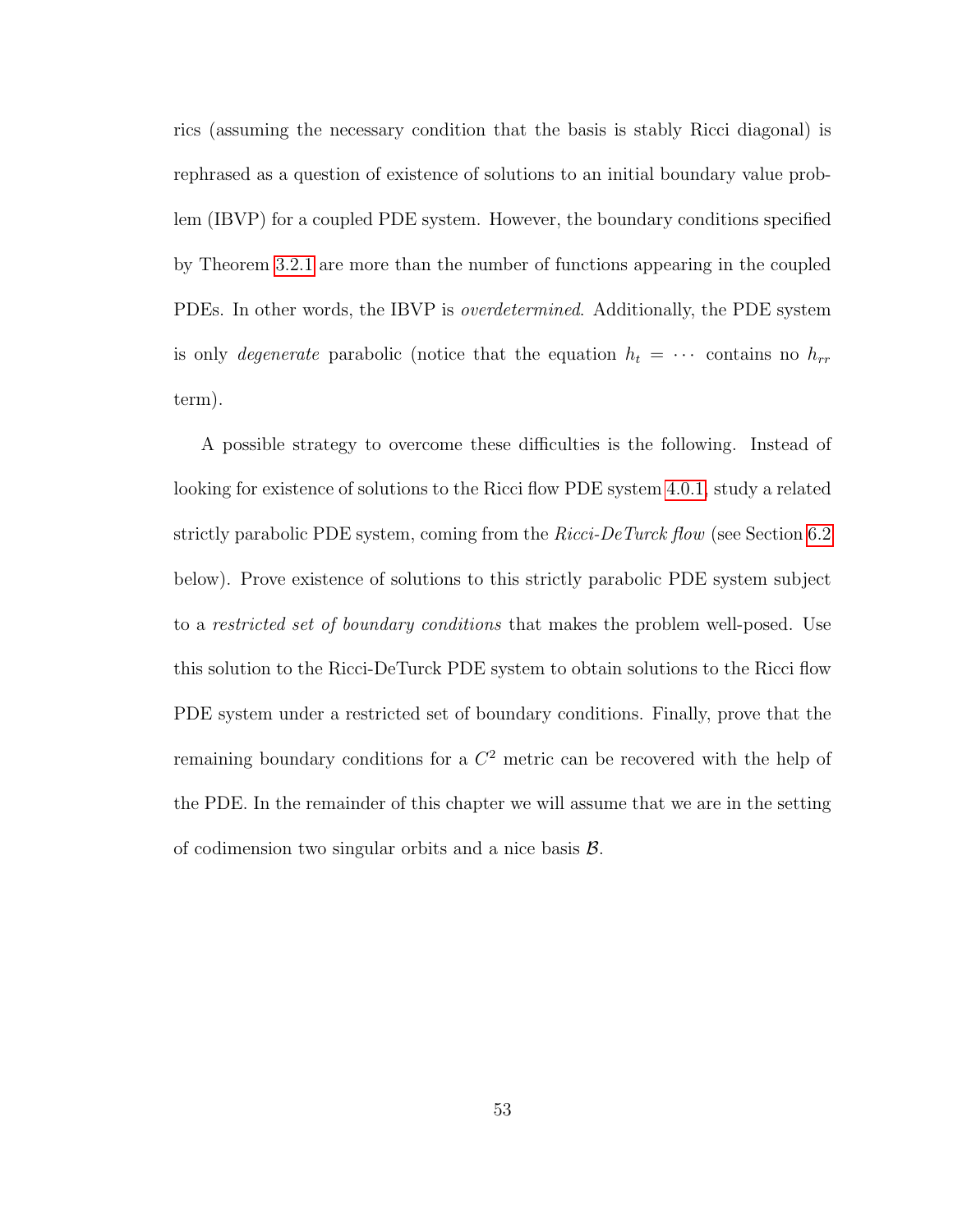# 6.1 Recovery of boundary conditions from a subset

In this section we will first describe a choice of subset of boundary conditions at a singular orbit. We will show that from this subset of boundary conditions, the remaining conditions for the metric to be  $C<sup>2</sup>$ , can be recovered with the help of the PDEs [4.0.1.](#page-39-1) At the singular orbit corresponding to  $r = 0$  we select the following mixture of  $C^0$  and  $C^1$  conditions, coming from invariance under the K<sub>-</sub>-action (see Chapter [3\)](#page-27-0):

$$
f_1(0,t) = 0
$$

<span id="page-59-0"></span> $f_i'(0,t) = 0$  for each trivial module  $\ell_i = \text{span}\{X_i\}$  in m

$$
f_j(0,t) - f_k(0,t) = 0
$$
  
for each 2-dimensional module  $\ell_{i'} = span{X_j, X_k}$   

$$
f_j'(0,t) + f_k'(0,t) = 0
$$
 (6.1.1)

The subset of boundary conditions at  $r = L$  will be chosen analogously, using the smoothness conditions corresponding to  $K_{+}$ .

Observe that this yields a total of  $\dim(M)$  –1 boundary conditions at each boundary point. It is important to note that this does not cover the full list of conditions required for the metric to be  $C<sup>2</sup>$ . However we will show below that if there exists a solution to the PDE system [4.0.1](#page-39-1) which at a singular orbit satisfies conditions of the form [6.1.1,](#page-59-0) then in fact that solution must actually satisfy all of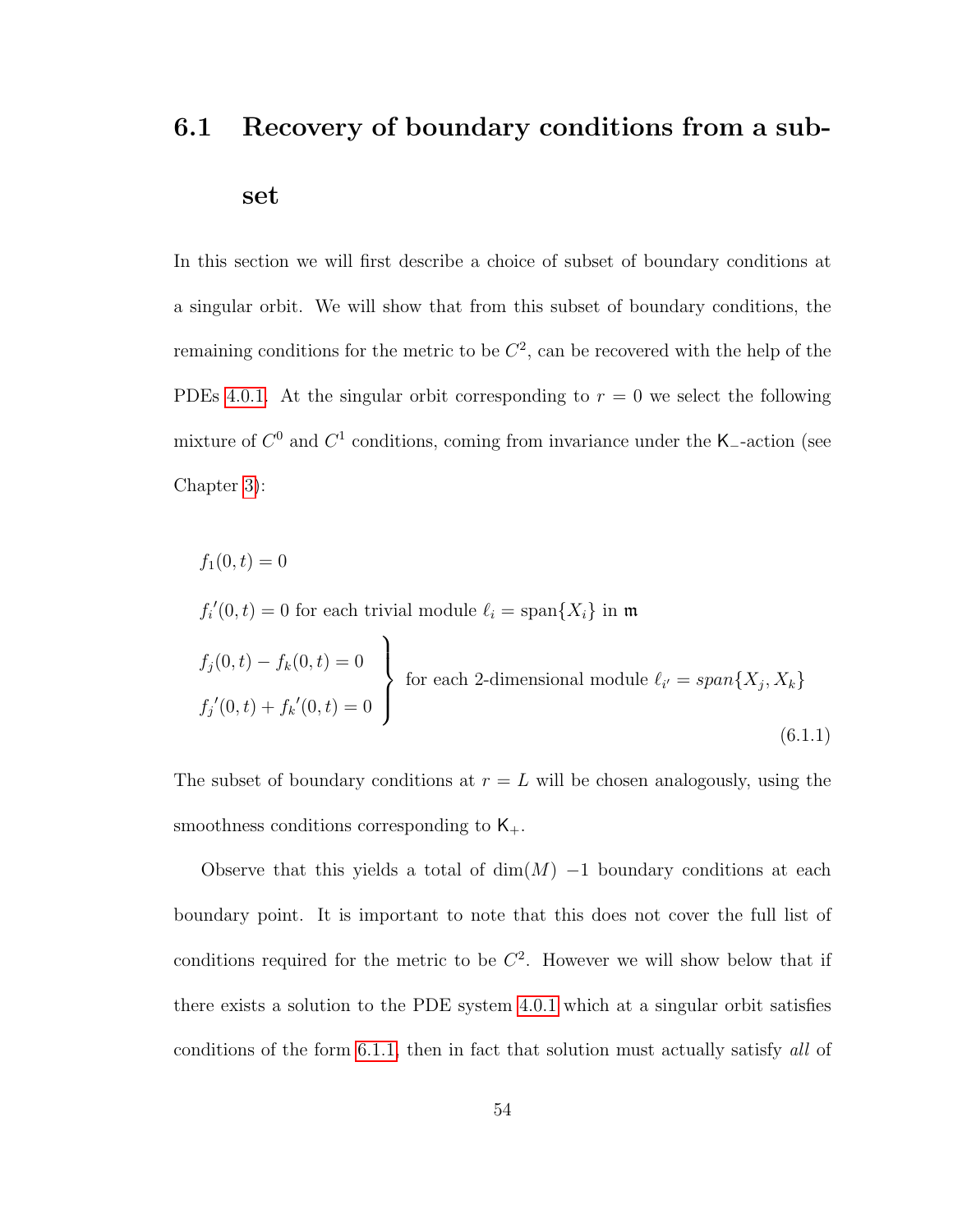the conditions required to be a  $C^2$  cohomogeneity one metric on the manifold. The main result of this section is the following:

**Theorem 6.1.1.** Let  $(M, G)$  be a cohomogeneity one manifold with codimension two singular orbits, and  $\beta$  a nice basis along a transverse curve  $\gamma$  in M that parametrizes the orbit space. Let g be a metric on  $M \ B_{\pm}$  defined by [6.0.1](#page-57-0) and satisfying the PDE system [4.0.1](#page-39-1) and the boundary conditions [6.1.1.](#page-59-0) Assume also that the functions  $h(r,t), f_i(r,t) \in C^{3,1}([0,L] \times [0,T))$ . Then g defines a  $C^2$  diagonal metric on M evolving by the Ricci flow.

*Proof.* By Theorem [3.2.1](#page-30-0) of Chapter [3,](#page-27-0) in order that [6.0.1](#page-57-0) define a  $C^2$  cohomogeneity one metric, the following additional boundary conditions need to be satisfied.

$$
f_1''(0, t) = 0
$$
  

$$
(f_1')_t(0, t) = 0
$$
  

$$
f_j'(0, t) - f_k'(0, t) = 0 \text{ when } q \neq 1
$$
  

$$
f_j''(0, t) - f_k''(0, t) = 0 \text{ when } q \neq 2
$$

Recall that prime ( $\prime$ ) means derivative with respect to arclength along  $\gamma$ . By Lemma [6.1.2](#page-61-0) and Corollary [6.1.3](#page-65-1) below, these conditions can indeed be recovered from the  $\Box$ boundary conditions [6](#page-59-0).1.1 and the PDE system [4.0.1.](#page-39-1)

Now we will prove the technical result needed in the proof of the above theorem.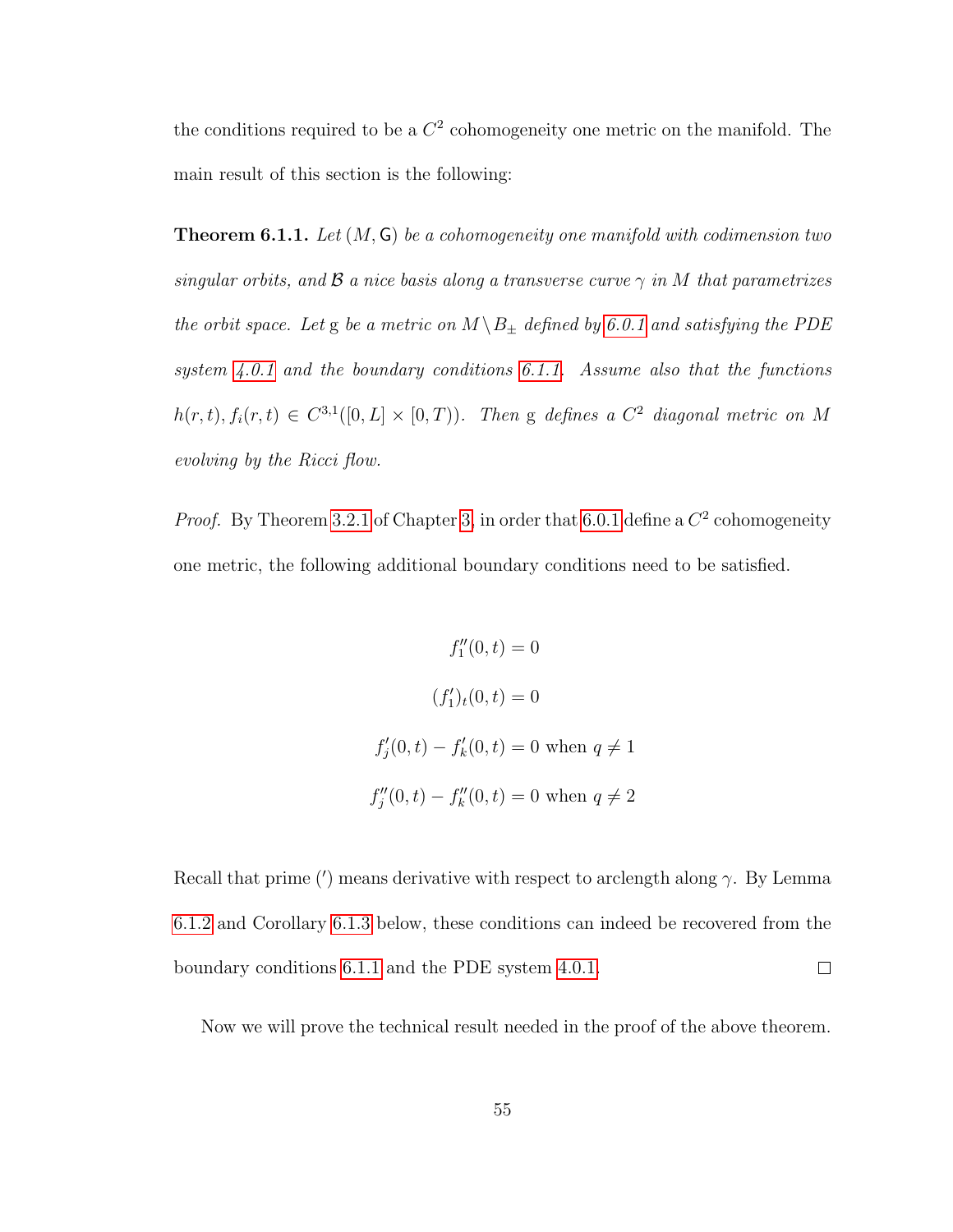<span id="page-61-0"></span>**Lemma 6.1.2.** Let  $g(t)$  be a diagonal cohomogeneity one metric satisfying the system [4](#page-39-1).0.1 subject to the boundary conditions [6](#page-59-0).1.1. Then the following are true at a singular orbit  $(r = 0)$ :

- 1.  $f_1''(0) = 0$ .
- 2.  $f'_j(0)(f'_1(0)^2 4\gamma_{jk}^1)$  $\mathcal{L}^{(2)} = 0$  for each pair j, k such that  $\{X_j, X_k\}$  span a 2D module  $l_i$  for the adjoint action of  $L$  on  $\mathfrak m$ .
- 3.  $f'_{1t}(0) = 0$ .
- 4.  $f''_j(0) f''_k(0) = 0$  for each pair j, k such that  $\{X_j, X_k\}$  span a 2D module  $l_i$ for the adjoint action of L on  $\mathfrak{m}$  and  $q_i \neq 2$ .

*Proof.* From the Ricci flow coupled PDEs, and regularity of  $f_1$  up to the boundary, it follows that the right hand side of each equation in [4](#page-39-1).0.1 has a well-defined limit as r approaches 0.

1. We have

$$
f_{1t} = f_1'' + f_1' \sum_{l \neq 1} d_l \frac{f_l'}{f_l} - \frac{f_1^3}{4} \sum_{j,k \neq 1} \frac{(\gamma_{jk}^1)^2}{f_j^2 f_k^2} + \frac{1}{f_1} \sum_{j,k \neq 1} \frac{(f_j^2 - f_k^2)^2}{f_j^2 f_k^2} (\gamma_{jk}^1)^2
$$
  

$$
= f_1'' + f_1' \sum_{i \in I_1} d_l \frac{f_i'}{f_i} + f_1' \sum_{\{j,k\} \in I_2} \frac{(f_j' f_k + f_j f_k')}{f_j f_k} - \frac{f_1^3}{4} \sum_{j,k \neq 1} \frac{(\gamma_{jk}^1)^2}{f_j^2 f_k^2}
$$
  

$$
+ \frac{1}{f_1} \sum_{\{j,k\} \in I_2} \frac{(f_j^2 - f_k^2)^2}{f_j^2 f_k^2} (\gamma_{jk}^1)^2
$$

where  $I_1$  is the set of all indices i such that  $X_i$  spans a 1-dimensional module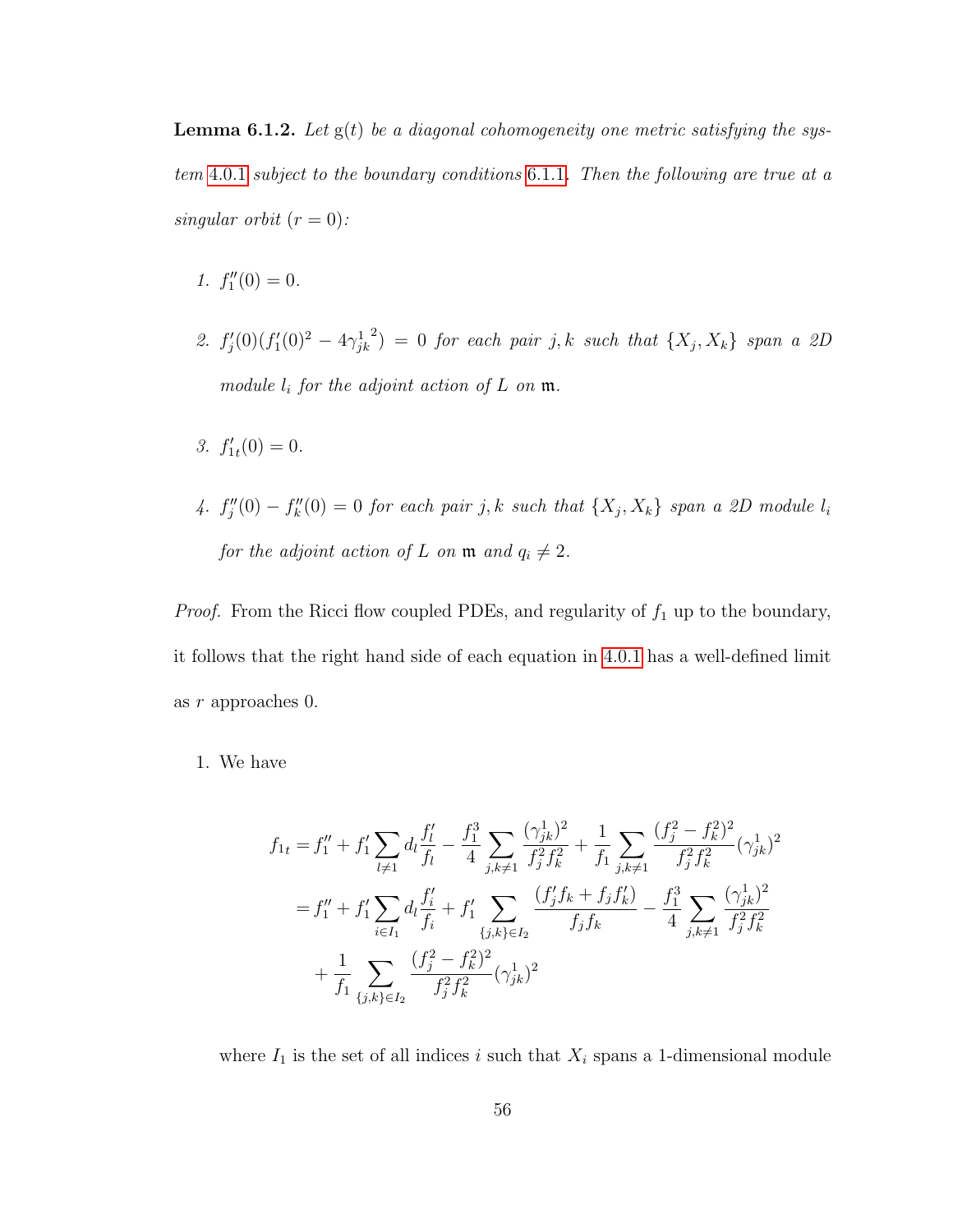and  $I_2$  denotes the set of all pairs of indices  $\{j, k\}$  such that  $\{X_j, X_k\}$  span a 2-dimensional module for the action of  $L$  on  $\mathfrak{m}$ .

At  $r = 0$ ,  $f_1(t) = 0$  for all t, and so  $f_{1t}(r = 0) = 0$  for all t. Substituting the known boundary conditions  $(f_1 = 0, f'_i = 0 \forall i \in I_1, f_j = f_k, f'_j =$  $-f'_k \forall \{j,k\} \in I_2$  at  $r = 0$  in the above equation, we see that at  $r = 0$ ,

$$
0=f_1''+f_1'\cdot 0+f_1'\cdot 0-0+\sum_{\{j,k\}\in I_2}\frac{(f_j^2-f_k^2)^2}{f_1f_j^2f_k^2}(\gamma_{jk}^1)^2
$$

In each term in the last sum, the denominator vanishes to first order at  $r = 0$ whereas the numerator vanishes to second order, implying that the last term is zero as well. We conclude that  $f_1''(r=0) = 0$ .

2. In the PDE  $f_{jt} = \cdots$ , the left hand side is well-defined at  $r = 0$  by regularity of the solution to the PDE system. Therefore the right hand side must be well-defined as well. The right hand side of the equation has the following terms that have denominators that vanish at  $r = 0$ :

$$
-\frac{1}{2}\sum_{l}\frac{(f_j^4 - f_l^4)}{f_jf_l^2f_1^2}\gamma_{jl}^{12} + \frac{f_j^{\prime}f_1^{\prime}}{f_1}
$$

In fact the only non-zero term in the above sum is the one where  $l = k$ . Incorporating this observation and then rewriting the terms to have a common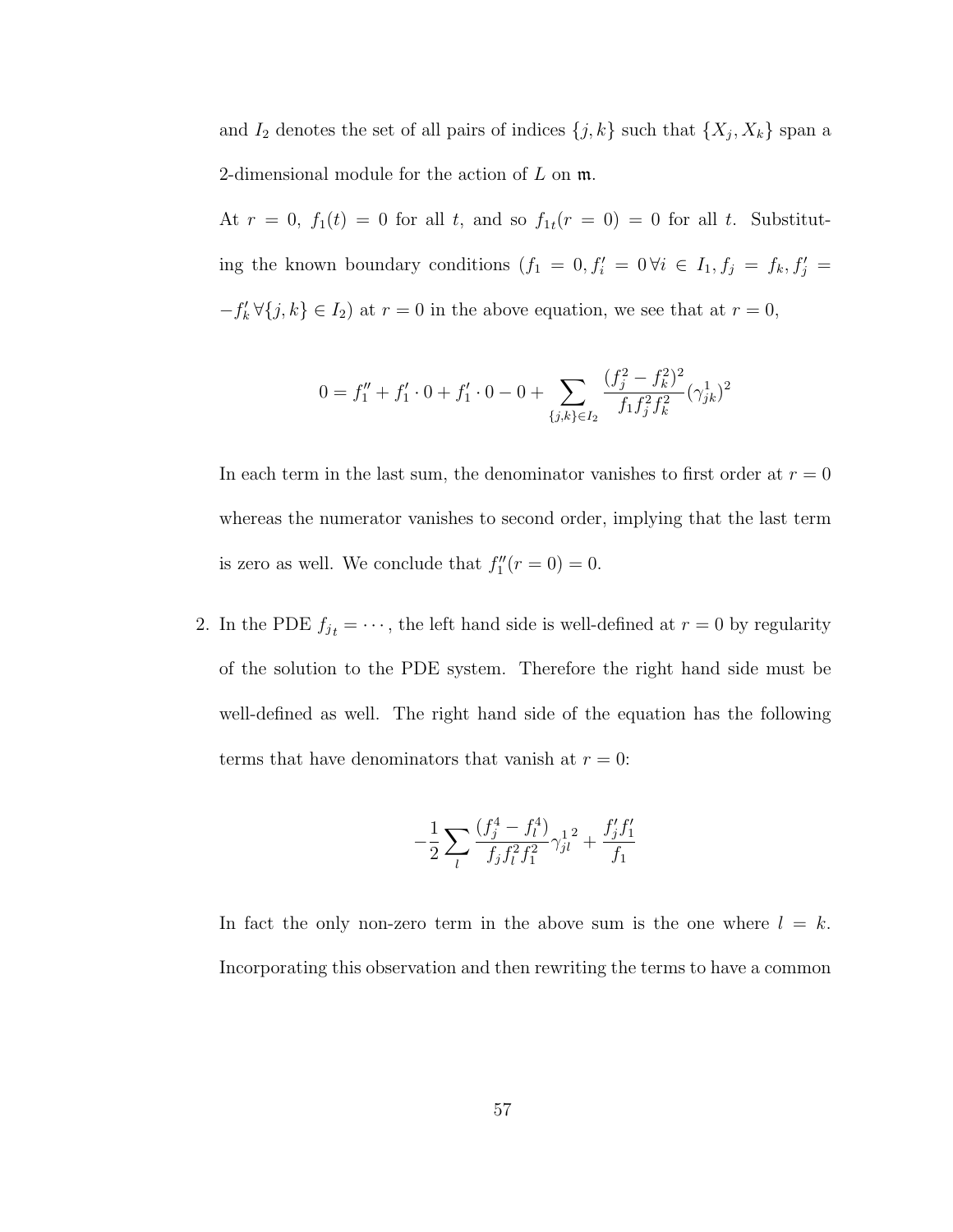denominator results in the expression

$$
\frac{-(f_j^4 - f_k^4)\gamma_{jk}^{1\ 2} + 2f_j'f_1'f_1f_jf_k^2}{2f_1^2f_jf_k^2}
$$

Since the denominator vanishes to second order at  $r = 0$  but the term must nonetheless have a well-defined limit at  $r = 0$ , we must have that the numerator also vanishes to (at least) second order. Therefore, if we compute the derivative of the numerator and evaluate it at  $r = 0$  using the known boundary conditions, we obtain:

$$
2f_j^3 f_j'(-4\gamma_{jk}^{1^2} + f_1'^2) = 0
$$

Then the claim follows since  $f_j(0) \neq 0$ .

3. By definition,  $(f'_1)_t = (f_{1s})_t = \frac{f_{1rt}h - f_{1r}h_t}{h^2}$  $\frac{n-1}{h^2}$ . We will compute the right hand side of this equation by using the Ricci flow coupled PDEs. Firstly, using the equation  $h_t = \cdots$ , we see that

$$
\frac{f_{1r}h_t}{h^2} = \frac{f_{1r}}{h^2} \sum_j \left( \frac{f_{jrr}}{hf_j} - \frac{f_{jr}h_r}{h^2f_j} \right)
$$

$$
= f'_1 \sum_{j=1}^m \frac{f''_j}{f_j}
$$

Evaluating this at  $r = 0$  using the known boundary conditions (including  $f''_1(r = 0) = 0$  which we have proved in Part 1 of this proposition) and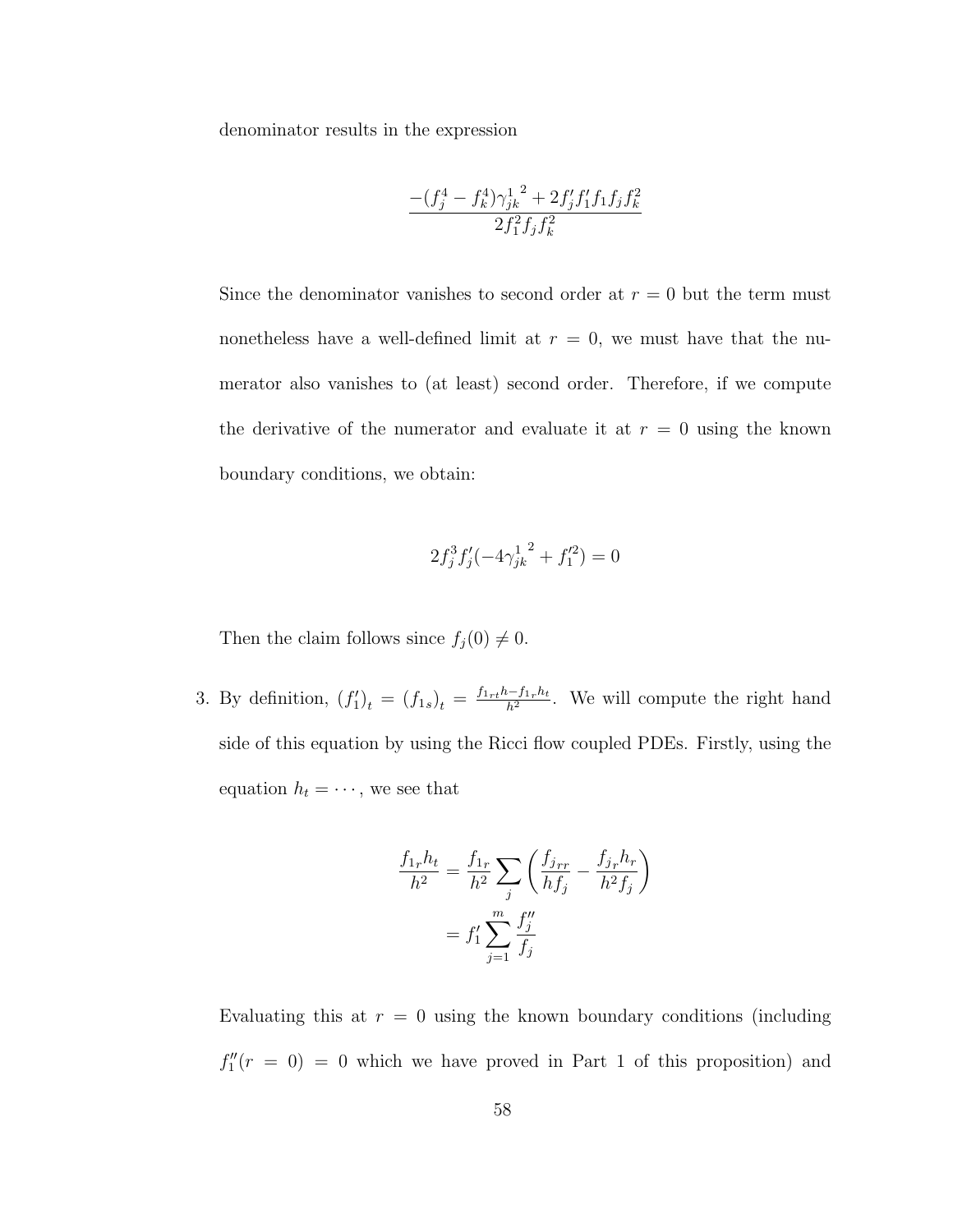L'Hôpital's rule, we see that

$$
\frac{f_{1r}h_t}{h^2}(r=0) = f_1''' + f_1' \sum_{j \neq 1} \frac{f_j''}{f_j}
$$

On the other hand,

$$
\frac{(f_{1t})_r}{h} = (f_{1t})' = f_1''' + f_1'' \sum_{j \neq 1} \frac{f_j'}{f_j} + f_1' \sum_{j \neq 1} \frac{f_j''}{f_j} - f_1' \sum_{j \neq 1} \frac{f_j'^2}{f_j^2} - \left( \sum_{j,k=1}^m \frac{f_1^4 - 2f_k^4}{4f_1 f_j^2 f_k^2} \gamma_{jk}^1 \right)'
$$

From which we see that at  $r = 0$ ,

$$
(f_{1s})_t = \frac{1}{2} \sum_{\{j,k\}} \gamma_{jk}^{1/2} \left\{ \frac{4(f_j^2 - f_k^2)(f_j f_j' - f_k f_k')}{f_1 f_j^2 f_k^2} - \frac{(f_j^2 - f_k^2) f_1'}{f_1^2 f_j^2 f_k^2} \right\} - f_1' \sum_{j \neq 1} \frac{f_j'^2}{f_j^2} = \frac{1}{2} \sum_{\{j,k\}} \gamma_{jk}^{1/2} \left\{ \frac{4(f_j^2 - f_k^2)(f_j f_j' - f_k f_k')}{f_1 f_j^2 f_k^2} - \frac{(f_j^2 - f_k^2) f_1'}{f_1^2 f_j^2 f_k^2} \right\} - f_1' \sum_{\{j,k\}} \left\{ \frac{f_j'^2}{f_j^2} + \frac{f_k'^2}{f_k^2} \right\}
$$

Evaluating at  $r = 0$  using the known boundary conditions and L'Hôpital's rule yields:

$$
(f_{1s})_t = 2 \sum_{\{j,k\}} \frac{[4\gamma_{jk}^{1^2} - f_1^{\prime 2}]f_j^{\prime 2}}{f_1^{\prime}f_j^2}
$$

By part 2 of this proposition, each term in the sum has numerator zero, which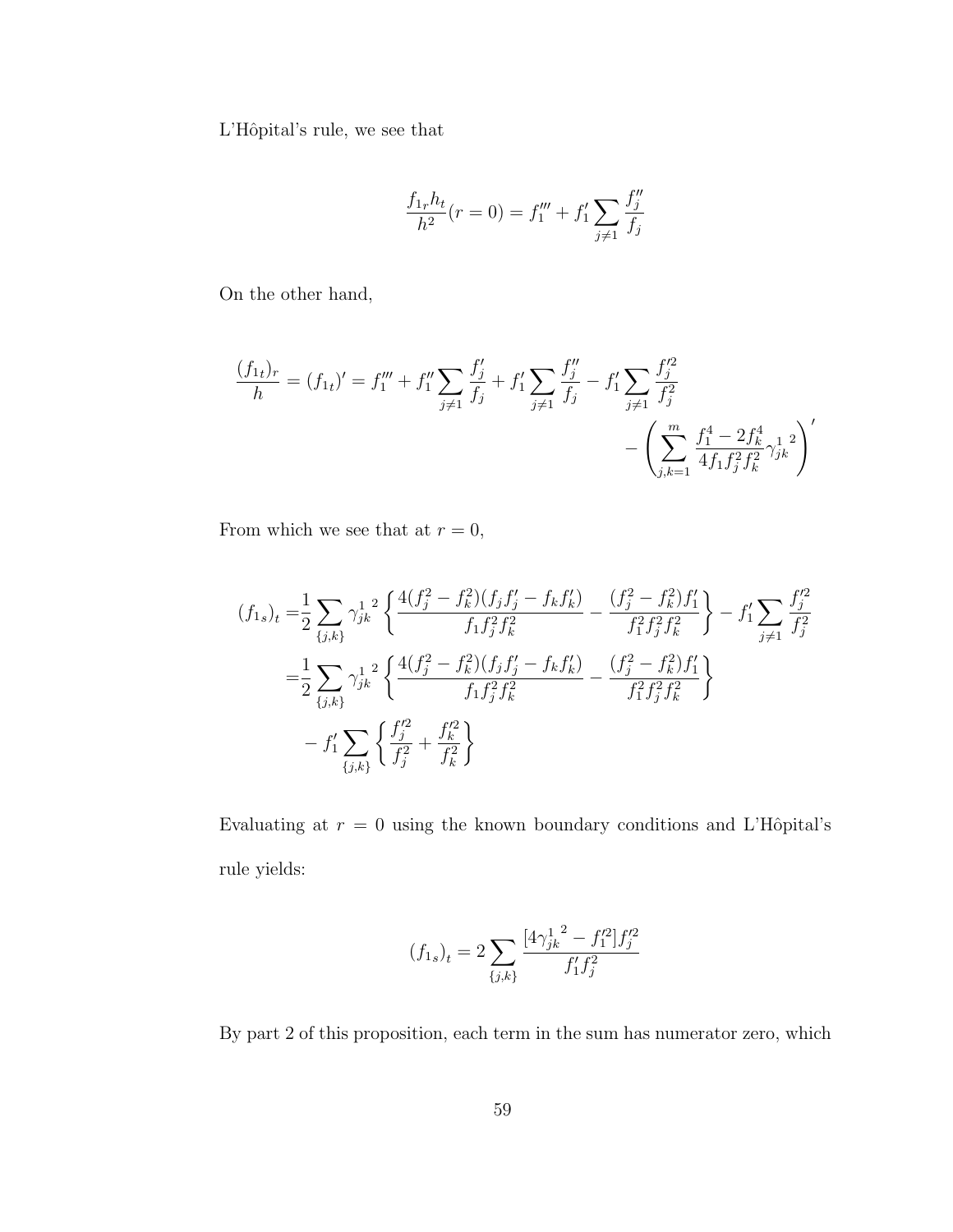completes the proof.

4. From the Ricci flow equations [4](#page-39-1).0.1 we have

$$
(f_j - f_k)_t = f''_j - f''_k + (f'_j - f'_k) \sum_l \frac{f'_l}{f_l} - \frac{f^3_j}{4} \sum_{\alpha,\beta} \frac{(\gamma^j_{\alpha\beta})^2}{f^2_{\alpha}f^2_{\beta}} + \frac{f^3_k}{4} \sum_{\alpha,\beta} \frac{(\gamma^k_{\alpha\beta})^2}{f^2_{\alpha}f^2_{\beta}} + \frac{1}{2f_j} \sum_{\alpha,\beta} \frac{(f^2_{\alpha} - f^2_{\beta})^2}{f^2_{\alpha}f^2_{\beta}} (\gamma^j_{\alpha\beta})^2 - \frac{1}{2f_k} \sum_{\alpha,\beta} \frac{(f^2_{\alpha} - f^2_{\beta})^2}{f^2_{\alpha}f^2_{\beta}} (\gamma^k_{\alpha\beta})^2
$$

Using the boundary conditions to evaluate both at  $r = 0$  and simplifying this expression with the help of L'Hôpital's rule ultimately yields  $f''_j(0) - f''_k(0) = 0$ .

 $\Box$ 

<span id="page-65-1"></span>**Corollary 6.1.3.** When  $a \neq 2\gamma_{jk}^1$ , i.e. when  $q \neq 1$ ,  $f'_j(0) = 0$  and hence  $f'_k(0) = 0$ so trivially  $f'_{j}(0) - f'_{k}(0) = 0.$ 

*Proof.* Follows easily by Parts 2 and 3 of the above Lemma, since at  $t = 0$ ,  $f_1'(r =$  $0) = a.$  $\Box$ 

# <span id="page-65-0"></span>6.2 The Ricci-DeTurck flow for a cohomogeneity one manifold

In this Section we describe a strictly parabolic PDE system such that existence of solutions with sufficient regularity will imply existence of solutions for the Ricci flow PDE system. First, let us briefly recall the *DeTurck trick* in the setting of existence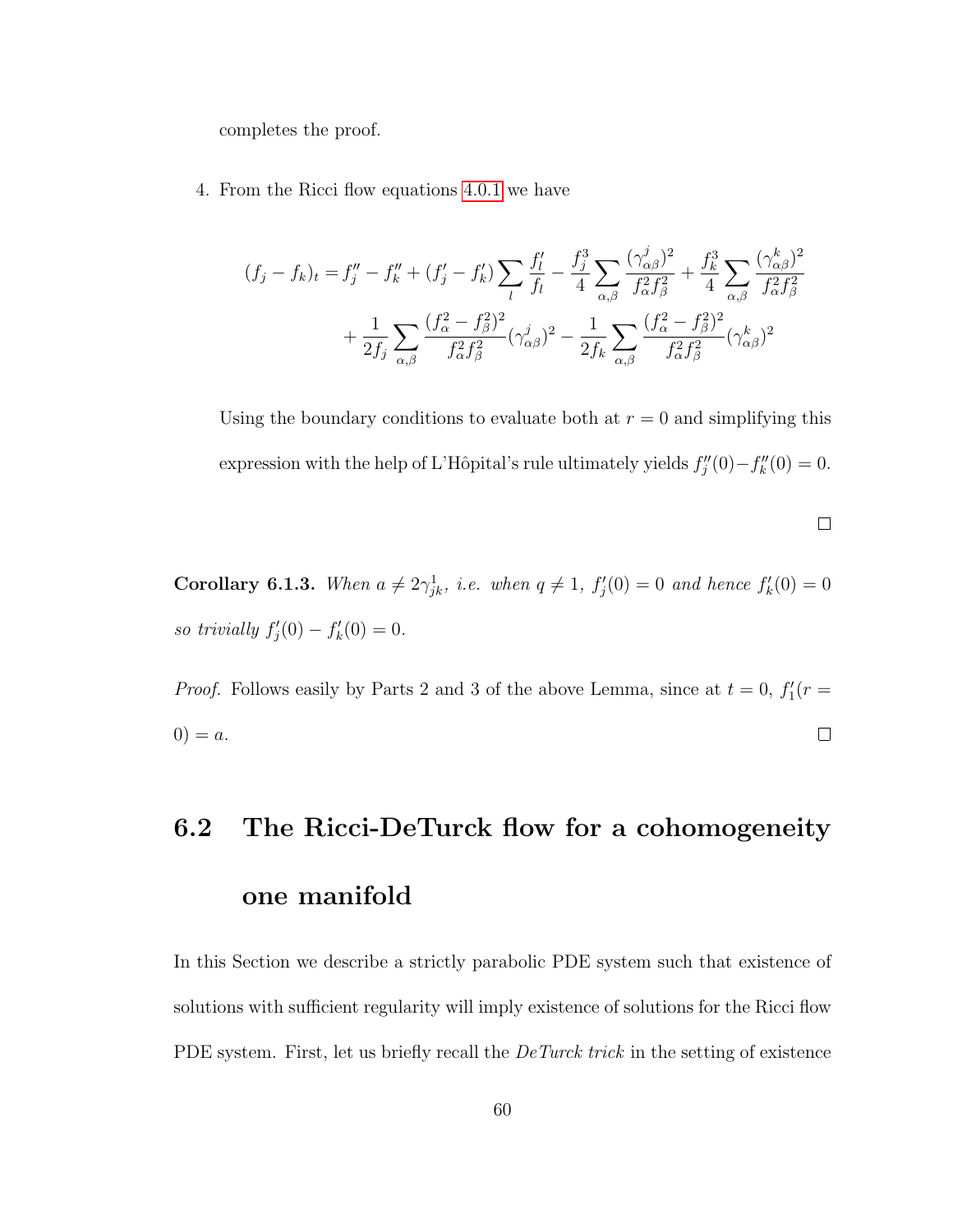for the Ricci flow on closed manifolds. This is the technique used by DeTurck in [\[11\]](#page-78-0) to provide a much simpler proof of short term existence for the Ricci flow on closed manifolds, as compared with Hamilton's original proof in [\[19\]](#page-79-4) which relied on the Nash-Moser inverse function theorem. The Ricci-DeTurck flow is the geometric PDE for an evolving metric  $\bar{g}(t)$ 

<span id="page-66-0"></span>
$$
\frac{\partial \bar{\mathbf{g}}}{\partial t} = -2 \operatorname{Ric}(\bar{\mathbf{g}}) + \mathcal{L}_W \bar{\mathbf{g}}
$$
  

$$
\bar{\mathbf{g}}|_{t=0} = \mathbf{g}_0
$$
 (6.2.1)

Here  $W = W^{\bar{\mathbf{g}},\hat{\mathbf{g}}}(p)$  is a time-dependent vector field on M given in coordinates by

<span id="page-66-2"></span>
$$
W^k = \bar{\mathbf{g}}^{pq} (\bar{\Gamma}^k_{pq} - \hat{\Gamma}^k_{pq}) \tag{6.2.2}
$$

where  $\hat{g}$  is a fixed background metric on the manifold. Denote by  $\Phi(p, t)$  the flow of the vector field  $-W$ ,

<span id="page-66-1"></span>
$$
\frac{\partial \Phi(p,\tau)}{\partial \tau}\Big|_{\tau=0} = -W(p)
$$
\n
$$
\Phi(p,0) = p
$$
\n(6.2.3)

and define a metric g on M by

$$
g = \Phi^* \overline{g}.\tag{6.2.4}
$$

Then the metric g satisfies the Ricci flow equation [1.0.1.](#page-6-0) On the other hand, the flow equation [6.2.1](#page-66-0) is strictly parabolic, so standard theorems for existence of solutions to parabolic PDEs on *closed manifolds* yield existence for [6.2.1,](#page-66-0) while Equation [6.2.3](#page-66-1)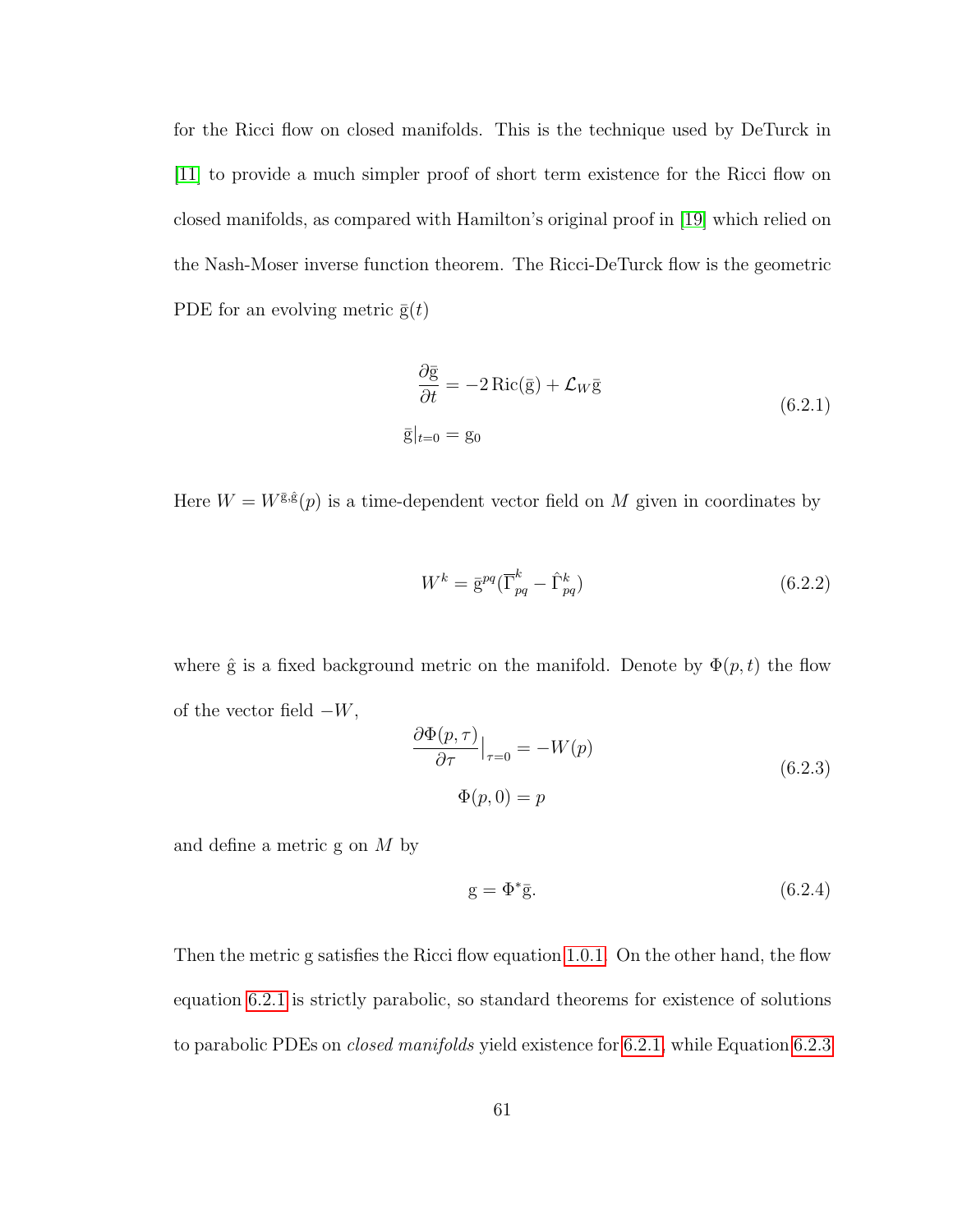is an ODE. Thus existence for [1.0.1](#page-6-0) is equivalent to existence for the PDE-ODE system [6.2.1,](#page-66-0) [6.2.3.](#page-66-1)

We will implement this strategy of converting to a PDE-ODE system in our context, i.e. a degenerate parabolic PDE system with boundary conditions. See [\[13\]](#page-78-1), [\[34\]](#page-81-0), where this is done in the context of Ricci flow on manifolds with boundary.

Now we will derive the (strictly parabolic) coupled PDE system that describes the Ricci-DeTurck flow on the cohomogeneity one manifold  $M$ , assuming the flow to be through diagonal metrics. That is, we assume that the evolving metric is of the form:

$$
\bar{g}(r,t) = \bar{h}(r,t)^2 dr^2 + \sum_i \bar{f}_i(r,t)^2 \omega_i^2
$$

We will also select the fixed background metric  $\hat{g}$  to be diagonal:

$$
\hat{g}(r) = \hat{h}(r)^2 dr^2 + \sum_{i=1}^{m} \hat{f}_i(r)^2 \omega_i^2
$$

We will assume that in the metric  $\hat{g}$ , r is an arclength parametrization of  $\gamma$ , i.e.  $\hat{h}(r) = 1$  for each  $r \in [0, L]$ .

Proposition 6.2.1. In the setting of diagonal cohomogeneity one metrics, the vector field W has the following expression at points of  $\gamma$ :

$$
W = \left[\frac{1}{\bar{h}^2} \left(\frac{\bar{h}_r}{\bar{h}} - \frac{\hat{h}_r}{\hat{h}}\right) + \sum_i \frac{1}{\bar{f}_i^2} \left(-\frac{\bar{f}_i \bar{f}_{ir}}{\bar{h}^2} + \frac{\hat{f}_i \hat{f}_{ir}}{\hat{h}^2}\right)\right] \frac{\partial}{\partial r}
$$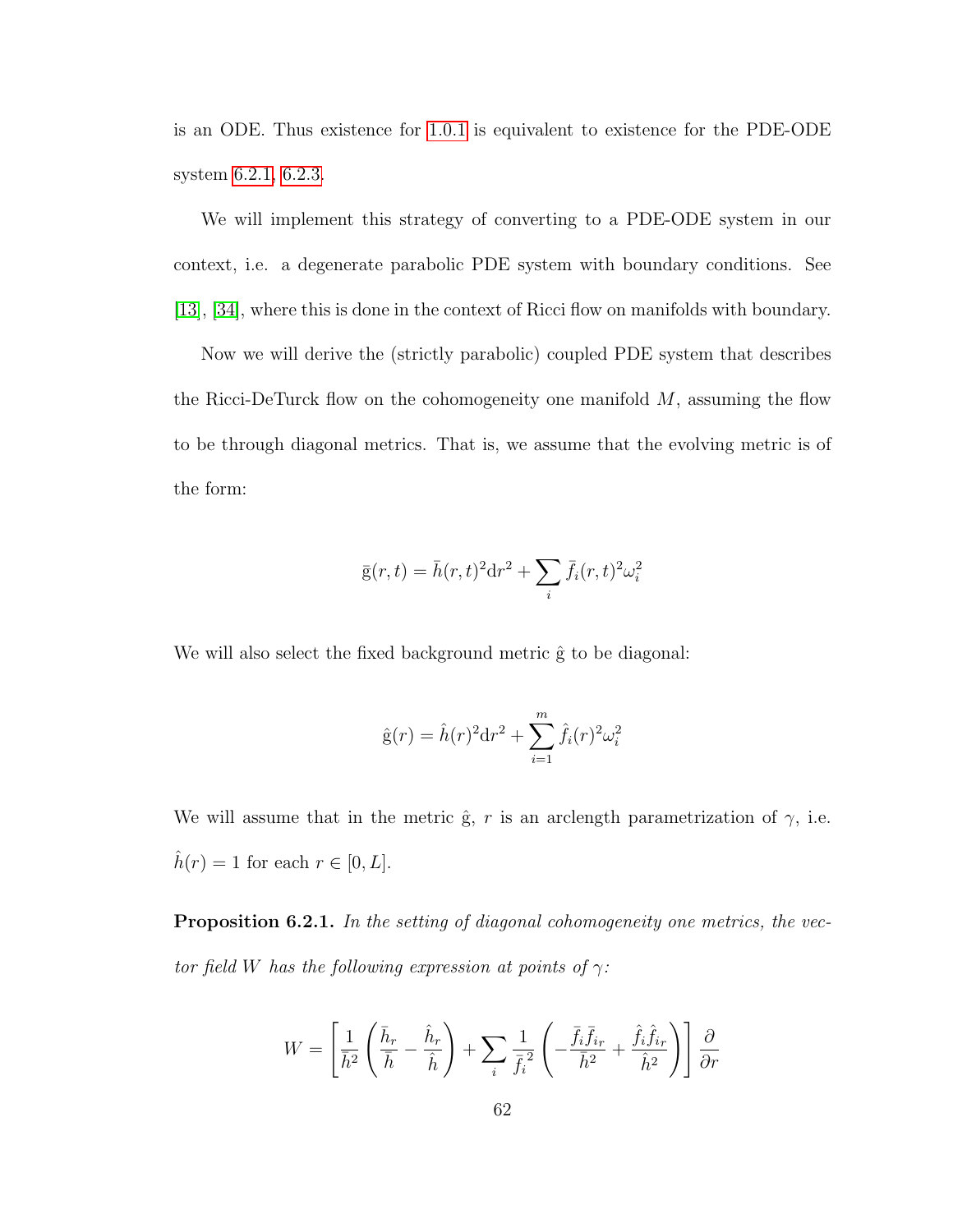*Proof.* We need to compute the Christoffel symbols of the metric at points on  $\gamma$ . Note that the expression  $\bar{g}^{pq}(\bar{\Gamma}^k_{pq} - \hat{\Gamma}^k_{pq})$  is tensorial in its coordinates so we can use the basis  $\{\frac{\partial}{\partial r}, X_1^*, \cdots, X_m^*\}$  for computing it, even though it is not a frame of coordinate vector fields. The symbols  $\overline{\Gamma}_{pq}^k$  and  $\hat{\Gamma}_{pq}^k$  appearing below should be understood to be with respect to the above basis, not a coordinate frame. The index 0 corresponds to  $\frac{\partial}{\partial r}$ .

Implicit in the assumption that  $\bar{g}$  is diagonal, is the assumption that under the flow,  $\gamma$  remains orthogonal to the orbits. Hence upto reparametrizing,  $\gamma$  is a geodesic. Denote its unit tangent vector by  $T$ . We have:

$$
0 = \nabla_T T = \nabla_{\frac{1}{\hbar} \frac{\partial}{\partial r}} \left( \frac{1}{\bar{h}} \frac{\partial}{\partial r} \right)
$$

$$
\implies 0 = \nabla_{\frac{\partial}{\partial r}} \left( \frac{1}{\bar{h}} \frac{\partial}{\partial r} \right) = \frac{1}{\bar{h}} \nabla_{\frac{\partial}{\partial r}} \frac{\partial}{\partial r} + \left( -\frac{\bar{h}_r}{\bar{h}^2} \right) \frac{\partial}{\partial r}
$$

$$
\implies \nabla_{\frac{\partial}{\partial r} \frac{\partial}{\partial r}} = \left( \frac{\bar{h}_r}{\bar{h}} \right) \frac{\partial}{\partial r}
$$

From this we can read off the Christoffel symbols  $\bar{\Gamma}_{00}^0 = \frac{\bar{h}_r}{h}$  and  $\bar{\Gamma}_{00}^i = 0$  for  $i \neq 0$ . Similarly,  $\hat{\Gamma}_{00}^0 = \frac{\hat{h}_r}{\hat{h}}$  $\hat{h}_r$  and  $\hat{\Gamma}_{00}^i = 0$  for  $i \neq 0$ .

Observe that

$$
\nabla_{X_i} X_i = \nabla_{X_i}^r X_i + g_r(S_r X_i, X_i)T
$$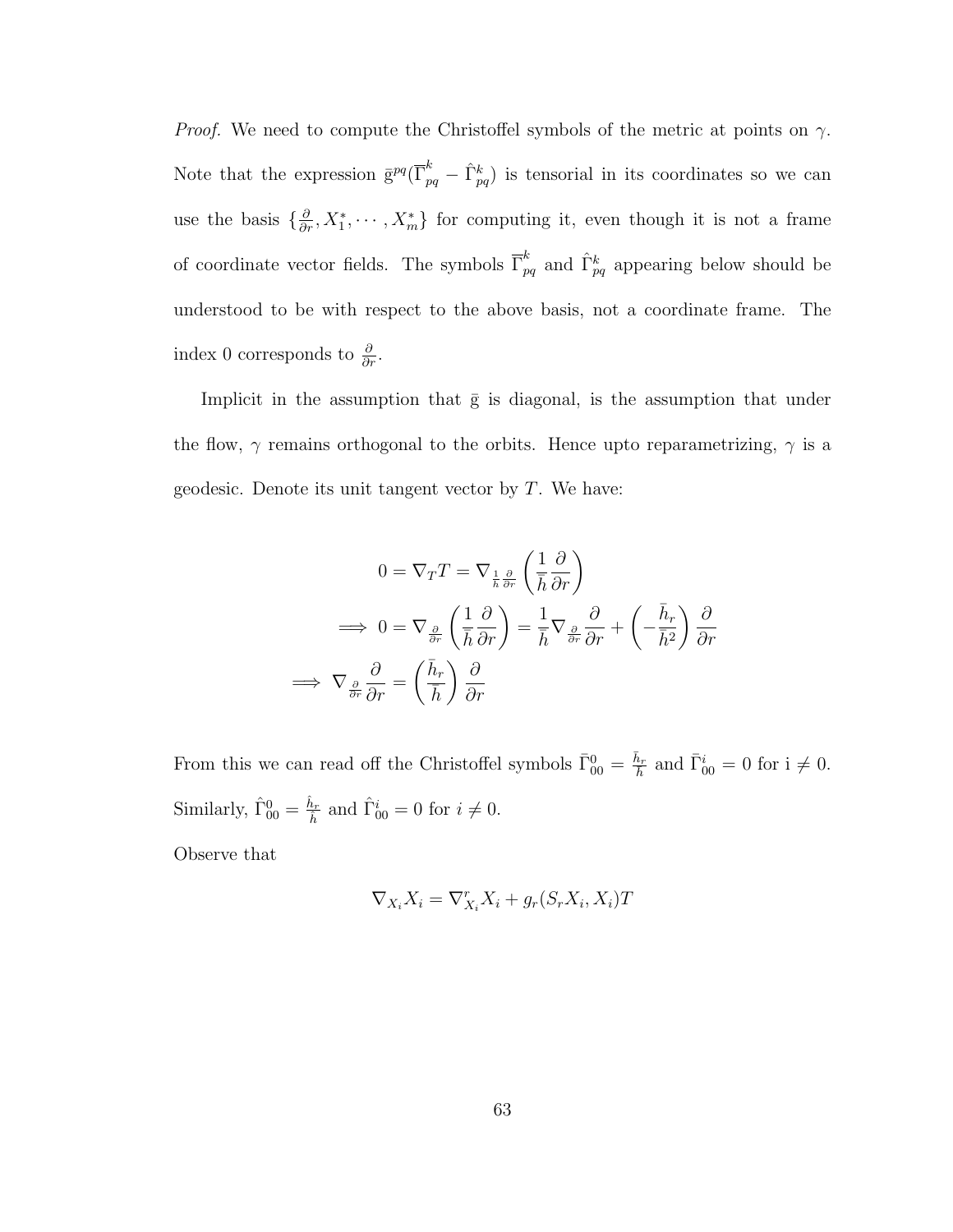For the first term, we have:

$$
\nabla_{X_i}^r X_i = -\frac{1}{2} [X_i, X_i]_{\mathfrak{n}} + U(X_i, X_i) = 0 + U(X_i, X_i) = P_r^{-1} B_+(X_i, X_i)
$$

$$
= P_r^{-1} \frac{1}{2} ([X_i, P_r X_i] - [P_r X_i, X_i]) = P_r^{-1} [X_i, P_r X_i] = P_r^{-1} 0 = 0
$$

For the second term, first recall that  $T = \frac{1}{h} \frac{\partial}{\partial r}$ . Next, recall that

$$
S_r X_i = -\frac{1}{2} P_r^{-1} P'_r X_i = -\frac{\bar{f}_i'}{\bar{f}_i} X_i
$$

Here prime (') means derivative with respect to the arclength parameter along  $\gamma$ , so we obtain

$$
S_r X_i = -\frac{\bar{f}_{ir}}{\bar{h}\bar{f}_i} X_i
$$
  
\n
$$
\implies g_r(S_r X_i, X_i) = -\frac{\bar{f}_{ir}}{\bar{h}\bar{f}_i} \bar{f}_i^2 = -\frac{\bar{f}_i \bar{f}_{ir}}{\bar{h}}
$$

As a result,

$$
\nabla_{X_i} X_i = -\frac{\bar{f_i} \bar{f}_{i r}}{\bar{h}^2} \frac{\partial}{\partial r}
$$

and therefore  $\bar{\Gamma}_{ii}^0 = -\frac{\bar{f}_i\bar{f}_{ir}}{\bar{h}^2}$  and  $\bar{\Gamma}_{ii}^j = 0$  for  $j > 0$ . Similarly  $\hat{\Gamma}_{ii}^0 = -\frac{\hat{f}_i\bar{f}_{ir}}{\hat{h}^2}$  and  $\hat{\Gamma}_{ii}^j = 0$ for  $j > 0$ . Substituting the expressions for the metric and the Christoffel symbols into the formula [6.2.2](#page-66-2) completes the proof.  $\Box$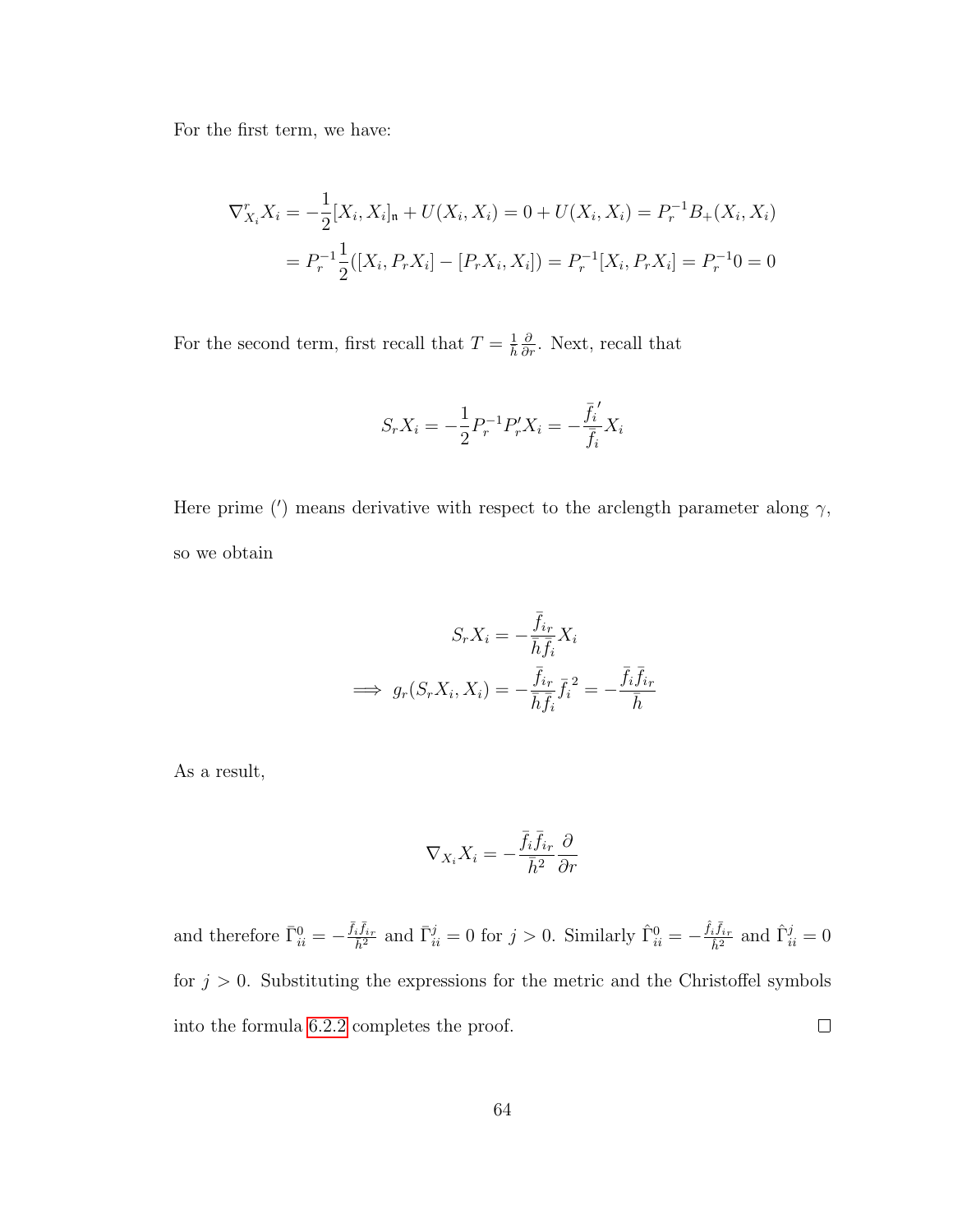The vector field derived above is of the form  $W(r) = F(r)\frac{\partial}{\partial r} = F^{\bar{g},\hat{g}}(r)\frac{\partial}{\partial r}$ . Note also that the vector field W derived above differs slightly from the one used in [\[34\]](#page-81-0). In writing the definitions we have emphasized the dependence of  $F$  and  $W$  on the metrics  $\bar{g}$  and  $\hat{g}$ , but in the interest of compactness of notation we will often supress the superscript  $\{\bar{g}, \hat{g}\}$  except where needed. In terms of geometry, since W is a multiple of the vector field  $\frac{\partial}{\partial r}$ , hence the flow  $\Phi$  takes G-orbits to G-orbits. Hence on the principal part  $M \setminus B_{\pm}$ ,  $\Phi$  is given by

$$
\Phi(t): \mathsf{G}/\mathsf{H} \times (0, L) \to \mathsf{G}/\mathsf{H} \times (0, L)
$$

$$
(g\mathsf{H}, r) \longmapsto (g\mathsf{H}, \phi(r, t)).
$$

In other words,  $\Phi$  is essentially a (time-dependent) reparametrization of the interval  $(0, L)$  by the function  $\phi$ . By [6.2.3,](#page-66-1) we want  $\phi$  to satisfy the ODE  $\phi_t(r, t)$  =  $-F(\rho,t)|_{\rho=\phi(r,t)}$ . That is,

$$
\phi_t(r,t) = -\left(\frac{1}{\bar{h}(\rho,t)^2} \left(\frac{\bar{h}_{\rho}(\rho,t)}{\bar{h}(\rho,t)} - \frac{\hat{h}_{\rho}(\rho)}{\hat{h}(\rho)}\right) + \sum_i \frac{1}{\bar{f}_i(\rho,t)^2} \left(-\frac{\bar{f}_i(\rho,t)\bar{f}_{i\rho}(\rho,t)}{\bar{h}(\rho,t)^2} + \frac{\hat{f}_i(\rho)\hat{f}_{i\rho}(\rho)}{\hat{h}(\rho)^2}\right)\right)|_{\rho=\phi(r,t)} \quad (6.2.5)
$$

with the initial condition  $\phi(r, 0) = r$ . When we set up the Ricci-DeTurck flow PDE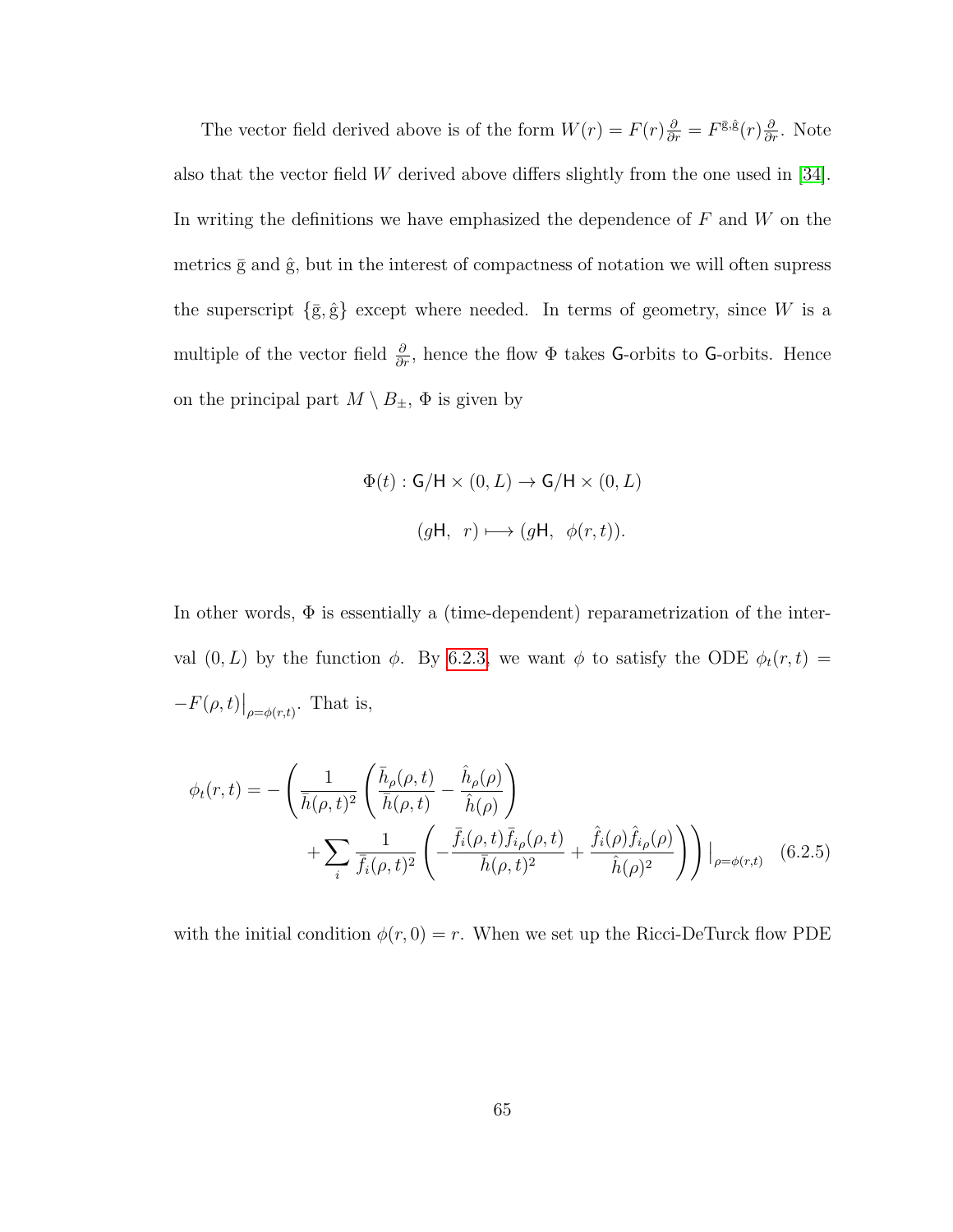system below, it makes sense geometrically to have boundary conditions that ensure

$$
\phi(0, t) = 0
$$
 and  $\phi(L, t) = L$  (6.2.6)

so that the flow Φ will keep the singular orbits fixed. In other words, the boundary conditions should yield  $\phi_t|_{r=0} = 0$ ,  $\phi_t|_{r=L} = 0$ .

**Proposition 6.2.2.** Let  $\bar{g}(r, t)$  be a family of diagonal cohomogeneity one metrics evolving via the Ricci-DeTurck flow. Then  $\bar{g}$  satisfies the equations:

$$
\bar{h}_t = \frac{-1}{\bar{h}} \operatorname{Ric}\left(\frac{\partial}{\partial r}, \frac{\partial}{\partial r}\right) + \bar{h}\left(F_r + F\frac{\bar{h}_r}{\bar{h}}\right)
$$

$$
\bar{f}_{it} = \frac{-1}{\bar{f}_i} \operatorname{Ric}\left(X_i^*, X_i^*\right) + F\bar{f}_{ir}
$$

*Proof.* We just need to compute  $\mathcal{L}_W \bar{g}$  in terms of F. Using  $W = F \frac{\partial}{\partial r}$ , we see that

$$
\mathcal{L}_W \bar{\mathbf{g}}\left(\frac{\partial}{\partial r}, \frac{\partial}{\partial r}\right) = 2\bar{\mathbf{g}}\left(\nabla_{\frac{\partial}{\partial r}} W, \frac{\partial}{\partial r}\right) = 2\bar{h}^2 \left(F_r + F \frac{\bar{h}_r}{\bar{h}}\right)
$$

For the directions tangent to the orbits, since  $[W, X_i^*] = 0$ , we obtain

$$
\mathcal{L}_W \overline{\mathbf{g}}\left(X_i^*, X_i^*\right) = W\left(\overline{\mathbf{g}}\left(X_i^*, X_i^*\right)\right) - 2\overline{\mathbf{g}}\left([W, X_i^*], X_i^*\right) = W\left(\overline{\mathbf{g}}\left(X_i^*, X_i^*\right)\right)
$$

$$
= F\frac{\partial}{\partial r}\left(\overline{f}_i^2\right) = 2F\overline{f}_i\overline{f}_{ir}
$$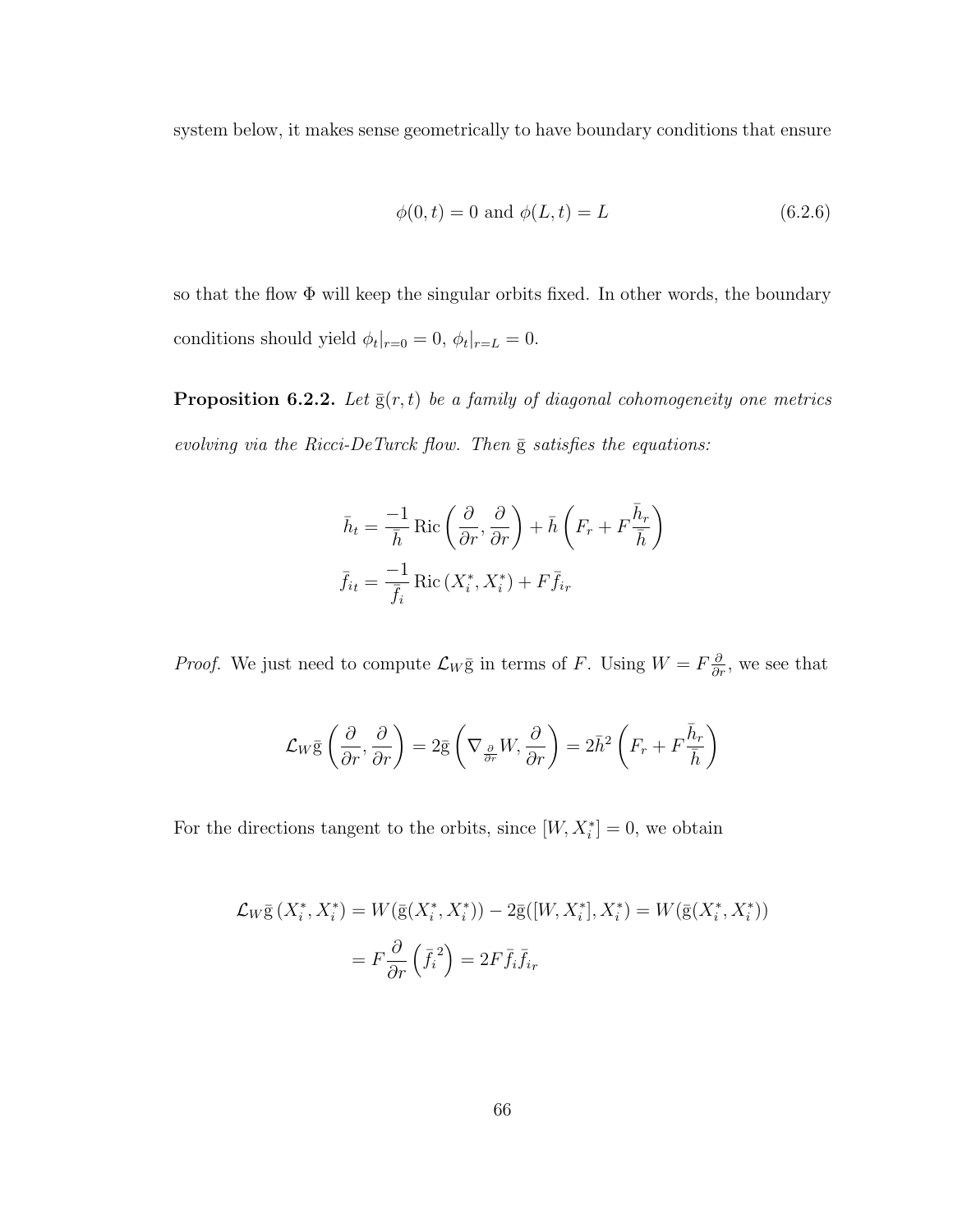Thus we have

$$
\bar{g}_t = 2\bar{h}\bar{h}_t dr^2 + \sum_{i=1}^m 2\bar{f}_i \bar{f}_{it} \omega_i^2,
$$
  
\n
$$
\text{Ric}_{\bar{g}} = \text{Ric}\left(\frac{\partial}{\partial r}, \frac{\partial}{\partial r}\right) dr^2 + \sum_{i=1}^m \text{Ric}\left(X_i^*, X_i^*\right) \omega_i^2,
$$
  
\n
$$
\mathcal{L}_W \bar{g} = 2\bar{h}^2 \left(F_r + F \frac{\bar{h}_r}{\bar{h}}\right) dr^2 + \sum_{i=1}^m 2F \bar{f}_i \bar{f}_{ir} \omega_i^2
$$

Substituting the above equations into equation [6](#page-66-0).2.1 and comparing coefficients  $\Box$ yields the result.

Then Proposition [6.2.2](#page-71-0) and Proposition [4.0.1](#page-38-0) together imply the following explicit form for the Ricci-DeTurck equations, assuming the evolution to be through diagonal metrics, see also [\[34\]](#page-81-0).

**Proposition 6.2.3.** Suppose  $\bar{g}(t)$  is a time dependent diagonal cohomogeneity one metric on M, evolving by the Ricci-DeTurck flow. Then the components of  $\overline{g}$  satisfy the following (strictly parabolic) system of PDEs:

<span id="page-72-0"></span>
$$
\bar{h}_{t} = \frac{\bar{h}_{rr}}{\bar{h}^{2}} - \frac{2\bar{h}_{r}^{2}}{\bar{h}^{3}} + \sum_{j=1}^{m} \frac{\bar{f}_{j_{r}}^{2}}{\bar{h}\bar{f}_{j}^{2}} + \bar{h}_{r} \left( \sum_{j=1}^{m} \frac{\hat{f}_{j}\hat{f}_{j_{r}}}{\bar{f}_{j}} + \frac{\hat{h}_{r}}{\bar{h}\hat{h}} \right) - 2 \sum_{j=1}^{m} \frac{\hat{f}_{j}\hat{f}_{j_{r}}\bar{h}}{\bar{f}_{j}^{3}\hat{h}^{2}} \bar{f}_{j_{r}} + \bar{h} \sum_{j=1}^{m} \frac{1}{\bar{f}_{j}^{2}} \left( \frac{\hat{f}_{j_{r}}^{2}}{\hat{h}^{2}} + \frac{\hat{f}_{j}\hat{f}_{j_{rr}}}{\bar{f}_{j}^{2}\hat{h}^{2}} - \frac{2\hat{f}_{j}\hat{f}_{j_{r}}\hat{h}_{r}}{\bar{f}_{j}^{2}\hat{h}^{3}} \right) - \frac{\hat{h}_{rr}}{\bar{h}\hat{h}} + \frac{\hat{h}_{r}^{2}}{\bar{h}^{2}\hat{h}^{2}}
$$
\n
$$
\bar{f}_{it} = \frac{\bar{f}_{irr}}{\bar{h}^{2}} - \frac{\bar{f}_{ir}^{2}}{\bar{h}^{2}\bar{f}_{i}} - \frac{\bar{f}_{ir}\hat{h}_{r}}{\bar{h}^{2}\hat{h}} + \frac{\bar{f}_{ir}}{\hat{h}^{2}} \sum_{j=1}^{m} \frac{\hat{f}_{j}\hat{f}_{j_{r}}}{\bar{f}_{j}^{2}} - \sum_{j,k=1}^{m} \frac{\bar{f}_{i}^{4} - 2\bar{f}_{k}^{4}}{4\bar{f}_{i}\bar{f}_{j}^{2}\bar{f}_{k}^{2}} \gamma_{jk}^{i} + \frac{b_{i}}{2\bar{f}_{i}}
$$
\n
$$
r \in (0, 1), i = 1, \cdots, m
$$
\n(6.2.7)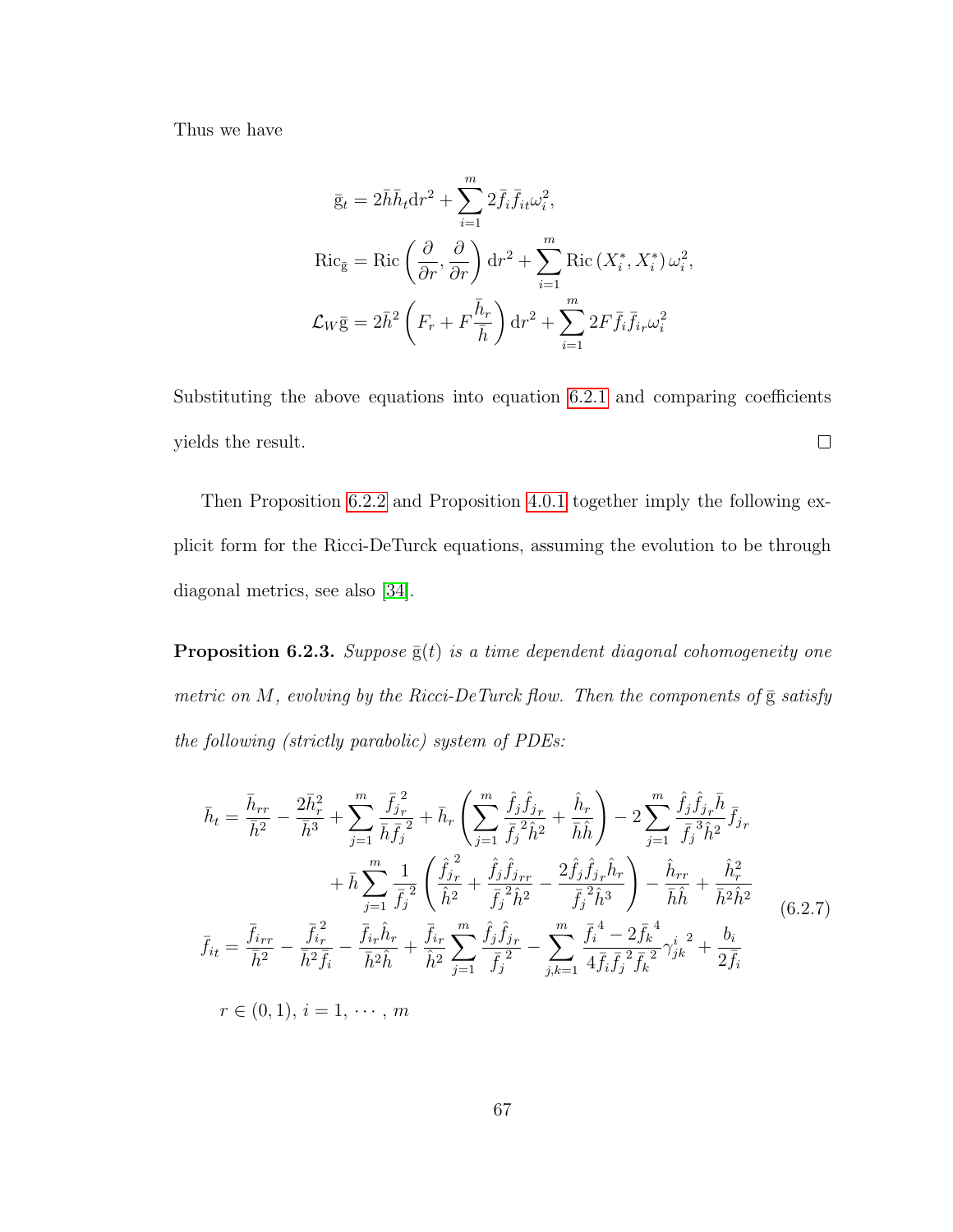Thus, the PDE-ODE system  $6.2.1$ ,  $6.2.3$  is rephrased as  $6.2.7$ ,  $6.2.5$  in the cohomogeneity one setting. Since the vector field  $W$  is radial, one sees that the pullback equation [6.2.4](#page-66-2) yields:

<span id="page-73-0"></span>
$$
h(r,t) = \phi_r(r,t)\bar{h}(\phi(r,t),t)
$$
  

$$
f_i(r,t) = \bar{f}_i(\phi(r,t),t)
$$
 (6.2.8)

In other words, if  $\bar{h}$ ,  $\bar{f}_i$  satisfy the PDE system [6.2.7](#page-72-0) then  $h, f_i$  defined by [6.2.8](#page-73-0) will satisfy the Ricci flow coupled PDE system [4.0.1.](#page-39-0) Further, Theorem [6.1.1](#page-60-0) coupled with [6.2.8](#page-73-0) suggests that we should augment the PDE system [6.2.7](#page-72-0) with boundary conditions at a singular orbit given by

<span id="page-73-1"></span>
$$
\bar{f}_1(0,t) = 0
$$
\n
$$
\bar{f}_{ir}(0,t) = 0 \text{ for each trivial module } \ell_i = \text{span}\{X_i\} \text{ in } \mathfrak{m}
$$
\n
$$
\bar{f}_j(0,t) - \bar{f}_k(0,t) = 0
$$
\n
$$
\bar{f}_{jr}(0,t) + \bar{f}_{kr}(0,t) = 0
$$
\nfor each 2-dimensional module  $\ell_{i'} = \text{span}\{X_j, X_k\}$ \n(6.2.9)

The reason for this choice of boundary conditions is as follows:

**Proposition 6.2.4.** Suppose that  $\bar{h}$ ,  $\bar{f}_i$  satisfy the Ricci-DeTurck flow PDE system [6.2.7](#page-72-0) and the conditions defined by [6.2.9](#page-73-1) at the boundary points  $r = 0$ ,  $r = L$ . Also assume that [6.2.6](#page-71-1) holds. Then the functions  $h, f_i$  defined by [6.2.8](#page-73-0) satisfy the Ricci flow coupled PDE system [4.0.1](#page-39-0) and the boundary conditions defined by [6.1.1](#page-59-0) at  $r = 0$  and  $r = L$ .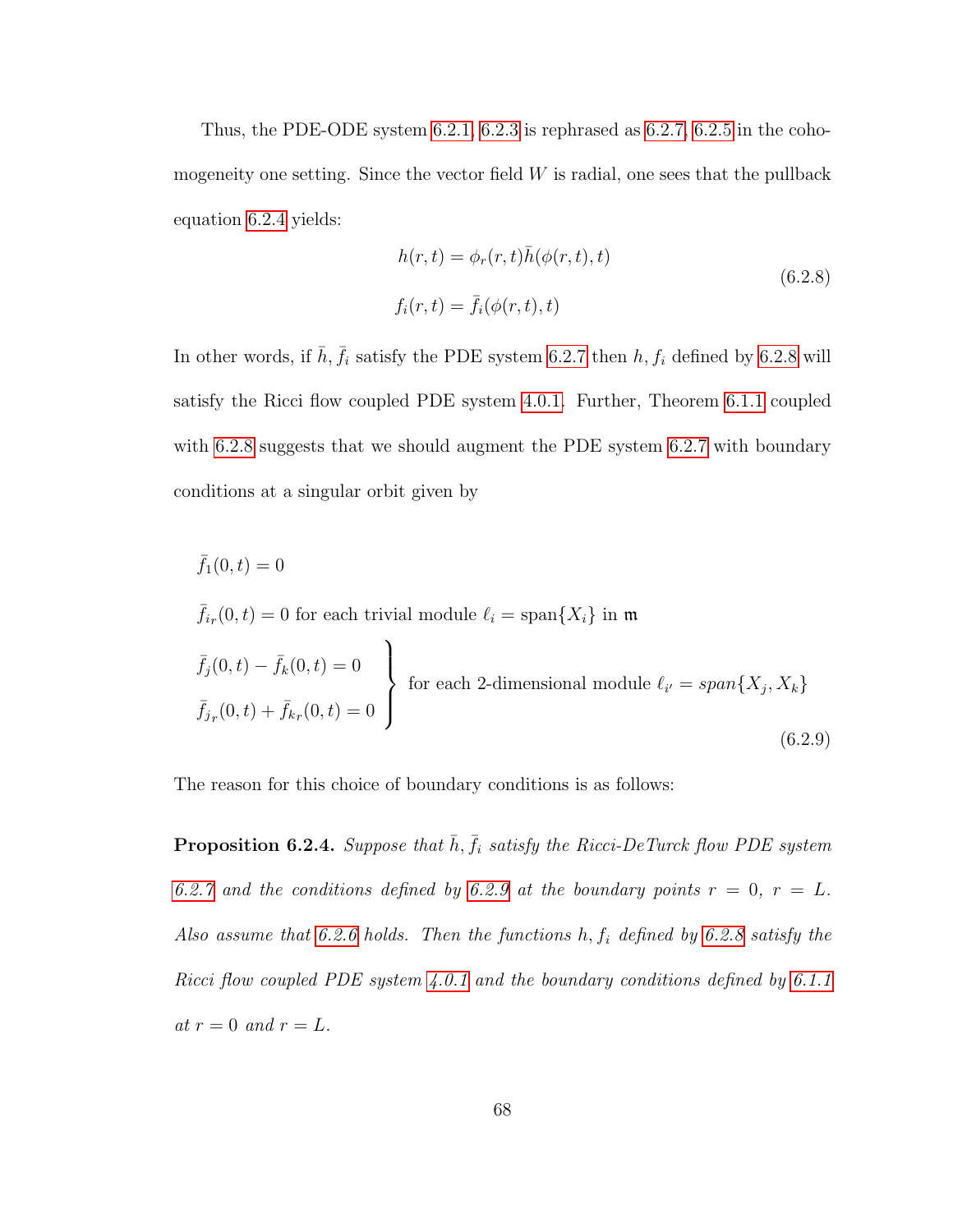*Proof.* By [6.2.8](#page-73-0) and [6.2.6](#page-71-1) it is clear that  $\bar{f}_1(0,t) = 0$  if and only if  $f_1(0,t) = 0$ . Further, it is a simple computation to see that

$$
f_{i_r}(r,t) = \phi_r(r,t) \cdot \bar{f}_{i_r}(\phi(r,t),t)
$$

This (along with [6.2.6\)](#page-71-1) implies that if  $\bar{f}_{ir}(0,t) = 0$  then  $f_{ir}(0,t) = 0$ . In addition, we also obtain

$$
f_{j_r}(0,t) + f_{k_r}(0,t) = \phi_r(0,t)(\bar{f}_{j_r}(0,t) + \bar{f}_{k_r}(0,t))
$$

so that  $\bar{f}_{j_r}(0,t) + \bar{f}_{k_r}(0,t) = 0$  implies  $f_{j_r}(0,t) + f_{k_r}(0,t) = 0$ . The argument at  $r\,=\,L$  is the same, up to the relevant reordering of indices according to the  $\mathsf{K}_+$  $\Box$ action.

Thus the problem has now been reduced to the following. Firstly, solving the strictly parabolic PDE system [6.2.7](#page-72-0) subject to the linearly independent set of boundary conditions defined at  $r = 0$  (and analogously at  $r = L$ ) through [6.2.9,](#page-73-1) and obtaining a solution that is sufficiently differentiable up to the boundary of  $[0, L] \times [0, T)$ . In order to make this problem well-posed, we need also to select a boundary condition corresponding to the function  $\bar{h}(r, t)$ . One also needs to show that a solution to this problem will satisfy [6.2.6.](#page-71-1)

Thereafter, Theorem [6.1.1](#page-60-0) implies that the metric defined through [6.2.8](#page-73-0) is a  $C^2$ metric on  $M$ . By Proposition [6.0.1](#page-56-0) this will complete the proof that the Ricci flow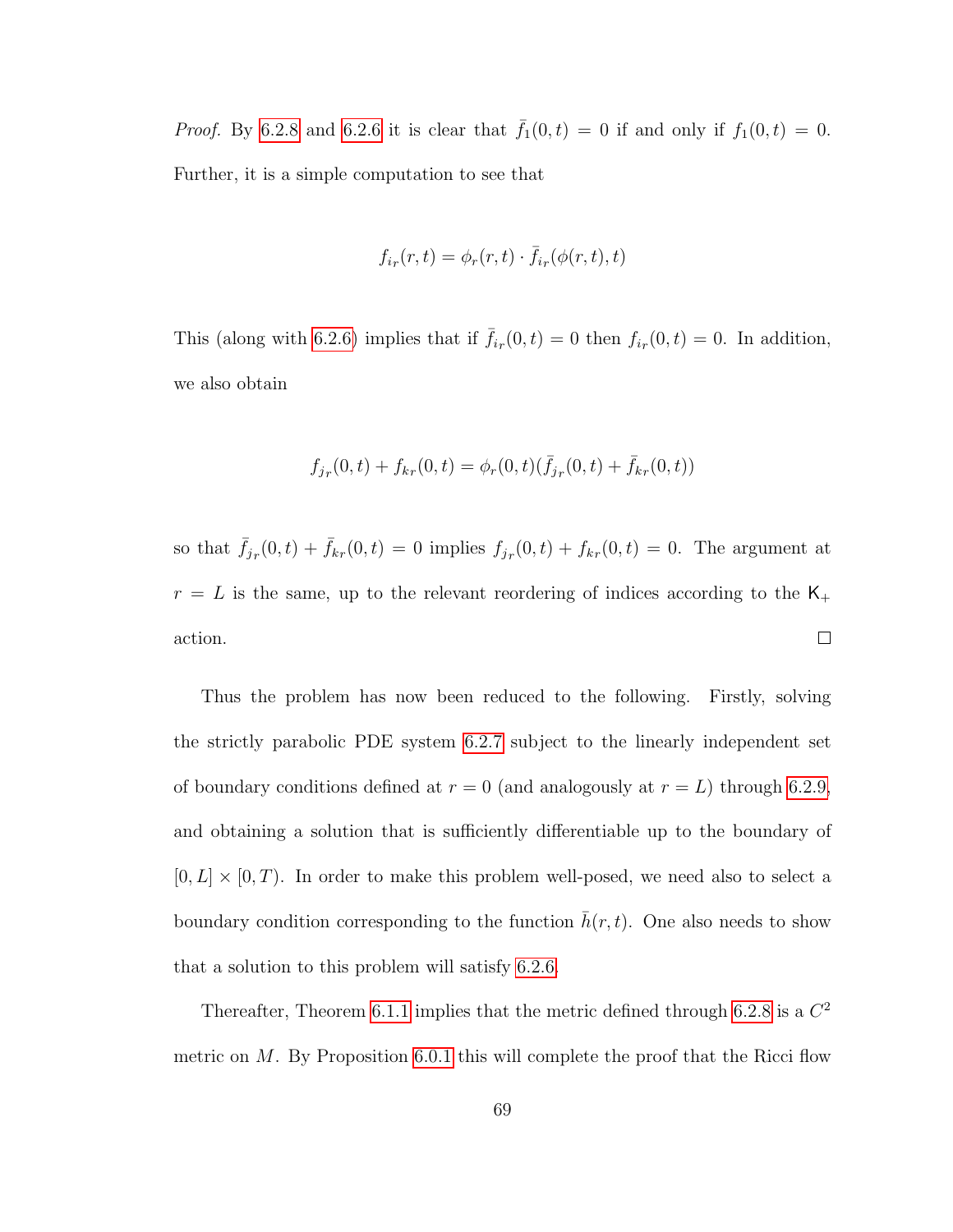is through diagonal metrics.

## 6.3 Solving the Ricci-DeTurck flow IBVP

The Ricci-DeTurck flow PDE system [6.2.7](#page-72-0) is a non-linear parabolic PDE system. In the papers [\[13\]](#page-78-0) and [\[34\]](#page-81-0), the authors address the existence question for the flow on *manifolds with boundary*. The strategy suggested through those papers (see also [\[38\]](#page-81-1)) is to use the nonlinear problem to create a linear problem  $L_v$  for each candidate metric  $v(r, t)$  in a suitable function space. The existence theory for linear parabolic PDEs and systems with boundary conditions developed in the references [\[36\]](#page-81-2), [\[24\]](#page-80-0) and [\[33\]](#page-81-3) then yield a solution  $u(r, t)$  to the linear problem. Then, it is proved that the map  $v \mapsto u$  has a fixed point in a suitable subset of the function space. This fixed point  $u(r, t)$  must therefore be a solution to the original nonlinear problem. Theorems from [\[24\]](#page-80-0) are also used to obtain higher regularity of solutions up to the boundary.

The major additional difficulty in our setting (arising out of the smoothness conditions for a closed manifold) is that some of the lower order terms in [6.2.7](#page-72-0) can blow up at the boundary of the spatial domain  $[0, L]$ . Specifically, those terms that contain  $\hat{f}_1$  or  $\bar{f}_1$  in the denominator. As a result, when one sets up the linear problem, the constant terms in the equation do not lie in the usual  $L^p$  spaces, so one cannot proceed as in the above mentioned references. Tackling this question is currently beyond the scope of this thesis, but appears to be a promising future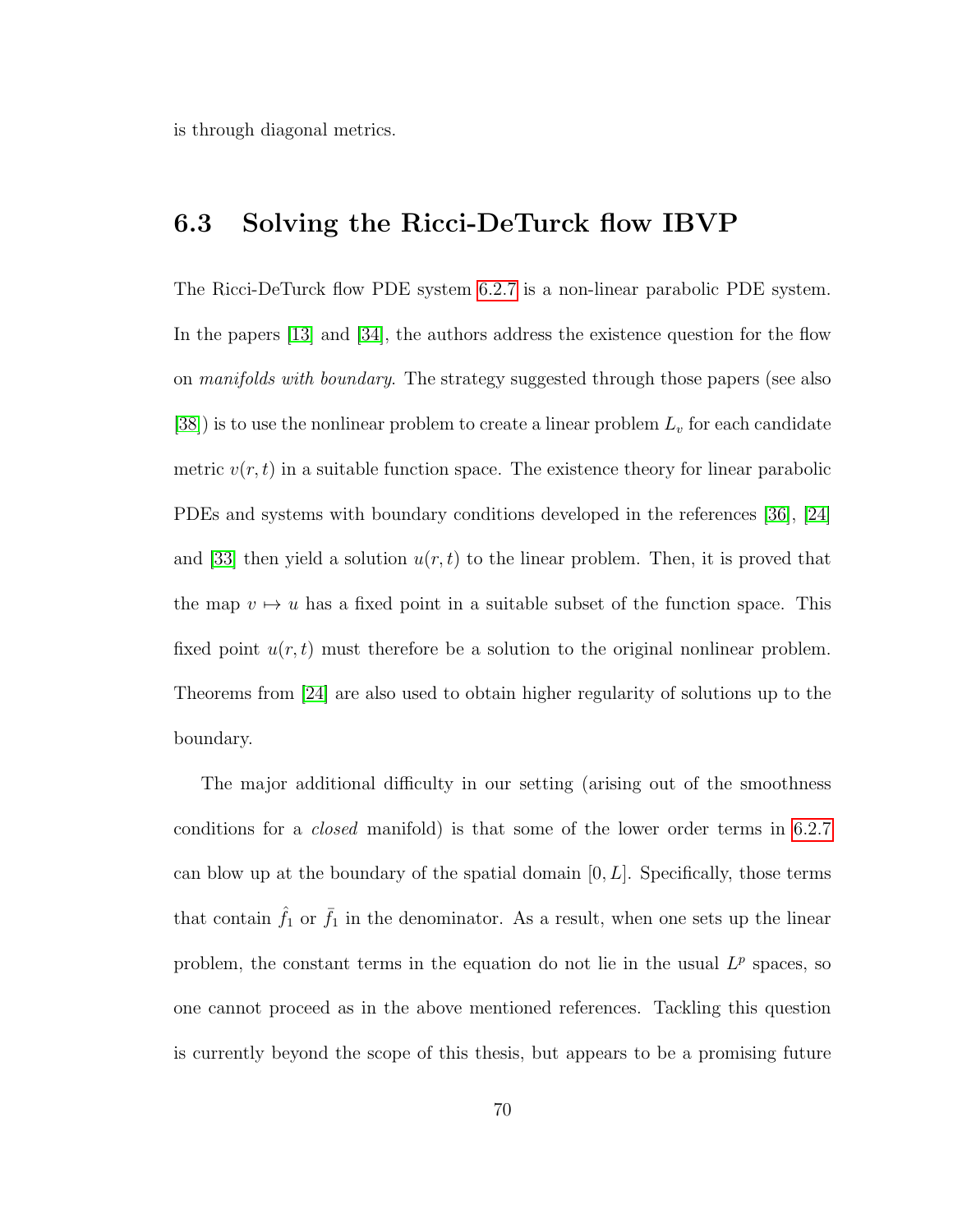direction, which could yield a method of completing the proof of Conjecture [C](#page-15-0) in the setting of a nice basis and codimension two singular orbits.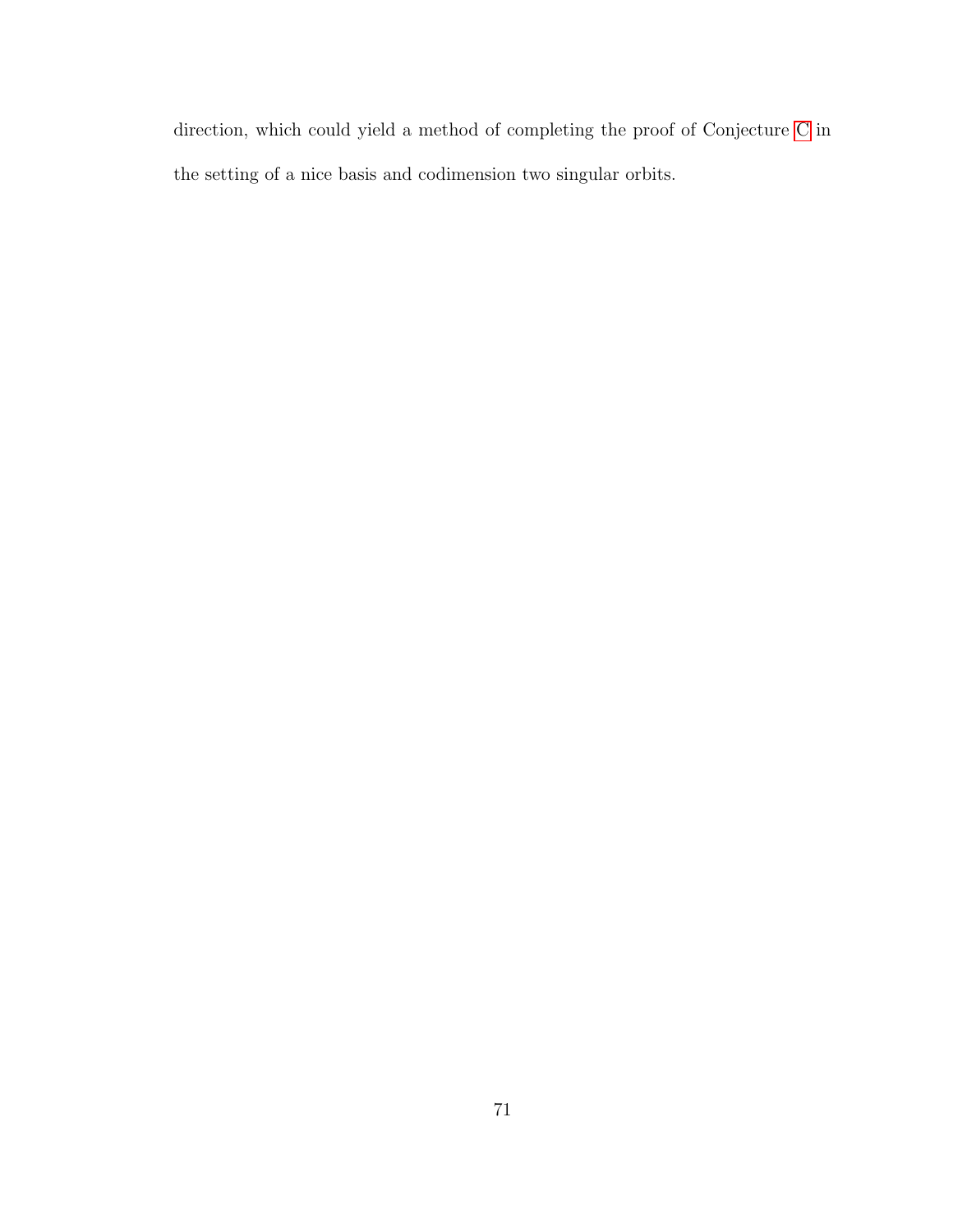## Bibliography

- [1] S. Angenent and D. Knopf, An example of neckpinching for Ricci flow on  $S^{n+1}$ , Math. Res. Lett., 11 (2004), 493-518.
- [2] S. Angenent, J. Isenberg and D. Knopf, Degenerate neckpinches in Ricci flow, J. Reine Angew. Math. 709 (2015), 81117.
- [3] S. BANDO, Real analyticity of solutions of Hamilton's equation, Math. Z., 195 (1987), 93–97.
- [4] R. G. BETTIOL AND A. M. KRISHNAN, Four-dimensional cohomogeneity one Ricci flow and nonnegative sectional curvature, Comm. Anal. Geom., to appear.
- [5] C. BÖHM, Inhomogeneous Einstein metrics on low-dimensional spheres and other low-dimensional spaces, Invent. Math. 134 (1998), no. 1, 145176.
- [6] C. BÖHM AND R. LAFUENTE, *Immortal homogeneous Ricci flows*, Invent. Math. 212 (2018), no. 2, 461529.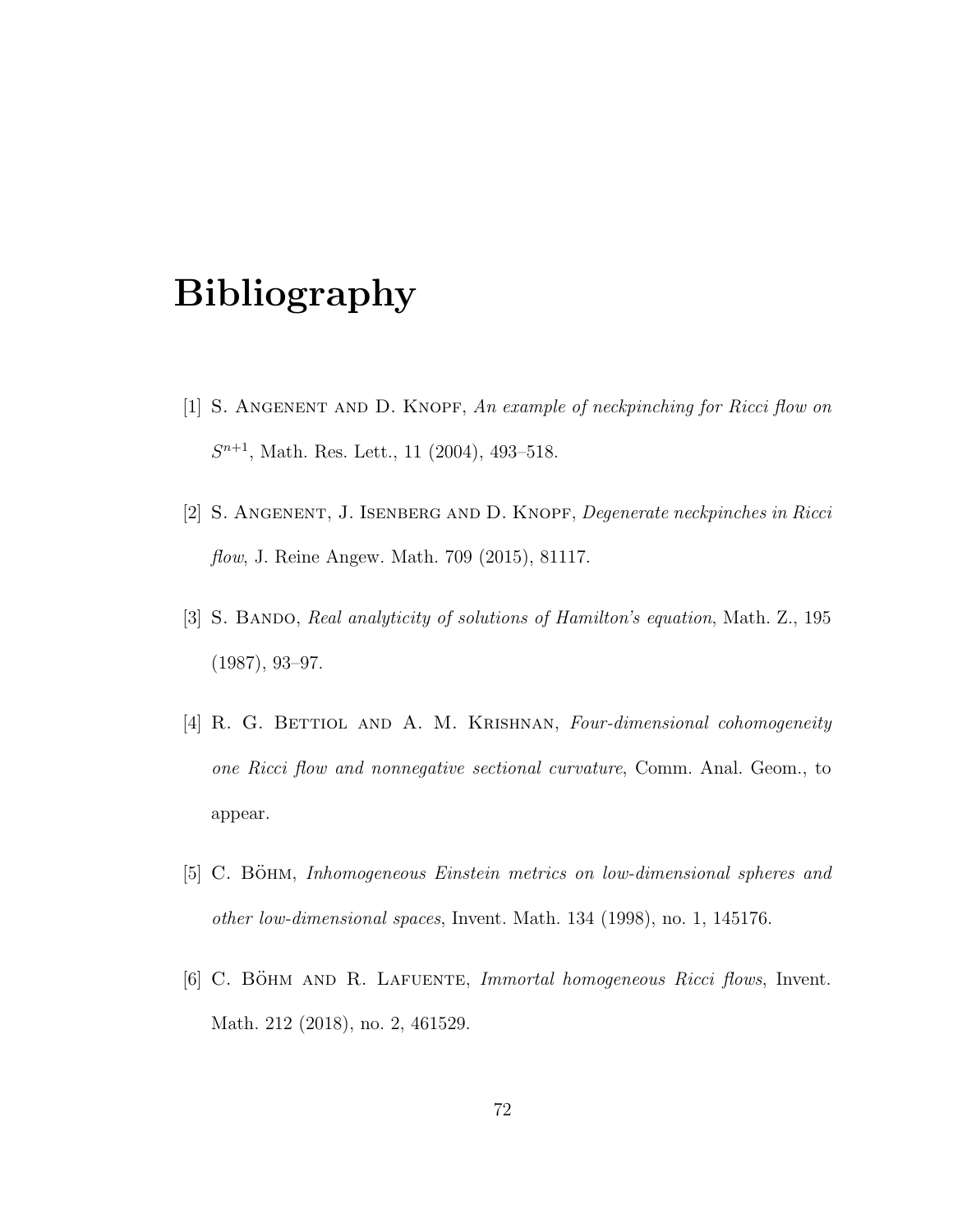- $[7]$  C. BÖHM AND B. WILKING, Nonnegatively curved manifolds with finite fundamental groups admit metrics with positive Ricci curvature, Geom. Funct. Anal., 17 (2007), 665–681.
- $[8]$  C. BÖHM AND B. WILKING, *Manifolds with positive curvature operators are* space forms, Ann. of Math. (2), 167, (2008), no. 3, 1079-1097
- [9] S. BRENDLE AND R. SCHOEN, *Manifolds with*  $1/4$ -pinched curvature are space forms, J. Amer. Math. Soc., 22 (2009), 287–307.
- [10] A. S. Dancer and M. Y. Wang, On Ricci solitons of cohomogeneity one, Ann. Global Anal. Geom., 39 (2011), 259–292.
- $[11]$  D. M. DETURCK, Deforming metrics in the direction of their Ricci tensors, J. Differential Geom. 18 (1983), no. 1, 157–162.
- [12] L. FOSCOLO AND M. HASKINS, New  $G_2$ -holonomy cones and exotic nearly Kähler structures on  $S^6$  and  $S^3 \times S^3$ , Ann. of Math. (2) 185 (2017), no. 1, 59130.
- <span id="page-78-0"></span>[13] P. GIANNIOTIS, The Ricci flow on manifolds with boundary, J. Differential Geom., Vol. 104, No. 2 (2016), pp. 291-324.
- [14] . K. Grove, L. Verdiani, B. Wilking, W. Ziller Non-negative curvature obstructions in cohomogeneity one and the Kervaire spheres, Ann. Sc. Norm. Super. Pisa Cl. Sci. (5) 5 (2006), no. 2, 159170.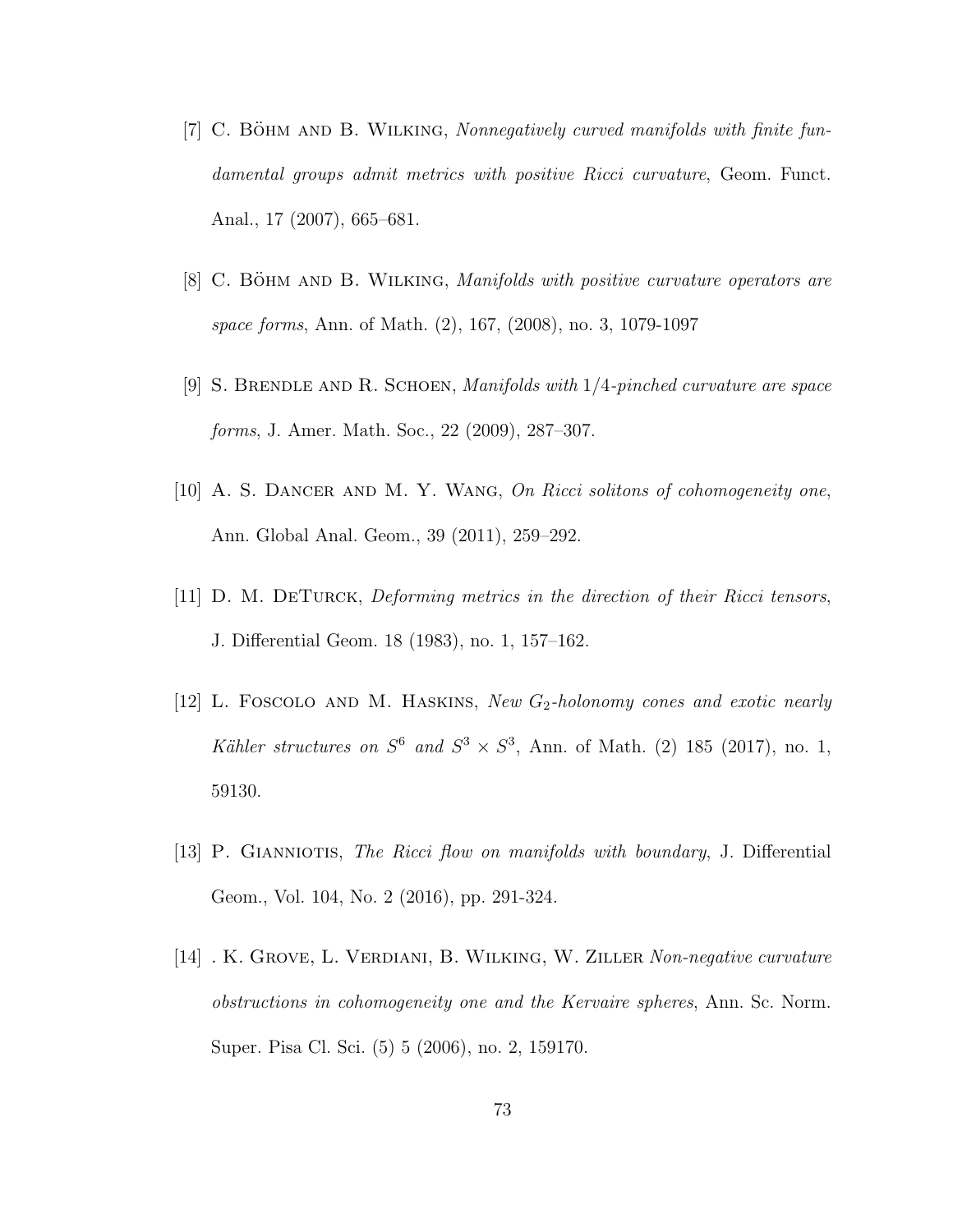- [15] K. GROVE, L. VERDIANI AND W. ZILLER, An exotic  $T_1S^4$  with positive curvature, Geom. Funct. Anal. 21 (2011), 499-524.
- [16] K. GROVE AND W. ZILLER, Curvature and symmetry of Milnor spheres, Ann. of Math. (2), 152 (2000), 331–367.
- [17] K. GROVE AND W. ZILLER, Cohomogeneity one manifolds with positive Ricci curvature, Invent. Math., 149 (2002), 619–646.
- [18] K. Grove and W. Ziller, Lifting group actions and nonnegative curvature, Trans. Amer. Math. Soc. 363 (2011), no. 6, 28652890.
- [19] R. S. Hamilton, Three-manifolds with positive Ricci curvature, J. Differential Geom., 17 (1982), 255–306.
- [20] C. Hoelscher, Classification of cohomogeneity one manifolds in low dimensions., Pacific J. Math. 246 (2010), no. 1, 129185.
- [21] J. ISENBERG, D. KNOPF AND N. SESUM, Ricci flow neckpinches without rotational symmetry, Comm. Partial Differential Equations, 41 (2016) no. 12, 1860–1894.
- [22] J. Isenberg, D. Knopf and N. Sesum, Non-Kahler Ricci flow singularities that converge to Kahler-Ricci solitons, preprint. <http://www.arxiv.org/abs/1703.02918>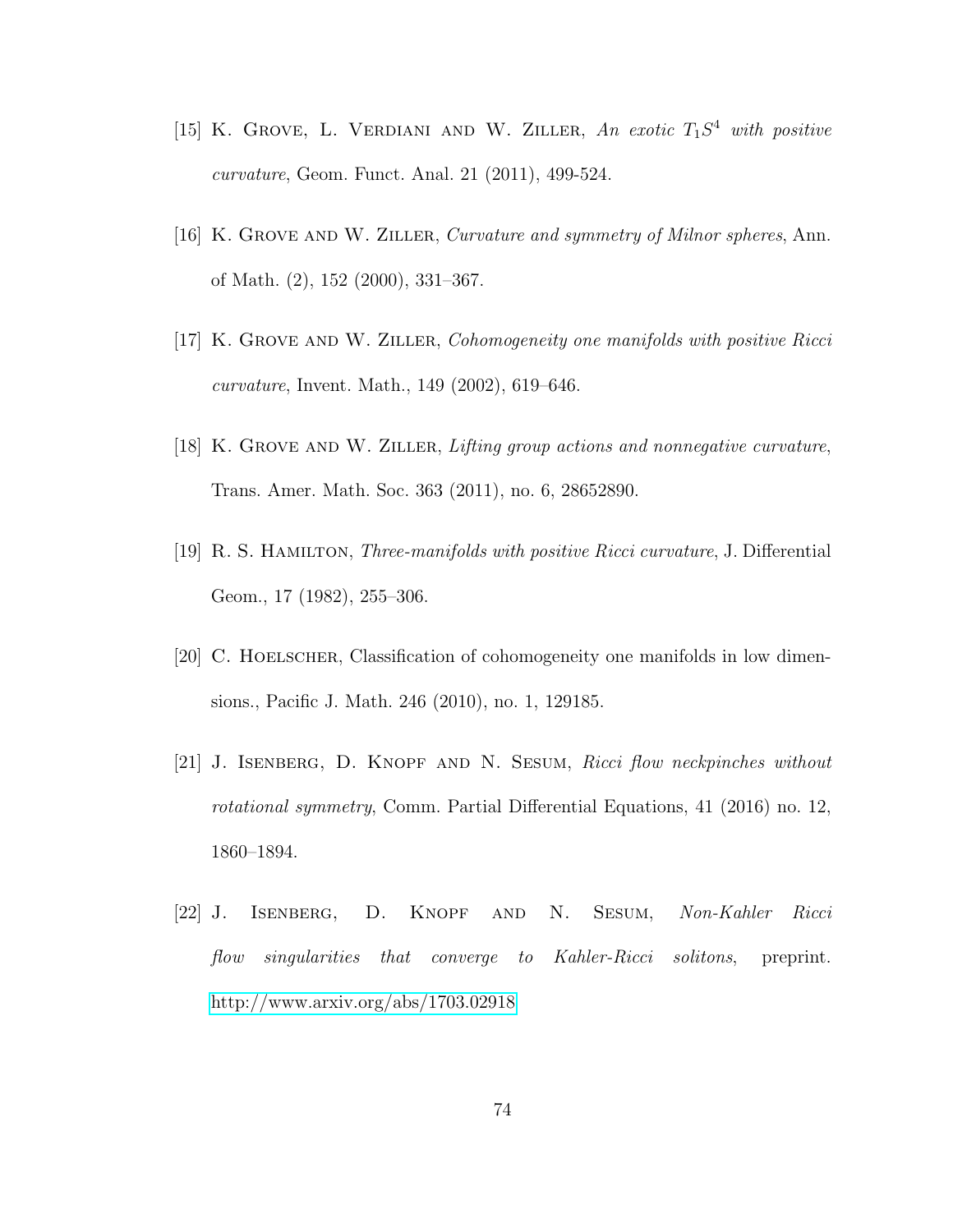- [23] B. L. KOTSCHWAR, *Backwards uniqueness for the Ricci flow*, Int. Math. Res. Not. IMRN 2010, no. 21, 40644097.
- <span id="page-80-0"></span>[24] O. A. LADYŽENSKAJA, V. A. SOLONNIKOV AND N. N. URAL'CEVA, Linear and quasilinear equations of parabolic type, Amer. Math. Soc., Providence, RI, 1968.
- [25] J. Lauret, Ricci flow of homogeneous manifolds, Math. Z. 274 (2013), no. 1-2, 373403.
- [26] J. LAURET AND C. WILL, On the diagonalization of the Ricci flow on Lie groups, Proc. Amer. Math. Soc. 141 (2013), no. 10, 36513663.
- [27] D. MÁXIMO, Non-negative Ricci curvature on closed manifolds under Ricci flow, Proc. Amer. Math. Soc., 139 (2011), 675–685.
- [28] D. MÁXIMO, On the blow-up of four-dimensional Ricci flow singularities, J. Reine Angew. Math., 692 (2014), 153–171.
- [29] L. Ni, Ricci flow and nonnegativity of sectional curvature, Math. Res. Lett., 11 (2004), 883–904.
- [30] J. Parker, 4-dimensional G-manifolds with 3-dimensional orbits, Pacific J. Math., 125 (1986), 187–204.
- [31] T. Payne, The Ricci flow for nilmanifolds, J. Mod. Dyn. 4 (2010), no. 1, 6590.